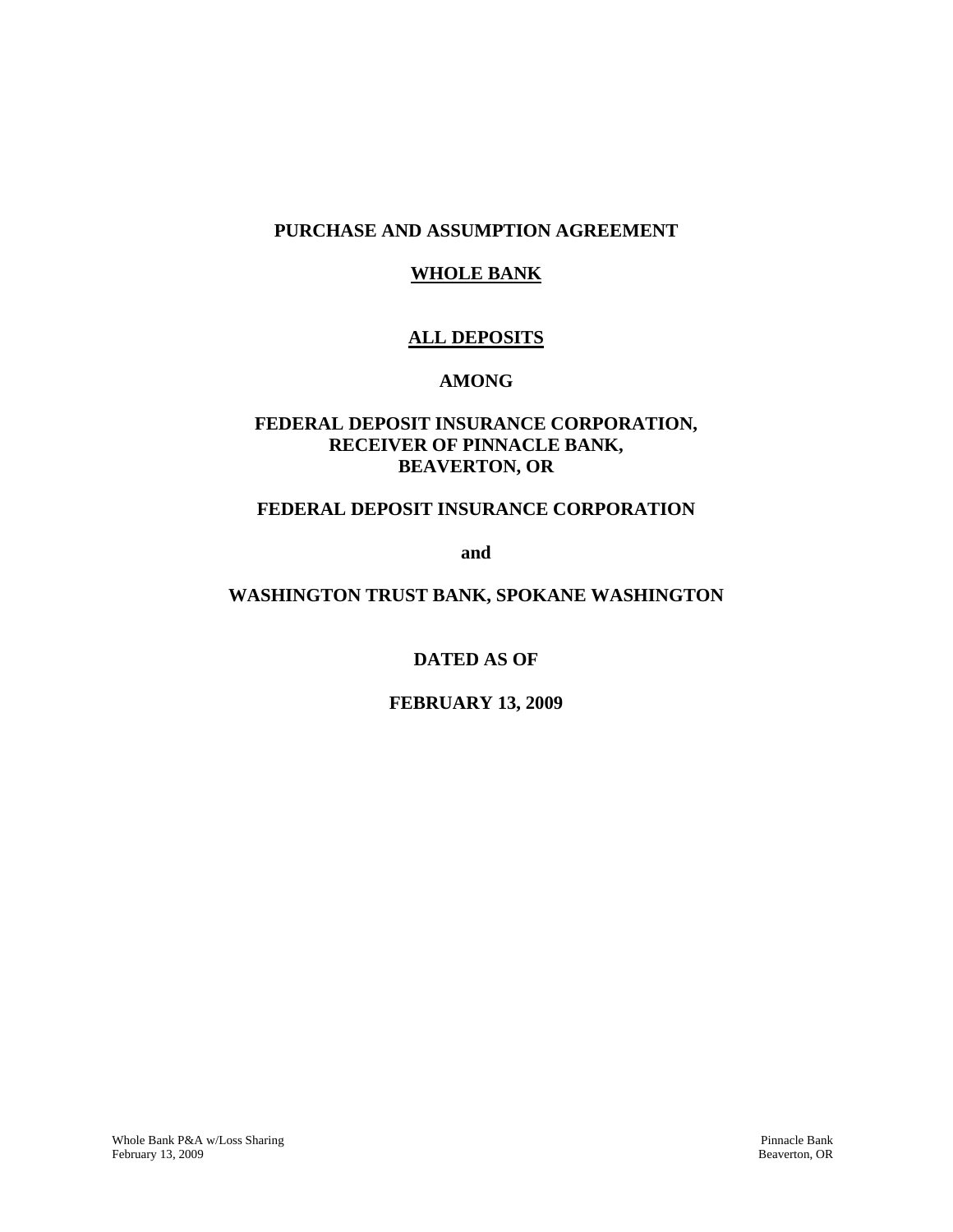# **TABLE OF CONTENTS**

| <b>ARTICLE I</b>   |                                                       |
|--------------------|-------------------------------------------------------|
| <b>ARTICLE II</b>  |                                                       |
| 2.1                |                                                       |
| 2.2                |                                                       |
| 2.3                |                                                       |
| 2.4                |                                                       |
| <b>ARTICLE III</b> |                                                       |
| 3.1                |                                                       |
| 3.2                |                                                       |
| 3.3                | Manner of Conveyance; Limited Warranty;               |
|                    |                                                       |
| 3.4                |                                                       |
| 3.5                |                                                       |
| 3.6                |                                                       |
| <b>ARTICLE IV</b>  | <b>ASSUMPTION OF CERTAIN DUTIES AND OBLIGATIONS15</b> |
| 4.1                |                                                       |
| 4.2                |                                                       |
| 4.3                |                                                       |
| 4.4                |                                                       |
| 4.5                |                                                       |
| 4.6                |                                                       |
| 4.7                | Agreement with Respect to Leased Data                 |
|                    |                                                       |
| 4.8                | Agreement with Respect to Certain                     |
|                    |                                                       |
|                    |                                                       |
| 4.9                |                                                       |
| 4.10               |                                                       |
| 4.11               |                                                       |
| 4.12               | Agreement with Respect to Continuation of Group       |
|                    |                                                       |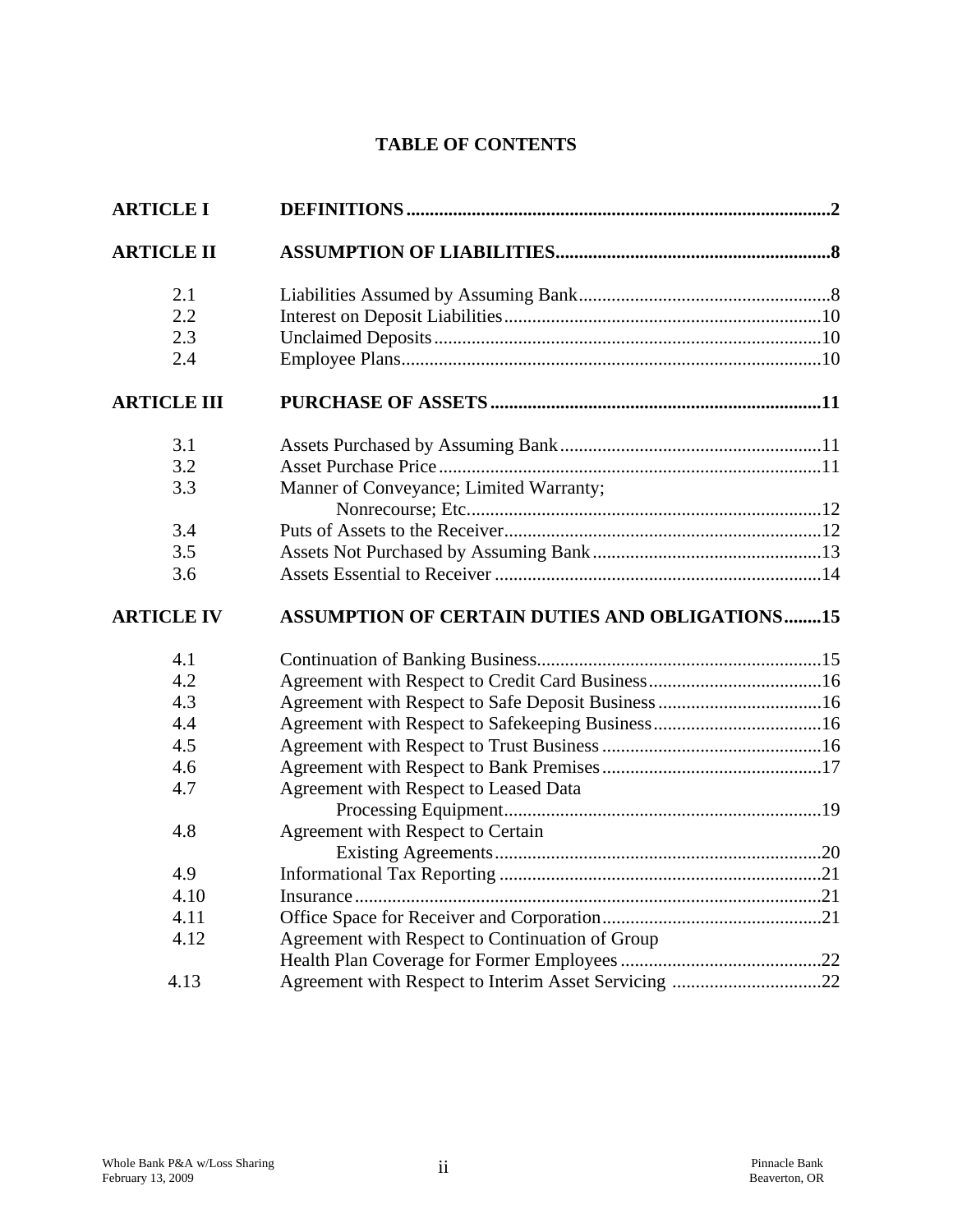| <b>ARTICLE V</b>    | <b>DUTIES WITH RESPECT TO DEPOSITORS</b>              |  |
|---------------------|-------------------------------------------------------|--|
|                     |                                                       |  |
| 5.1                 |                                                       |  |
| 5.2                 |                                                       |  |
| 5.3                 |                                                       |  |
| <b>ARTICLE VI</b>   |                                                       |  |
| 6.1                 |                                                       |  |
| 6.2                 |                                                       |  |
| 6.3                 |                                                       |  |
| 6.4                 |                                                       |  |
| <b>ARTICLE VII</b>  |                                                       |  |
| <b>ARTICLE VIII</b> |                                                       |  |
| 8.1                 |                                                       |  |
| 8.2                 | Correction of Errors and Omissions; Other Liabilities |  |
| 8.3                 |                                                       |  |
| 8.4                 |                                                       |  |
| 8.5                 |                                                       |  |
| <b>ARTICLE IX</b>   |                                                       |  |
| 9.1                 |                                                       |  |
| 9.2                 |                                                       |  |
| 9.3                 |                                                       |  |
| 9.4                 |                                                       |  |
| 9.5                 |                                                       |  |
| 9.6                 | Proceedings with Respect to Certain Assets            |  |
|                     |                                                       |  |
| 9.7                 |                                                       |  |
| <b>ARTICLE X</b>    |                                                       |  |
| <b>ARTICLE XI</b>   | REPRESENTATIONS AND WARRANTIES OF THE                 |  |
| <b>ARTICLE XII</b>  |                                                       |  |
| 12.1                |                                                       |  |
| 12.2                |                                                       |  |
| 12.3                |                                                       |  |
| 12.4                |                                                       |  |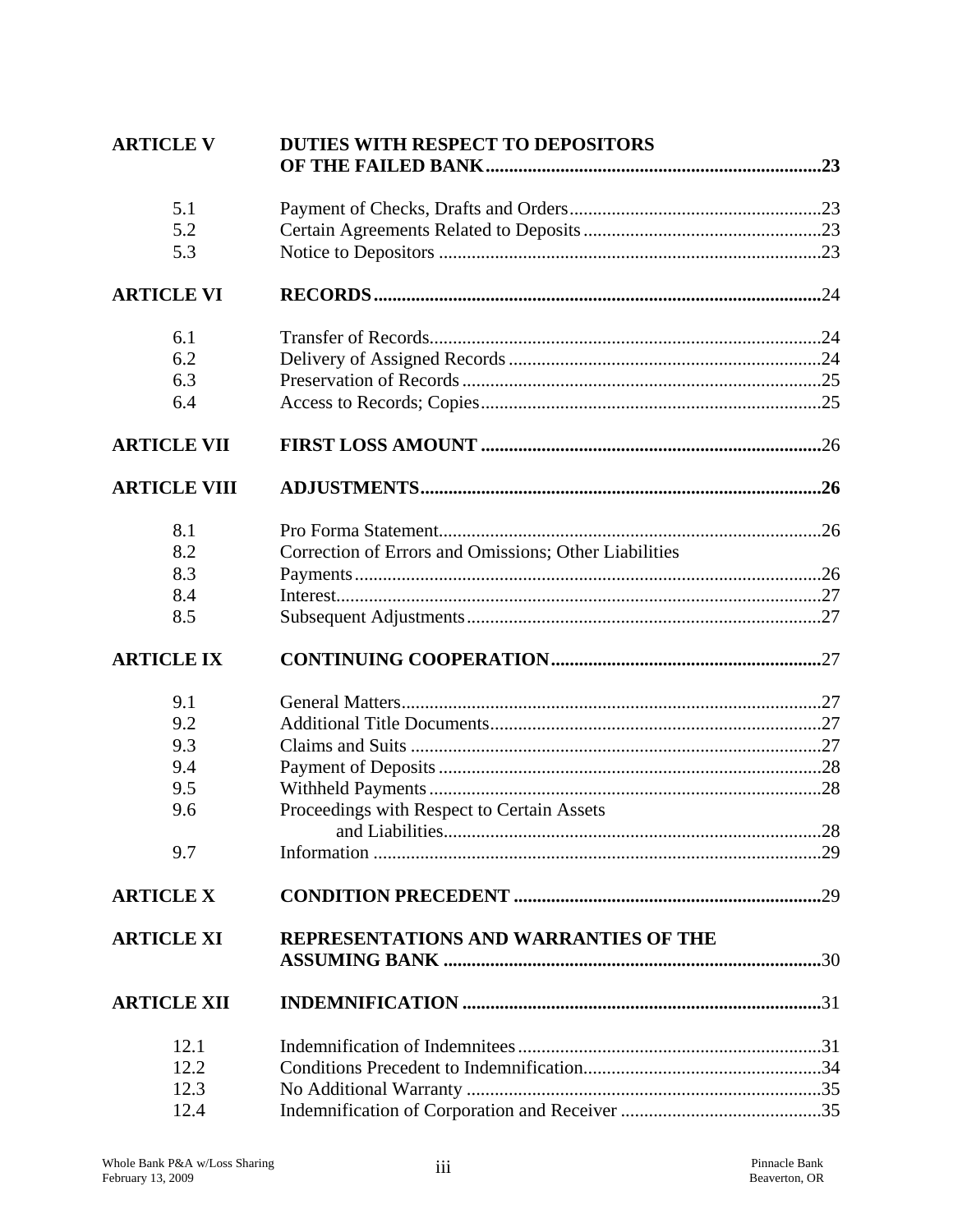| 12.5                |  |
|---------------------|--|
| 12.6                |  |
| 12.7                |  |
| 12.8                |  |
| <b>ARTICLE XIII</b> |  |
| 13.1                |  |
| 13.2                |  |
| 13.3                |  |
| 13.4                |  |
| 13.5                |  |
| 13.6                |  |
| 13.7                |  |
| 13.8                |  |
| 13.9                |  |
| 13.10               |  |
| 13.11               |  |
| 13.12               |  |
| 13.13               |  |

## **SCHEDULES**

| 2.1   |  |
|-------|--|
| 3.1   |  |
| 3.2   |  |
| 4.15A |  |
| 4.15B |  |

# **EXHIBITS**

| 4.13  |  |
|-------|--|
| 4.15A |  |
| 4.15B |  |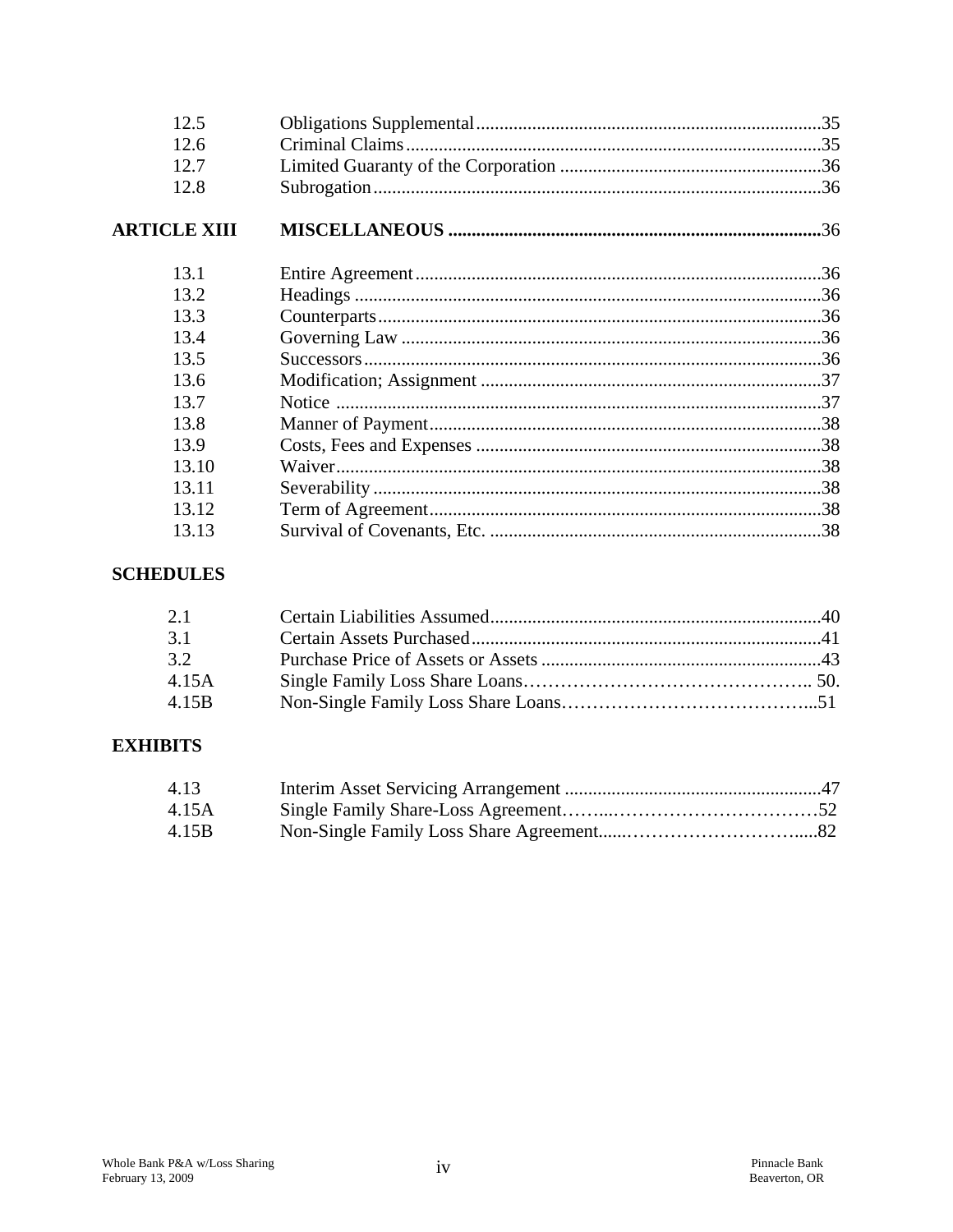#### **PURCHASE AND ASSUMPTION AGREEMENT**

#### **WHOLE BANK**

#### **ALL DEPOSITS**

**THIS AGREEMENT**, made and entered into as of the 13<sup>th</sup> day of February, 2009, by and among the **FEDERAL DEPOSIT INSURANCE CORPORATION, RECEIVER of PINNACLE BANK, BEAVERTON, OR** (the "Receiver"), **WASHINGTON TRUST BANK**, organized under the laws of the United States of America, and having its principal place of business in **SPOKANE, WASHINGTON** (the "Assuming Bank"), and the **FEDERAL DEPOSIT INSURANCE CORPORATION**, organized under the laws of the United States of America and having its principal office in Washington, D.C., acting in its corporate capacity (the "Corporation").

#### **WITNESSETH**:

**WHEREAS**, on Bank Closing, the Chartering Authority closed **PINNACLE BANK** (the "Failed Bank") pursuant to applicable law and the Corporation was appointed Receiver thereof; and

**WHEREAS**, the Assuming Bank desires to purchase certain assets and assume certain deposit and other liabilities of the Failed Bank on the terms and conditions set forth in this Agreement; and

**WHEREAS**, pursuant to 12 U.S.C. Section 1823(c)(2)(A), the Corporation may provide assistance to the Assuming Bank to facilitate the transactions contemplated by this Agreement, which assistance may include indemnification pursuant to Article XII; and

**WHEREAS**, the Board of Directors of the Corporation (the "Board") has determined to provide assistance to the Assuming Bank on the terms and subject to the conditions set forth in this Agreement; and

**WHEREAS**, the Board has determined pursuant to 12 U.S.C. Section 1823(c)(4)(A) that such assistance is necessary to meet the obligation of the Corporation to provide insurance coverage for the insured deposits in the Failed Bank.

 **NOW THEREFORE**, in consideration of the mutual promises herein set forth and other valuable consideration, the parties hereto agree as follows: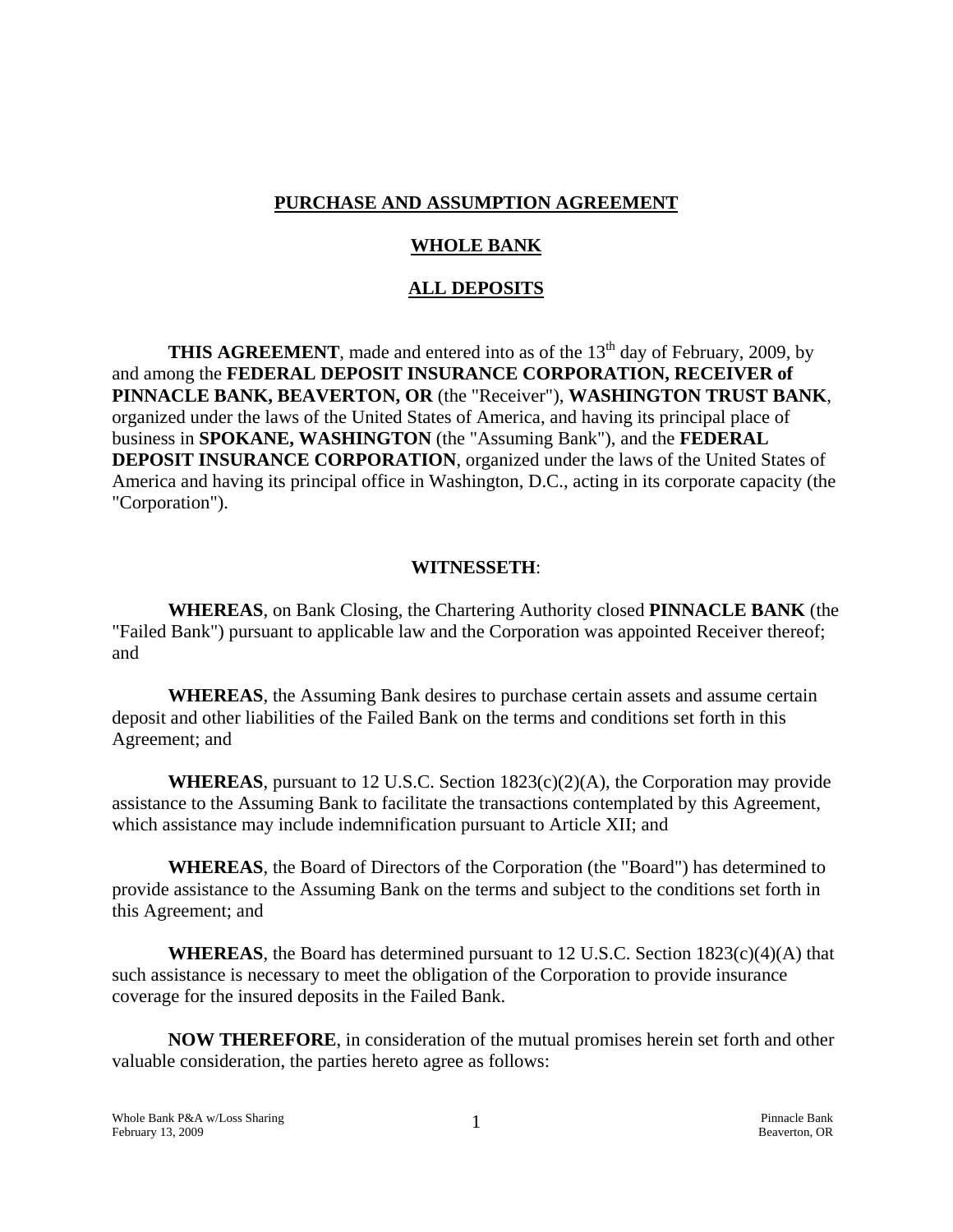### **ARTICLE I DEFINITIONS**

<span id="page-5-0"></span>Capitalized terms used in this Agreement shall have the meanings set forth in this Article I, or elsewhere in this Agreement. As used herein, words imparting the singular include the plural and vice versa.

**"Accounting Records"** means the general ledger and subsidiary ledgers and supporting schedules which support the general ledger balances.

**"Acquired Subsidiaries"** means Subsidiaries of the Failed Bank acquired pursuant to Section 3.1.

**"Adversely Classified"** means, with respect to any Loan or security, a Loan or security which, as of the date of the Information Package, has been designated in the most recent report of examination as "Substandard," "Doubtful" or "Loss" by the Failed Bank's appropriate Federal or State Chartering Authority or regulator.

**"Affiliate"** of any Person means any director, officer, or employee of that Person and any other Person (i) who is directly or indirectly controlling, or controlled by, or under direct or indirect common control with, such Person, or (ii) who is an affiliate of such Person as the term "affiliate" is defined in Section 2 of the Bank Holding Company Act of 1956, as amended, 12 U.S.C. Section 1841.

**"Agreement"** means this Purchase and Assumption Agreement by and among the Assuming Bank, the Corporation and the Receiver, as amended or otherwise modified from time to time.

**"Assets"** means all assets of the Failed Bank purchased pursuant to Section 3.1. Assets owned by Subsidiaries of the Failed Bank are not "Assets" within the meaning of this definition.

**"Assumed Deposits"** means Deposits.

**"Bank Closing"** means the close of business of the Failed Bank on the date on which the Chartering Authority closed such institution.

**"Bank Premises"** means the banking houses, drive-in banking facilities, and teller facilities (staffed or automated) together with appurtenant parking, storage and service facilities and structures connecting remote facilities to banking houses, and land on which the foregoing are located, that are owned or leased by the Failed Bank and that are occupied by the Failed Bank as of Bank Closing.

**"Book Value"** means, with respect to any Asset and any Liability Assumed, the dollar amount thereof stated on the Accounting Records of the Failed Bank. The Book Value of any item shall be determined as of Bank Closing after adjustments made by the Receiver for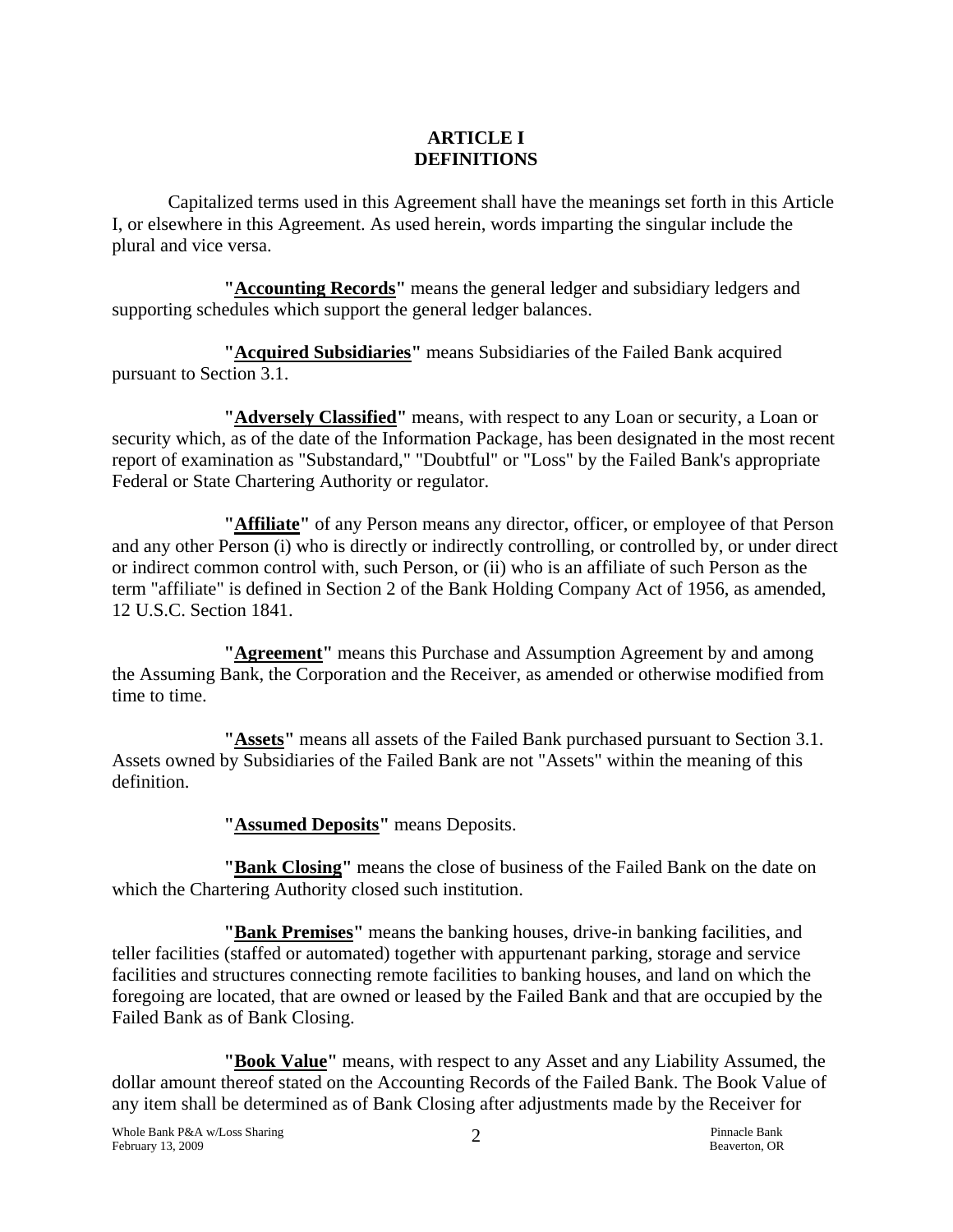differences in accounts, suspense items, unposted debits and credits, and other similar adjustments or corrections and for setoffs, whether voluntary or involuntary. The Book Value of a Subsidiary of the Failed Bank acquired by the Assuming Bank shall be determined from the investment in subsidiary and related accounts on the "bank only" (unconsolidated) balance sheet of the Failed Bank based on the equity method of accounting. Without limiting the generality of the foregoing, (i) the Book Value of a Liability Assumed shall include all accrued and unpaid interest thereon as of Bank Closing, and (ii) the Book Value of a Loan shall reflect adjustments for earned interest, or unearned interest (as it relates to the "rule of 78s" or add-on-interest loans, as applicable), if any, as of Bank Closing, adjustments for the portion of earned or unearned loan-related credit life and/or disability insurance premiums, if any, attributable to the Failed Bank as of Bank Closing, and adjustments for Failed Bank Advances, if any, in each case as determined for financial reporting purposes. The Book Value of an Asset shall not include any adjustment for loan premiums, discounts or any related deferred income or fees, or general or specific reserves on the Accounting Records of the Failed Bank.

**"Business Day"** means a day other than a Saturday, Sunday, Federal legal holiday or legal holiday under the laws of the State where the Failed Bank is located, or a day on which the principal office of the Corporation is closed.

**"Chartering Authority"** means (i) with respect to a national bank, the Office of the Comptroller of the Currency, (ii) with respect to a Federal savings association or savings bank, the Office of Thrift Supervision, (iii) with respect to a bank or savings institution chartered by a State, the agency of such State charged with primary responsibility for regulating and/or closing banks or savings institutions, as the case may be, (iv) the Corporation in accordance with 12 U.S.C. Section 1821(c), with regard to self appointment, or (v) the appropriate Federal banking agency in accordance with 12 U.S.C. 1821(c)(9).

**"Commitment"** means the unfunded portion of a line of credit or other commitment reflected on the books and records of the Failed Bank to make an extension of credit (or additional advances with respect to a Loan) that was legally binding on the Failed Bank as of Bank Closing, other than extensions of credit pursuant to the credit card business and overdraft protection plans of the Failed Bank, if any.

**"Credit Documents"** mean the agreements, instruments, certificates or other documents at any time evidencing or otherwise relating to, governing or executed in connection with or as security for, a Loan, including without limitation notes, bonds, loan agreements, letter of credit applications, lease financing contracts, banker's acceptances, drafts, interest protection agreements, currency exchange agreements, repurchase agreements, reverse repurchase agreements, guarantees, deeds of trust, mortgages, assignments, security agreements, pledges, subordination or priority agreements, lien priority agreements, undertakings, security instruments, certificates, documents, legal opinions, participation agreements and intercreditor agreements, and all amendments, modifications, renewals, extensions, rearrangements, and substitutions with respect to any of the foregoing.

**"Credit File"** means all Credit Documents and all other credit, collateral, or insurance documents in the possession or custody of the Assuming Bank, or any of its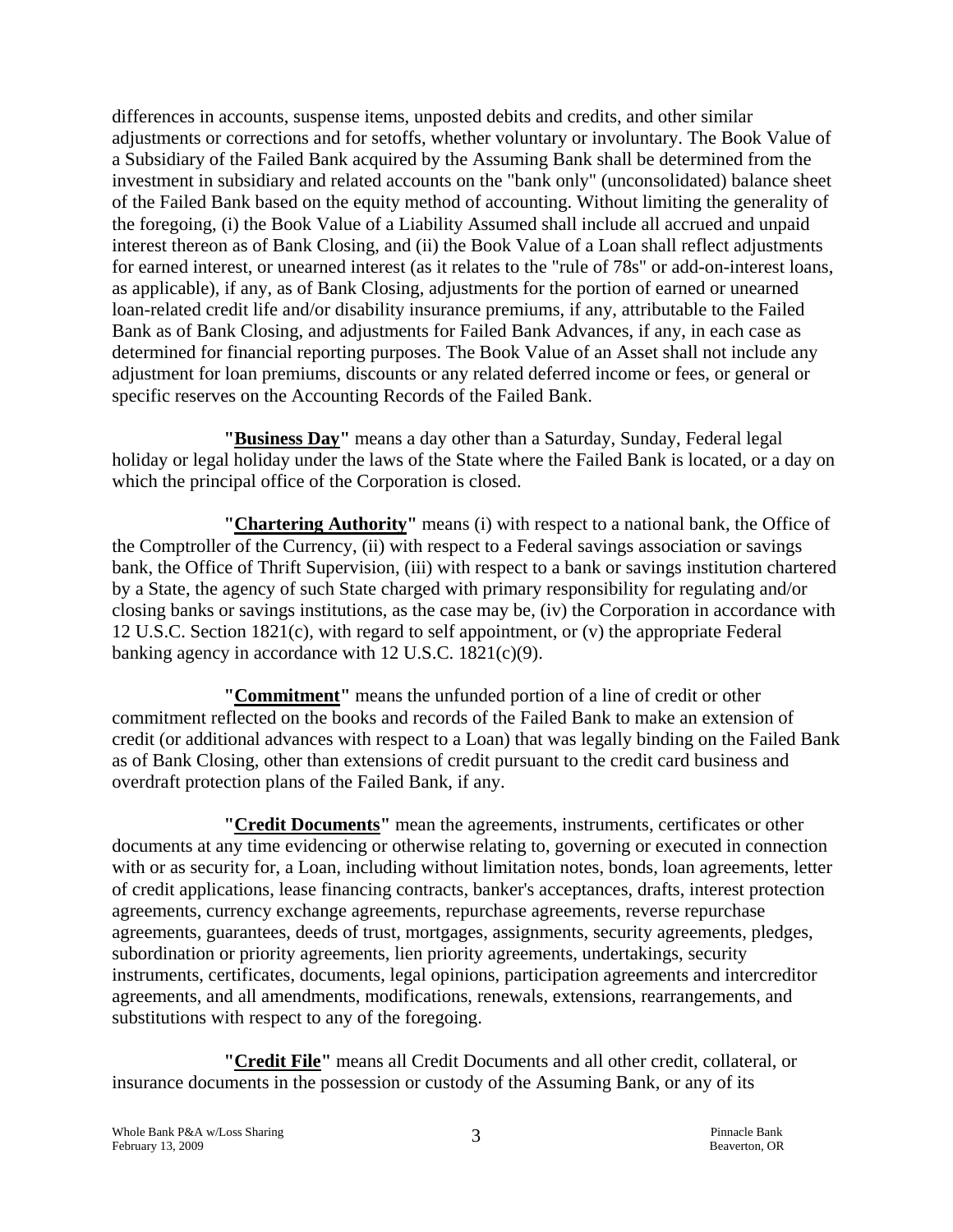Subsidiaries or Affiliates, relating to an Asset or a Loan included in a Put Notice, or copies of any thereof.

**"Data Processing Lease"** means any lease or licensing agreement, binding on the Failed Bank as of Bank Closing, the subject of which is data processing equipment or computer hardware or software used in connection with data processing activities. A lease or licensing agreement for computer software used in connection with data processing activities shall constitute a Data Processing Lease regardless of whether such lease or licensing agreement also covers data processing equipment.

**"Deposit"** means a deposit as defined in 12 U.S.C. Section 1813(l), including without limitation, outstanding cashier's checks and other official checks and all uncollected items included in the depositors' balances and credited on the books and records of the Failed Bank; provided, that the term "Deposit" shall not include all or any portion of those deposit balances which, in the discretion of the Receiver or the Corporation, (i) may be required to satisfy it for any liquidated or contingent liability of any depositor arising from an unauthorized or unlawful transaction, or (ii) may be needed to provide payment of any liability of any depositor to the Failed Bank or the Receiver, including the liability of any depositor as a director or officer of the Failed Bank, whether or not the amount of the liability is or can be determined as of Bank Closing.

**"Equity Adjustment"** means the dollar amount resulting by subtracting the Book Value, as of Bank Closing, of all Liabilities Assumed under this Agreement by the Assuming Bank from the Book Value, as of Bank Closing, of all Assets acquired under this Agreement by the Assuming Bank, which may be a positive or a negative number.

**"Failed Bank Advances"** means the total sums paid by the Failed Bank to (i) protect its lien position, (ii) pay ad valorem taxes and hazard insurance, and (iii) pay credit life insurance, accident and health insurance, and vendor's single interest insurance.

**"Fair Market Value"** means (i)(a) "Market Value" as defined in the regulation prescribing the standards for real estate appraisals used in federally related transactions, 12 C.F.R. § 323.2(g), and accordingly shall mean the most probable price which a property should bring in a competitive and open market under all conditions requisite to a fair sale, the buyer and seller each acting prudently and knowledgeably, and assuming the price is not affected by undue stimulus. Implicit in this definition is the consummation of a sale as of a specified date and the passing of title from seller to buyer under conditions whereby:

(1) Buyer and seller are typically motivated;

(2) Both parties are well informed or well advised, and acting in what they consider their own best interests;

(3) A reasonable time is allowed for exposure in the open market;

(4) Payment is made in terms of cash in U.S. dollars or in terms of financial arrangements comparable thereto; and

(5) The price represents the normal consideration for the property sold unaffected by special or creative financing or sales concessions granted by anyone associated with the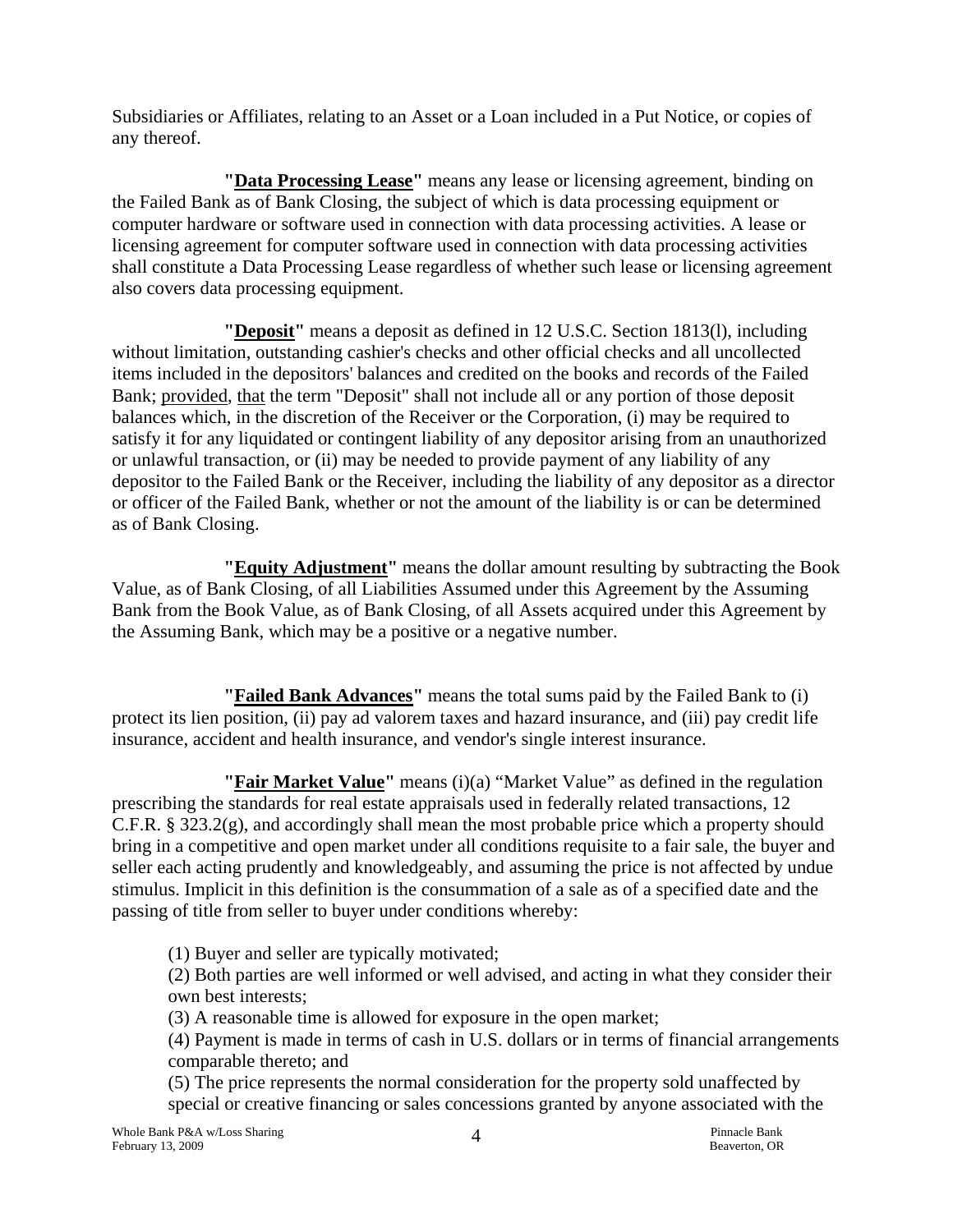#### sale;

as determined as of Bank Closing by an appraiser chosen by the Assuming Bank from a list of acceptable appraisers provided by the Receiver; any costs and fees associated with such determination shall be shared equally by the Receiver and the Assuming Bank, and (b) which, with respect to Bank Premises (to the extent, if any, that Bank Premises are purchased utilizing this valuation method), shall be determined not later than sixty (60) days after Bank Closing by an appraiser selected by the Receiver and the Assuming Bank within seven (7) days after Bank Closing; or (ii) with respect to property other than Bank Premises purchased utilizing this valuation method, the price therefore as established by the Receiver and agreed to by the Assuming Bank, or in the absence of such agreement, as determined in accordance with clause  $(i)(a)$  above.

"**First Loss Amount**" means the dollar amount of liability that the Assuming Bank will incur prior to the commencement of loss sharing, which is the sum of (i) the Assuming Bank's transaction bid, as reflected on the Assuming Bank's bid form, plus (ii) the Assuming Bank's Deposit premium bid, as reflected on the Assuming Bank's bid form, plus (iii) the Equity Adjustment. The First Loss Amount may be a positive or negative number.

"**Fixtures**" means those leasehold improvements, additions, alterations and installations constituting all or a part of Bank Premises and which were acquired, added, built, installed or purchased at the expense of the Failed Bank, regardless of the holder of legal title thereto as of Bank Closing.

**"Furniture and Equipment"** means the furniture and equipment, other than motor vehicles, leased or owned by the Failed Bank and reflected on the books of the Failed Bank as of Bank Closing, including without limitation automated teller machines, carpeting, furniture, office machinery (including personal computers), shelving, office supplies, telephone, surveillance and security systems. Motor vehicles shall be considered other assets and pass at Book Value.

**"Indemnitees"** means, except as provided in paragraph (k) of Section 12.1, (i) the Assuming Bank, (ii) the Subsidiaries and Affiliates of the Assuming Bank other than any Subsidiaries or Affiliates of the Failed Bank that are or become Subsidiaries or Affiliates of the Assuming Bank, and (iii) the directors, officers, employees and agents of the Assuming Bank and its Subsidiaries and Affiliates who are not also present or former directors, officers, employees or agents of the Failed Bank or of any Subsidiary or Affiliate of the Failed Bank.

**"Information Package"** means the compilation of financial and other data with respect to the Failed Bank as of December 15, 2008 and any amendments or supplements thereto provided to the Assuming Bank by the Corporation on the web site used by the Corporation to market the Failed Bank to potential acquirers.

**"Legal Balance"** means the amount of indebtedness legally owed by an Obligor with respect to a Loan, including principal and accrued and unpaid interest, late fees, attorneys' fees and expenses, taxes, insurance premiums, and similar charges, if any.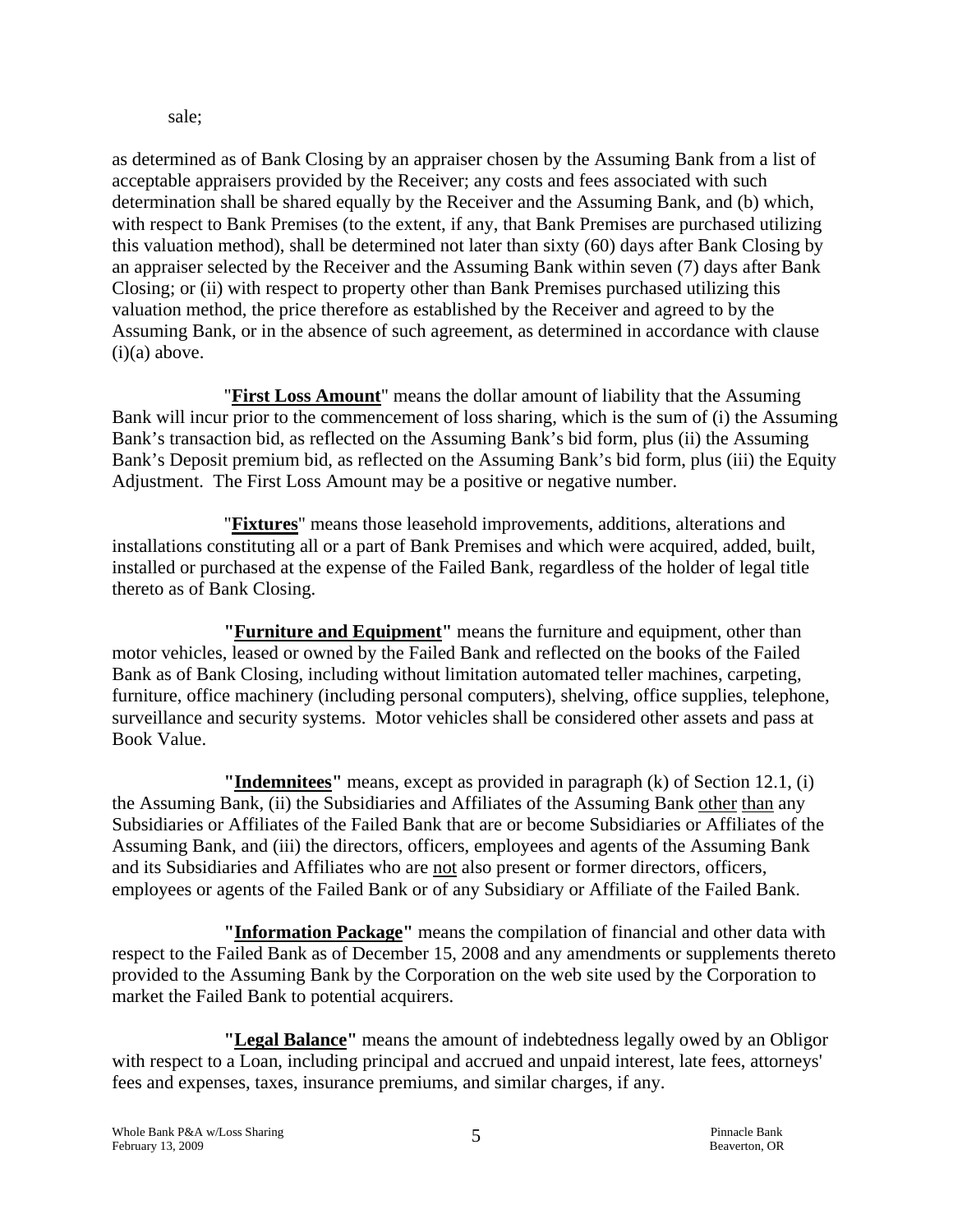**"Liabilities Assumed"** has the meaning provided in Section 2.1.

**"Lien"** means any mortgage, lien, pledge, charge, assignment for security purposes, security interest, or encumbrance of any kind with respect to an Asset, including any conditional sale agreement or capital lease or other title retention agreement relating to such Asset.

**"Loans"** means all of the following owed to or held by the Failed Bank as of Bank Closing:

(i) loans (including loans which have been charged off the Accounting Records of the Failed Bank in whole or in part prior to the date of the Information Package), participation agreements, interests in participations, overdrafts of customers (including but not limited to overdrafts made pursuant to an overdraft protection plan or similar extensions of credit in connection with a deposit account), revolving commercial lines of credit, home equity lines of credit, Commitments, United States and/or State-guaranteed student loans, and lease financing contracts;

(ii) all Liens, rights (including rights of set-off), remedies, powers, privileges, demands, claims, priorities, equities and benefits owned or held by, or accruing or to accrue to or for the benefit of, the holder of the obligations or instruments referred to in clause (i) above, including but not limited to those arising under or based upon Credit Documents, casualty insurance policies and binders, standby letters of credit, mortgagee title insurance policies and binders, payment bonds and performance bonds at any time and from time to time existing with respect to any of the obligations or instruments referred to in clause (i) above; and

(iii) all amendments, modifications, renewals, extensions, refinancings, and refundings of or for any of the foregoing.

**"Obligor"** means each Person liable for the full or partial payment or performance of any Loan, whether such Person is obligated directly, indirectly, primarily, secondarily, jointly, or severally.

**"Other Real Estate"** means all interests in real estate (other than Bank Premises and Fixtures) and loans on "in substance foreclosure" status as of Bank Closing as recorded on the Accounting Records of the Failed Bank, including but not limited to mineral rights, leasehold rights, condominium and cooperative interests, air rights and development rights that are owned by the Failed Bank.

**"Person"** means any individual, corporation, partnership, joint venture, association, joint-stock company, trust, unincorporated organization, or government or any agency or political subdivision thereof, excluding the Corporation.

**"Primary Indemnitor"** means any Person (other than the Assuming Bank or any of its Affiliates) who is obligated to indemnify or insure, or otherwise make payments (including payments on account of claims made against) to or on behalf of any Person in connection with the claims covered under Article XII, including without limitation any insurer issuing any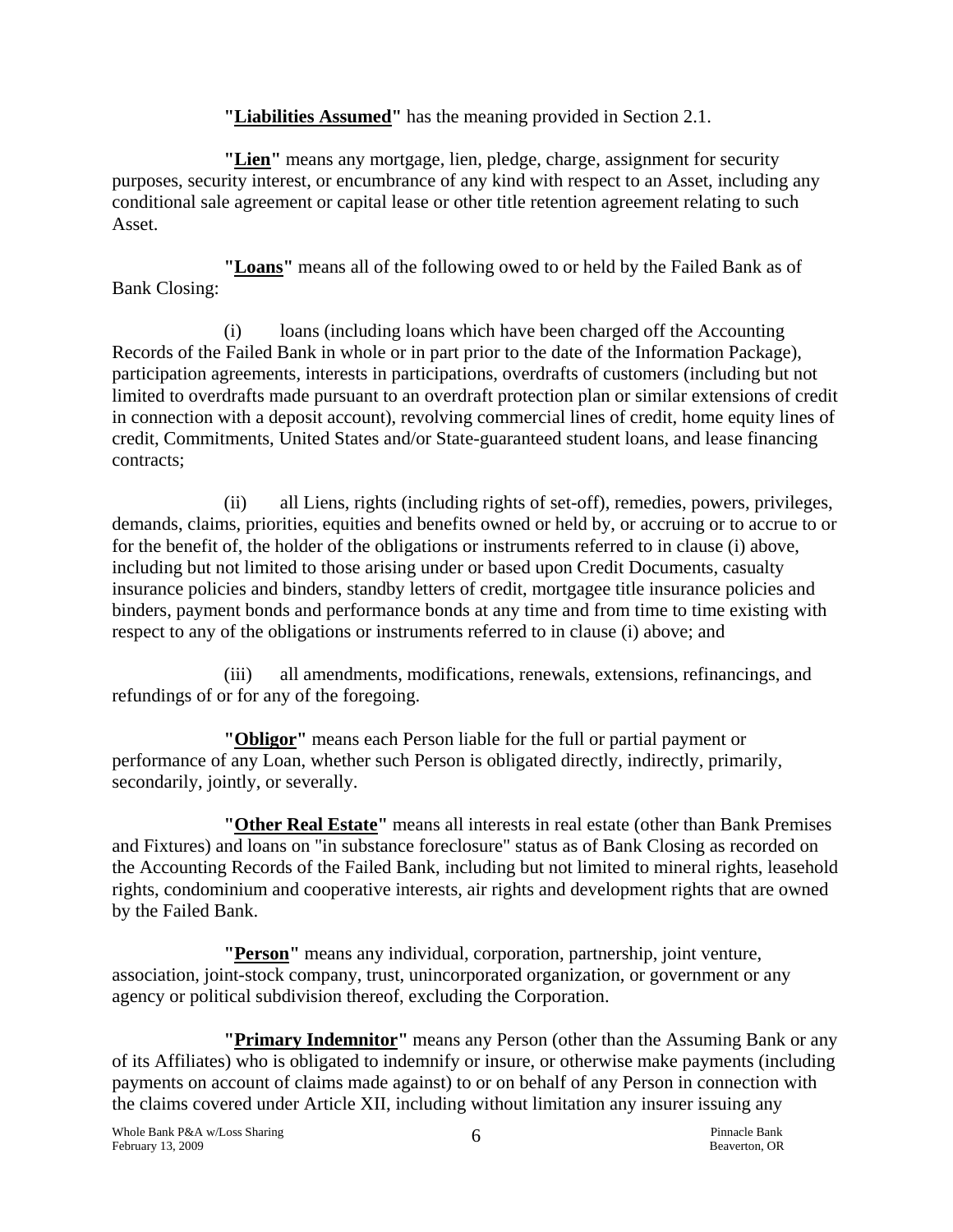directors and officers liability policy or any Person issuing a financial institution bond or banker's blanket bond.

**"Proforma"** means producing a balance sheet that reflects a reasonably accurate financial statement of the Failed bank through the date of closing. The Proforma financial statements serve as a basis for the opening entries of both the Assuming Bank and the Receiver.

**"Put Date"** has the meaning provided in Section 3.4.

**"Put Notice"** has the meaning provided in Section 3.4.

**"Qualified Financial Contract"** means a qualified financial contract as defined in 12 U.S.C. Section 1821(e)(8)(D).

**"Record"** means any document, microfiche, microfilm and computer records (including but not limited to magnetic tape, disc storage, card forms and printed copy) of the Failed Bank generated or maintained by the Failed Bank that is owned by or in the possession of the Receiver at Bank Closing.

**"Related Liability"** with respect to any Asset means any liability existing and reflected on the Accounting Records of the Failed Bank as of Bank Closing for (i) indebtedness secured by mortgages, deeds of trust, chattel mortgages, security interests or other liens on or affecting such Asset, (ii) ad valorem taxes applicable to such Asset, and (iii) any other obligation determined by the Receiver to be directly related to such Asset.

**"Related Liability Amount"** with respect to any Related Liability on the books of the Assuming Bank, means the amount of such Related Liability as stated on the Accounting Records of the Assuming Bank (as maintained in accordance with generally accepted accounting principles) as of the date as of which the Related Liability Amount is being determined. With respect to a liability that relates to more than one asset, the amount of such Related Liability shall be allocated among such assets for the purpose of determining the Related Liability Amount with respect to any one of such assets. Such allocation shall be made by specific allocation, where determinable, and otherwise shall be pro rata based upon the dollar amount of such assets stated on the Accounting Records of the entity that owns such asset.

 **"Repurchase Price"** means, with respect to any Loan the Book Value, adjusted to reflect changes to Book Value after Bank Closing, plus (ii) any advances and interest on such Loan after Bank Closing, minus (iii) the total of amounts received by the Assuming Bank for such Loan, regardless of how applied, after Bank Closing, plus (iv) advances made by Assuming Bank, plus (v) total disbursements of principal made by Receiver that are not included in the Book Value.

**"Safe Deposit Boxes"** means the safe deposit boxes of the Failed Bank, if any, including the removable safe deposit boxes and safe deposit stacks in the Failed Bank's vault(s), all rights and benefits (other than fees collected prior to Bank Closing) under rental agreements with respect to such safe deposit boxes, and all keys and combinations thereto.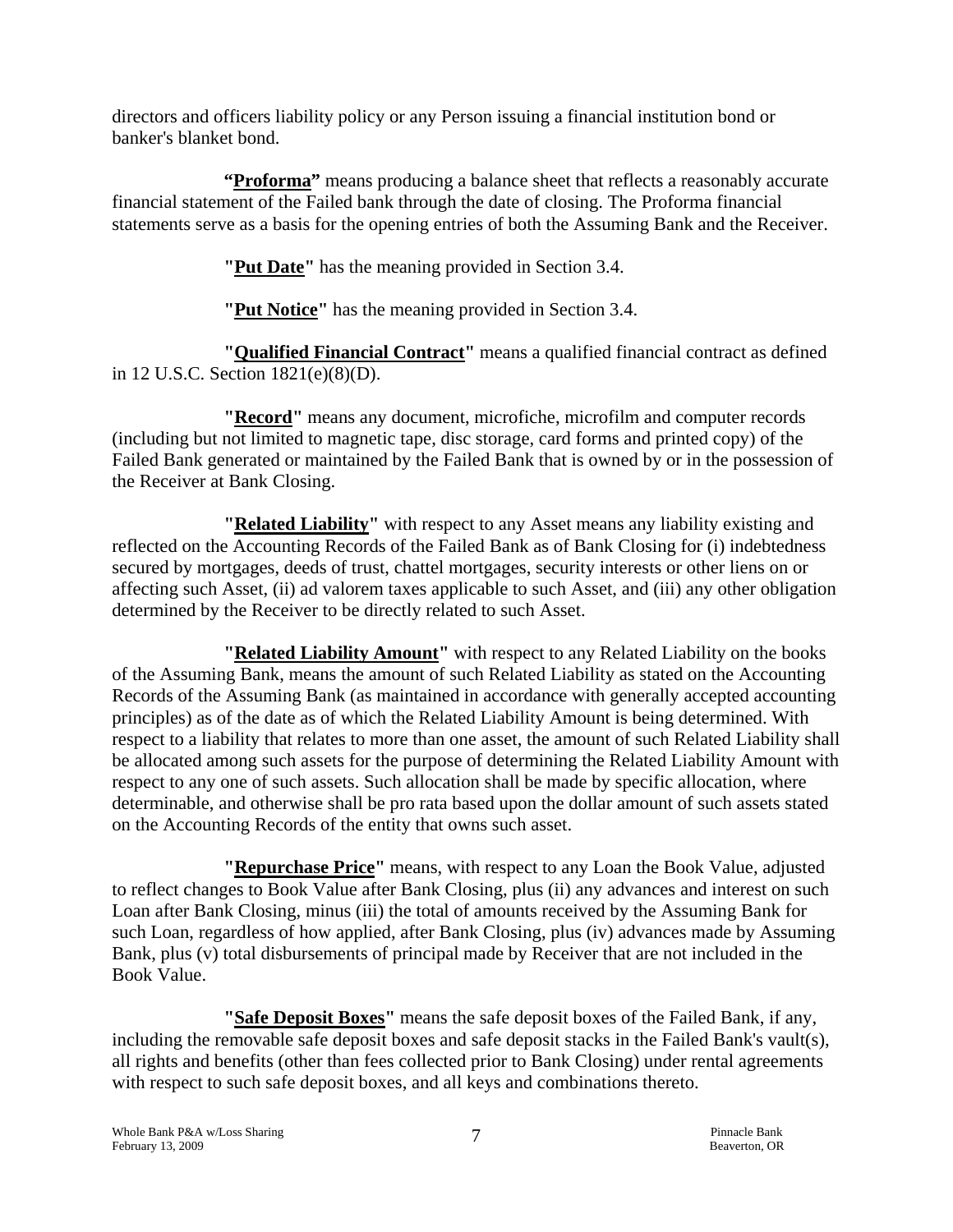<span id="page-11-0"></span> **"Settlement Date"** means the first Business Day immediately prior to the day which is one hundred eighty (180) days after Bank Closing, or such other date prior thereto as may be agreed upon by the Receiver and the Assuming Bank. The Receiver, in its discretion, may extend the Settlement Date.

**"Settlement Interest Rate"** means, for the first calendar quarter or portion thereof during which interest accrues, the rate determined by the Receiver to be equal to the equivalent coupon issue yield on twenty-six (26)-week United States Treasury Bills in effect as of Bank Closing as published in The Wall Street Journal; provided, that if no such equivalent coupon issue yield is available as of Bank Closing, the equivalent coupon issue yield for such Treasury Bills most recently published in The Wall Street Journal prior to Bank Closing shall be used. Thereafter, the rate shall be adjusted to the rate determined by the Receiver to be equal to the equivalent coupon issue yield on such Treasury Bills in effect as of the first day of each succeeding calendar quarter during which interest accrues as published in The Wall Street Journal.

**"Subsidiary"** has the meaning set forth in Section 3(w)(4) of the Federal Deposit Insurance Act, 12 U.S.C. Section 1813(w)(4), as amended.

#### **ARTICLE II ASSUMPTION OF LIABILITIES**

**2.1** Liabilities Assumed by Assuming Bank. The Assuming Bank expressly assumes at Book Value (subject to adjustment pursuant to Article VIII) and agrees to pay, perform, and discharge all of the following liabilities of the Failed Bank as of Bank Closing, except as otherwise provided in this Agreement (such liabilities referred to as "Liabilities Assumed"):

> (a) Assumed Deposits; provided, that as to any Deposits of public money which are Assumed Deposits, the Assuming Bank agrees to properly secure such Deposits with such of the Assets as appropriate which, prior to Bank Closing, were pledged as security therefor by the Failed Bank, or with assets of the Assuming Bank, if such securing Assets, if any, are insufficient to properly secure such Deposits;

(b) liabilities for indebtedness secured by mortgages, deeds of trust, chattel mortgages, security interests or other liens on or affecting any Assets, if any; provided, that the assumption of any liability pursuant to this paragraph shall be limited to the market value of the Assets securing such liability as determined by the Receiver;

(c) borrowings from Federal Reserve Banks and Federal Home Loan Banks, if any, provided, that the assumption of any liability pursuant to this paragraph shall be limited to the market value of the assets securing such liability as determined by the Receiver; and overdrafts, debit balances, service charges, reclamations, and adjustments to accounts with the Federal Reserve Banks as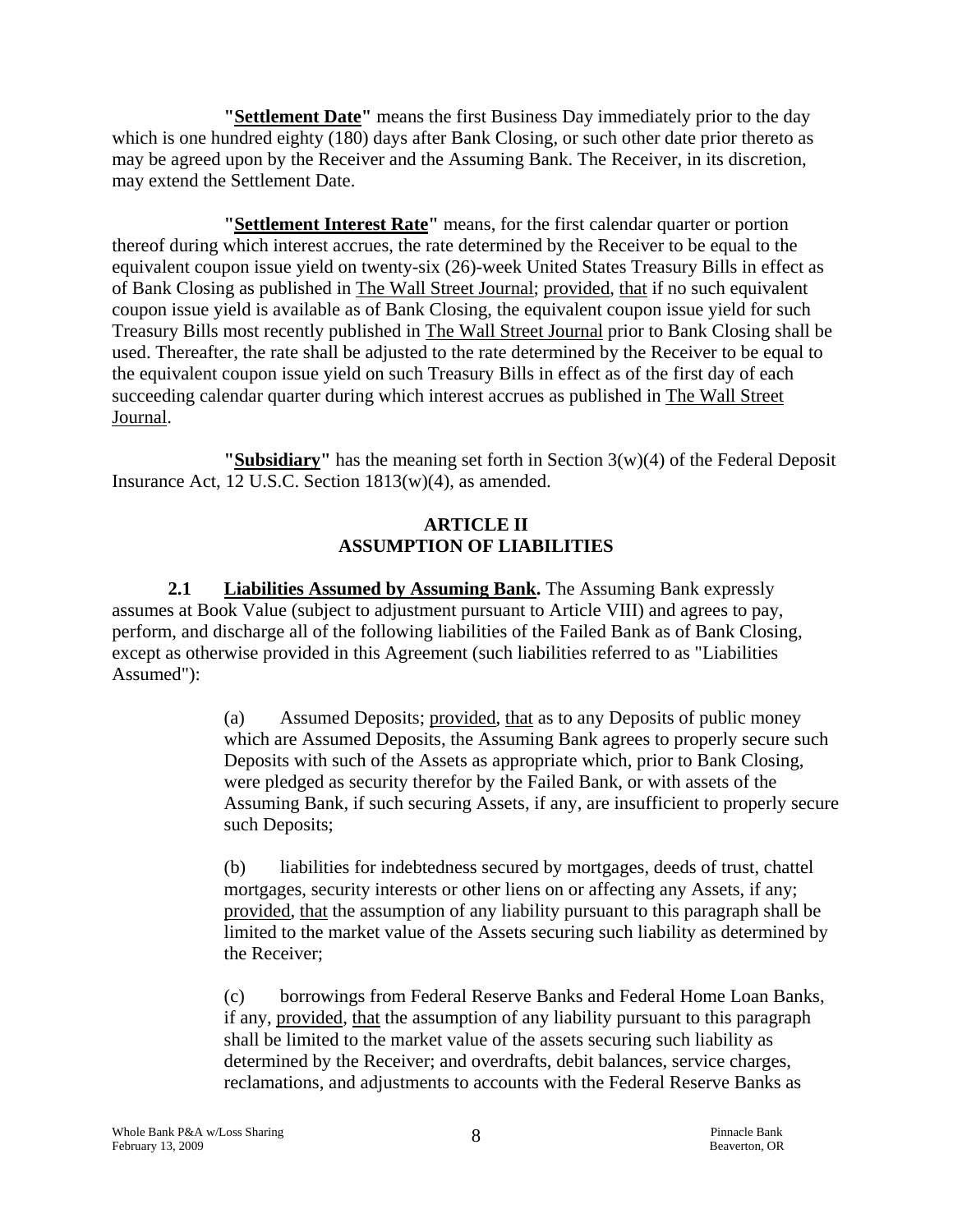reflected on the books and records of any such Federal Reserve Bank within ninety (90) days after Bank Closing, if any;

(d) ad valorem taxes applicable to any Asset, if any; provided, that the assumption of any ad valorem taxes pursuant to this paragraph shall be limited to an amount equal to the market value of the Asset to which such taxes apply as determined by the Receiver;

(e) liabilities, if any, for federal funds purchased, repurchase agreements and overdrafts in accounts maintained with other depository institutions (including any accrued and unpaid interest thereon computed to and including Bank Closing); provided, that the assumption of any liability pursuant to this paragraph shall be limited to the market value of the Assets securing such liability as determined by the Receiver;

(f) United States Treasury tax and loan note option accounts, if any;

(g) liabilities for any acceptance or commercial letter of credit (other than "standby letters of credit" as defined in 12 C.F.R. Section 337.2(a)); provided, that the assumption of any liability pursuant to this paragraph shall be limited to the market value of the Assets securing such liability as determined by the Receiver;

(h) duties and obligations assumed pursuant to this Agreement including without limitation those relating to the Failed Bank's credit card business, overdraft protection plans, safe deposit business, safekeeping business or trust business, if any;

(i) liabilities, if any, for Commitments;

(j) liabilities, if any, for amounts owed to any Subsidiary of the Failed Bank acquired under Section 3.1;

(k) liabilities, if any, with respect to Qualified Financial Contracts;

(l) duties and obligations under any contract pursuant to which the Failed Bank provides mortgage servicing for others, or mortgage servicing is provided to the Failed Bank by others; and

(m) all asset-related offensive litigation liabilities and all asset-related defensive litigation liabilities, but only to the extent such liabilities relate to assets subject to a loss share agreement, and provided that all other defensive litigation and any class actions with respect to credit card business are retained by the Receiver; and

(n) unsecured liabilities.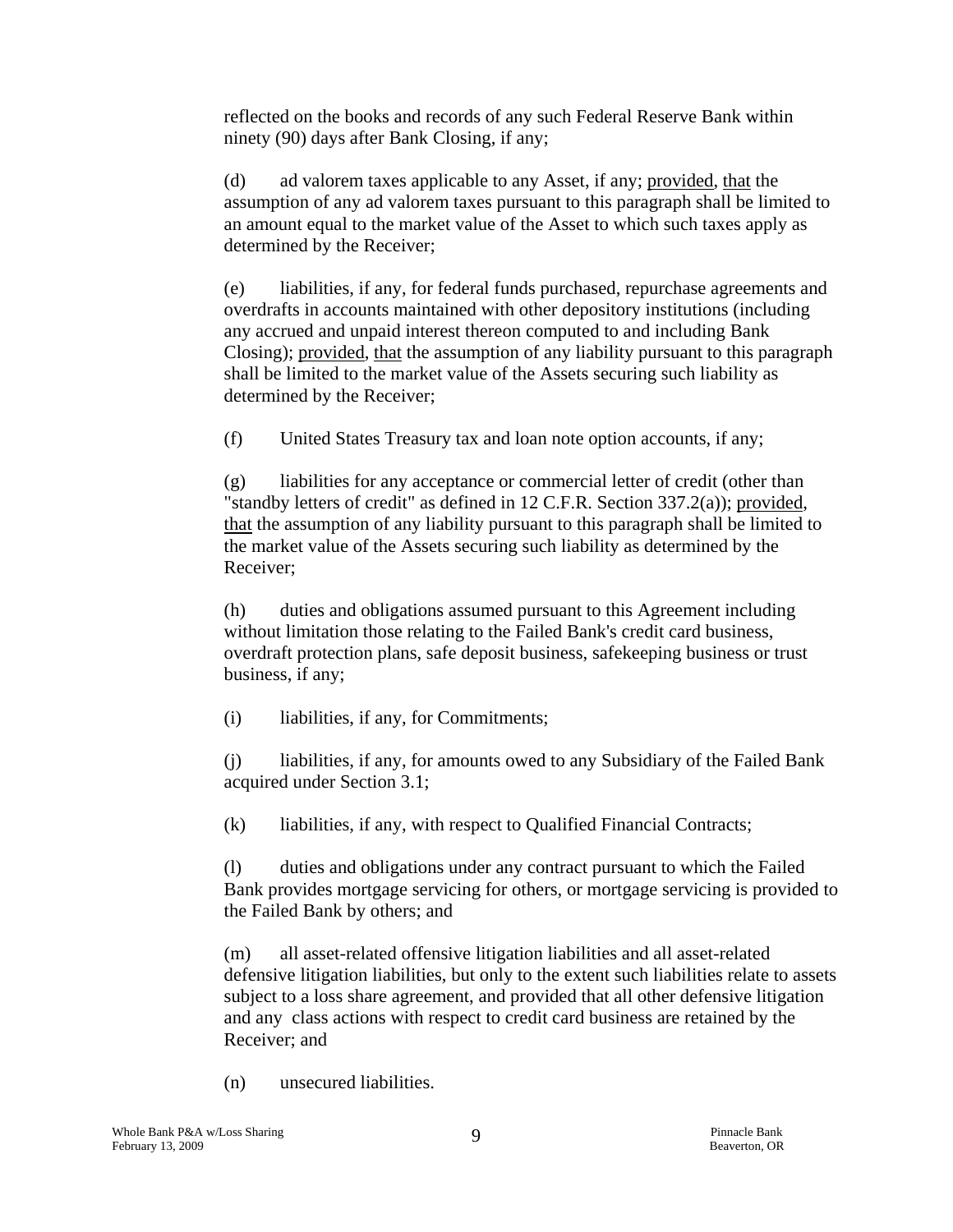<span id="page-13-0"></span>Schedule 2.1 attached hereto and incorporated herein sets forth certain categories of Liabilities Assumed and the aggregate Book Value of the Liabilities Assumed in such categories. Such schedule is based upon the best information available to the Receiver and may be adjusted as provided in Article VIII.

**2.2 Interest on Deposit Liabilities.** The Assuming Bank agrees that, from and after Bank Closing, it will accrue and pay interest on Deposit liabilities assumed pursuant to Section 2.1 at a rate(s) it shall determine; provided, that for non-transaction Deposit liabilities such rate(s) shall not be less than the lowest rate offered by the Assuming Bank to its depositors for non-transaction deposit accounts. The Assuming Bank shall permit each depositor to withdraw, without penalty for early withdrawal, all or any portion of such depositor's Deposit, whether or not the Assuming Bank elects to pay interest in accordance with any deposit agreement formerly existing between the Failed Bank and such depositor; and further provided, that if such Deposit has been pledged to secure an obligation of the depositor or other party, any withdrawal thereof shall be subject to the terms of the agreement governing such pledge. The Assuming Bank shall give notice to such depositors as provided in Section 5.3 of the rate(s) of interest which it has determined to pay and of such withdrawal rights.

**2.3 Unclaimed Deposits.** If, within eighteen (18) months after Bank Closing, any depositor of the Failed Bank does not claim or arrange to continue such depositor's Deposit assumed pursuant to Section 2.1 at the Assuming Bank, the Assuming Bank shall, within fifteen (15) Business Days after the end of such eighteen (18)-month period, (i) refund to the Corporation the full amount of each such Deposit (without reduction for service charges), (ii) provide to the Corporation a schedule of all such refunded Deposits in such form as may be prescribed by the Corporation, and (iii) assign, transfer, convey and deliver to the Receiver all right, title and interest of the Assuming Bank in and to Records previously transferred to the Assuming Bank and other records generated or maintained by the Assuming Bank pertaining to such Deposits. During such eighteen (18)-month period, at the request of the Corporation, the Assuming Bank promptly shall provide to the Corporation schedules of unclaimed deposits in such form as may be prescribed by the Corporation.

**2.4** Employee Plans. Except as provided in Section 4.12, the Assuming Bank shall have no liabilities, obligations or responsibilities under the Failed Bank's health care, bonus, vacation, pension, profit sharing, deferred compensation, 401K or stock purchase plans or similar plans, if any, unless the Receiver and the Assuming Bank agree otherwise subsequent to the date of this Agreement.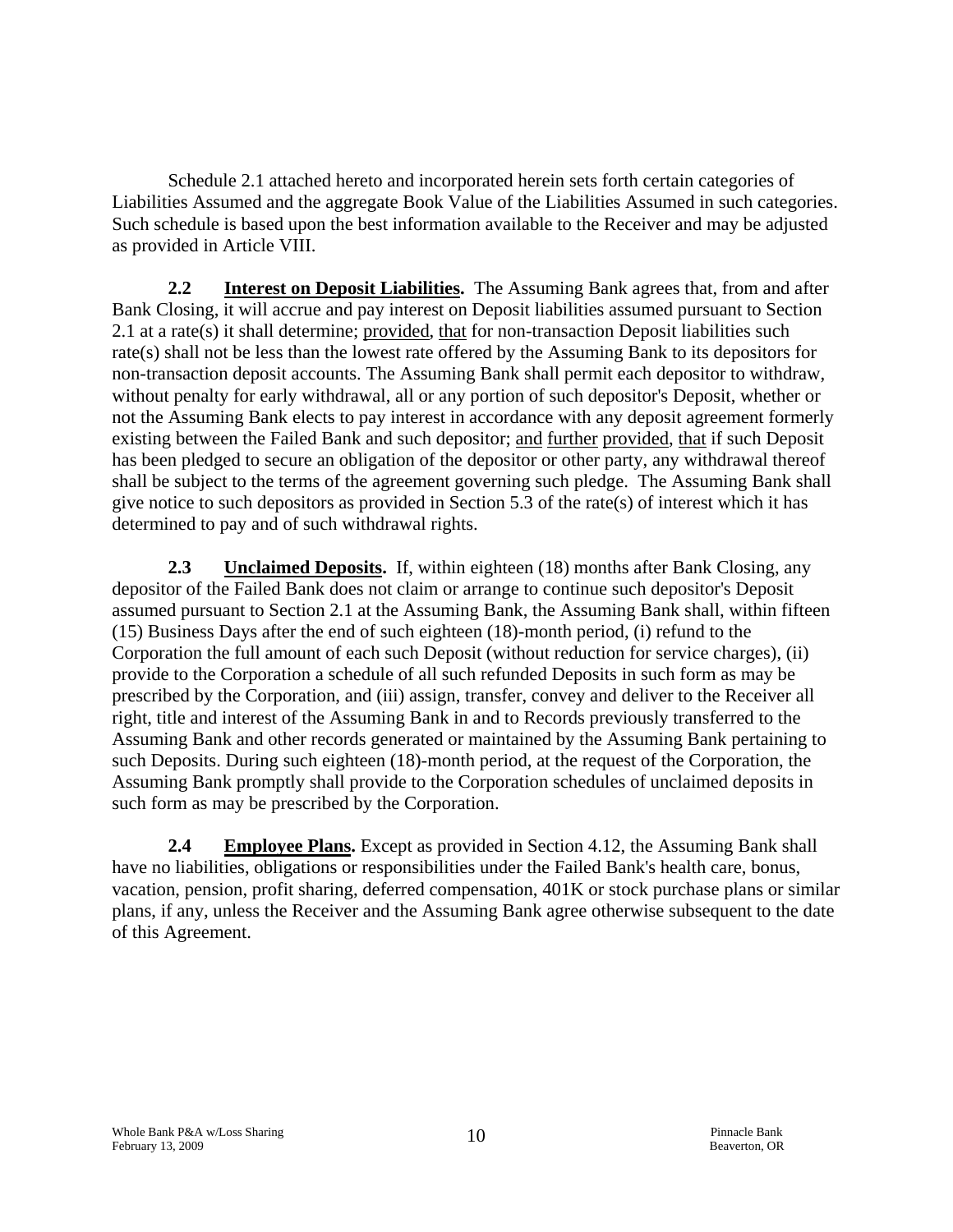### **ARTICLE III PURCHASE OF ASSETS**

<span id="page-14-0"></span>Assuming Bank includes, but is not limited to, the entities listed on Schedule 3.1a.  **3.1 Assets Purchased by Assuming Bank**. With the exception of certain assets expressly excluded in Sections 3.5 and 3.6, the Assuming Bank hereby purchases from the Receiver, and the Receiver hereby sells, assigns, transfers, conveys, and delivers to the Assuming Bank, all right, title, and interest of the Receiver in and to all of the assets (real, personal and mixed, wherever located and however acquired) including all subsidiaries, joint ventures, partnerships, and any and all other business combinations or arrangements, whether active, inactive, dissolved or terminated, of the Failed Bank whether or not reflected on the books of the Failed Bank as of Bank Closing. Schedules 3.1 and 3.1a attached hereto and incorporated herein. sets forth certain categories of Assets purchased hereunder. Such schedule is based upon the best information available to the Receiver and may be adjusted as provided in Article VIII. Assets are purchased hereunder by the Assuming Bank subject to all liabilities for indebtedness collateralized by Liens affecting such Assets to the extent provided in Section 2.1. The subsidiaries, joint ventures, partnerships, and any and all other business combinations or arrangements, whether active, inactive, dissolved or terminated being purchased by the Notwithstanding Section 4.8, the Assuming Bank specifically purchases all mortgage servicing rights and obligations of the Failed Bank.

### **3.2 Asset Purchase Price**.

(a) All Assets and assets of the Failed Bank subject to an option to purchase by the Assuming Bank shall be purchased for the amount, or the amount resulting from the method specified for determining the amount, as specified on Schedule 3.2, except as otherwise may be provided herein. Any Asset, asset of the Failed Bank subject to an option to purchase or other asset purchased for which no purchase price is specified on Schedule 3.2 or otherwise herein shall be purchased at its Book Value. Loans or other assets charged off the Accounting Records of the Failed Bank prior to the date of the Information Package shall be purchased at a price of zero.

(b) The purchase price for securities (other than the capital stock of any Acquired Subsidiary) purchased under Section 3.1 by the Assuming Bank shall be the market value thereof as of Bank Closing, which market value shall be (i) the "Mid/Last", or "Trade" (as applicable), market price for each such security quoted at the close of the trading day effective on Bank Closing as published electronically by Bloomberg, L.P.; (ii) provided, that if such market price is not available for any such security, the Assuming Bank will submit a bid for each such security within three days of notification/bid request by the Receiver (unless a different time period is agreed to by the Assuming Bank and the Receiver) and the Receiver, in its sole discretion will accept or reject each such bid; and (iii) further provided in the absence of an acceptable bid from the Assuming Bank, each such security shall not pass to the Assuming Bank and shall be deemed to be an excluded asset hereunder.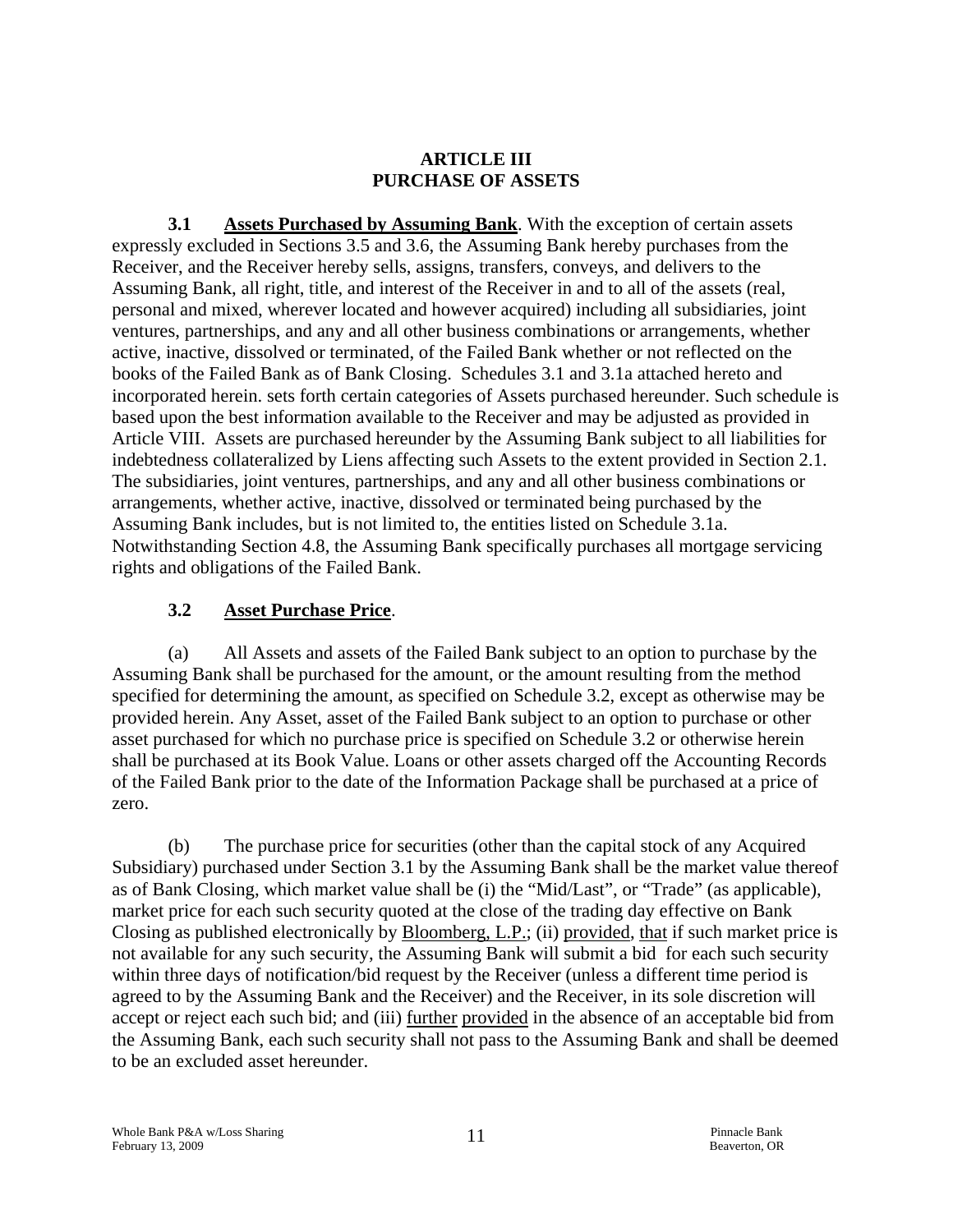<span id="page-15-0"></span>(c) Qualified Financial Contracts shall be purchased at market value determined in accordance with the terms of Exhibit 3.2(c). Any costs associated with such valuation shall be shared equally by the Receiver and the Assuming Bank.

**3.3 Manner of Conveyance; Limited Warranty; Nonrecourse; Etc. THE CONVEYANCE OF ALL ASSETS, INCLUDING REAL AND PERSONAL PROPERTY INTERESTS, PURCHASED BY THE ASSUMING BANK UNDER THIS AGREEMENT SHALL BE MADE, AS NECESSARY, BY RECEIVER'S DEED OR RECEIVER'S BILL OF SALE, "AS IS", "WHERE IS", WITHOUT RECOURSE AND, EXCEPT AS OTHERWISE SPECIFICALLY PROVIDED IN THIS AGREEMENT, WITHOUT ANY WARRANTIES WHATSOEVER WITH RESPECT TO SUCH ASSETS, EXPRESS OR IMPLIED, WITH RESPECT TO TITLE, ENFORCEABILITY, COLLECTIBILITY, DOCUMENTATION OR FREEDOM FROM LIENS OR ENCUMBRANCES (IN WHOLE OR IN PART), OR ANY OTHER MATTERS.** 

### **3.4 Puts of Assets to the Receiver**.

### (a) **Puts Prior to the Settlement Date.**

(i) During the period from Bank Closing to and including the Business Day immediately preceding the Settlement Date, the Assuming Bank shall be entitled to require the Receiver to purchase any Asset which the Assuming Bank can establish is evidenced by forged or stolen instruments as of Bank Closing; provided, that, the Assuming Bank shall not have the right to require the Receiver to purchase any such Asset with respect to which the Assuming Bank has taken any action referred to in Section 3.4(a)(ii) with respect to such Asset.

(ii) At the end of the thirty (30)-day period following Bank Closing and at that time only, in accordance with this Section 3.4, the Assuming Bank shall be entitled to require the Receiver to purchase any remaining overdraft transferred to the Assuming Bank pursuant to 3.1 which both was made after the "as of" date of the Information Package and was not made pursuant to an overdraft protection plan or similar extension of credit.

The Assuming Bank shall transfer all such Assets to the Receiver without recourse, and shall indemnify the Receiver against any and all claims of any Person claiming by, through or under the Assuming Bank with respect to any such Asset, as provided in Section 12.4.

(b) **Notices to the Receiver**. In the event that the Assuming Bank elects to require the Receiver to purchase one or more Assets, the Assuming Bank shall deliver to the Receiver a notice (a "Put Notice") which shall include:

- (i) a list of all Assets that the Assuming Bank requires the Receiver to purchase;
- (ii) a list of all Related Liabilities with respect to the Assets identified pursuant to (i) above; and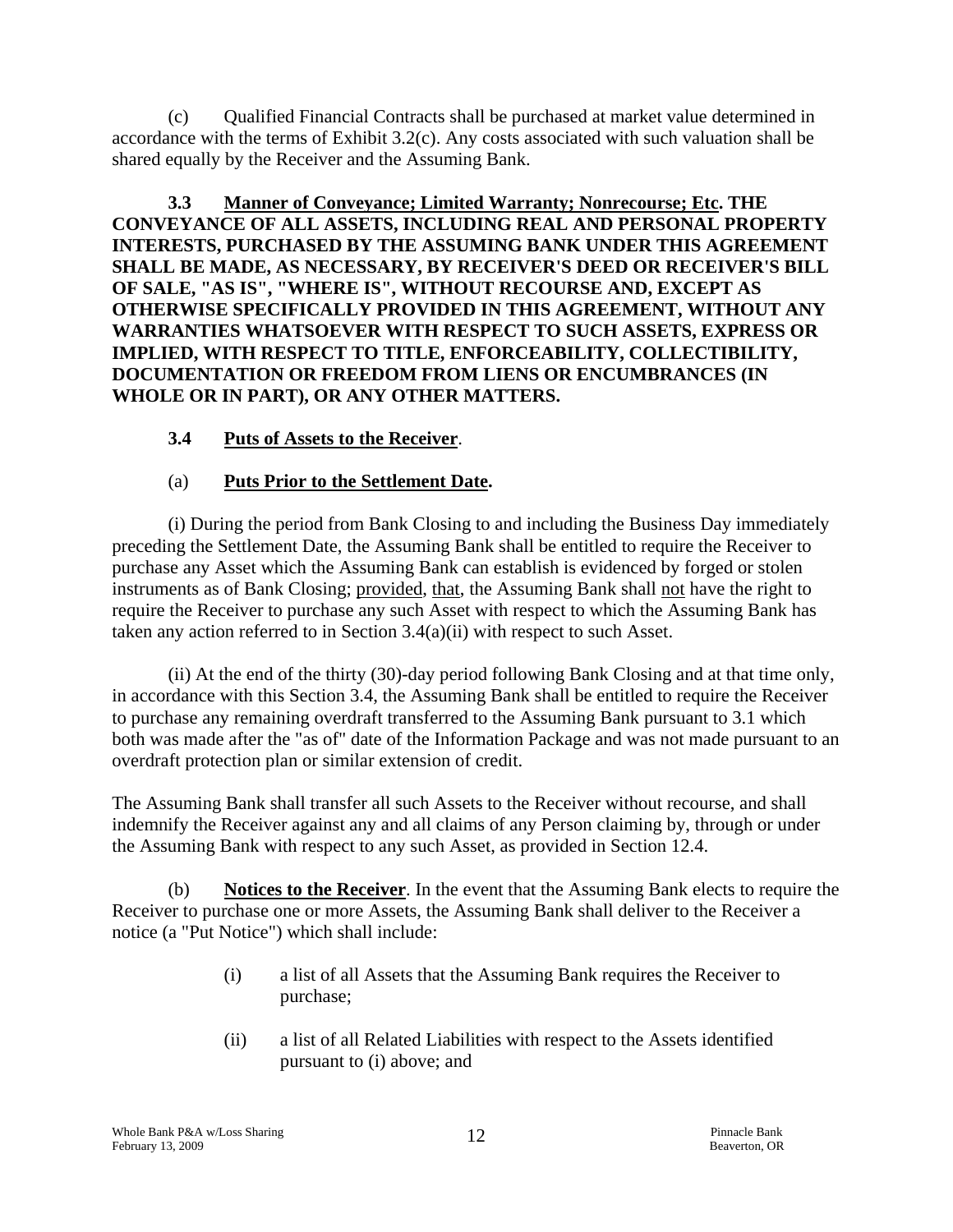(iii) a statement of the estimated Repurchase Price of each Asset identified pursuant to (i) above as of the applicable Put Date.

<span id="page-16-0"></span>Such notice shall be in the form prescribed by the Receiver or such other form to which the Receiver shall consent. As provided in Section 9.6, the Assuming Bank shall deliver to the Receiver such documents, Credit Files and such additional information relating to the subject matter of the Put Notice as the Receiver may request and shall provide to the Receiver full access to all other relevant books and records.

(c) **Purchase by Receiver**. The Receiver shall purchase Assets that are specified in the Put Notice and shall assume Related Liabilities with respect to such Assets, and the transfer of such Assets and Related Liabilities shall be effective as of a date determined by the Receiver which date shall not be later than thirty (30) days after receipt by the Receiver of the Put Notice (the "Put Date").

(d) **Purchase Price and Payment Date**. Each Asset purchased by the Receiver pursuant to this Section 3.4 shall be purchased at a price equal to the Repurchase Price of such Asset less the Related Liability Amount applicable to such Asset, in each case determined as of the applicable Put Date. If the difference between such Repurchase Price and such Related Liability Amount is positive, then the Receiver shall pay to the Assuming Bank the amount of such difference; if the difference between such amounts is negative, then the Assuming Bank shall pay to the Receiver the amount of such difference. The Assuming Bank or the Receiver, as the case may be, shall pay the purchase price determined pursuant to this Section 3.4(d) not later than the twentieth (20th) Business Day following the applicable Put Date, together with interest on such amount at the Settlement Interest Rate for the period from and including such Put Date to and including the day preceding the date upon which payment is made.

(e) **Servicing.** The Assuming Bank shall administer and manage any Asset subject to purchase by the Receiver in accordance with usual and prudent banking standards and business practices until such time as such Asset is purchased by the Receiver.

(f) **Reversals**. In the event that the Receiver purchases an Asset (and assumes the Related Liability) that it is not required to purchase pursuant to this Section 3.4, the Assuming Bank shall repurchase such Asset (and assume such Related Liability) from the Receiver at a price computed so as to achieve the same economic result as would apply if the Receiver had never purchased such Asset pursuant to this Section 3.4.

**3.5 Assets Not Purchased by Assuming Bank**. The Assuming Bank does not purchase, acquire or assume, or (except as otherwise expressly provided in this Agreement) obtain an option to purchase, acquire or assume under this Agreement:

(a) any financial institution bonds, banker's blanket bonds, or public liability, fire, or extended coverage insurance policy or any other insurance policy of the Failed Bank, or premium refund, unearned premium derived from cancellation, or any proceeds payable with respect to any of the foregoing;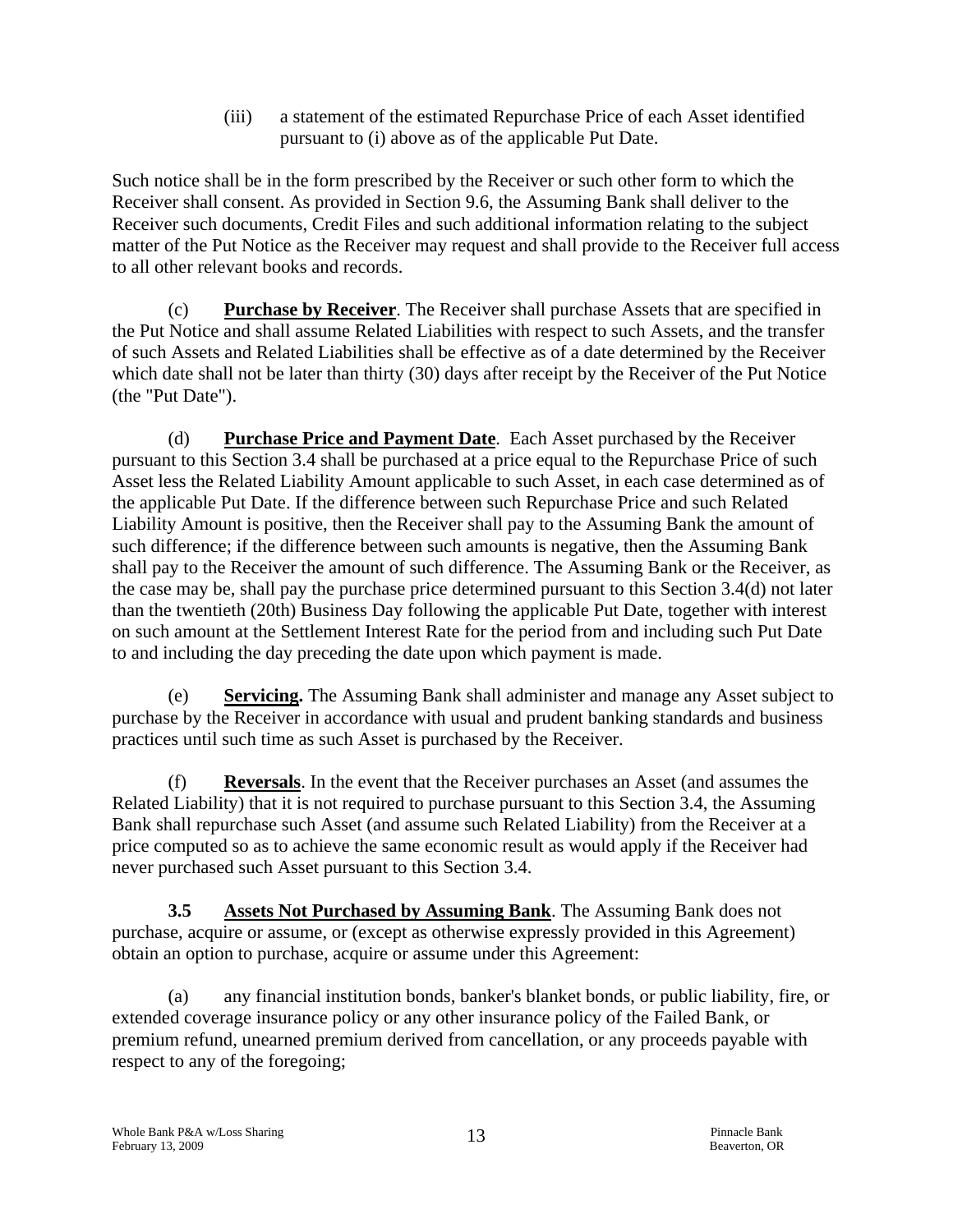(b) any interest, right, action, claim, or judgment against (i) any officer, director, employee, accountant, attorney, or any other Person employed or retained by the Failed Bank or any Subsidiary of the Failed Bank on or prior to Bank Closing arising out of any act or omission of such Person in such capacity, (ii) any underwriter of financial institution bonds, banker's blanket bonds or any other insurance policy of the Failed Bank, (iii) any shareholder or holding company of the Failed Bank, or (iv) any other Person whose action or inaction may be related to any loss (exclusive of any loss resulting from such Person's failure to pay on a Loan made by the Failed Bank) incurred by the Failed Bank; provided, that for the purposes hereof, the acts, omissions or other events giving rise to any such claim shall have occurred on or before Bank Closing, regardless of when any such claim is discovered and regardless of whether any such claim is made with respect to a financial institution bond, banker's blanket bond, or any other insurance policy of the Failed Bank in force as of Bank Closing;

(c) prepaid regulatory assessments of the Failed Bank, if any;

(d) legal or equitable interests in tax receivables of the Failed Bank, if any, including any claims arising as a result of the Failed Bank having entered into any agreement or otherwise being joined with another Person with respect to the filing of tax returns or the payment of taxes;

(e) amounts reflected on the Accounting Records of the Failed Bank as of Bank Closing as a general or specific loss reserve or contingency account, if any;

(f) leased or owned Bank Premises and leased or owned Furniture and Equipment and Fixtures and data processing equipment (including hardware and software) located on leased or owned Bank Premises, if any; provided, that the Assuming Bank does obtain an option under Section 4.6, Section 4.7 or Section 4.8, as the case may be, with respect thereto;

(g) owned Bank Premises which the Receiver, in its discretion, determines may contain environmentally hazardous substances;

(h) any "goodwill," as such term is defined in the instructions to the report of condition prepared by banks examined by the Corporation in accordance with 12 C.F.R. Section 304.4, and other intangibles;

- (i) any criminal/restitution orders issued in favor of the Failed Bank;
- (j) reserved;

(k) assets essential to the Receiver in accordance with Section 3.6.

### **3.6 Retention or Repurchase of Assets Essential to Receiver**.

(a) The Receiver may refuse to sell to the Assuming Bank, or the Assuming Bank agrees, at the request of the Receiver set forth in a written notice to the Assuming Bank, to assign, transfer, convey, and deliver to the Receiver all of the Assuming Bank's right, title and interest in and to, any Asset or asset essential to the Receiver as determined by the Receiver in its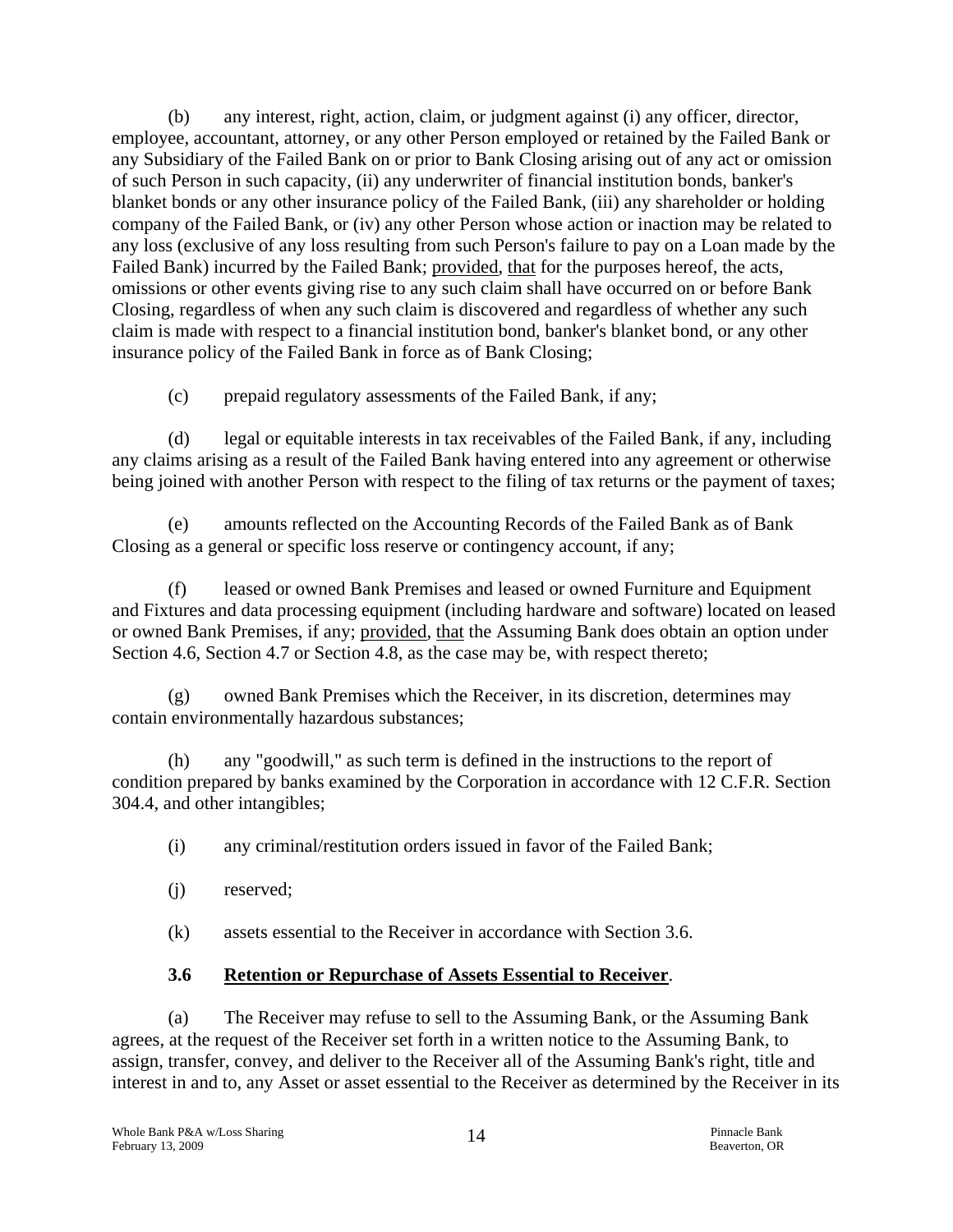<span id="page-18-0"></span>discretion (together with all Credit Documents evidencing or pertaining thereto), which may include any Asset or asset that the Receiver determines to be:

- (i) made to an officer, director, or other Person engaging in the affairs of the Failed Bank, its Subsidiaries or Affiliates or any related entities of any of the foregoing;
- (ii) the subject of any investigation relating to any claim with respect to any item described in Section 3.5(a) or (b), or the subject of, or potentially the subject of, any legal proceedings;
- (iii) made to a Person who is an Obligor on a loan owned by the Receiver or the Corporation in its corporate capacity or its capacity as receiver of any institution;
- (iv) secured by collateral which also secures any asset owned by the Receiver; or
- (v) related to any asset of the Failed Bank not purchased by the Assuming Bank under this Article III or any liability of the Failed Bank not assumed by the Assuming Bank under Article II.

(b) Each such Asset or asset purchased by the Receiver shall be purchased at a price equal to the Repurchase Price thereof less the Related Liability Amount with respect to any Related Liabilities related to such Asset or asset, in each case determined as of the date of the notice provided by the Receiver pursuant to Section 3.6(a). The Receiver shall pay the Assuming Bank not later than the twentieth (20th) Business Day following receipt of related Credit Documents and Credit Files together with interest on such amount at the Settlement Interest Rate for the period from and including the date of receipt of such documents to and including the day preceding the day on which payment is made. The Assuming Bank agrees to administer and manage each such Asset or asset in accordance with usual and prudent banking standards and business practices until each such Asset or asset is purchased by the Receiver. All transfers with respect to Asset or assets under this Section 3.6 shall be made as provided in Section 9.6. The Assuming Bank shall transfer all such Asset or assets and Related Liabilities to the Receiver without recourse, and shall indemnify the Receiver against any and all claims of any Person claiming by, through or under the Assuming Bank with respect to any such Asset or asset, as provided in Section 12.4.

## **ARTICLE IV ASSUMPTION OF CERTAIN DUTIES AND OBLIGATIONS**

The Assuming Bank agrees with the Receiver and the Corporation as follows:

**4.1 Continuation of Banking Business**. The Assuming Bank agrees to provide full service banking in the trade area of the Failed Bank commencing on the first banking business day after Bank Closing and to maintain such presence until it has received all necessary regulatory approvals to cease providing such banking services in the trade area. At the option of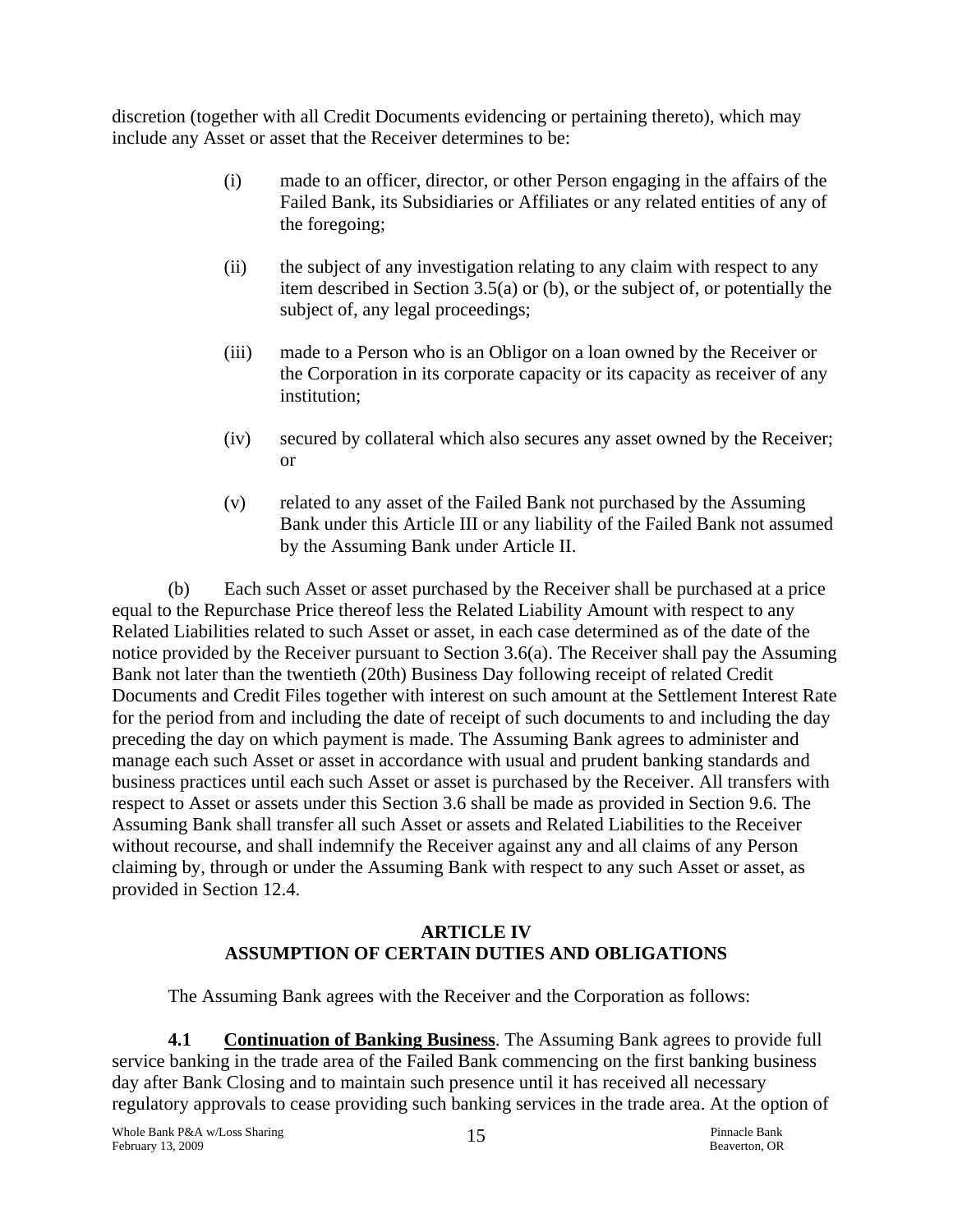<span id="page-19-0"></span>the Assuming Bank, such banking services may be provided at any or all of the Bank Premises, or at other premises within such trade area.

**4.2 Agreement with Respect to Credit Card Business**. The Assuming Bank agrees to honor and perform, from and after Bank Closing, all duties and obligations with respect to the Failed Bank's credit card business, and/or processing related to credit cards, if any, and assumes all outstanding extensions of credit with respect thereto.

**4.3 Agreement with Respect to Safe Deposit Business**. The Assuming Bank assumes and agrees to discharge, from and after Bank Closing, in the usual course of conducting a banking business, the duties and obligations of the Failed Bank with respect to all Safe Deposit Boxes, if any, of the Failed Bank and to maintain all of the necessary facilities for the use of such boxes by the renters thereof during the period for which such boxes have been rented and the rent therefor paid to the Failed Bank, subject to the provisions of the rental agreements between the Failed Bank and the respective renters of such boxes; provided, that the Assuming Bank may relocate the Safe Deposit Boxes of the Failed Bank to any office of the Assuming Bank located in the trade area of the Failed Bank.

**4.4 Agreement with Respect to Safekeeping Business**. The Receiver transfers, conveys and delivers to the Assuming Bank and the Assuming Bank accepts all securities and other items, if any, held by the Failed Bank in safekeeping for its customers as of Bank Closing. The Assuming Bank assumes and agrees to honor and discharge, from and after Bank Closing, the duties and obligations of the Failed Bank with respect to such securities and items held in safekeeping. The Assuming Bank shall be entitled to all rights and benefits heretofore accrued or hereafter accruing with respect thereto. The Assuming Bank shall provide to the Receiver written verification of all assets held by the Failed Bank for safekeeping within sixty (60) days after Bank Closing.

# **4.5 Agreement with Respect to Trust Business**.

(a) The Assuming Bank shall, without further transfer, substitution, act or deed, to the full extent permitted by law, succeed to the rights, obligations, properties, assets, investments, deposits, agreements, and trusts of the Failed Bank under trusts, executorships, administrations, guardianships, and agencies, and other fiduciary or representative capacities, all to the same extent as though the Assuming Bank had assumed the same from the Failed Bank prior to Bank Closing; provided, that any liability based on the misfeasance, malfeasance or nonfeasance of the Failed Bank, its directors, officers, employees or agents with respect to the trust business is not assumed hereunder.

(b) The Assuming Bank shall, to the full extent permitted by law, succeed to, and be entitled to take and execute, the appointment to all executorships, trusteeships, guardianships and other fiduciary or representative capacities to which the Failed Bank is or may be named in wills, whenever probated, or to which the Failed Bank is or may be named or appointed by any other instrument.

(c) In the event additional proceedings of any kind are necessary to accomplish the transfer of such trust business, the Assuming Bank agrees that, at its own expense, it will take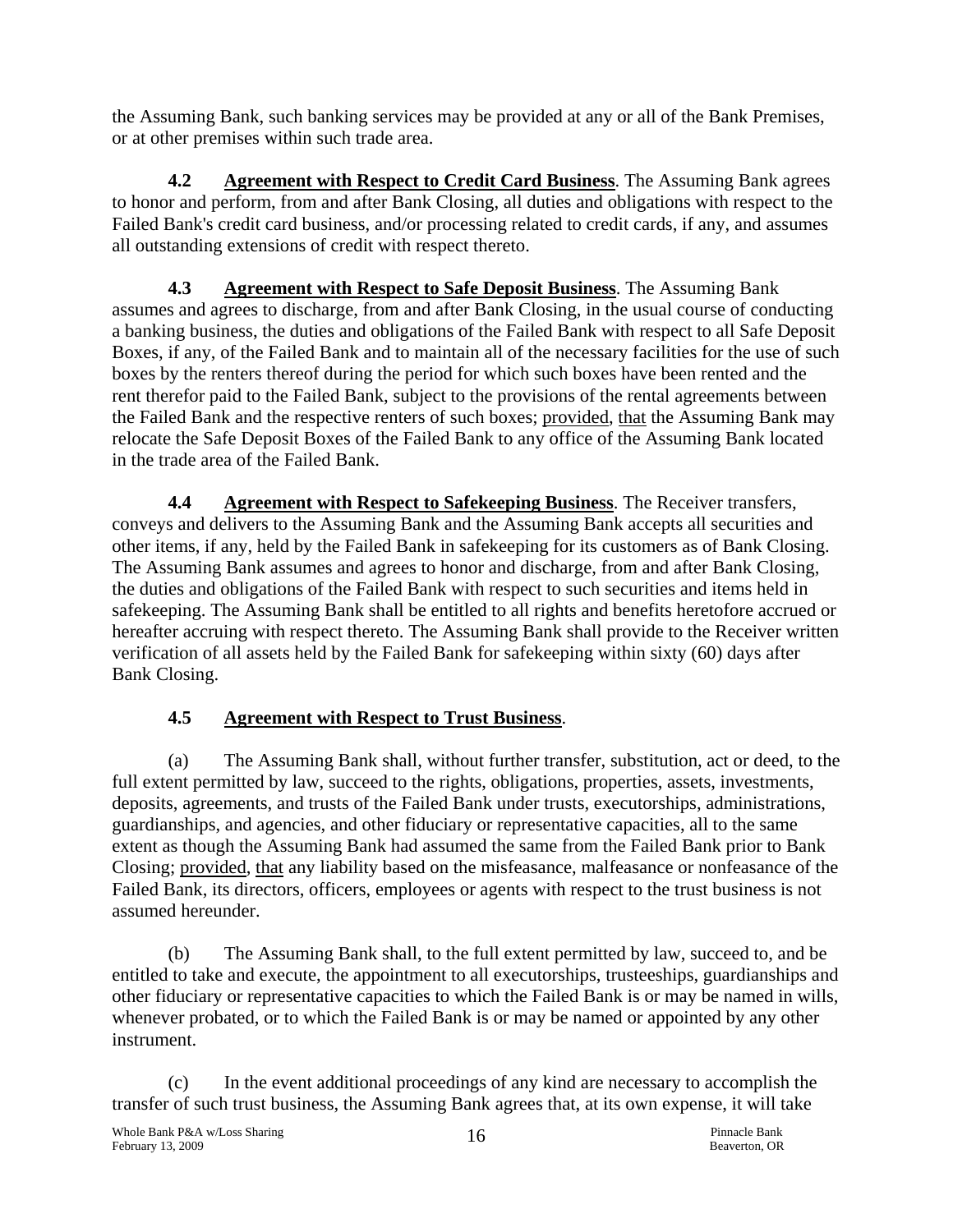<span id="page-20-0"></span>whatever action is necessary to accomplish such transfer. The Receiver agrees to use reasonable efforts to assist the Assuming Bank in accomplishing such transfer.

(d) The Assuming Bank shall provide to the Receiver written verification of the assets held in connection with the Failed Bank's trust business within sixty (60) days after Bank Closing.

### **4.6 Agreement with Respect to Bank Premises**.

(a) **Option to Purchase.** Subject to Section 3.5, the Receiver hereby grants to the Assuming Bank an exclusive option for the period of ninety (90) days commencing the day after Bank Closing to purchase any or all owned Bank Premises, including all Furniture, Fixtures and Equipment located on the Bank Premises. The Assuming Bank shall give written notice to the Receiver within the option period of its election to purchase or not to purchase any of the owned Bank Premises. Any purchase of such premises shall be effective as of the date of Bank Closing and such purchase shall be consummated as soon as practicable thereafter, and in no event later than the Settlement Date.

(b) **Option to Lease.** The Receiver hereby grants to the Assuming Bank an exclusive option for the period of ninety (90) days commencing the day after Bank Closing to cause the Receiver to assign to the Assuming Bank any or all leases for leased Bank Premises, if any, which have been continuously occupied by the Assuming Bank from Bank Closing to the date it elects to accept an assignment of the leases with respect thereto to the extent such leases can be assigned; provided, that the exercise of this option with respect to any lease must be as to all premises or other property subject to the lease. If an assignment cannot be made of any such leases, the Receiver may, in its discretion, enter into subleases with the Assuming Bank containing the same terms and conditions provided under such existing leases for such leased Bank Premises or other property. The Assuming Bank shall give notice to the Receiver within the option period of its election to accept or not to accept an assignment of any or all leases (or enter into subleases or new leases in lieu thereof). The Assuming Bank agrees to assume all leases assigned (or enter into subleases or new leases in lieu thereof) pursuant to this Section 4.6.

(c) **Facilitation.** The Receiver agrees to facilitate the assumption, assignment or sublease of leases or the negotiation of new leases by the Assuming Bank; provided, that neither the Receiver nor the Corporation shall be obligated to engage in litigation, make payments to the Assuming Bank or to any third party in connection with facilitating any such assumption, assignment, sublease or negotiation or commit to any other obligations to third parties.

(d) **Occupancy.** The Assuming Bank shall give the Receiver fifteen (15) days' prior written notice of its intention to vacate prior to vacating any leased Bank Premises with respect to which the Assuming Bank has not exercised the option provided in Section 4.6(b). Any such notice shall be deemed to terminate the Assuming Bank's option with respect to such leased Bank Premises.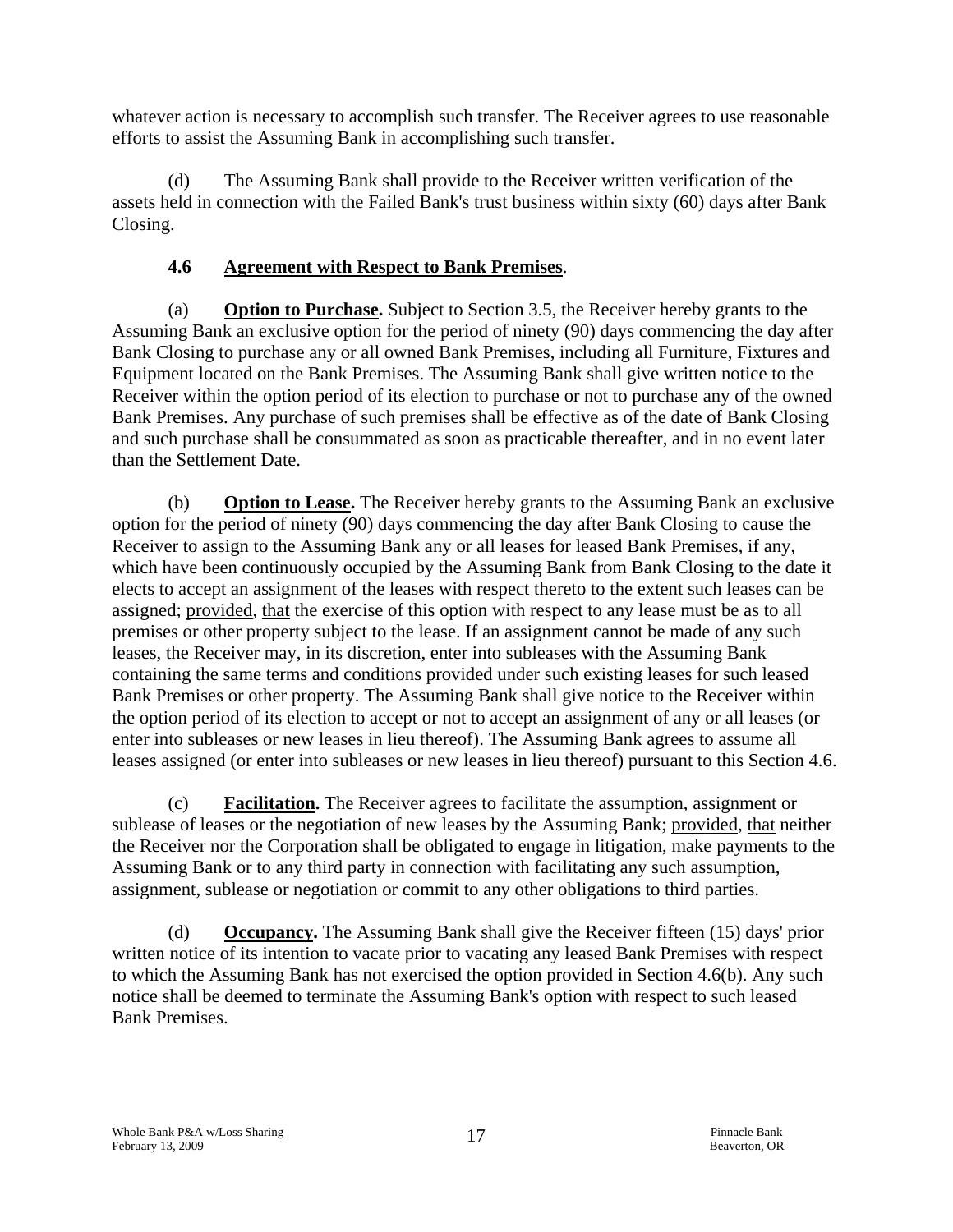## (e) **Occupancy Costs.**

(i) The Assuming Bank agrees to pay to the Receiver, or to appropriate third parties at the direction of the Receiver, during and for the period of any occupancy by it of (x) owned Bank Premises the market rental value, as determined by the appraiser selected in accordance with the definition of Fair Market Value, and all operating costs, and (y) leased Bank Premises, all operating costs with respect thereto and to comply with all relevant terms of applicable leases entered into by the Failed Bank, including without limitation the timely payment of all rent. Operating costs include, without limitation all taxes, fees, charges, utilities, insurance and assessments, to the extent not included in the rental value or rent. If the Assuming Bank elects to purchase any owned Bank Premises in accordance with Section 4.6(a), the amount of any rent paid (and taxes paid to the Receiver which have not been paid to the taxing authority and for which the Assuming Bank assumes liability) by the Assuming Bank with respect thereto shall be applied as an offset against the purchase price thereof.

(ii) The Assuming Bank agrees during the period of occupancy by it of owned or leased Bank Premises, to pay to the Receiver rent for the use of all owned or leased Furniture and Equipment and all owned or leased Fixtures located on such Bank Premises for the period of such occupancy. Rent for such property owned by the Failed Bank shall be the market rental value thereof, as determined by the Receiver within sixty (60) days after Bank Closing. Rent for such leased property shall be an amount equal to any and all rent and other amounts which the Receiver incurs or accrues as an obligation or is obligated to pay for such period of occupancy pursuant to all leases and contracts with respect to such property. If the Assuming Bank purchases any owned Furniture and Equipment or owned Fixtures in accordance with Section 4.6(f) or 4.6(h), the amount of any rents paid by the Assuming Bank with respect thereto shall be applied as an offset against the purchase price thereof.

(f) **Certain Requirements as to Furniture, Equipment and Fixtures.** If the Assuming Bank purchases owned Bank Premises or accepts an assignment of the lease (or enters into a sublease or a new lease in lieu thereof) for leased Bank Premises as provided in Section 4.6(a) or 4.6(b), or if the Assuming Bank does not exercise such option but within twelve (12) months following Bank Closing obtains the right to occupy such premises (whether by assignment, lease, sublease, purchase or otherwise), other than in accordance with Section 4.6(a) or (b), the Assuming Bank shall (i) effective as of the date of Bank Closing, purchase from the Receiver all Furniture and Equipment and Fixtures owned by the Failed Bank at Fair Market Value and located thereon as of Bank Closing, (ii) accept an assignment or a sublease of the leases or negotiate new leases for all Furniture and Equipment and Fixtures leased by the Failed Bank and located thereon, and (iii) if applicable, accept an assignment or a sublease of any ground lease or negotiate a new ground lease with respect to any land on which such Bank Premises are located; provided, that the Receiver shall not have disposed of such Furniture and Equipment and Fixtures or repudiated the leases specified in clause (ii) or (iii).

## (g) **Vacating Premises.**

(i) If the Assuming Bank elects not to purchase any owned Bank Premises, the notice of such election in accordance with Section 4.6(a) shall specify the date upon which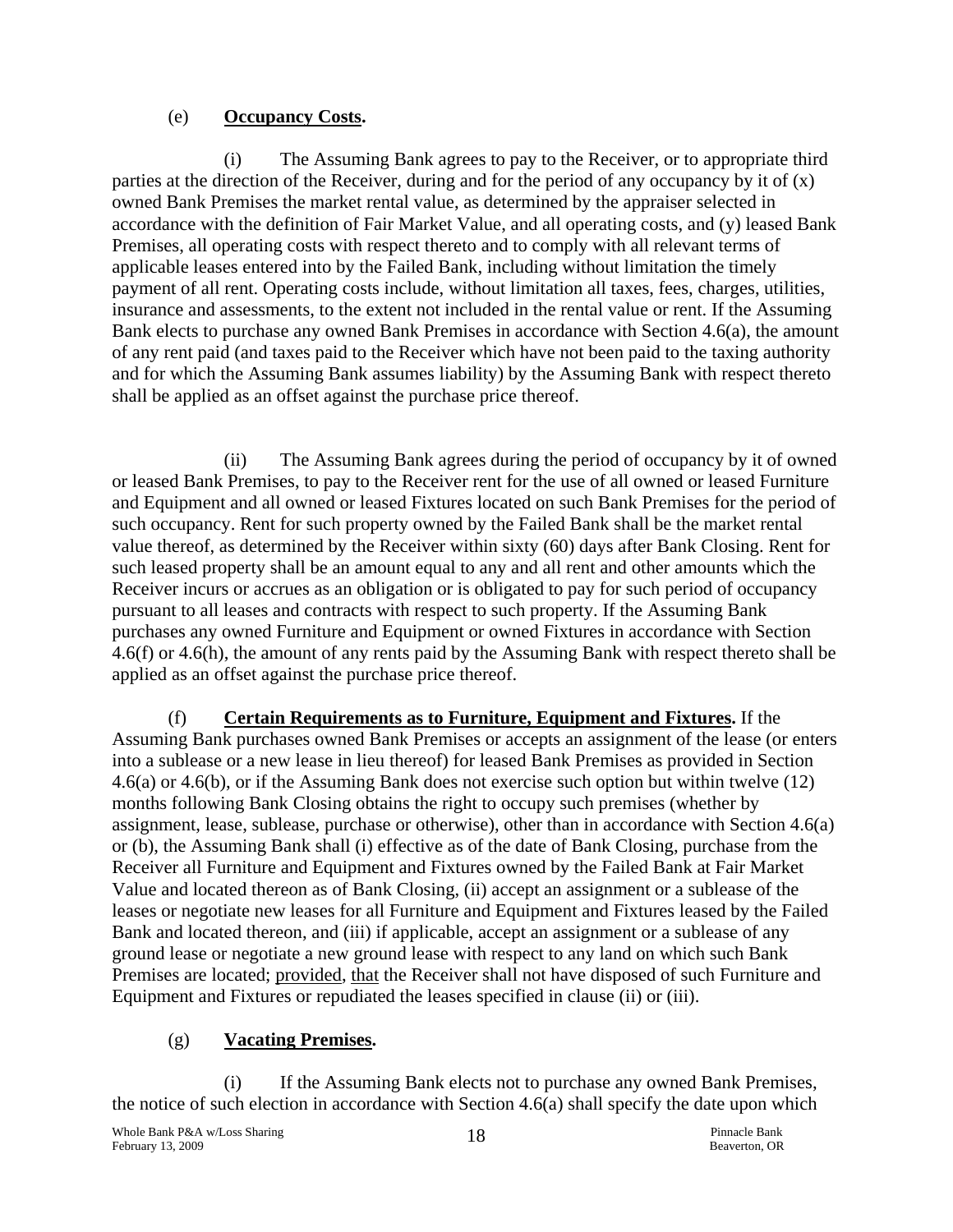<span id="page-22-0"></span>the Assuming Bank's occupancy of such premises shall terminate, which date shall not be later than ninety (90) days after the date of the Assuming Bank's notice not to exercise such option. The Assuming Bank promptly shall relinquish and release to the Receiver such premises and the Furniture and Equipment and Fixtures located thereon in the same condition as at Bank Closing, normal wear and tear excepted. By occupying any such premises after the expiration of such ninety (90)-day period, the Assuming Bank shall, at the Receiver's option, (x) be deemed to have agreed to purchase such Bank Premises, and to assume all leases, obligations and liabilities with respect to leased Furniture and Equipment and leased Fixtures located thereon and any ground lease with respect to the land on which such premises are located, and (y) be required to purchase all Furniture and Equipment and Fixtures owned by the Failed Bank and located on such premises as of Bank Closing.

(ii) If the Assuming Bank elects not to accept an assignment of the lease or sublease any leased Bank Premises, the notice of such election in accordance with Section 4.6(b) shall specify the date upon which the Assuming Bank's occupancy of such leased Bank Premises shall terminate, which date shall not be later than the date which is one hundred eighty (180) days after Bank Closing. Upon vacating such premises, the Assuming Bank shall relinquish and release to the Receiver such premises and the Fixtures and the Furniture and Equipment located thereon in the same condition as at Bank Closing, normal wear and tear excepted. By failing to provide notice of its intention to vacate such premises prior to the expiration of the option period specified in Section 4.6(b), or by occupying such premises after the one hundred eighty (180) day period specified above in this paragraph (ii), the Assuming Bank shall, at the Receiver's option, (x) be deemed to have assumed all leases, obligations and liabilities with respect to such premises (including any ground lease with respect to the land on which premises are located), and leased Furniture and Equipment and leased Fixtures located thereon in accordance with this Section 4.6 (unless the Receiver previously repudiated any such lease), and (y) be required to purchase all Furniture and Equipment and Fixtures owned by the Failed Bank at Fair Market Value and located on such premises as of Bank Closing.

(h) **Furniture and Equipment and Certain Other Equipment.** The Receiver hereby grants to the Assuming Bank an option to purchase all Furniture and Equipment or any telecommunications, data processing equipment (including hardware and software) and check processing and similar operating equipment owned by the Failed Bank at Fair Market Value and located at any leased Bank Premises that the Assuming Bank elects to vacate or which it could have, but did not occupy, pursuant to this Section 4.6; provided, that, the Assuming Bank shall give the Receiver notice of its election to purchase such property at the time it gives notice of its intention to vacate such Bank Premises or within ten (10) days after Bank Closing for Bank Premises it could have, but did not, occupy.

## **4.7 Agreement with Respect to Leased Data Processing Equipment**

(a) The Receiver hereby grants to the Assuming Bank an exclusive option for the period of ninety (90) days commencing the day after Bank Closing to accept an assignment from the Receiver of any or all Data Processing Leases to the extent that such Data Processing Leases can be assigned.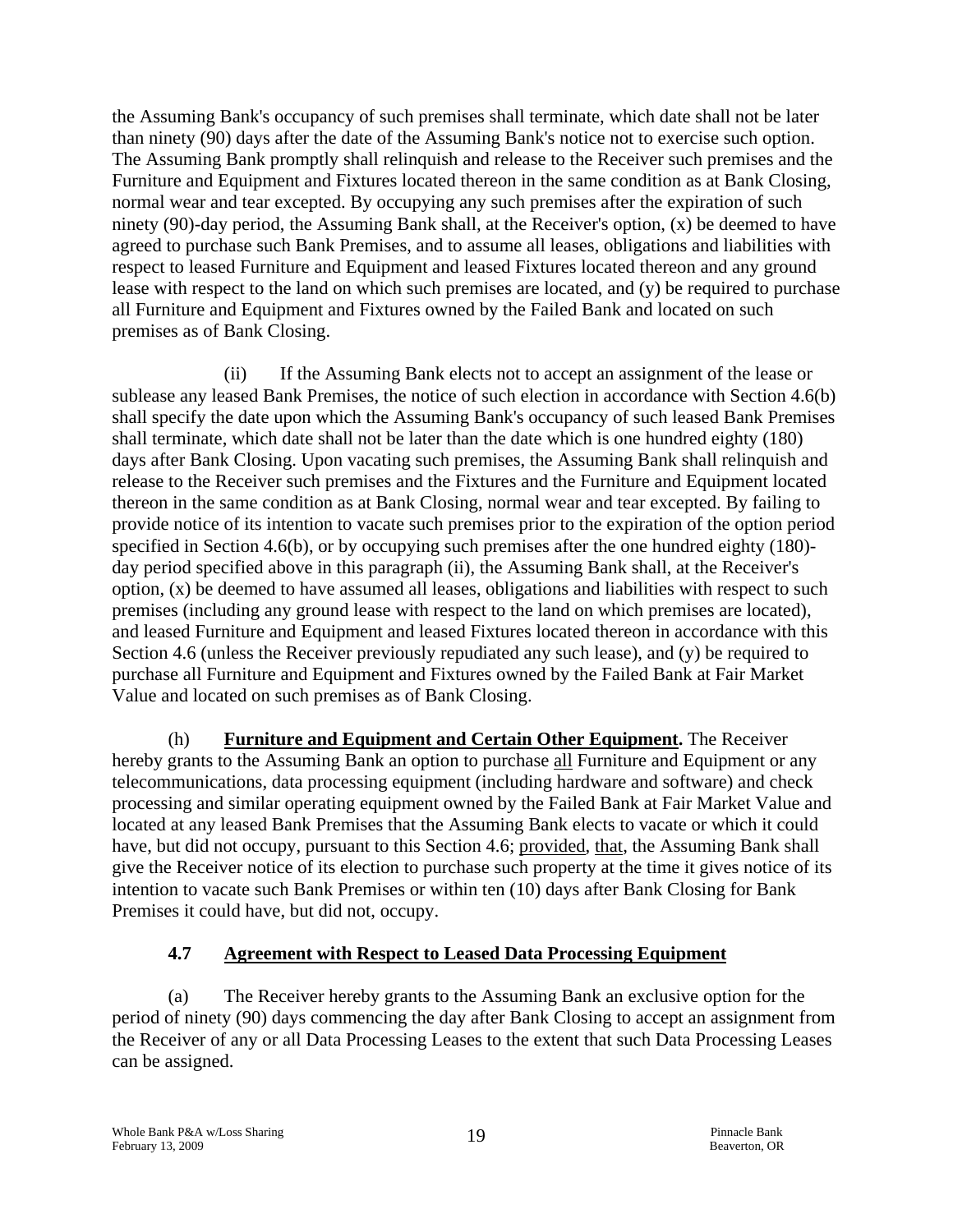<span id="page-23-0"></span>(b) The Assuming Bank shall (i) give written notice to the Receiver within the option period specified in Section 4.7(a) of its intent to accept or decline an assignment or sublease of any or all Data Processing Leases and promptly accept an assignment or sublease of such Data Processing Leases, and (ii) give written notice to the appropriate lessor(s) that it has accepted an assignment or sublease of any such Data Processing Leases.

(c) The Receiver agrees to facilitate the assignment or sublease of Data Processing Leases or the negotiation of new leases or license agreements by the Assuming Bank; provided, that neither the Receiver nor the Corporation shall be obligated to engage in litigation or make payments to the Assuming Bank or to any third party in connection with facilitating any such assumption, assignment, sublease or negotiation.

(d) The Assuming Bank agrees, during its period of use of any property subject to a Data Processing Lease, to pay to the Receiver or to appropriate third parties at the direction of the Receiver all operating costs with respect thereto and to comply with all relevant terms of the applicable Data Processing Leases entered into by the Failed Bank, including without limitation the timely payment of all rent, taxes, fees, charges, utilities, insurance and assessments.

(e) The Assuming Bank shall, not later than fifty (50) days after giving the notice provided in Section 4.7(b), (i) relinquish and release to the Receiver all property subject to the relevant Data Processing Lease, in the same condition as at Bank Closing, normal wear and tear excepted, or (ii) accept an assignment or a sublease thereof or negotiate a new lease or license agreement under this Section 4.7.

## **4.8 Agreement with Respect to Certain Existing Agreements**.

(a) Subject to the provisions of Section 4.8(b), with respect to agreements existing as of Bank Closing which provide for the rendering of services by or to the Failed Bank, within ninety (90) days after Bank Closing, the Assuming Bank shall give the Receiver written notice specifying whether it elects to assume or not to assume each such agreement. Except as may be otherwise provided in this Article IV, the Assuming Bank agrees to comply with the terms of each such agreement for a period commencing on the day after Bank Closing and ending on: (i) in the case of an agreement that provides for the rendering of services by the Failed Bank, the date which is ninety (90) days after Bank Closing, and (ii) in the case of an agreement that provides for the rendering of services to the Failed Bank, the date which is thirty (30) days after the Assuming Bank has given notice to the Receiver of its election not to assume such agreement; provided, that the Receiver can reasonably make such service agreements available to the Assuming Bank. The Assuming Bank shall be deemed by the Receiver to have assumed agreements for which no notification is timely given. The Receiver agrees to assign, transfer, convey, and deliver to the Assuming Bank all right, title and interest of the Receiver, if any, in and to agreements the Assuming Bank assumes hereunder. In the event the Assuming Bank elects not to accept an assignment of any lease (or sublease) or negotiate a new lease for leased Bank Premises under Section 4.6 and does not otherwise occupy such premises, the provisions of this Section 4.8(a) shall not apply to service agreements related to such premises. The Assuming Bank agrees, during the period it has the use or benefit of any such agreement, promptly to pay to the Receiver or to appropriate third parties at the direction of the Receiver all operating costs with respect thereto and to comply with all relevant terms of such agreement.

Whole Bank P&A w/Loss Sharing  $20$  Pinnacle Bank 20 Pinnacle Bank 20 Pinnacle Bank 20 February 13, 2009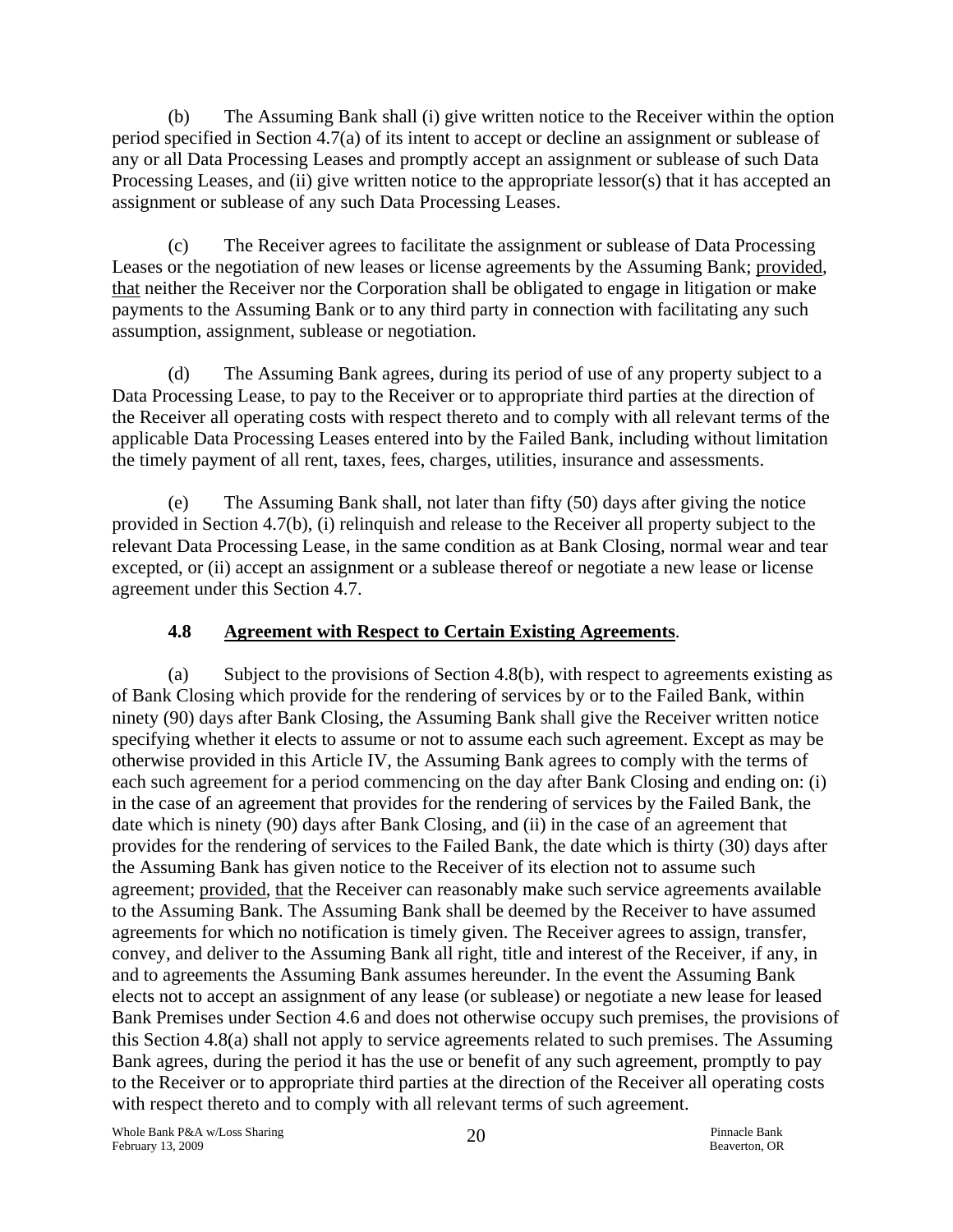<span id="page-24-0"></span>(b) The provisions of Section 4.8(a) regarding the Assuming Bank's election to assume or not assume certain agreements shall not apply to (i) agreements pursuant to which the Failed Bank provides mortgage servicing for others or mortgage servicing is provided to the Failed Bank by others, (ii) agreements that are subject to Sections 4.1 through 4.7 and any insurance policy or bond referred to in Section 3.5(a) or other agreement specified in Section 3.5, and (iii) consulting, management or employment agreements, if any, between the Failed Bank and its employees or other Persons. Except as otherwise expressly set forth elsewhere in this Agreement, the Assuming Bank does not assume any liabilities or acquire any rights under any of the agreements described in this Section 4.8(b).

**4.9** Informational Tax Reporting. The Assuming Bank agrees to perform all obligations of the Failed Bank with respect to Federal and State income tax informational reporting related to (i) the Assets and the Liabilities Assumed, (ii) deposit accounts that were closed and loans that were paid off or collateral obtained with respect thereto prior to Bank Closing, (iii) miscellaneous payments made to vendors of the Failed Bank, and (iv) any other asset or liability of the Failed Bank, including, without limitation, loans not purchased and Deposits not assumed by the Assuming Bank, as may be required by the Receiver.

**4.10 Insurance**. The Assuming Bank agrees to obtain insurance coverage effective from and after Bank Closing, including public liability, fire and extended coverage insurance acceptable to the Receiver with respect to owned or leased Bank Premises that it occupies, and all owned or leased Furniture and Equipment and Fixtures and leased data processing equipment (including hardware and software) located thereon, in the event such insurance coverage is not already in force and effect with respect to the Assuming Bank as the insured as of Bank Closing. All such insurance shall, where appropriate (as determined by the Receiver), name the Receiver as an additional insured.

**4.11 Office Space for Receiver and Corporation**. For the period commencing on the day following Bank Closing and ending on the one hundred eightieth (180th) day thereafter, the Assuming Bank agrees to provide to the Receiver and the Corporation, without charge, adequate and suitable office space (including parking facilities and vault space), furniture, equipment (including photocopying and telecopying machines), email accounts, network access and technology resources (such as shared drive) and utilities (including local telephone service and fax machines) at the Bank Premises occupied by the Assuming Bank for their use in the discharge of their respective functions with respect to the Failed Bank. In the event the Receiver and the Corporation determine that the space provided is inadequate or unsuitable, the Receiver and the Corporation may relocate to other quarters having adequate and suitable space and the costs of relocation and any rental and utility costs for the balance of the period of occupancy by the Receiver and the Corporation shall be borne by the Assuming Bank. Additionally, the Assuming Bank agrees to pay such bills and invoices on behalf of the Receiver and Corporation as the Receiver or Corporation may direct for the period beginning on the date of Bank Closing and ending on Settlement Date. Assuming Bank shall submit it requests for reimbursement of such expenditures pursuant to Article VIII of this Agreement.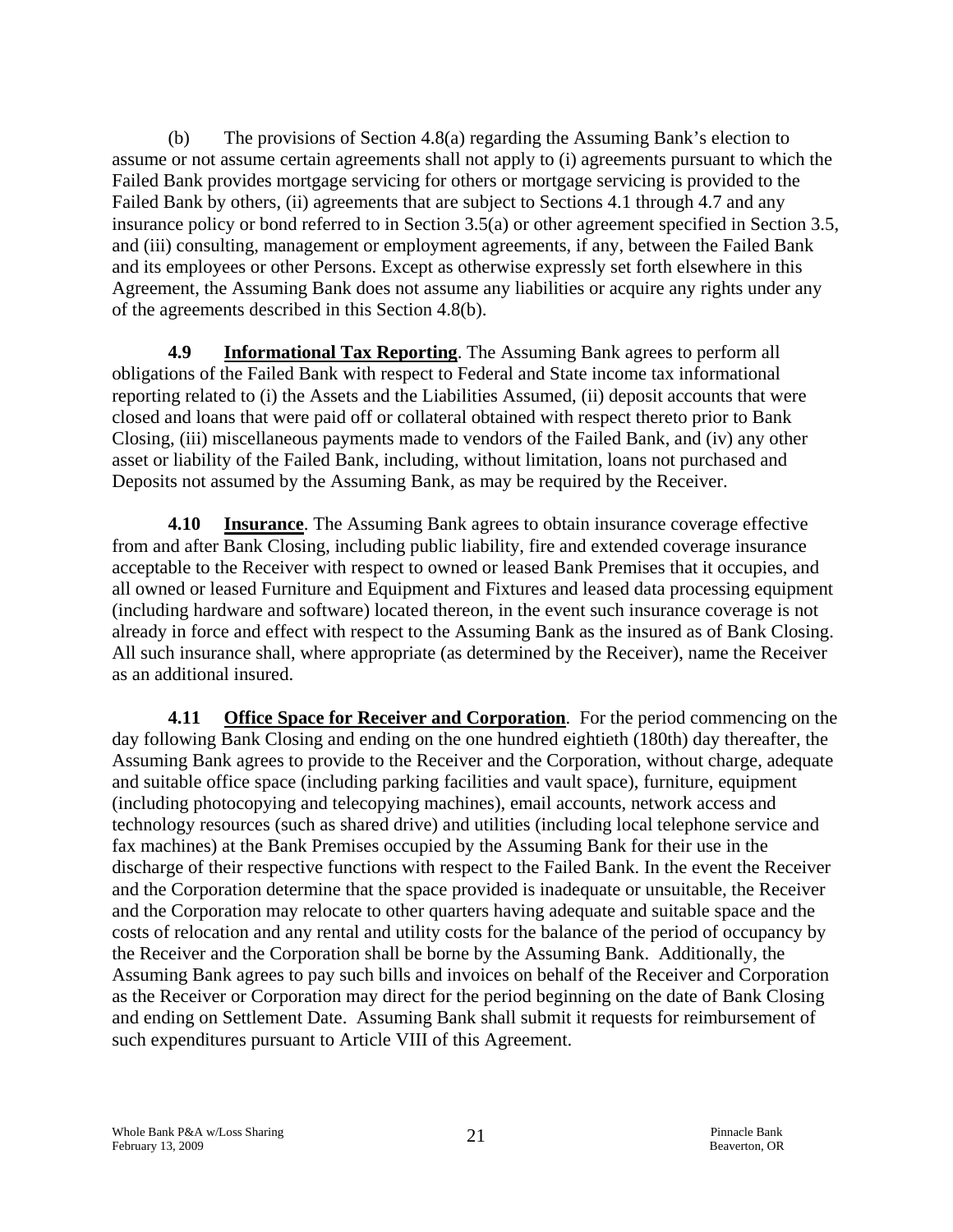### <span id="page-25-0"></span>**4.12 Agreement with Respect to Continuation of Group Health Plan Coverage for Former Employees of the Failed Bank.**

(a) The Assuming Bank agrees to assist the Receiver, as provided in this Section 4.12, in offering individuals who were employees or former employees of the Failed Bank, or any of its Subsidiaries, and who, immediately prior to Bank Closing, were receiving, or were eligible to receive, health insurance coverage or health insurance continuation coverage from the Failed Bank ("Eligible Individuals"), the opportunity to obtain health insurance coverage in the Corporation's FIA Continuation Coverage Plan which provides for health insurance continuation coverage to such Eligible Individuals who are qualified beneficiaries of the Failed Bank as defined in Section 607 of the Employee Retirement Income Security Act of 1974, as amended (respectively, "qualified beneficiaries" and "ERISA"). The Assuming Bank shall consult with the Receiver and not later than five (5) Business Days after Bank Closing shall provide written notice to the Receiver of the number (if available), identity (if available) and addresses (if available) of the Eligible Individuals who are qualified beneficiaries of the Failed Bank and for whom a "qualifying event" (as defined in Section 603 of ERISA) has occurred and with respect to whom the Failed Bank's obligations under Part 6 of Subtitle B of Title I of ERISA have not been satisfied in full, and such other information as the Receiver may reasonably require. The Receiver shall cooperate with the Assuming Bank in order to permit it to prepare such notice and shall provide to the Assuming Bank such data in its possession as may be reasonably required for purposes of preparing such notice.

(b) The Assuming Bank shall take such further action to assist the Receiver in offering the Eligible Individuals who are qualified beneficiaries of the Failed Bank the opportunity to obtain health insurance coverage in the Corporation's FIA Continuation Coverage Plan as the Receiver may direct. All expenses incurred and paid by the Assuming Bank (i) in connection with the obligations of the Assuming Bank under this Section 4.12, and (ii) in providing health insurance continuation coverage to any Eligible Individuals who are hired by the Assuming Bank and such employees' qualified beneficiaries shall be borne by the Assuming Bank.

(c) This Section 4.12 is for the sole and exclusive benefit of the parties to this Agreement, and for the benefit of no other Person (including any former employee of the Failed Bank or any Subsidiary thereof or qualified beneficiary of such former employee). Nothing in this Section 4.12 is intended by the parties, or shall be construed, to give any Person (including any former employee of the Failed Bank or any Subsidiary thereof or qualified beneficiary of such former employee) other than the Corporation, the Receiver and the Assuming Bank any legal or equitable right, remedy or claim under or with respect to the provisions of this Section.

**4.13** Agreement with Respect to Interim Asset Servicing. At any time after Bank Closing, the Receiver may establish on its books an asset pool(s) and may transfer to such asset pool(s) (by means of accounting entries on the books of the Receiver) all or any assets and liabilities of the Failed Bank which are not acquired by the Assuming Bank, including, without limitation, wholly unfunded Commitments and assets and liabilities which may be acquired, funded or originated by the Receiver subsequent to Bank Closing. The Receiver may remove assets (and liabilities) from or add assets (and liabilities) to such pool(s) at any time in its discretion. At the option of the Receiver, the Assuming Bank agrees to service, administer, and

Whole Bank P&A w/Loss Sharing  $22$  Pinnacle Bank P&A w/Loss Sharing  $22$  Pinnacle Bank Beaverton, OR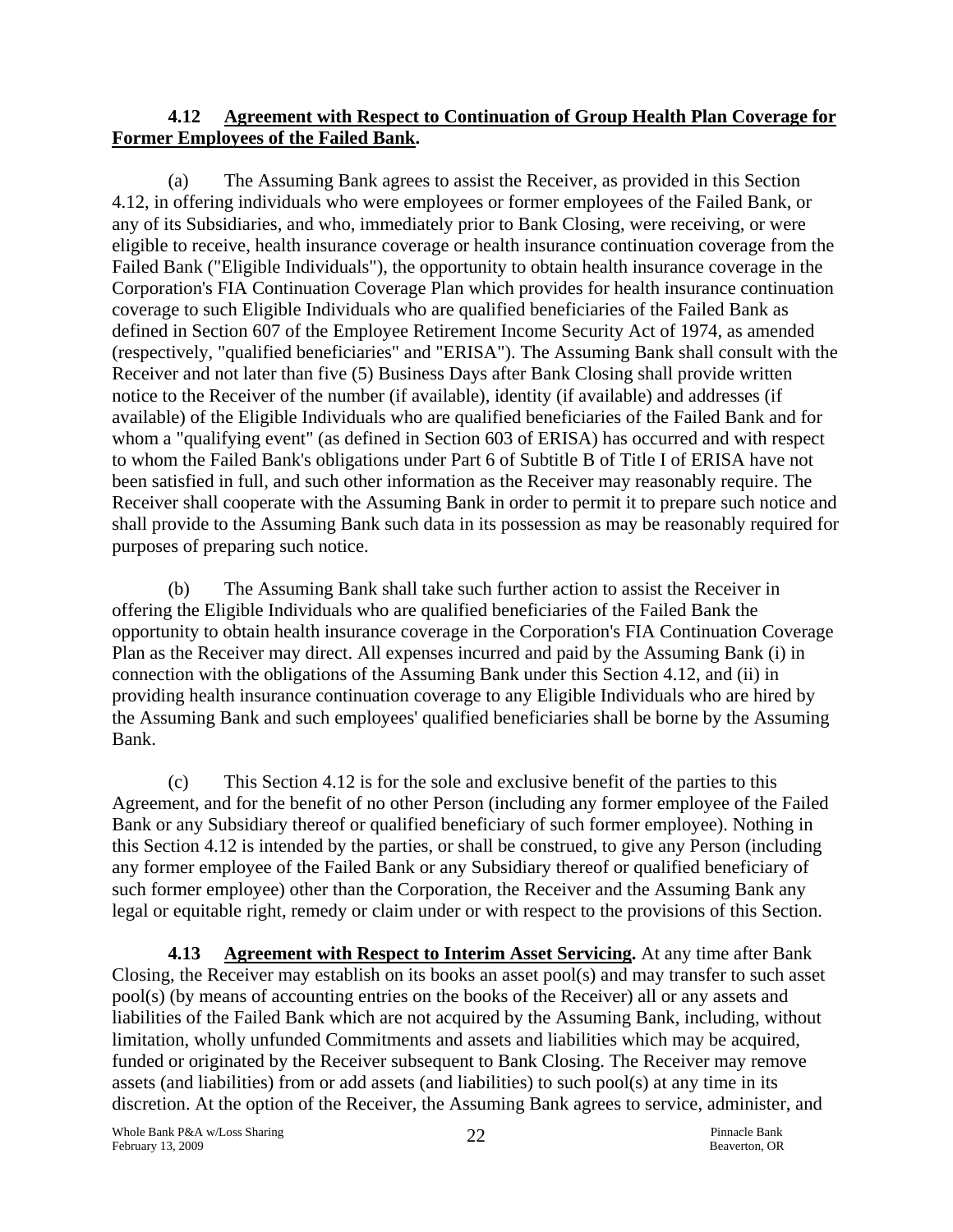<span id="page-26-0"></span>collect such pool assets in accordance with and for the term set forth in Exhibit 4.13 "Interim Asset Servicing Arrangement".

**4.14** Reserved.

**4.15 Agreement with Respect to Loss Sharing.** The Assuming Bank shall be entitled to require reimbursement from the Receiver for loss sharing on certain loans in accordance with the Single Family Shared-Loss Agreement attached hereto as Exhibit 4.15A and the Non-SF Shared-Loss Agreement attached hereto as Exhibit 4.15B, collectively, the "Shared-Loss Agreements." The Loans that shall be subject to the Shared-Loss Agreements are identified on the Schedule of Loans 4.15A and 4.15B attached hereto.

## **ARTICLE V DUTIES WITH RESPECT TO DEPOSITORS OF THE FAILED BANK**

**5.1 Payment of Checks, Drafts and Orders.** Subject to Section 9.5, the Assuming Bank agrees to pay all properly drawn checks, drafts and withdrawal orders of depositors of the Failed Bank presented for payment, whether drawn on the check or draft forms provided by the Failed Bank or by the Assuming Bank, to the extent that the Deposit balances to the credit of the respective makers or drawers assumed by the Assuming Bank under this Agreement are sufficient to permit the payment thereof, and in all other respects to discharge, in the usual course of conducting a banking business, the duties and obligations of the Failed Bank with respect to the Deposit balances due and owing to the depositors of the Failed Bank assumed by the Assuming Bank under this Agreement.

**5.2 Certain Agreements Related to Deposits.** Subject to Section 2.2, the Assuming Bank agrees to honor the terms and conditions of any written escrow or mortgage servicing agreement or other similar agreement relating to a Deposit liability assumed by the Assuming Bank pursuant to this Agreement.

# **5.3 Notice to Depositors.**

(a) Within seven (7) days after Bank Closing, the Assuming Bank shall give (i) notice to depositors of the Failed Bank of its assumption of the Deposit liabilities of the Failed Bank, and (ii) any notice required under Section 2.2, by mailing to each such depositor a notice with respect to such assumption and by advertising in a newspaper of general circulation in the county or counties in which the Failed Bank was located. The Assuming Bank agrees that it will obtain prior approval of all such notices and advertisements from counsel for the Receiver and that such notices and advertisements shall not be mailed or published until such approval is received.

(b) The Assuming Bank shall give notice by mail to depositors of the Failed Bank concerning the procedures to claim their deposits, which notice shall be provided to the Assuming Bank by the Receiver or the Corporation. Such notice shall be included with the notice to depositors to be mailed by the Assuming Bank pursuant to Section 5.3(a).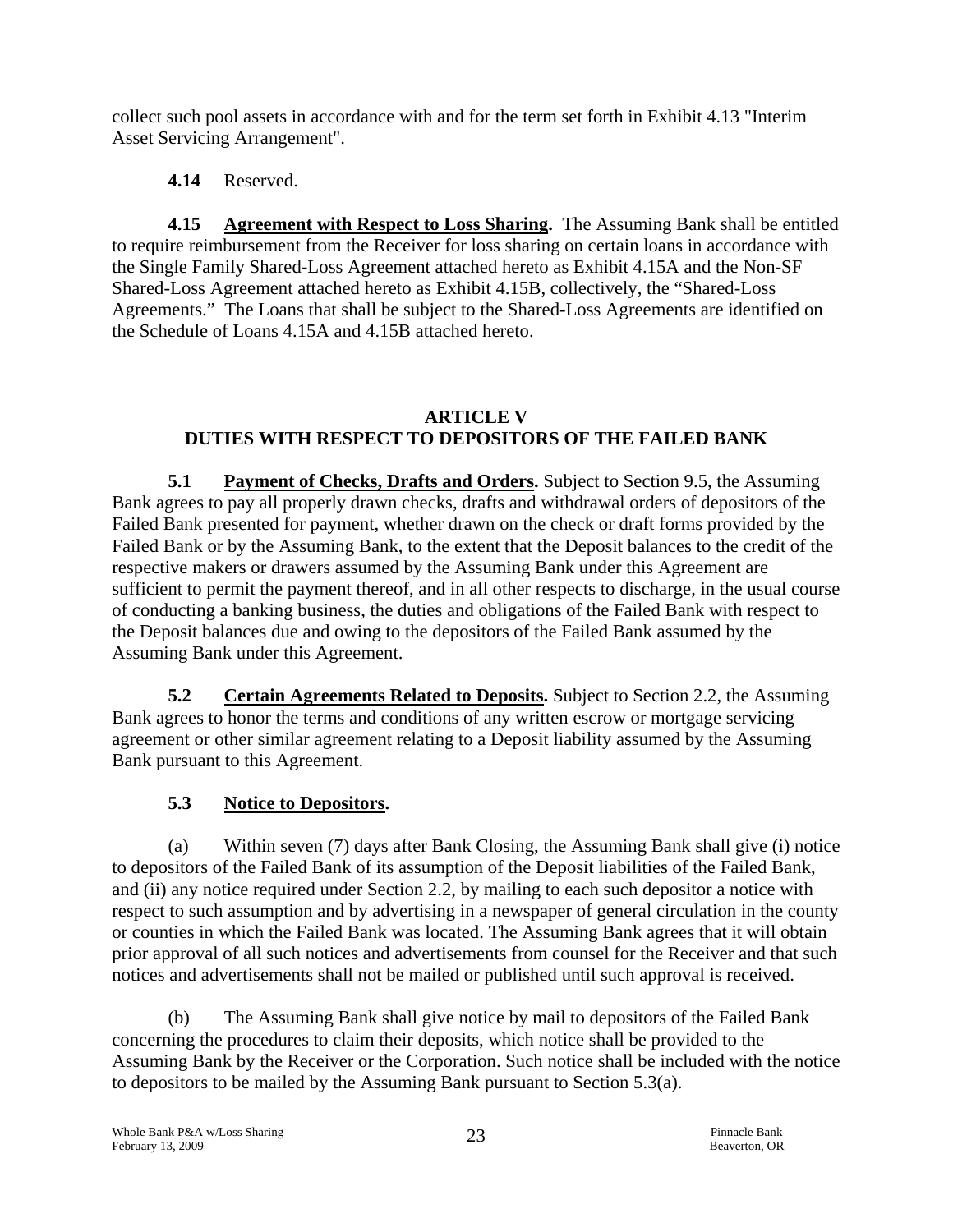<span id="page-27-0"></span>(c) If the Assuming Bank proposes to charge fees different from those charged by the Failed Bank before it establishes new deposit account relationships with the depositors of the Failed Bank, the Assuming Bank shall give notice by mail of such changed fees to such depositors.

### **ARTICLE VI RECORDS**

### **6.1 Transfer of Records**.

(a) In accordance with Section 3.1, the Receiver assigns, transfers, conveys and delivers to the Assuming Bank the following Records pertaining to the Deposit liabilities of the Failed Bank assumed by the Assuming Bank under this Agreement, except as provided in Section 6.4:

- (i) signature cards, orders, contracts between the Failed Bank and its depositors and Records of similar character;
- (ii) passbooks of depositors held by the Failed Bank, deposit slips, cancelled checks and withdrawal orders representing charges to accounts of depositors;

and the following Records pertaining to the Assets:

- (iii) records of deposit balances carried with other banks, bankers or trust companies;
- (iv) Loan and collateral records and Credit Files and other documents;
- (v) deeds, mortgages, abstracts, surveys, and other instruments or records of title pertaining to real estate or real estate mortgages;
- (vi) signature cards, agreements and records pertaining to Safe Deposit Boxes, if any; and
- (vii) records pertaining to the credit card business, trust business or safekeeping business of the Failed Bank, if any.

(b) The Receiver, at its option, may assign and transfer to the Assuming Bank by a single blanket assignment or otherwise, as soon as practicable after Bank Closing, any other Records not assigned and transferred to the Assuming Bank as provided in this Agreement, including but not limited to loan disbursement checks, general ledger tickets, official bank checks, proof transactions (including proof tapes) and paid out loan files.

**6.2 Delivery of Assigned Records**. The Receiver shall deliver to the Assuming Bank all Records described in (i) Section 6.1(a) as soon as practicable on or after the date of this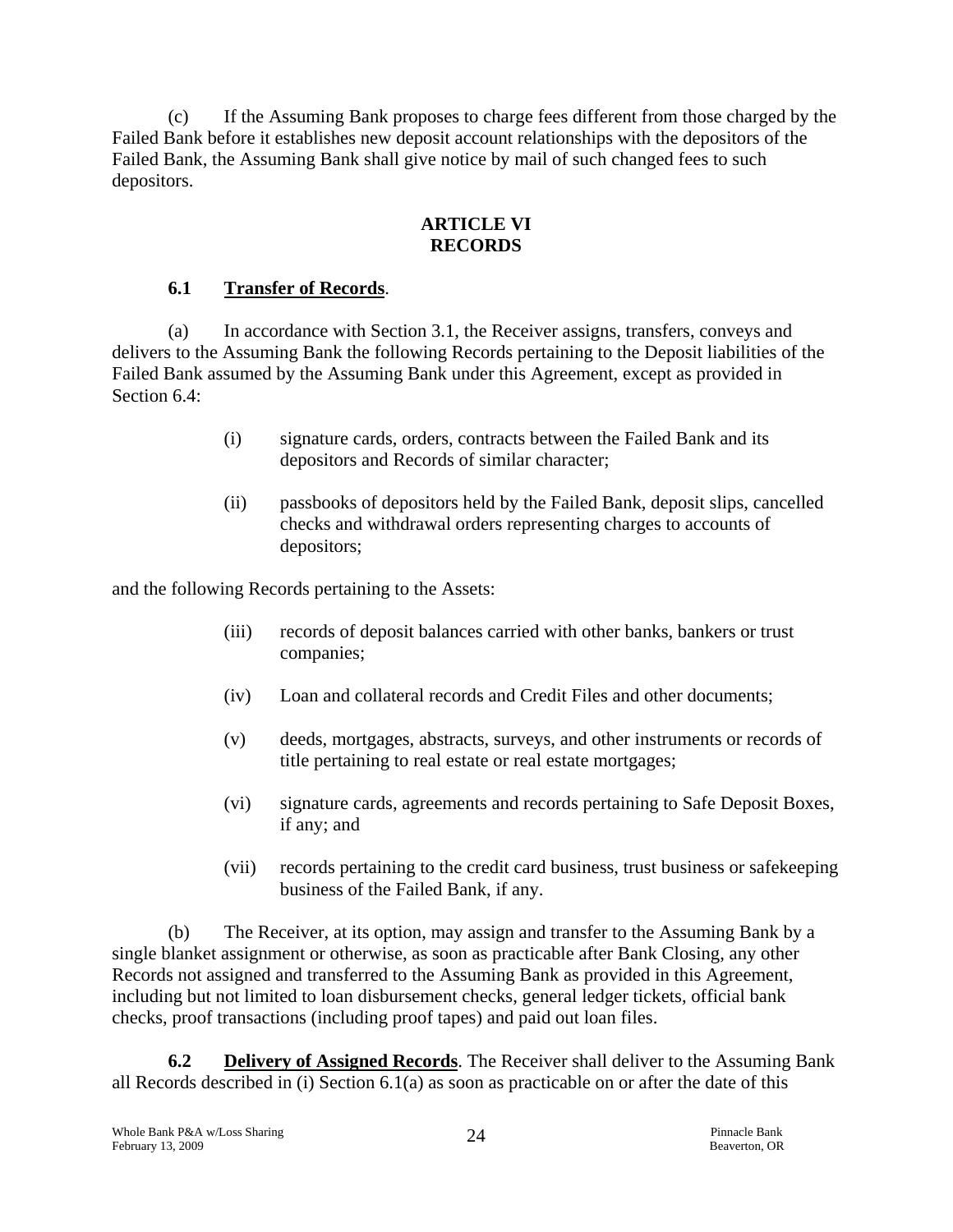<span id="page-28-0"></span>Agreement, and (ii) Section 6.1(b) as soon as practicable after making any assignment described therein.

**6.3 Preservation of Records**. The Assuming Bank agrees that it will preserve and maintain for the joint benefit of the Receiver, the Corporation and the Assuming Bank, all Records of which it has custody for such period as either the Receiver or the Corporation in its discretion may require, until directed otherwise, in writing, by the Receiver or Corporation. The Assuming Bank shall have the primary responsibility to respond to subpoenas, discovery requests, and other similar official inquiries with respect to the Records of which it has custody.

**6.4** Access to Records; Copies. The Assuming Bank agrees to permit the Receiver and the Corporation access to all Records of which the Assuming Bank has custody, and to use, inspect, make extracts from or request copies of any such Records in the manner and to the extent requested, and to duplicate, in the discretion of the Receiver or the Corporation, any Record in the form of microfilm or microfiche pertaining to Deposit account relationships; provided, that in the event that the Failed Bank maintained one or more duplicate copies of such microfilm or microfiche Records, the Assuming Bank hereby assigns, transfers, and conveys to the Corporation one such duplicate copy of each such Record without cost to the Corporation, and agrees to deliver to the Corporation all Records assigned and transferred to the Corporation under this Article VI as soon as practicable on or after the date of this Agreement. The party requesting a copy of any Record shall bear the cost (based on standard accepted industry charges to the extent applicable, as determined by the Receiver) for providing such duplicate Records. A copy of each Record requested shall be provided as soon as practicable by the party having custody thereof.

#### **ARTICLE VII FIRST LOSS AMOUNT**

 The Assuming Bank has submitted to the Receiver a transaction bid of (\$7,651,000) (negative) and a Deposit premium bid of 3.88%. The Deposit premium bid will be applied to the total of all Deposits assumed hereunder except for brokered, CDARS, and any Quickrate or similar subscription services Deposits. The First Loss Amount shall be determined by adding (i) the transaction bid, (ii) the Deposit premium bid, and (iii) the Equity Adjustment. If the First Loss Amount is a positive number, then this is the Losses on Single Family Shared-Loss Loans and Net Charge-offs on Shared Loss Assets that the Assuming Bank will incur before losssharing commences under Exhibits 4.15A and 4.15B. If the First Loss Amount is a negative number, the Corporation shall pay such amount by wire transfer to the Assuming Bank by the end of the first business day following Bank Closing and loss sharing shall commence immediately.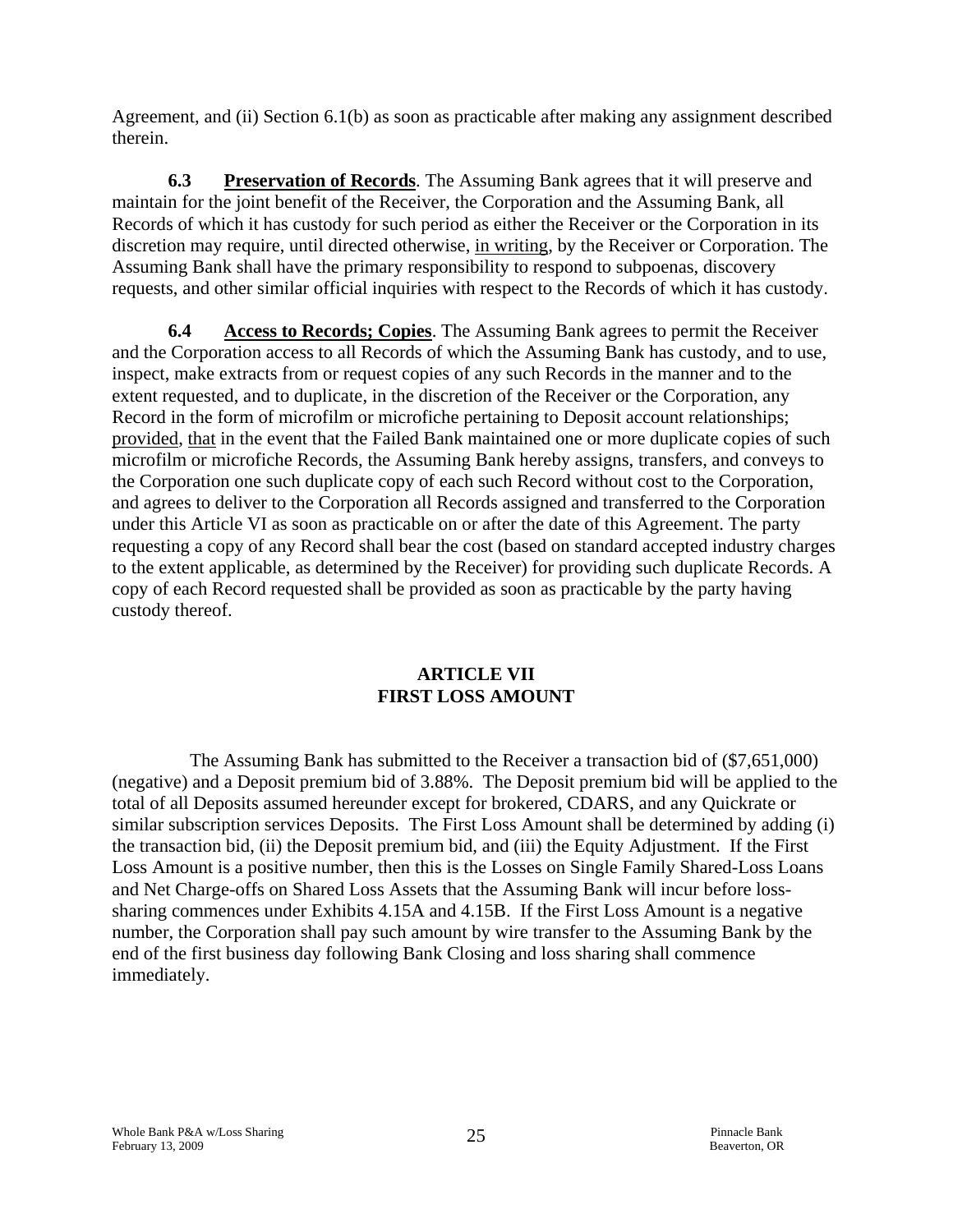### **ARTICLE VIII ADJUSTMENTS**

<span id="page-29-0"></span>**8.1 Pro Forma Statement**. The Receiver, as soon as practicable after Bank Closing, in accordance with the best information then available, shall provide to the Assuming Bank a pro forma statement reflecting any adjustments of such liabilities and assets as may be necessary. Such pro forma statement shall take into account, to the extent possible, (i) liabilities and assets of a nature similar to those contemplated by Section 2.1 or Section 3.1, respectively, which at Bank Closing were carried in the Failed Bank's suspense accounts, (ii) accruals as of Bank Closing for all income related to the assets and business of the Failed Bank acquired by the Assuming Bank hereunder, whether or not such accruals were reflected on the Accounting Records of the Failed Bank in the normal course of its operations, and (iii) adjustments to determine the Book Value of any investment in an Acquired Subsidiary and related accounts on the "bank only" (unconsolidated) balance sheet of the Failed Bank based on the equity method of accounting, whether or not the Failed Bank used the equity method of accounting for investments in subsidiaries, except that the resulting amount cannot be less than the Acquired Subsidiary's recorded equity as of Bank Closing as reflected on the Accounting Records of the Acquired Subsidiary. Any Loan purchased by the Assuming Bank pursuant to Section 3.1 which the Failed Bank charged off during the period following the date of the Information Package to Bank Closing shall be deemed not to be charged off for the purposes of the pro forma statement, and the purchase price shall be determined pursuant to Section 3.2.

## **8.2 Correction of Errors and Omissions; Other Liabilities**.

(a) In the event any bookkeeping omissions or errors are discovered in preparing any pro forma statement or in completing the transfers and assumptions contemplated hereby, the parties hereto agree to correct such errors and omissions, it being understood that, as far as practicable, all adjustments will be made consistent with the judgments, methods, policies or accounting principles utilized by the Failed Bank in preparing and maintaining Accounting Records, except that adjustments made pursuant to this Section 8.2(a) are not intended to bring the Accounting Records of the Failed Bank into accordance with generally accepted accounting principles.

(b) If the Receiver discovers at any time subsequent to the date of this Agreement that any claim exists against the Failed Bank which is of such a nature that it would have been included in the liabilities assumed under Article II had the existence of such claim or the facts giving rise thereto been known as of Bank Closing, the Receiver may, in its discretion, at any time, require that such claim be assumed by the Assuming Bank in a manner consistent with the intent of this Agreement. The Receiver will make appropriate adjustments to the pro forma statement provided by the Receiver to the Assuming Bank pursuant to Section 8.1 as may be necessary.

**8.3 Payments**. The Receiver agrees to cause to be paid to the Assuming Bank, or the Assuming Bank agrees to pay to the Receiver, as the case may be, on the Settlement Date, a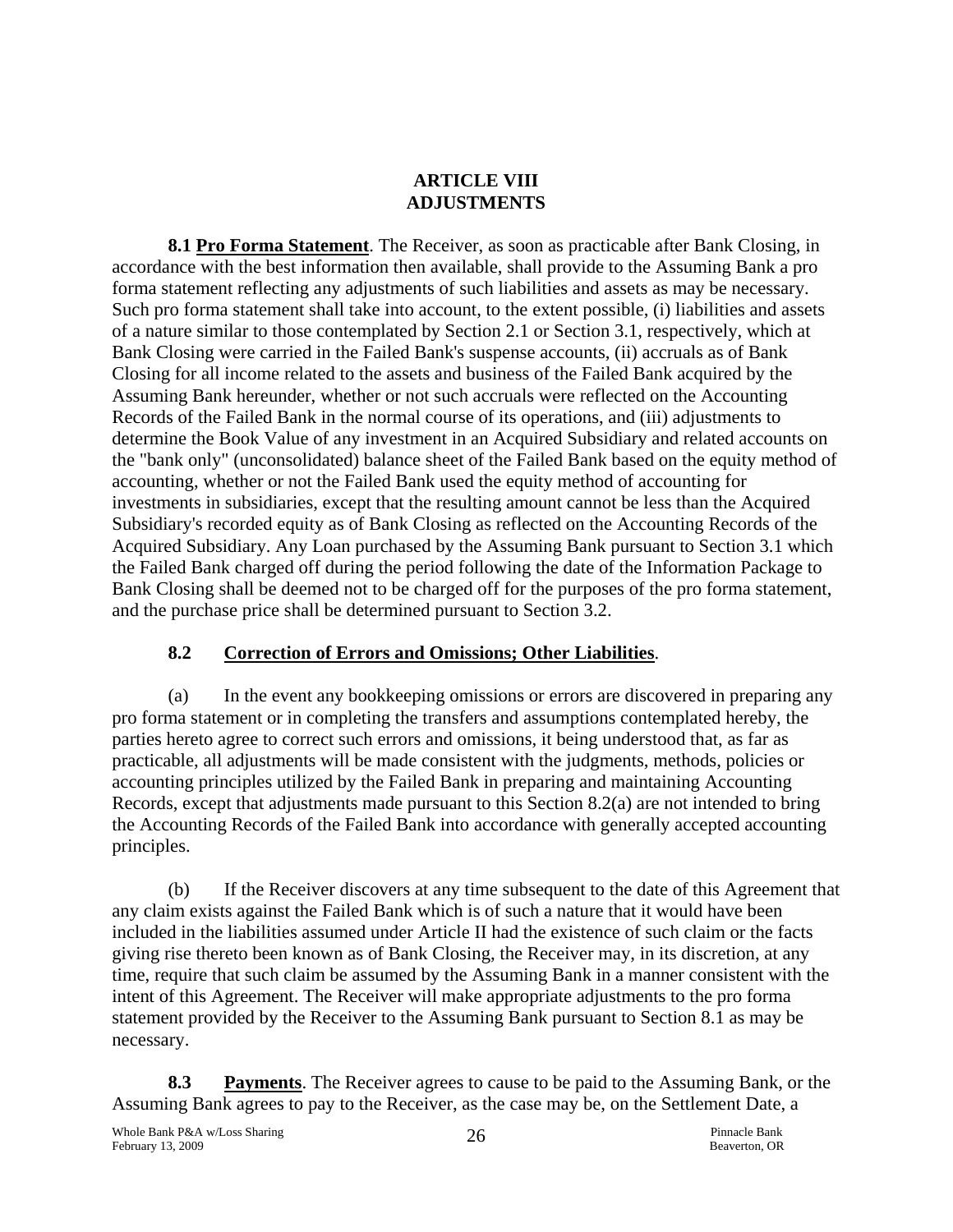<span id="page-30-0"></span>payment in an amount which reflects net adjustments (including any costs, expenses and fees associated with determinations of value as provided in this Agreement) made pursuant to Section 8.1 or Section 8.2, plus interest as provided in Section 8.4. The Receiver and the Assuming Bank agree to effect on the Settlement Date any further transfer of assets to or assumption of liabilities or claims by the Assuming Bank as may be necessary in accordance with Section 8.1 or Section 8.2.

**8.4 Interest**. Any amounts paid under Section 8.3 or Section 8.5, shall bear interest for the period from and including the day following Bank Closing to and including the day preceding the payment at the Settlement Interest Rate.

**8.5 Subsequent Adjustments.** In the event that the Assuming Bank or the Receiver discovers any errors or omissions as contemplated by Section 8.2 or any error with respect to the payment made under Section 8.3 after the Settlement Date, the Assuming Bank and the Receiver agree to promptly correct any such errors or omissions, make any payments and effect any transfers or assumptions as may be necessary to reflect any such correction plus interest as provided in Section 8.4.

### **ARTICLE IX CONTINUING COOPERATION**

**9.1** General Matters. The parties hereto agree that they will, in good faith and with their best efforts, cooperate with each other to carry out the transactions contemplated by this Agreement and to effect the purposes hereof.

**9.2 Additional Title Documents**. The Receiver, the Corporation and the Assuming Bank each agree, at any time, and from time to time, upon the request of any party hereto, to execute and deliver such additional instruments and documents of conveyance as shall be reasonably necessary to vest in the appropriate party its full legal or equitable title in and to the property transferred pursuant to this Agreement or to be transferred in accordance herewith. The Assuming Bank shall prepare such instruments and documents of conveyance (in form and substance satisfactory to the Receiver) as shall be necessary to vest title to the Assets in the Assuming Bank. The Assuming Bank shall be responsible for recording such instruments and documents of conveyance at its own expense.

# **9.3 Claims and Suits**.

(a) The Receiver shall have the right, in its discretion, to (i) defend or settle any claim or suit against the Assuming Bank with respect to which the Receiver has indemnified the Assuming Bank in the same manner and to the same extent as provided in Article XII, and (ii) defend or settle any claim or suit against the Assuming Bank with respect to any Liability Assumed, which claim or suit may result in a loss to the Receiver arising out of or related to this Agreement, or which existed against the Failed Bank on or before Bank Closing. The exercise by the Receiver of any rights under this Section 9.3(a) shall not release the Assuming Bank with respect to any of its obligations under this Agreement.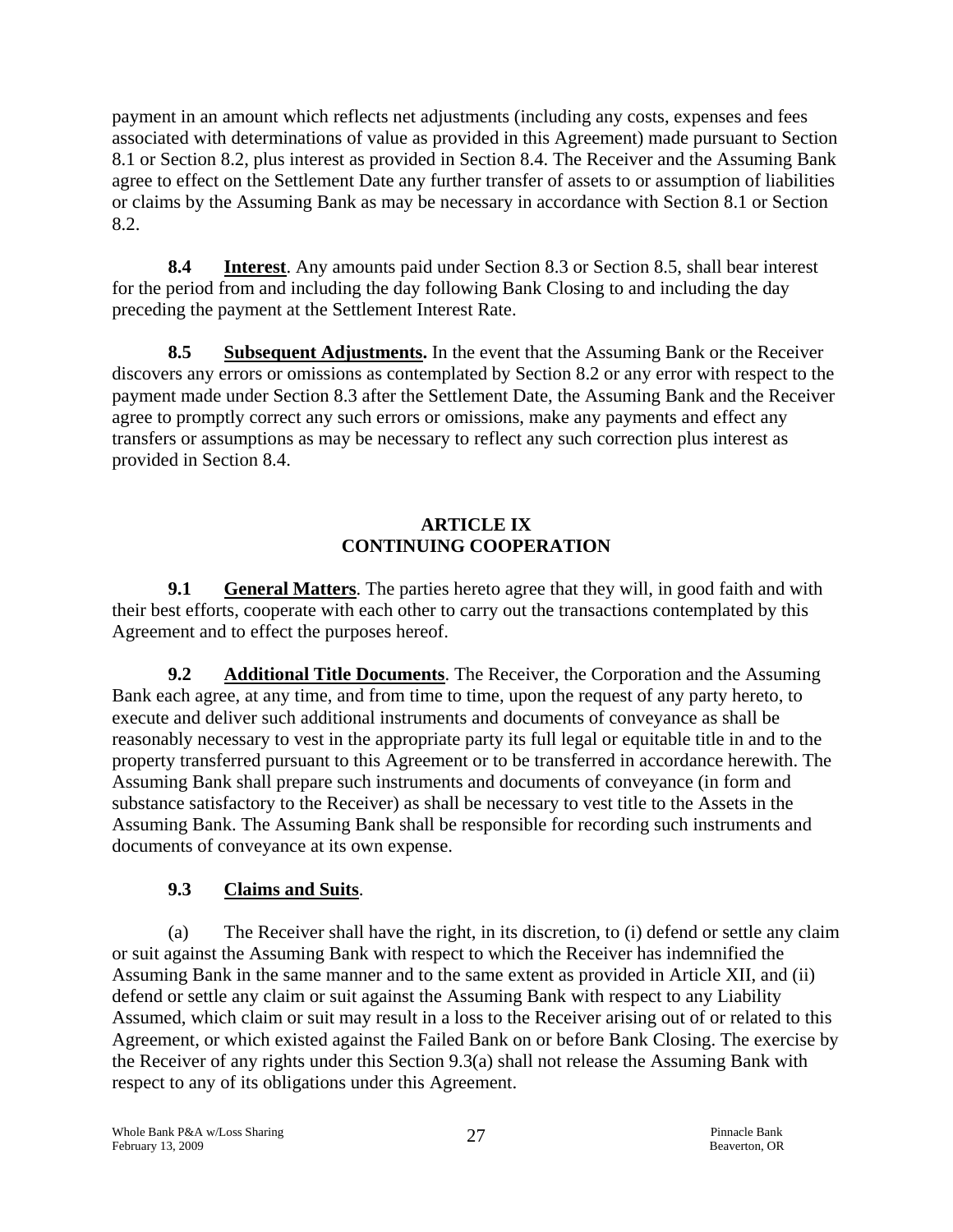<span id="page-31-0"></span>(b) In the event any action at law or in equity shall be instituted by any Person against the Receiver and the Corporation as codefendants with respect to any asset of the Failed Bank retained or acquired pursuant to this Agreement by the Receiver, the Receiver agrees, at the request of the Corporation, to join with the Corporation in a petition to remove the action to the United States District Court for the proper district. The Receiver agrees to institute, with or without joinder of the Corporation as coplaintiff, any action with respect to any such retained or acquired asset or any matter connected therewith whenever notice requiring such action shall be given by the Corporation to the Receiver.

**9.4 Payment of Deposits**. In the event any depositor does not accept the obligation of the Assuming Bank to pay any Deposit liability of the Failed Bank assumed by the Assuming Bank pursuant to this Agreement and asserts a claim against the Receiver for all or any portion of any such Deposit liability, the Assuming Bank agrees on demand to provide to the Receiver funds sufficient to pay such claim in an amount not in excess of the Deposit liability reflected on the books of the Assuming Bank at the time such claim is made. Upon payment by the Assuming Bank to the Receiver of such amount, the Assuming Bank shall be discharged from any further obligation under this Agreement to pay to any such depositor the amount of such Deposit liability paid to the Receiver.

**9.5 Withheld Payments**. At any time, the Receiver or the Corporation may, in its discretion, determine that all or any portion of any deposit balance assumed by the Assuming Bank pursuant to this Agreement does not constitute a "Deposit" (or otherwise, in its discretion, determine that it is the best interest of the Receiver or Corporation to withhold all or any portion of any deposit), and may direct the Assuming Bank to withhold payment of all or any portion of any such deposit balance. Upon such direction, the Assuming Bank agrees to hold such deposit and not to make any payment of such deposit balance to or on behalf of the depositor, or to itself, whether by way of transfer, set-off, or otherwise. The Assuming Bank agrees to maintain the "withheld payment" status of any such deposit balance until directed in writing by the Receiver or the Corporation as to its disposition. At the direction of the Receiver or the Corporation, the Assuming Bank shall return all or any portion of such deposit balance to the Receiver or the Corporation, as appropriate, and thereupon the Assuming Bank shall be discharged from any further liability to such depositor with respect to such returned deposit balance. If such deposit balance has been paid to the depositor prior to a demand for return by the Corporation or the Receiver, and payment of such deposit balance had not been previously withheld pursuant to this Section, the Assuming Bank shall not be obligated to return such deposit balance to the Receiver or the Corporation. The Assuming Bank shall be obligated to reimburse the Corporation or the Receiver, as the case may be, for the amount of any deposit balance or portion thereof paid by the Assuming Bank in contravention of any previous direction to withhold payment of such deposit balance or return such deposit balance the payment of which was withheld pursuant to this Section.

## **9.6 Proceedings with Respect to Certain Assets and Liabilities**.

(a) In connection with any investigation, proceeding or other matter with respect to any asset or liability of the Failed Bank retained by the Receiver, or any asset of the Failed Bank acquired by the Receiver pursuant to this Agreement, the Assuming Bank shall cooperate to the extent reasonably required by the Receiver.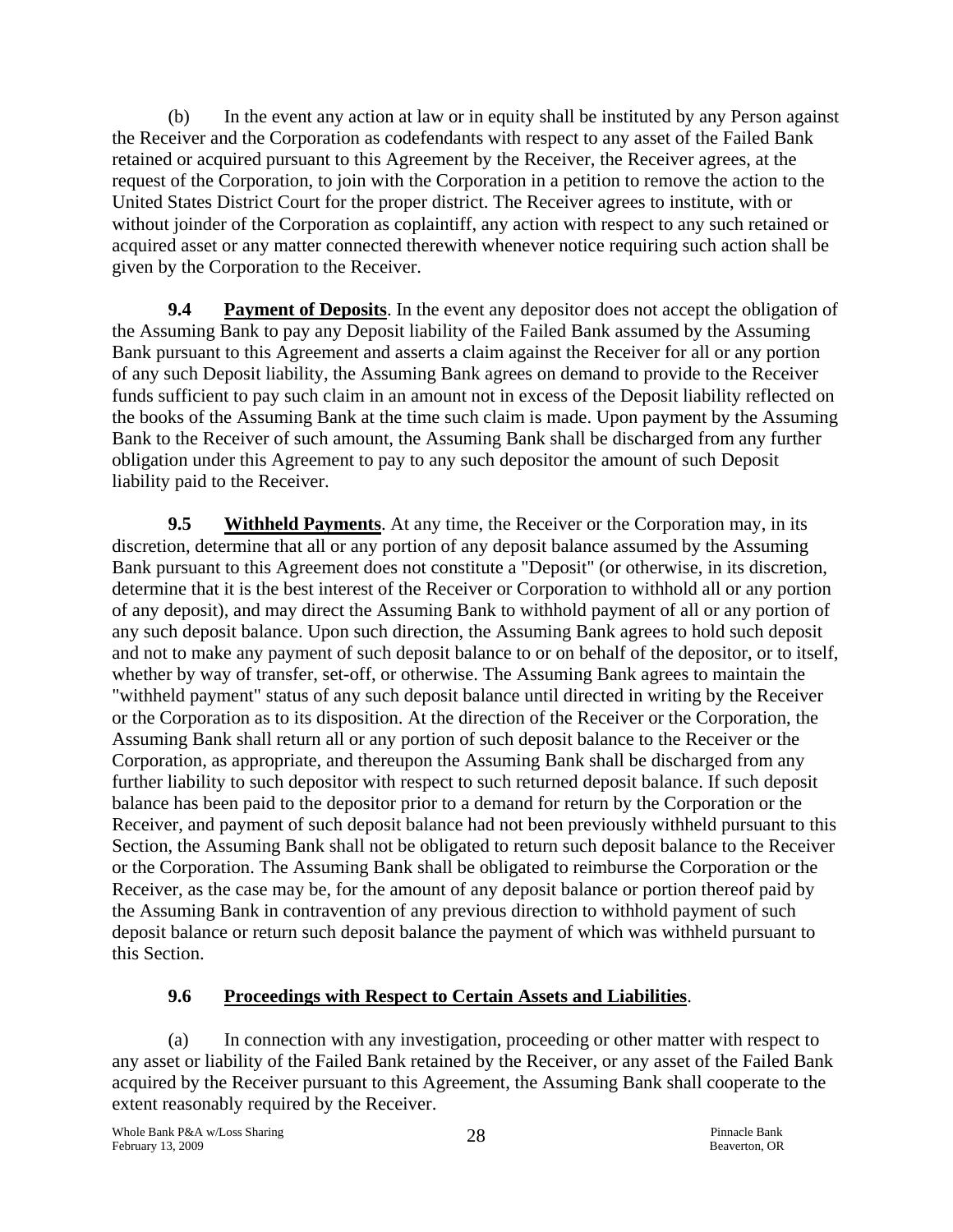<span id="page-32-0"></span>(b) In addition to its obligations under Section 6.4, the Assuming Bank shall provide representatives of the Receiver access at reasonable times and locations without other limitation or qualification to (i) its directors, officers, employees and agents and those of the Subsidiaries acquired by the Assuming Bank, and (ii) its books and records, the books and records of such Subsidiaries and all Credit Files, and copies thereof. Copies of books, records and Credit Files shall be provided by the Assuming Bank as requested by the Receiver and the costs of duplication thereof shall be borne by the Receiver.

(c) Not later than ten (10) days after the Put Notice pursuant to Section 3.4 or the date of the notice of transfer of any Loan by the Assuming Bank to the Receiver pursuant to Section 3.6, the Assuming Bank shall deliver to the Receiver such documents with respect to such Loan as the Receiver may request, including without limitation the following: (i) all related Credit Documents (other than certificates, notices and other ancillary documents), (ii) a certificate setting forth the principal amount on the date of the transfer and the amount of interest, fees and other charges then accrued and unpaid thereon, and any restrictions on transfer to which any such Loan is subject, and (iii) all Credit Files, and all documents, microfiche, microfilm and computer records (including but not limited to magnetic tape, disc storage, card forms and printed copy) maintained by, owned by, or in the possession of the Assuming Bank or any Affiliate of the Assuming Bank relating to the transferred Loan.

**9.7 Information**. The Assuming Bank promptly shall provide to the Corporation such other information, including financial statements and computations, relating to the performance of the provisions of this Agreement as the Corporation or the Receiver may request from time to time, and, at the request of the Receiver, make available employees of the Failed Bank employed or retained by the Assuming Bank to assist in preparation of the pro forma statement pursuant to Section 8.1.

### **ARTICLE X CONDITION PRECEDENT**

The obligations of the parties to this Agreement are subject to the Receiver and the Corporation having received at or before Bank Closing evidence reasonably satisfactory to each of any necessary approval, waiver, or other action by any governmental authority, the board of directors of the Assuming Bank, or other third party, with respect to this Agreement and the transactions contemplated hereby, the closing of the Failed Bank and the appointment of the Receiver, the chartering of the Assuming Bank, and any agreements, documents, matters or proceedings contemplated hereby or thereby.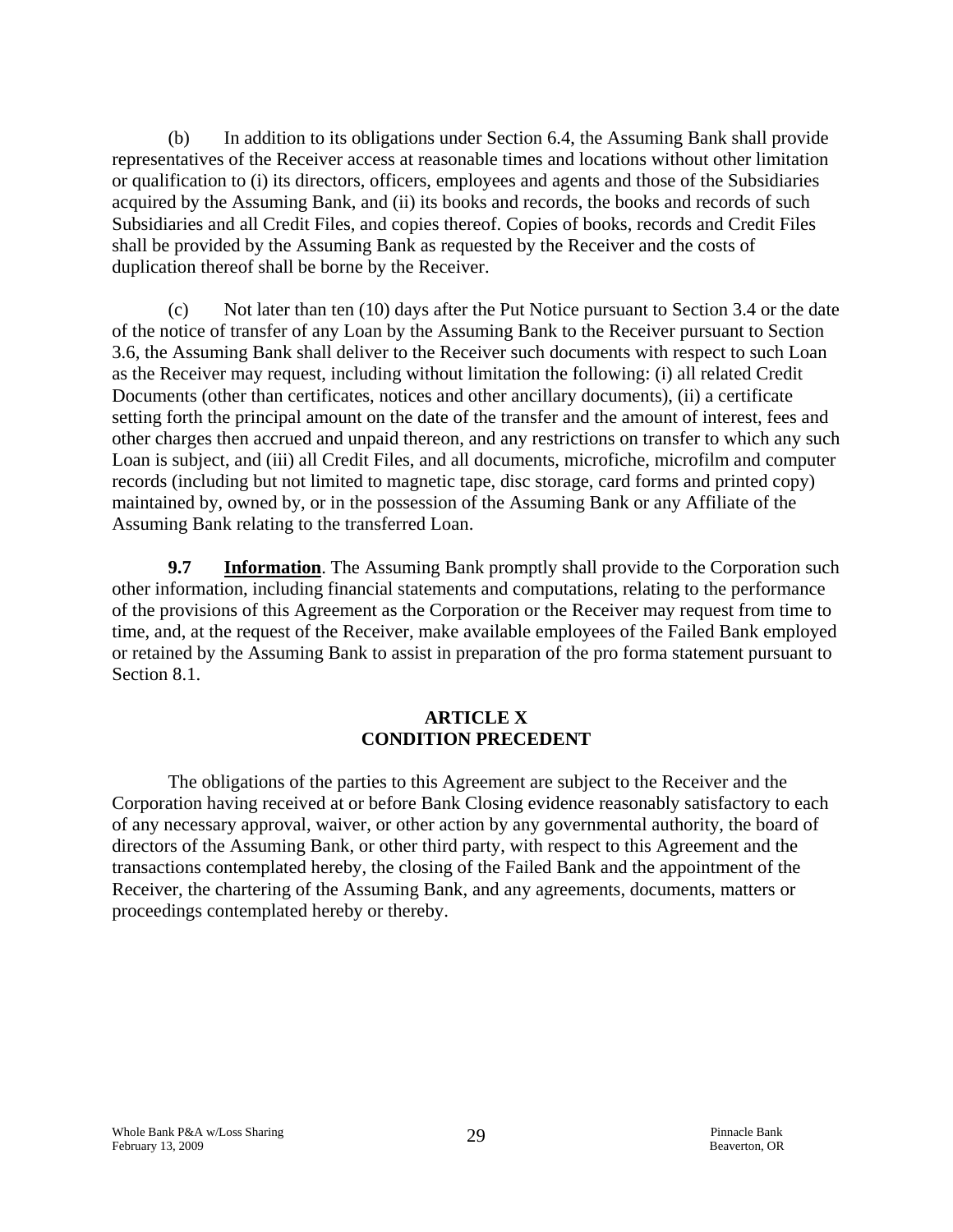### <span id="page-33-0"></span> **ARTICLE XI REPRESENTATIONS AND WARRANTIES OF THE ASSUMING BANK**

The Assuming Bank represents and warrants to the Corporation and the Receiver as follows:

(a) **Corporate Existence and Authority**. The Assuming Bank (i) is duly organized, validly existing and in good standing under the laws of its Chartering Authority and has full power and authority to own and operate its properties and to conduct its business as now conducted by it, and (ii) has full power and authority to execute and deliver this Agreement and to perform its obligations hereunder. The Assuming Bank has taken all necessary corporate action to authorize the execution, delivery and performance of this Agreement and the performance of the transactions contemplated hereby.

(b) **Third Party Consents**. No governmental authority or other third party consents (including but not limited to approvals, licenses, registrations or declarations) are required in connection with the execution, delivery or performance by the Assuming Bank of this Agreement, other than such consents as have been duly obtained and are in full force and effect.

(c) **Execution and Enforceability**. This Agreement has been duly executed and delivered by the Assuming Bank and when this Agreement has been duly authorized, executed and delivered by the Corporation and the Receiver, this Agreement will constitute the legal, valid and binding obligation of the Assuming Bank, enforceable in accordance with its terms.

# (d) **Compliance with Law**.

(i) Neither the Assuming Bank nor any of its Subsidiaries is in violation of any statute, regulation, order, decision, judgment or decree of, or any restriction imposed by, the United States of America, any State, municipality or other political subdivision or any agency of any of the foregoing, or any court or other tribunal having jurisdiction over the Assuming Bank or any of its Subsidiaries or any assets of any such Person, or any foreign government or agency thereof having such jurisdiction, with respect to the conduct of the business of the Assuming Bank or of any of its Subsidiaries, or the ownership of the properties of the Assuming Bank or any of its Subsidiaries, which, either individually or in the aggregate with all other such violations, would materially and adversely affect the business, operations or condition (financial or otherwise) of the Assuming Bank or the ability of the Assuming Bank to perform, satisfy or observe any obligation or condition under this Agreement.

(ii) Neither the execution and delivery nor the performance by the Assuming Bank of this Agreement will result in any violation by the Assuming Bank of, or be in conflict with, any provision of any applicable law or regulation, or any order, writ or decree of any court or governmental authority.

e) **Representations Remain True**. The Assuming Bank represents and warrants that it has executed and delivered to the Corporation a Purchaser Eligibility Certification and Confidentiality Agreement and that all information provided and representations made by or on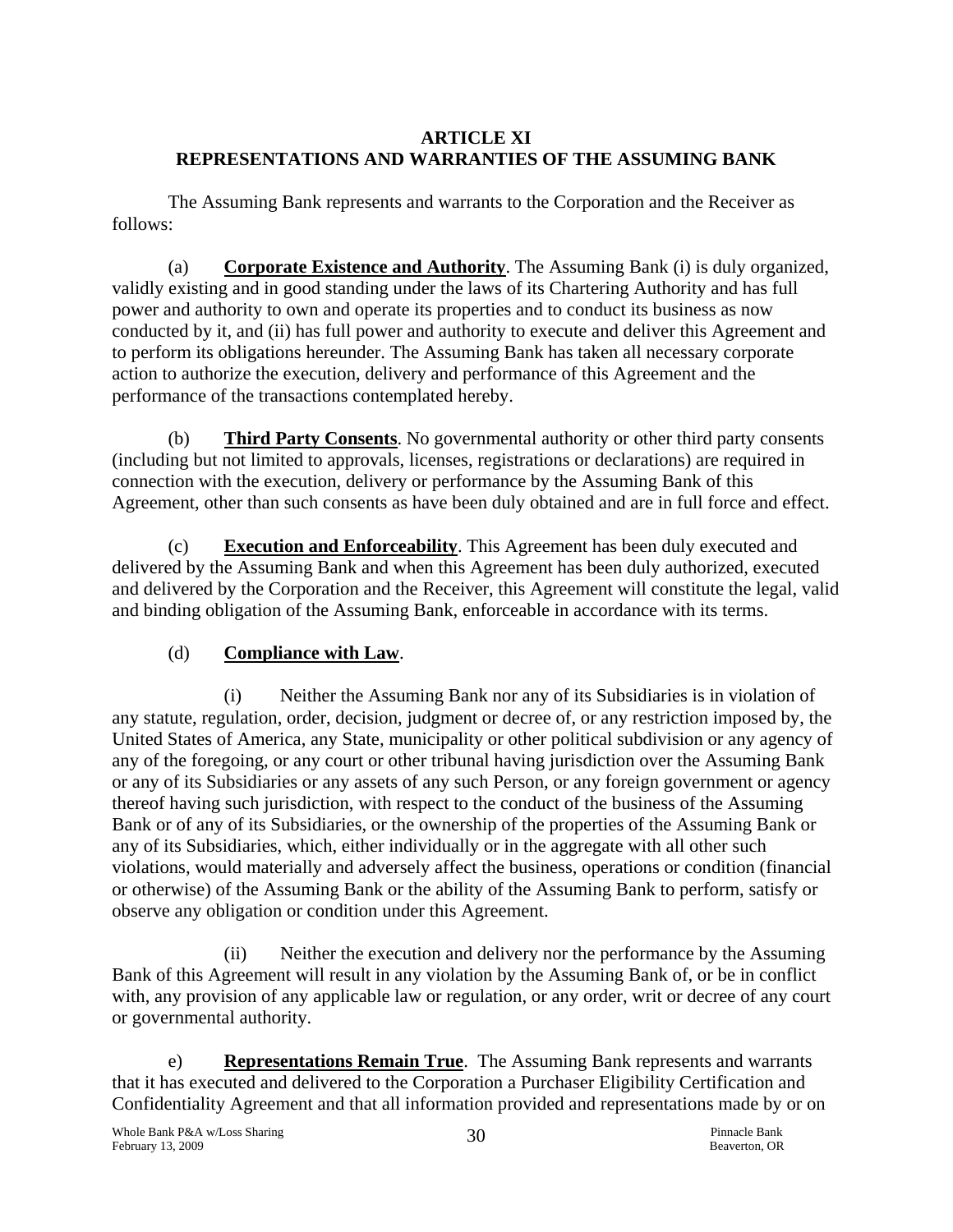<span id="page-34-0"></span>behalf of the Assuming Bank in connection with this Agreement and the transactions contemplated hereby, including, but not limited to, the Purchaser Eligibility Certification and Confidentiality Agreement (which are affirmed and ratified hereby) are and remain true and correct in all material respects and do not fail to state any fact required to make the information contained therein not misleading.

#### **ARTICLE XII INDEMNIFICATION**

**12.1 Indemnification of Indemnitees**. From and after Bank Closing and subject to the limitations set forth in this Section and Section 12.6 and compliance by the Indemnitees with Section 12.2, the Receiver agrees to indemnify and hold harmless the Indemnitees against any and all costs, losses, liabilities, expenses (including attorneys' fees) incurred prior to the assumption of defense by the Receiver pursuant to paragraph (d) of Section 12.2, judgments, fines and amounts paid in settlement actually and reasonably incurred in connection with claims against any Indemnitee based on liabilities of the Failed Bank that are not assumed by the Assuming Bank pursuant to this Agreement or subsequent to the execution hereof by the Assuming Bank or any Subsidiary or Affiliate of the Assuming Bank for which indemnification is provided hereunder in (a) of this Section 12.1, subject to certain exclusions as provided in (b) of this Section 12.1:

(a)

(1) claims based on the rights of any shareholder or former shareholder as such of (x) the Failed Bank, or (y) any Subsidiary or Affiliate of the Failed Bank;

(2) claims based on the rights of any creditor as such of the Failed Bank, or any creditor as such of any director, officer, employee or agent of the Failed Bank, with respect to any indebtedness or other obligation of the Failed Bank arising prior to Bank Closing;

(3) claims based on the rights of any present or former director, officer, employee or agent as such of the Failed Bank or of any Subsidiary or Affiliate of the Failed Bank;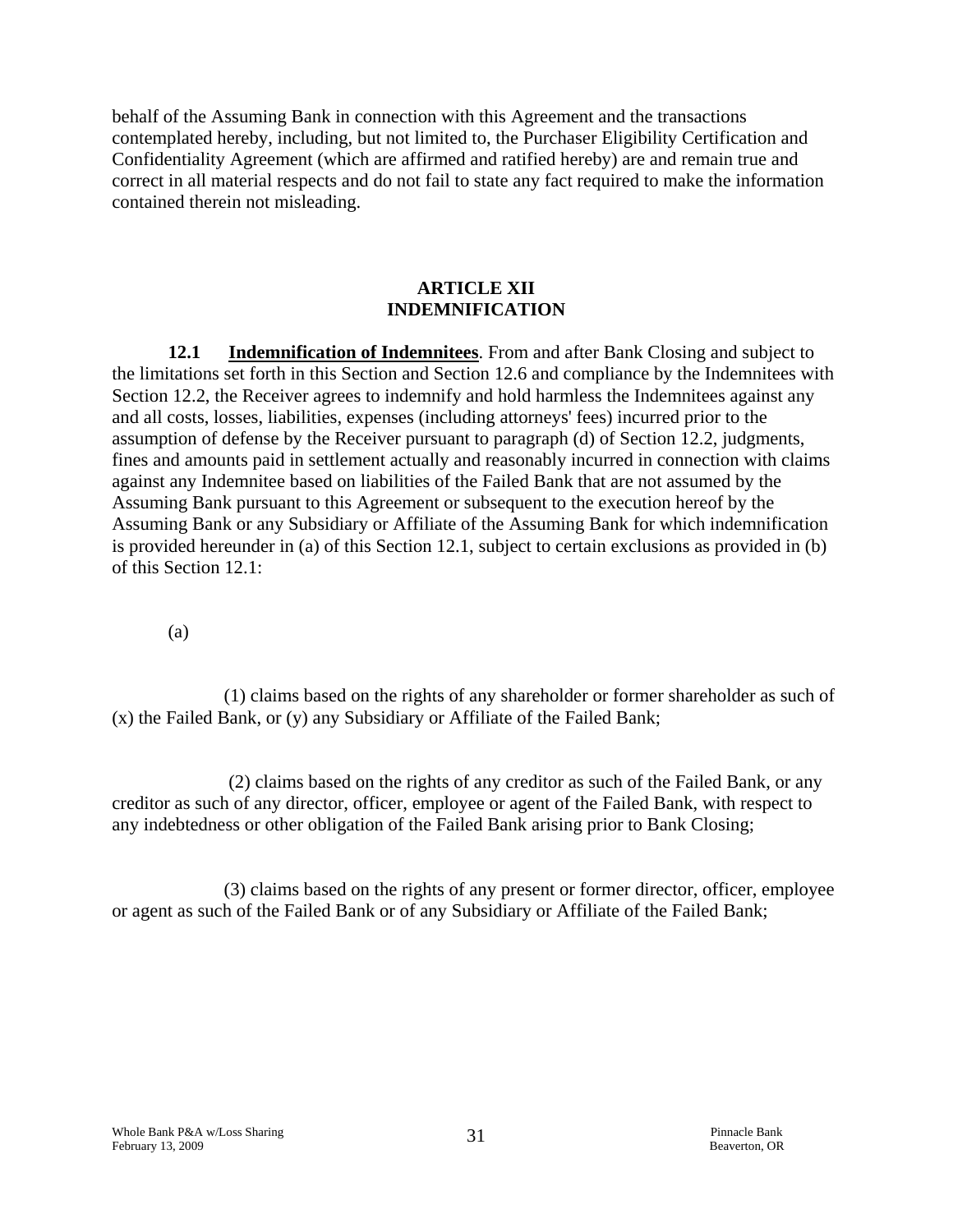(4) claims based on any action or inaction prior to Bank Closing of the Failed Bank, its directors, officers, employees or agents as such, or any Subsidiary or Affiliate of the Failed Bank, or the directors, officers, employees or agents as such of such Subsidiary or Affiliate;

(5) claims based on any malfeasance, misfeasance or nonfeasance of the Failed Bank, its directors, officers, employees or agents with respect to the trust business of the Failed Bank, if any;

(6) claims based on any failure or alleged failure (not in violation of law) by the Assuming Bank to continue to perform any service or activity previously performed by the Failed Bank which the Assuming Bank is not required to perform pursuant to this Agreement or which arise under any contract to which the Failed Bank was a party which the Assuming Bank elected not to assume in accordance with this Agreement and which neither the Assuming Bank nor any Subsidiary or Affiliate of the Assuming Bank has assumed subsequent to the execution hereof;

(7) claims arising from any action or inaction of any Indemnitee, including for purposes of this Section 12.1(a)(7) the former officers or employees of the Failed Bank or of any Subsidiary or Affiliate of the Failed Bank that is taken upon the specific written direction of the Corporation or the Receiver, other than any action or inaction taken in a manner constituting bad faith, gross negligence or willful misconduct; and

(8) claims based on the rights of any depositor of the Failed Bank whose deposit has been accorded "withheld payment" status and/or returned to the Receiver or Corporation in accordance with Section 9.5 and/or has become an "unclaimed deposit" or has been returned to the Corporation or the Receiver in accordance with Section 2.3;

(b) provided, that, with respect to this Agreement, except for paragraphs (7) and (8) of Section 12.1(a), no indemnification will be provided under this Agreement for any:

(1) judgment or fine against, or any amount paid in settlement (without the written approval of the Receiver) by, any Indemnitee in connection with any action that seeks damages against any Indemnitee (a "counterclaim") arising with respect to any Asset and based on any action or inaction of either the Failed Bank, its directors, officers, employees or agents as such prior to Bank Closing, unless any such judgment, fine or amount paid in settlement exceeds the greater of (i) the Repurchase Price of such Asset, or (ii) the monetary recovery sought on such Asset by the Assuming Bank in the cause of action from which the counterclaim arises; and in such event the Receiver will provide indemnification only in the amount of such excess; and no indemnification will be provided for any costs or expenses other than any costs or expenses (including attorneys' fees) which, in the determination of the Receiver, have been actually and reasonably incurred by such Indemnitee in connection with the defense of any such counterclaim; and it is expressly agreed that the Receiver reserves the right to intervene, in its discretion, on its behalf and/or on behalf of the Receiver, in the defense of any such counterclaim;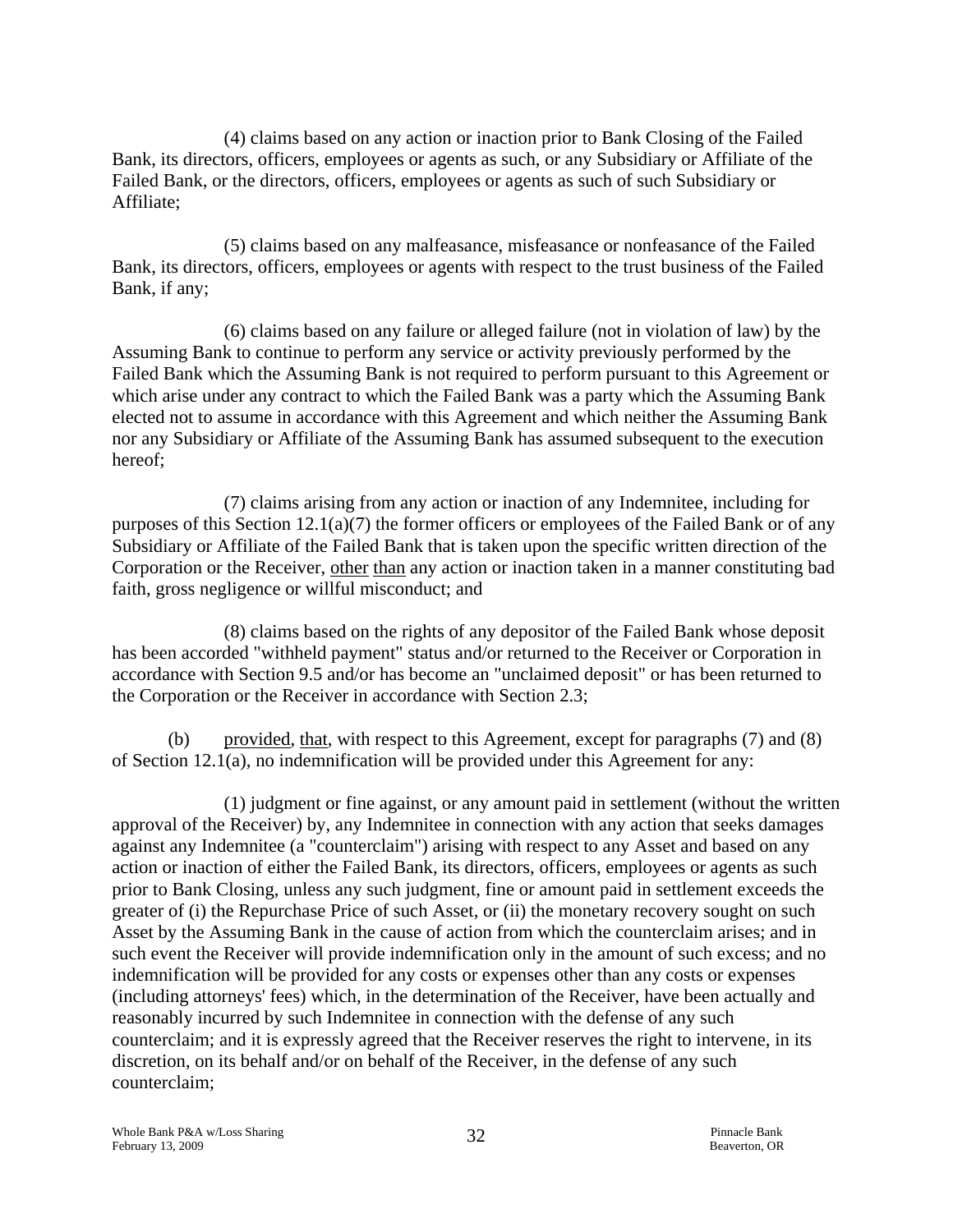(2) claims with respect to any liability or obligation of the Failed Bank that is expressly assumed by the Assuming Bank pursuant to this Agreement or subsequent to the execution hereof by the Assuming Bank or any Subsidiary or Affiliate of the Assuming Bank;

(3) claims with respect to any liability of the Failed Bank to any present or former employee as such of the Failed Bank or of any Subsidiary or Affiliate of the Failed Bank, which liability is expressly assumed by the Assuming Bank pursuant to this Agreement or subsequent to the execution hereof by the Assuming Bank or any Subsidiary or Affiliate of the Assuming Bank;

(4) claims based on the failure of any Indemnitee to seek recovery of damages from the Receiver for any claims based upon any action or inaction of the Failed Bank, its directors, officers, employees or agents as fiduciary, agent or custodian prior to Bank Closing;

(5) claims based on any violation or alleged violation by any Indemnitee of the antitrust, branching, banking or bank holding company or securities laws of the United States of America or any State thereof;

(6) claims based on the rights of any present or former creditor, customer, or supplier as such of the Assuming Bank or any Subsidiary or Affiliate of the Assuming Bank;

(7) claims based on the rights of any present or former shareholder as such of the Assuming Bank or any Subsidiary or Affiliate of the Assuming Bank regardless of whether any such present or former shareholder is also a present or former shareholder of the Failed Bank;

(8) claims, if the Receiver determines that the effect of providing such indemnification would be to (i) expand or alter the provisions of any warranty or disclaimer thereof provided in Section 3.3 or any other provision of this Agreement, or (ii) create any warranty not expressly provided under this Agreement;

(9) claims which could have been enforced against any Indemnitee had the Assuming Bank not entered into this Agreement;

(10) claims based on any liability for taxes or fees assessed with respect to the consummation of the transactions contemplated by this Agreement, including without limitation any subsequent transfer of any Assets or Liabilities Assumed to any Subsidiary or Affiliate of the Assuming Bank;

(11) except as expressly provided in this Article XII, claims based on any action or inaction of any Indemnitee, and nothing in this Agreement shall be construed to provide indemnification for (i) the Failed Bank, (ii) any Subsidiary or Affiliate of the Failed Bank, or (iii) any present or former director, officer, employee or agent of the Failed Bank or its Subsidiaries or Affiliates; provided, that the Receiver, in its discretion, may provide indemnification hereunder for any present or former director, officer, employee or agent of the Failed Bank or its Subsidiaries or Affiliates who is also or becomes a director, officer, employee or agent of the Assuming Bank or its Subsidiaries or Affiliates;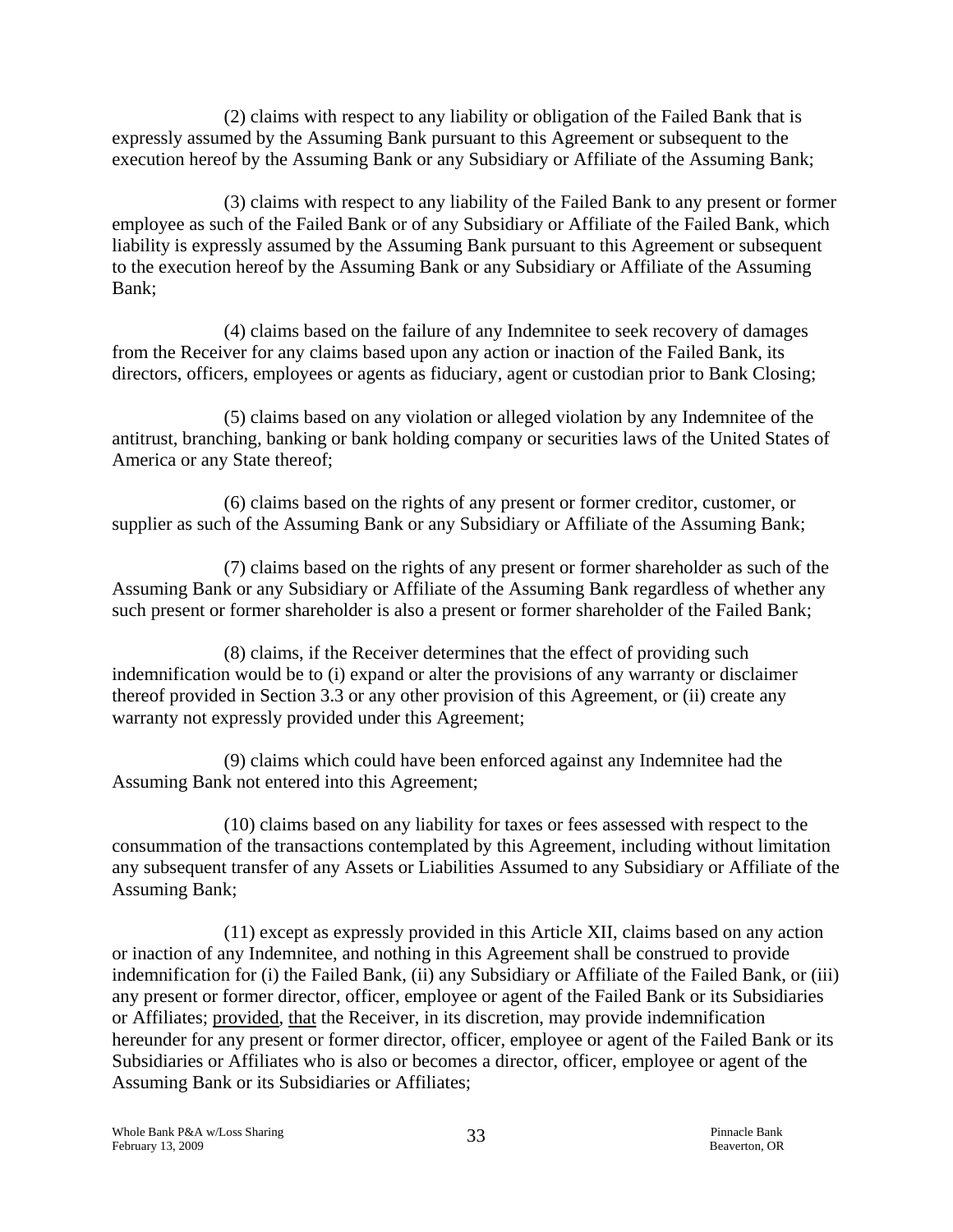(12) claims or actions which constitute a breach by the Assuming Bank of the representations and warranties contained in Article XI;

(13) claims arising out of or relating to the condition of or generated by an Asset arising from or relating to the presence, storage or release of any hazardous or toxic substance, or any pollutant or contaminant, or condition of such Asset which violate any applicable Federal, State or local law or regulation concerning environmental protection; and

(14) claims based on, related to or arising from any asset, including a loan, acquired or liability assumed by the Assuming Bank, other than pursuant to this Agreement.

**12.2 Conditions Precedent to Indemnification**. It shall be a condition precedent to the obligation of the Receiver to indemnify any Person pursuant to this Article XII that such Person shall, with respect to any claim made or threatened against such Person for which such Person is or may be entitled to indemnification hereunder:

(a) give written notice to the Regional Counsel (Litigation Branch) of the Corporation in the manner and at the address provided in Section 13.7 of such claim as soon as practicable after such claim is made or threatened; provided, that notice must be given on or before the date which is six (6) years from the date of this Agreement;

(b) provide to the Receiver such information and cooperation with respect to such claim as the Receiver may reasonably require;

(c) cooperate and take all steps, as the Receiver may reasonably require, to preserve and protect any defense to such claim;

(d) in the event suit is brought with respect to such claim, upon reasonable prior notice, afford to the Receiver the right, which the Receiver may exercise in its sole discretion, to conduct the investigation, control the defense and effect settlement of such claim, including without limitation the right to designate counsel and to control all negotiations, litigation, arbitration, settlements, compromises and appeals of any such claim, all of which shall be at the expense of the Receiver; provided, that the Receiver shall have notified the Person claiming indemnification in writing that such claim is a claim with respect to which the Person claiming indemnification is entitled to indemnification under this Article XII;

(e) not incur any costs or expenses in connection with any response or suit with respect to such claim, unless such costs or expenses were incurred upon the written direction of the Receiver; provided, that the Receiver shall not be obligated to reimburse the amount of any such costs or expenses unless such costs or expenses were incurred upon the written direction of the Receiver;

(f) not release or settle such claim or make any payment or admission with respect thereto, unless the Receiver consents in writing thereto, which consent shall not be unreasonably withheld; provided, that the Receiver shall not be obligated to reimburse the amount of any such settlement or payment unless such settlement or payment was effected upon the written direction of the Receiver; and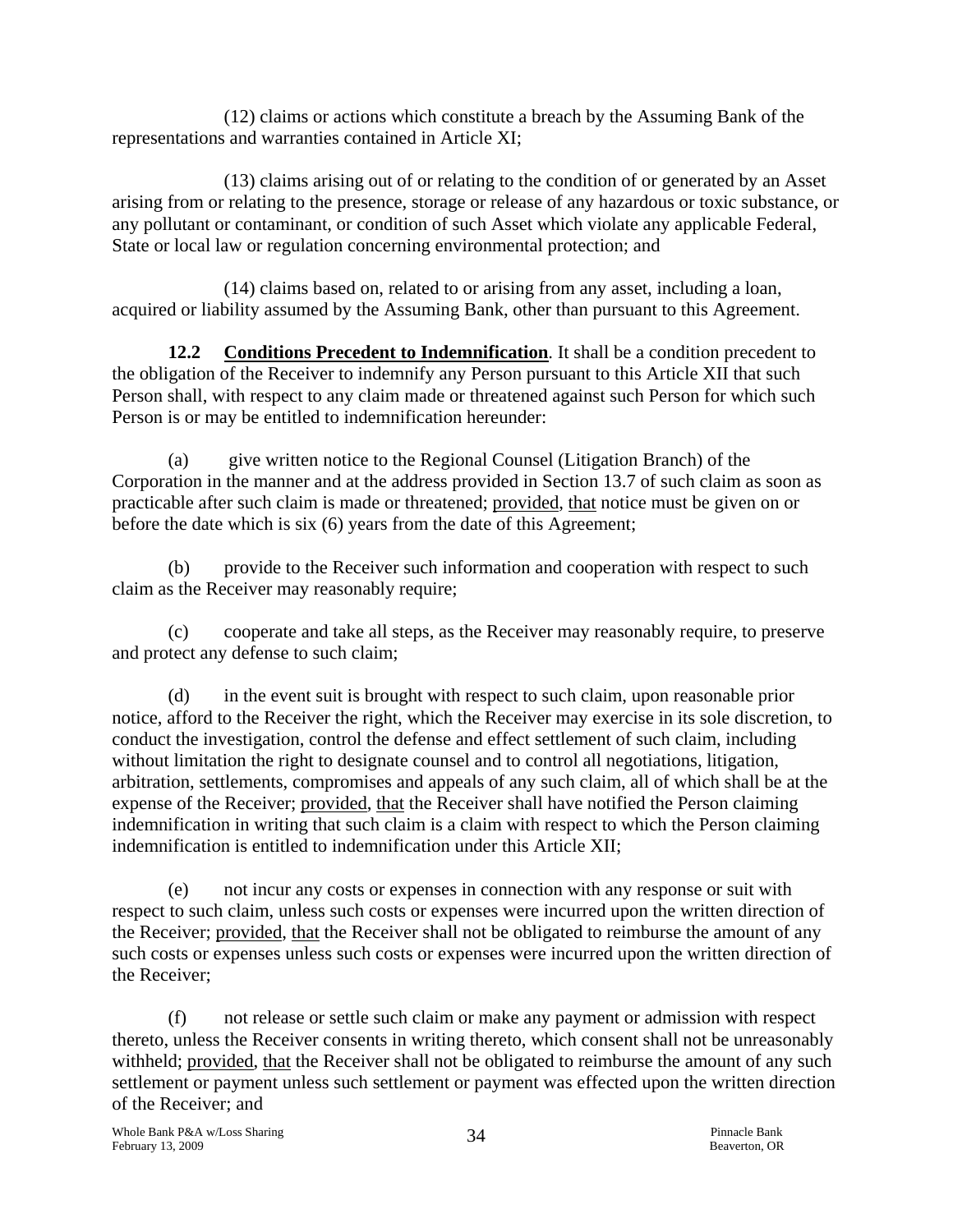(g) take reasonable action as the Receiver may request in writing as necessary to preserve, protect or enforce the rights of the indemnified Person against any Primary Indemnitor.

**12.3** No Additional Warranty. Nothing in this Article XII shall be construed or deemed to (i) expand or otherwise alter any warranty or disclaimer thereof provided under Section 3.3 or any other provision of this Agreement with respect to, among other matters, the title, value, collectibility, genuineness, enforceability or condition of any (x) Asset, or (y) asset of the Failed Bank purchased by the Assuming Bank subsequent to the execution of this Agreement by the Assuming Bank or any Subsidiary or Affiliate of the Assuming Bank, or (ii) create any warranty not expressly provided under this Agreement with respect thereto.

**12.4 Indemnification of Receiver and Corporation**. From and after Bank Closing, the Assuming Bank agrees to indemnify and hold harmless the Corporation and the Receiver and their respective directors, officers, employees and agents from and against any and all costs, losses, liabilities, expenses (including attorneys' fees), judgments, fines and amounts paid in settlement actually and reasonably incurred in connection with any of the following:

(a) claims based on any and all liabilities or obligations of the Failed Bank assumed by the Assuming Bank pursuant to this Agreement or subsequent to the execution hereof by the Assuming Bank or any Subsidiary or Affiliate of the Assuming Bank, whether or not any such liabilities subsequently are sold and/or transferred, other than any claim based upon any action or inaction of any Indemnitee as provided in paragraph (7) or (8) of Section 12.1(a); and

(b) claims based on any act or omission of any Indemnitee (including but not limited to claims of any Person claiming any right or title by or through the Assuming Bank with respect to Assets transferred to the Receiver pursuant to Section 3.4 or 3.6), other than any action or inaction of any Indemnitee as provided in paragraph (7) or (8) of Section 12.1(a).

**12.5 Obligations Supplemental**. The obligations of the Receiver, and the Corporation as guarantor in accordance with Section 12.7, to provide indemnification under this Article XII are to supplement any amount payable by any Primary Indemnitor to the Person indemnified under this Article XII. Consistent with that intent, the Receiver agrees only to make payments pursuant to such indemnification to the extent not payable by a Primary Indemnitor. If the aggregate amount of payments by the Receiver, or the Corporation as guarantor in accordance with Section 12.7, and all Primary Indemnitors with respect to any item of indemnification under this Article XII exceeds the amount payable with respect to such item, such Person being indemnified shall notify the Receiver thereof and, upon the request of the Receiver, shall promptly pay to the Receiver, or the Corporation as appropriate, the amount of the Receiver's (or Corporation's) payments to the extent of such excess.

**12.6 Criminal Claims**. Notwithstanding any provision of this Article XII to the contrary, in the event that any Person being indemnified under this Article XII shall become involved in any criminal action, suit or proceeding, whether judicial, administrative or investigative, the Receiver shall have no obligation hereunder to indemnify such Person for liability with respect to any criminal act or to the extent any costs or expenses are attributable to the defense against the allegation of any criminal act, unless (i) the Person is successful on the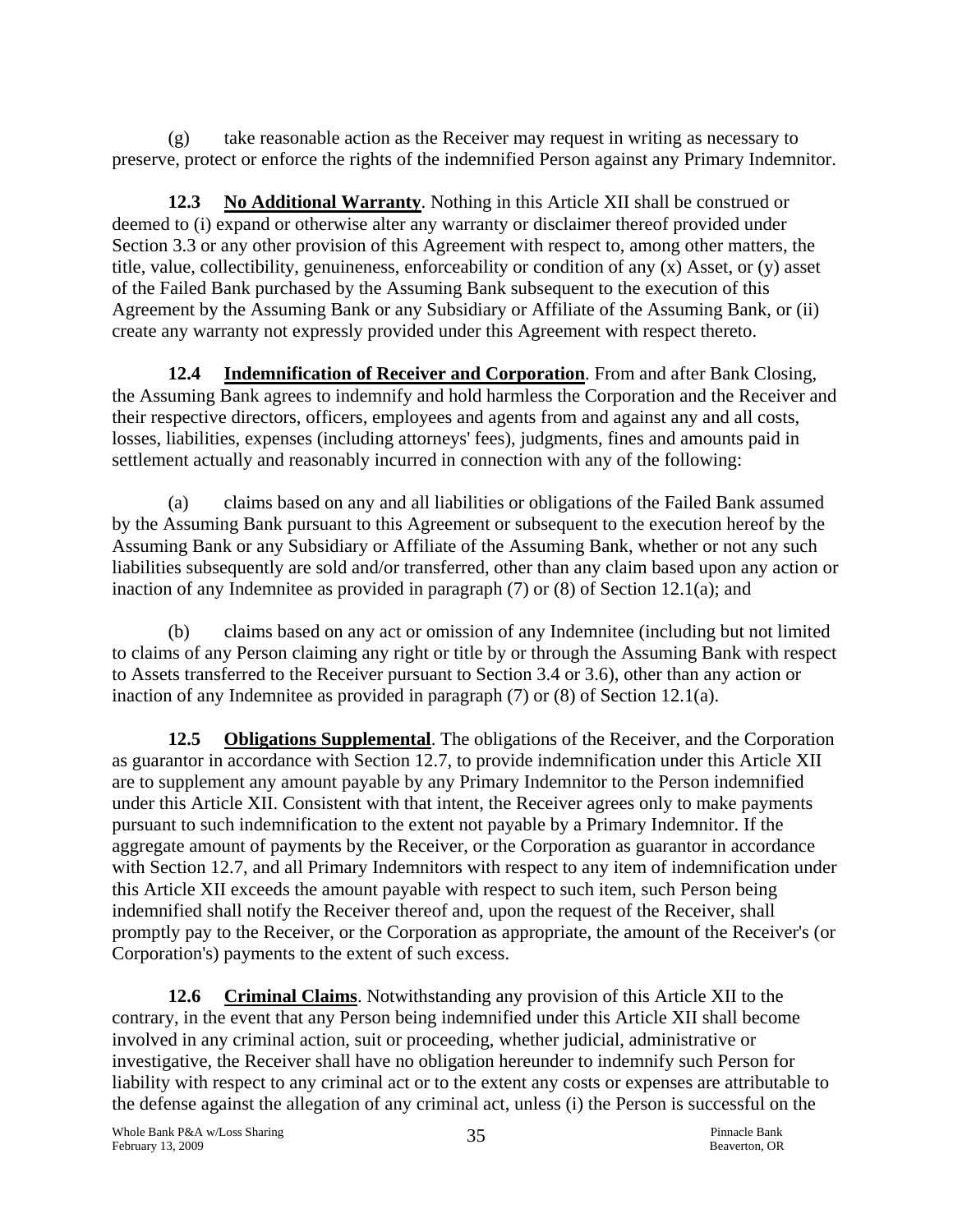merits or otherwise in the defense against any such action, suit or proceeding, or (ii) such action, suit or proceeding is terminated without the imposition of liability on such Person.

**12.7 Limited Guaranty of the Corporation.** The Corporation hereby guarantees performance of the Receiver's obligation to indemnify the Assuming Bank as set forth in this Article XII. It is a condition to the Corporation's obligation hereunder that the Assuming Bank shall comply in all respects with the applicable provisions of this Article XII. The Corporation shall be liable hereunder only for such amounts, if any, as the Receiver is obligated to pay under the terms of this Article XII but shall fail to pay. Except as otherwise provided above in this Section 12.7, nothing in this Article XII is intended or shall be construed to create any liability or obligation on the part of the Corporation, the United States of America or any department or agency thereof under or with respect to this Article XII, or any provision hereof, it being the intention of the parties hereto that the obligations undertaken by the Receiver under this Article XII are the sole and exclusive responsibility of the Receiver and no other Person or entity.

**12.8** Subrogation. Upon payment by the Receiver, or the Corporation as guarantor in accordance with Section 12.7, to any Indemnitee for any claims indemnified by the Receiver under this Article XII, the Receiver, or the Corporation as appropriate, shall become subrogated to all rights of the Indemnitee against any other Person to the extent of such payment.

## **ARTICLE XIII MISCELLANEOUS**

**13.1** Entire Agreement. This Agreement embodies the entire agreement of the parties hereto in relation to the subject matter herein and supersedes all prior understandings or agreements, oral or written, between the parties.

**13.2 Headings**. The headings and subheadings of the Table of Contents, Articles and Sections contained in this Agreement, except the terms identified for definition in Article I and elsewhere in this Agreement, are inserted for convenience only and shall not affect the meaning or interpretation of this Agreement or any provision hereof.

**13.3 Counterparts**. This Agreement may be executed in any number of counterparts and by the duly authorized representative of a different party hereto on separate counterparts, each of which when so executed shall be deemed to be an original and all of which when taken together shall constitute one and the same Agreement.

**13.4 GOVERNING LAW**. THIS AGREEMENT AND THE RIGHTS AND OBLIGATIONS HEREUNDER SHALL BE GOVERNED BY AND CONSTRUED IN ACCORDANCE WITH THE FEDERAL LAW OF THE UNITED STATES OF AMERICA, AND IN THE ABSENCE OF CONTROLLING FEDERAL LAW, IN ACCORDANCE WITH THE LAWS OF THE STATE IN WHICH THE MAIN OFFICE OF THE FAILED BANK IS LOCATED.

 **13.5 Successors**. All terms and conditions of this Agreement shall be binding on the successors and assigns of the Receiver, the Corporation and the Assuming Bank. Except as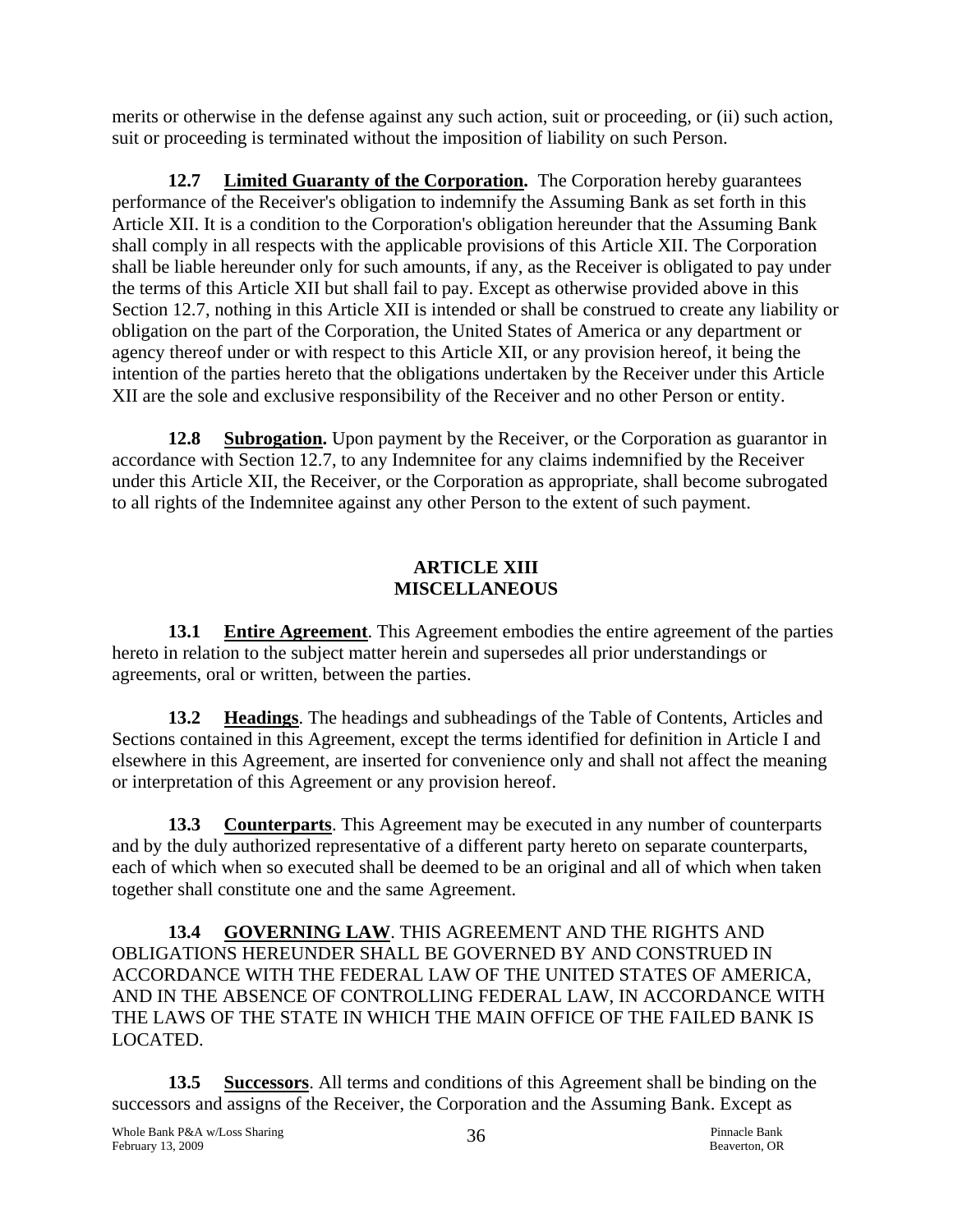otherwise specifically provided in this Agreement, nothing expressed or referred to in this Agreement is intended or shall be construed to give any Person other than the Receiver, the Corporation and the Assuming Bank any legal or equitable right, remedy or claim under or with respect to this Agreement or any provisions contained herein, it being the intention of the parties hereto that this Agreement, the obligations and statements of responsibilities hereunder, and all other conditions and provisions hereof are for the sole and exclusive benefit of the Receiver, the Corporation and the Assuming Bank and for the benefit of no other Person.

**13.6 Modification; Assignment**. No amendment or other modification, rescission, release, or assignment of any part of this Agreement shall be effective except pursuant to a written agreement subscribed by the duly authorized representatives of the parties hereto.

**13.7** Notice. Any notice, request, demand, consent, approval or other communication to any party hereto shall be effective when received and shall be given in writing, and delivered in person against receipt therefore, or sent by certified mail, postage prepaid, courier service, telex, facsimile transmission or email to such party (with copies as indicated below) at its address set forth below or at such other address as it shall hereafter furnish in writing to the other parties. All such notices and other communications shall be deemed given on the date received by the addressee.

## **Washington Trust Bank**

717 W. Sprague Avenue, Spokane, Washington 99201 (509) 353-3897 Fax: (509) 353-5616

Attention: John E. Heath, President/COO

# **Receiver and Corporation**

 Receiver of **Pinnacle Bank** Federal Deposit Insurance Corporation, 1601 Bryan Street, Suite 1700 Dallas, Texas 75201

Attention: Deputy Director (DRR-Field Operations Branch) with copy to: Regional Counsel (Litigation Branch)

## **and with respect to notice under Article XII:**

Federal Deposit Insurance Corporation Receiver of **Pinnacle Bank**  1601 Bryan Street, Suite 1700 Dallas, Texas 75201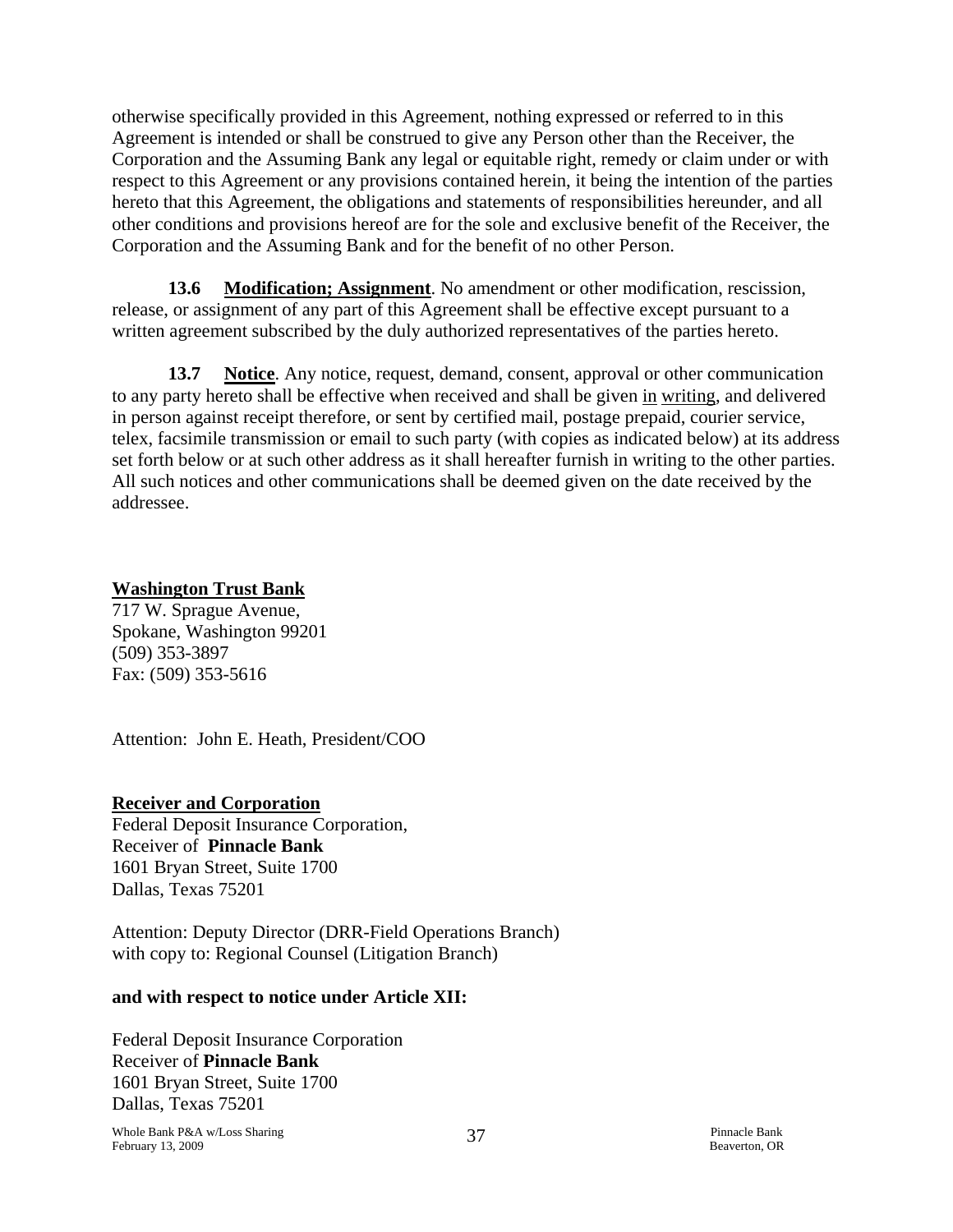Attention: Regional Counsel (Litigation Branch)

 **13.8 Manner of Payment**. All payments due under this Agreement shall be in lawful money of the United States of America in immediately available funds as each party hereto may specify to the other parties; provided, that in the event the Receiver or the Corporation is obligated to make any payment hereunder in the amount of \$25,000.00 or less, such payment may be made by check.

**13.9 Costs, Fees and Expenses**. Except as otherwise specifically provided herein, each party hereto agrees to pay all costs, fees and expenses which it has incurred in connection with or incidental to the matters contained in this Agreement, including without limitation any fees and disbursements to its accountants and counsel; provided, that the Assuming Bank shall pay all fees, costs and expenses (other than attorneys' fees incurred by the Receiver) incurred in connection with the transfer to it of any Assets or Liabilities Assumed hereunder or in accordance herewith.

**13.10 Waiver**. Each of the Receiver, the Corporation and the Assuming Bank may waive its respective rights, powers or privileges under this Agreement; provided, that such waiver shall be in writing; and further provided, that no failure or delay on the part of the Receiver, the Corporation or the Assuming Bank to exercise any right, power or privilege under this Agreement shall operate as a waiver thereof, nor will any single or partial exercise of any right, power or privilege under this Agreement preclude any other or further exercise thereof or the exercise of any other right, power or privilege by the Receiver, the Corporation, or the Assuming Bank under this Agreement, nor will any such waiver operate or be construed as a future waiver of such right, power or privilege under this Agreement.

**13.11 Severability**. If any provision of this Agreement is declared invalid or unenforceable, then, to the extent possible, all of the remaining provisions of this Agreement shall remain in full force and effect and shall be binding upon the parties hereto.

**13.12 Term of Agreement**. This Agreement shall continue in full force and effect until the sixth (6th) anniversary of Bank Closing; provided, that the provisions of Section 6.3 and 6.4 shall survive the expiration of the term of this Agreement. Provided, however, the receivership of the Failed Bank may be terminated prior to the expiration of the term of this Agreement; in such event, the guaranty of the Corporation, as provided in and in accordance with the provisions of Section 12.7 shall be in effect for the remainder of the term. Expiration of the term of this Agreement shall not affect any claim or liability of any party with respect to any (i) amount which is owing at the time of such expiration, regardless of when such amount becomes payable, and (ii) breach of this Agreement occurring prior to such expiration, regardless of when such breach is discovered.

**13.13 Survival of Covenants, Etc.** The covenants, representations, and warranties in this Agreement shall survive the execution of this Agreement and the consummation of the transactions contemplated hereunder.

# **[Signature Page Follows]**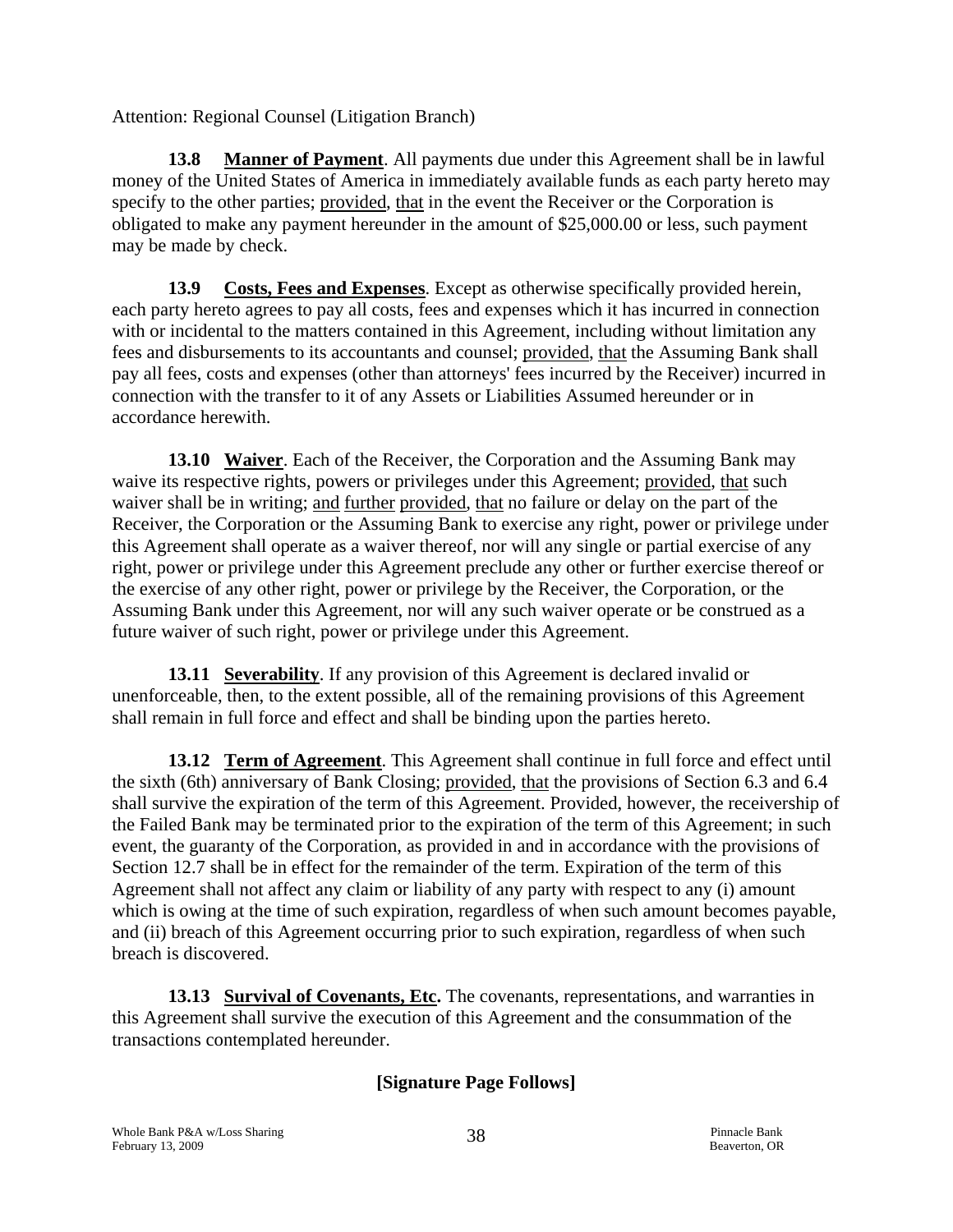**IN WITNESS WHEREOF,** the parties hereto have caused this Agreement to be executed by their duly authorized representatives as of the date first above written.

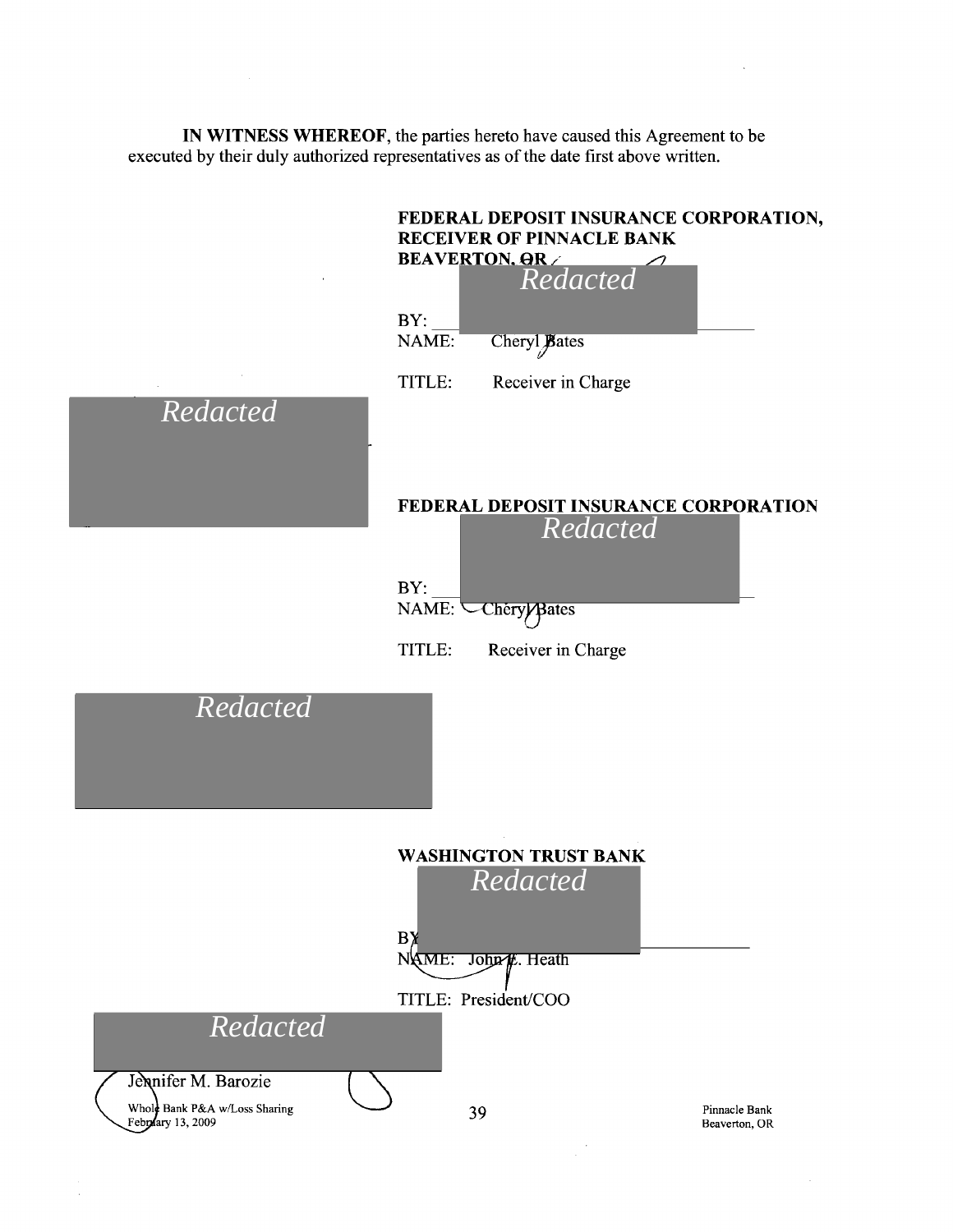**SCHEDULE 2.1 - Certain Liabilities Assumed by the Assuming Bank**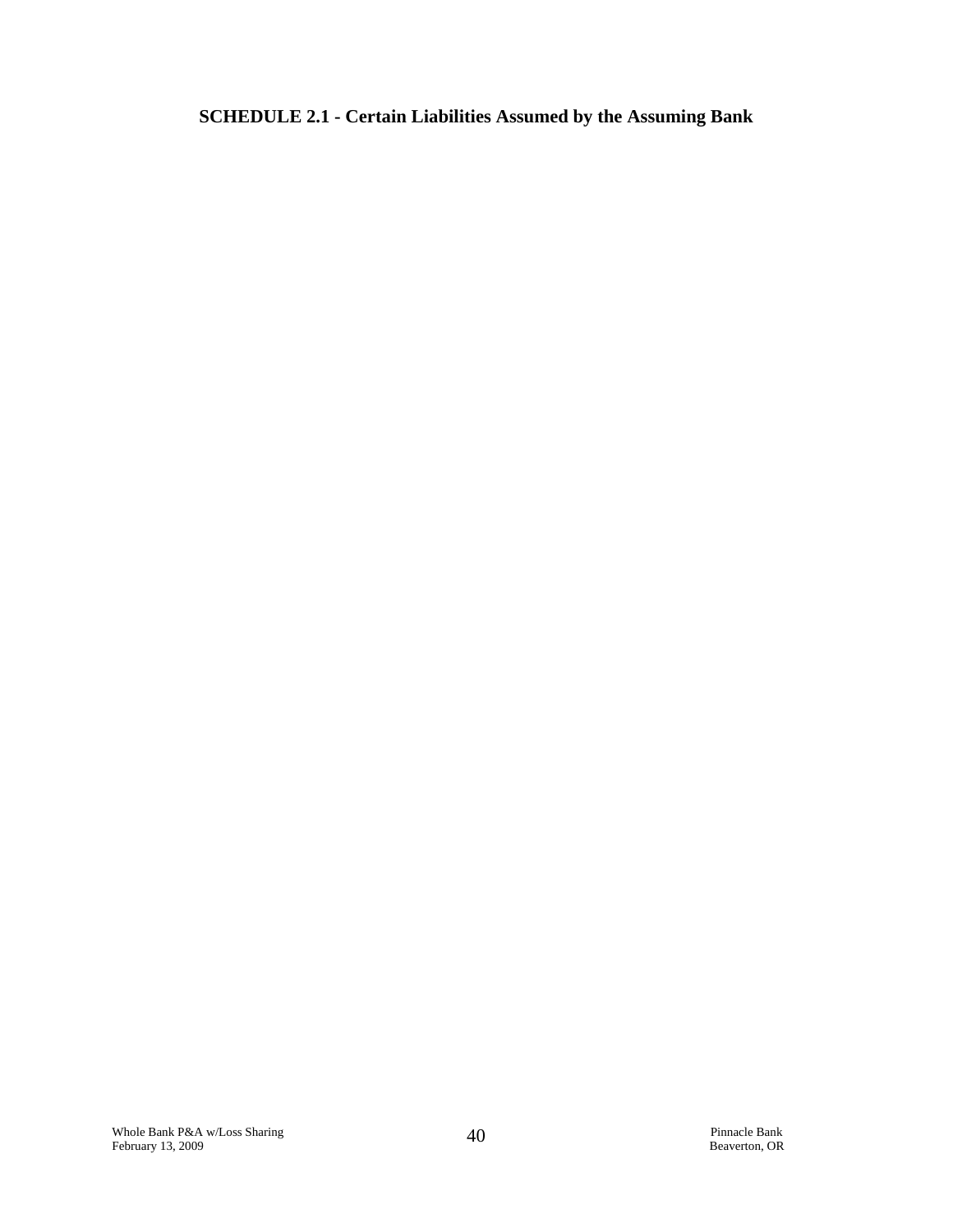#### **SCHEDULE 3.1 - Certain Assets Purchased**

#### **SEE ATTACHED LIST**

THE LIST(S) ATTACHED TO THIS SCHEDULE (OR SUBSCHEDULE(S)) AND THE **INFORMATION THEREIN, IS AS OF THE INFORMATION PACKAGE DATE. IT WILL BE ADJUSTED TO REFLECT THE COMPOSITION AND BOOK VALUE OF THE LOANS AND ASSETS AS OF THE DATE OF BANK CLOSING. THE LIST(S) MAY NOT INCLUDE ALL LOANS AND ASSETS (E.G., CHARGED OFF LOANS). THE LIST(S) MAY BE REPLACED WITH A MORE ACCURATE LIST POST CLOSING.**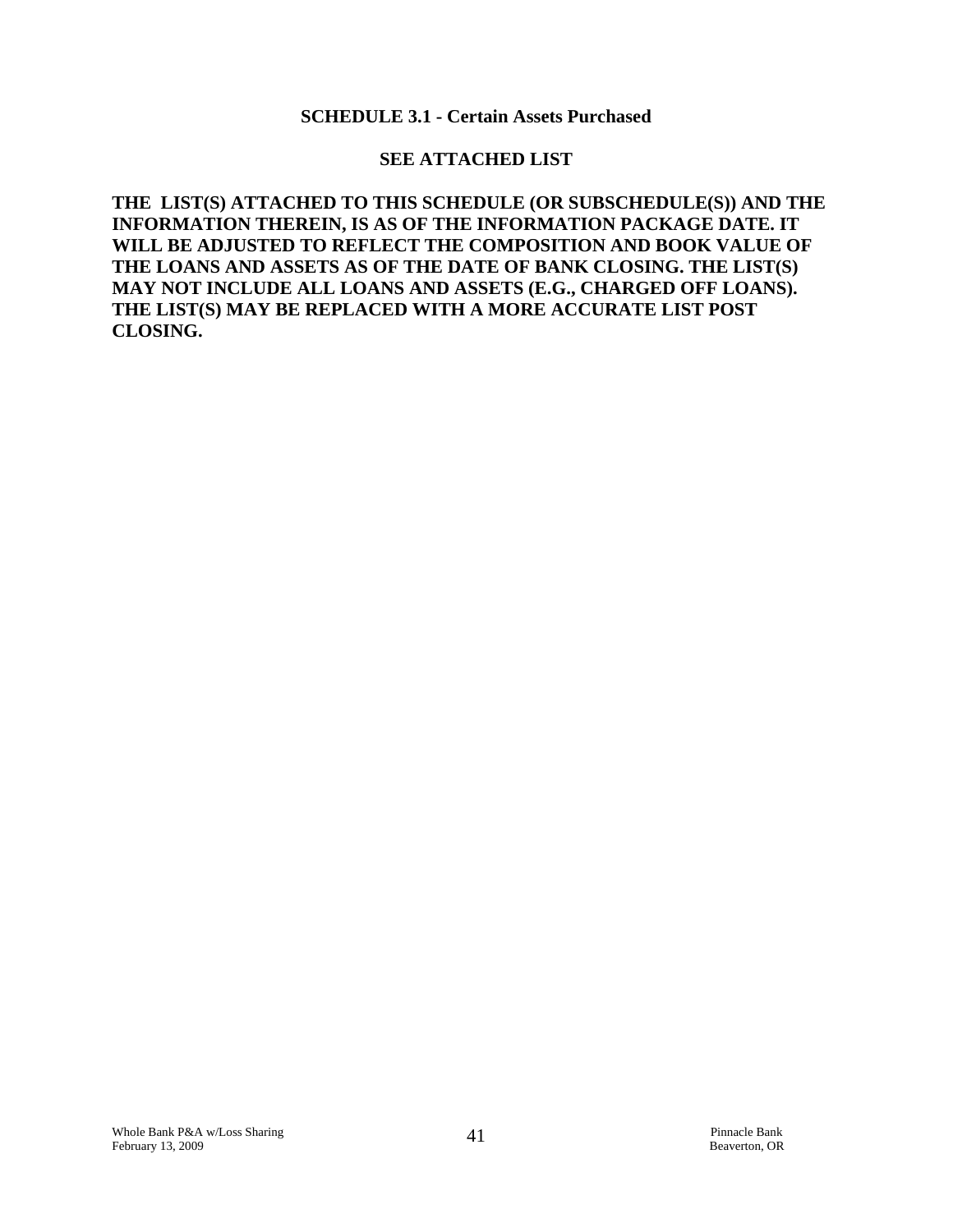## **SCHEDULE 3.1a – Subsidiary and Other Business Combination Entities Acquired**

## **SEE ATTACHED LIST**

## **THE LIST(S) ATTACHED TO THIS SCHEDULE (OR SUBSCHEDULE(S)) AND THE INFORMATION THEREIN, IS AS OF BANK CLOSING.**

**Name TIN Active/Inactive/Dissolved/Terminated** 

## **[THIS SCHEDULE IS TO BE REMOVED IF SCHEDULE IS NOT COMPLETED]**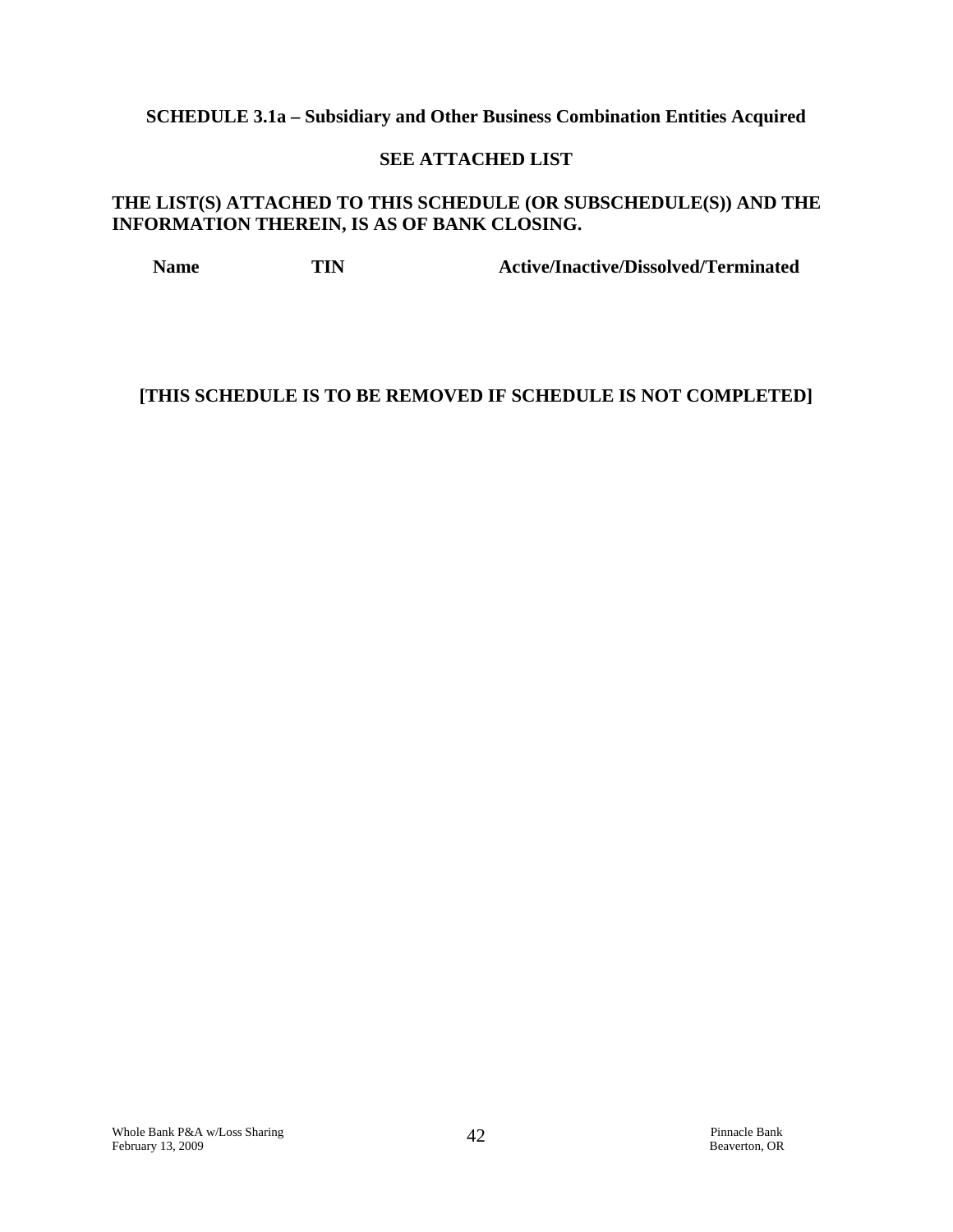# **SCHEDULE 3.2 - Purchase Price of Assets or assets**

| (a) | cash and receivables from depository<br>institutions, including cash items in the<br>process of collection, plus<br>interest thereon:                                                           | <b>Book Value</b>               |
|-----|-------------------------------------------------------------------------------------------------------------------------------------------------------------------------------------------------|---------------------------------|
| (b) | securities (exclusive of the capital stock of<br>Acquired Subsidiaries), plus interest<br>thereon:                                                                                              | As provided in Section 3.2(b)   |
| (c) | federal funds sold and repurchase<br>agreements, if any, including interest<br>thereon:                                                                                                         | <b>Book Value</b>               |
| (d) | Loans:                                                                                                                                                                                          | <b>Book Value</b>               |
| (e) | credit card business, if any, including all<br>outstanding extensions of credit and<br>offensive litigation, but excluding any class<br>action lawsuits related to the credit card<br>business: | <b>Book Value</b>               |
| (f) | Safe Deposit Boxes and related business,<br>safekeeping business and trust business, if<br>any:                                                                                                 | <b>Book Value</b>               |
| (g) | Records and other documents:                                                                                                                                                                    | <b>Book Value</b>               |
| (h) | capital stock of any Acquired Subsidiaries:                                                                                                                                                     | <b>Book Value</b>               |
| (i) | amounts owed to the Failed Bank by any                                                                                                                                                          | <b>Book Value</b>               |
| (j) | <b>Acquired Subsidiary:</b><br>assets securing Deposits of public money,<br>to the extent not otherwise purchased<br>hereunder:                                                                 | <b>Book Value</b>               |
| (k) | Overdrafts of customers:                                                                                                                                                                        | <b>Book Value</b>               |
| (1) | rights, if any, with respect to Qualified<br>Financial Contracts.                                                                                                                               | As provided in Section $3.2(c)$ |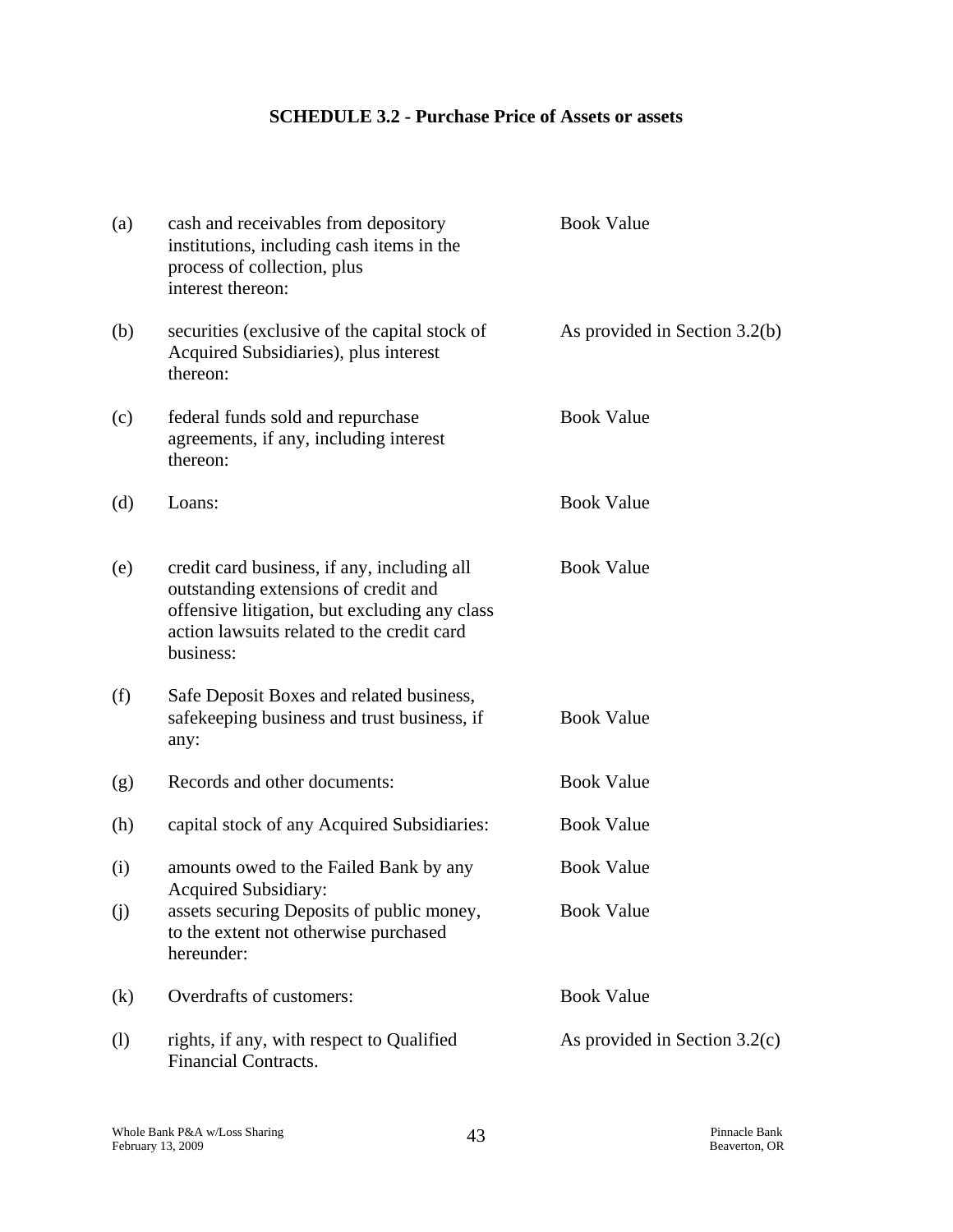(m) rights of the Failed Bank to provide Book Value mortgage servicing for others and to have mortgage servicing provided to the Failed Bank by others and related contracts.

## **assets subject to an option to purchase:**

| (a) | <b>Bank Premises:</b>    | Fair Market Value |
|-----|--------------------------|-------------------|
| (b) | Furniture and Equipment: | Fair Market Value |
| (c) | Fixtures:                | Fair Market Value |
| (d) | Other Equipment:         | Fair Market Value |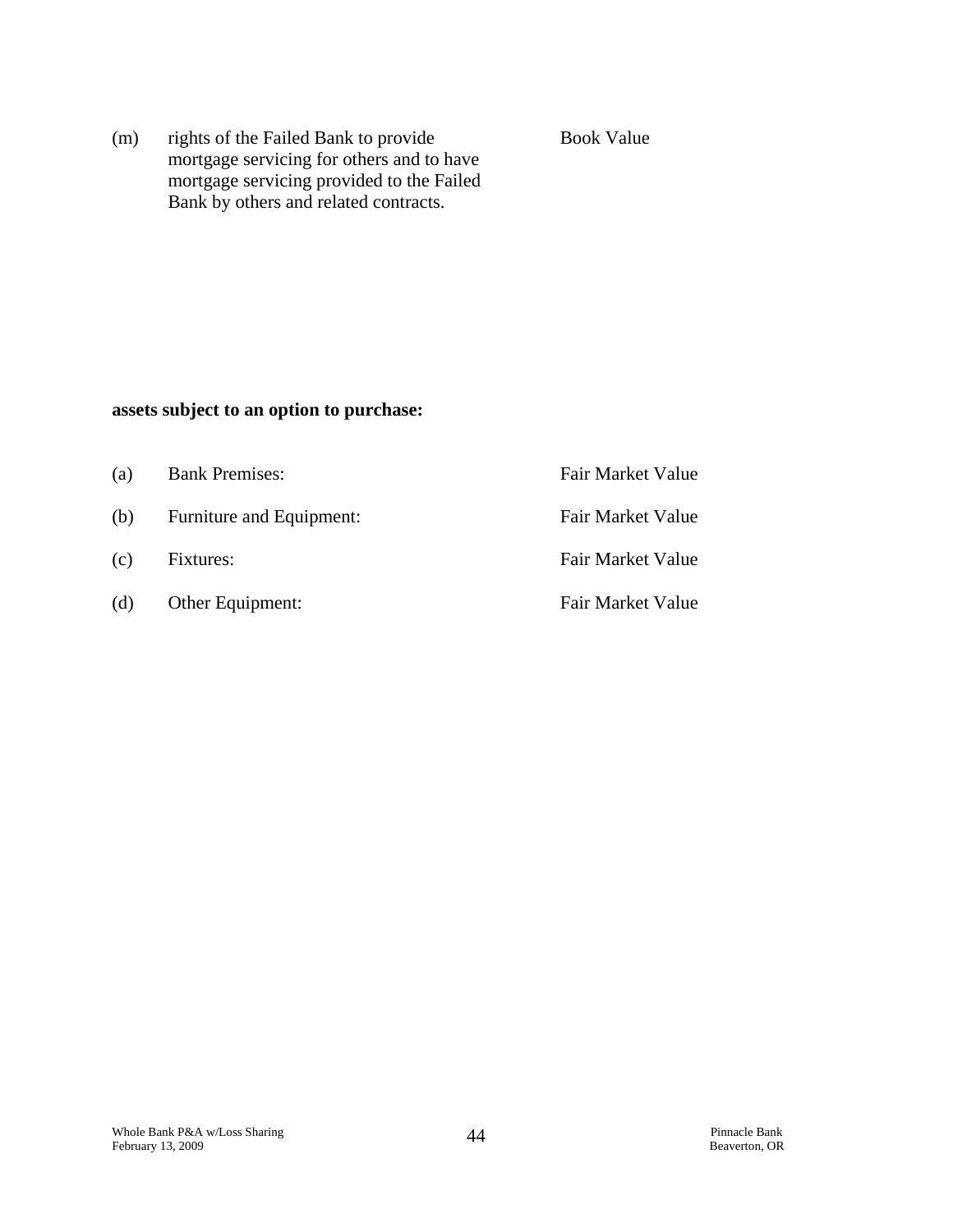## EXHIBIT 3.2(c) -- VALUATION OF CERTAIN QUALIFIED FINANCIAL CONTRACTS

#### A. Scope

Interest Rate Contracts - All interest rate swaps, forward rate agreements, interest rate futures, caps, collars and floors, whether purchased or written.

Option Contracts - All put and call option contracts, whether purchased or written, on marketable securities, financial futures, foreign currencies, foreign exchange or foreign exchange futures contracts.

Foreign Exchange Contracts - All contracts for future purchase or sale of foreign currencies, foreign currency or cross currency swap contracts, or foreign exchange futures contracts.

#### B. Exclusions

All financial contracts used to hedge assets and liabilities that are acquired by the Assuming Bank but are not subject to adjustment from Book Value.

C. Adjustment

The difference between the Book Value and market value as of Bank Closing.

### D. Methodology

- 1. The price at which the Assuming Bank sells or disposes of Qualified Financial Contracts will be deemed to be the fair market value of such contracts, if such sale or disposition occurs at prevailing market rates within a predefined timetable as agreed upon by the Assuming Bank and the Receiver.
- 2. In valuing all other Qualified Financial Contracts, the following principles will apply:
	- (i) All known cash flows under swaps or forward exchange contracts shall be present valued to the swap zero coupon interest rate curve.
	- (ii) All valuations shall employ prices and interest rates based on the actual frequency of rate reset or payment.
	- (iii) Each tranche of amortizing contracts shall be separately valued. The total value of such amortizing contract shall be the sum of the values of its component tranches.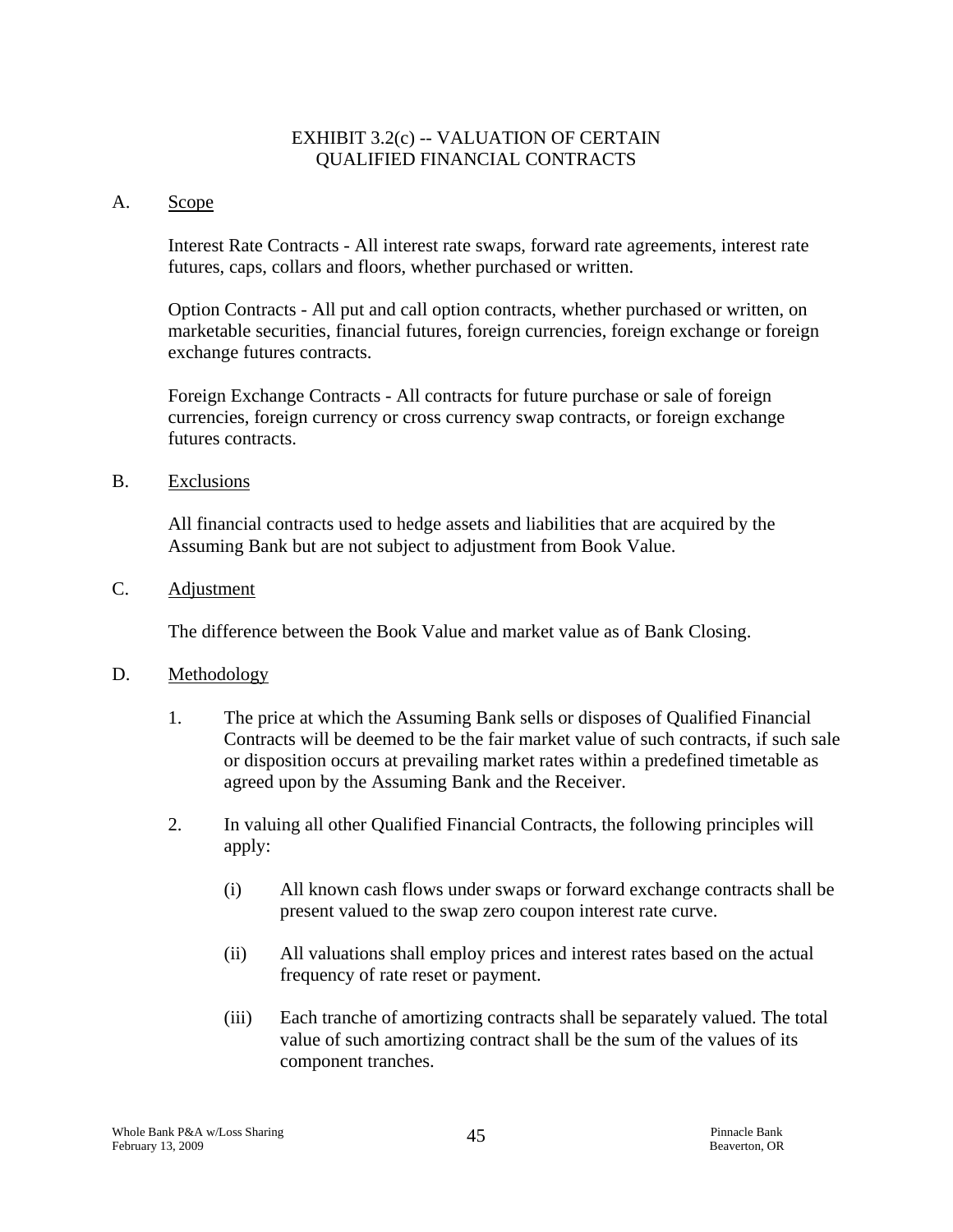- (iv) For regularly traded contracts, valuations shall be at the midpoint of the bid and ask prices quoted by customary sources (e.g., The Wall Street Journal, Telerate, Reuters or other similar source) or regularly traded exchanges.
- (v) For all other Qualified Financial Contracts where published market quotes are unavailable, the adjusted price shall be the average of the bid and ask price quotes from three (3) securities dealers acceptable to the Receiver and Assuming Bank as of Bank Closing. If quotes from securities dealers cannot be obtained, an appraiser acceptable to the Receiver and the Assuming Bank will perform a valuation based on modeling, correlation analysis, interpolation or other techniques, as appropriate.]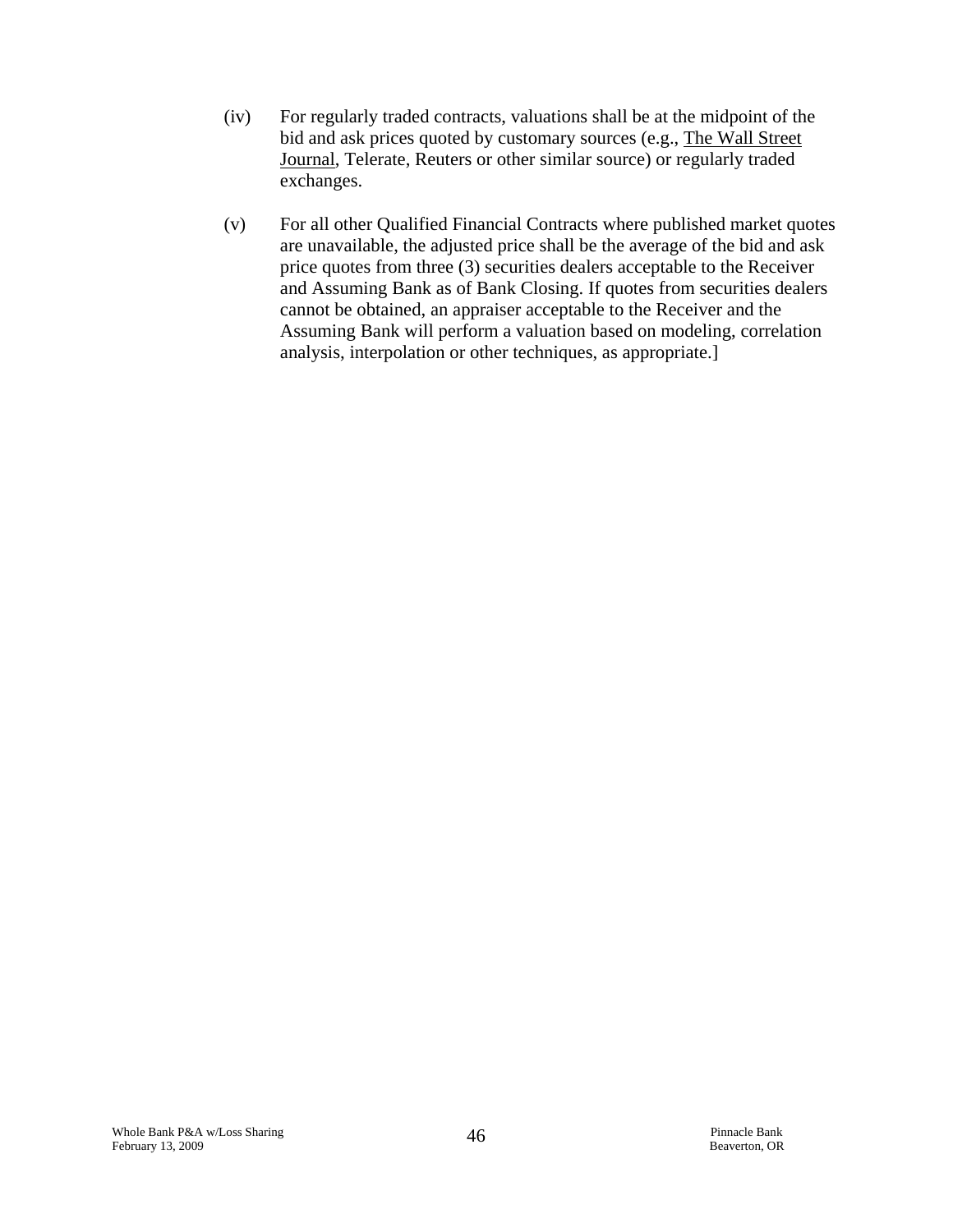## **EXHIBIT 4.13 INTERIM ASSET SERVICING ARRANGEMENT**

(a) With respect to each asset (or liability) designated from time to time by the Receiver to be serviced by the Assuming Bank pursuant to this Arrangement (such being designated as "Pool Assets"), during the term of this Arrangement, the Assuming Bank shall:

(i) Promptly apply payments received with respect to any Pool Assets;

(ii) Reverse and return insufficient funds checks;

(iii) Pay (A) participation payments to participants in Loans, as and when received; and (B) tax and insurance bills on Pool Assets as they come due, out of escrow funds maintained for purposes;

(iv) Maintain accurate records reflecting (A) the payment history of Pool Assets, with updated information received concerning changes in the address or identity of the obligors and (B) usage of data processing equipment and employee services with respect to servicing duties;

 (v) Send billing statements to obligors on Pool Assets to the extent that such statements were sent by the Failed Bank;

(vi) Send notices to obligors who are in default on Loans (in the same manner as the Failed Bank);

(vii) Send to the Receiver, Attn: Managing Liquidator, at the address provided in Section 13.7 of the Agreement, via overnight delivery: (A) on a weekly basis, weekly reports for the Pool Assets, including, without limitation, reports reflecting collections and the trial balances, transaction journals and loan histories for Pool Assets having activity, together with copies of (1) checks received, (2) insufficient funds checks returned, (3) checks for payment to participants or for taxes and insurance, (4) pay-off requests, (5) notices to defaulted obligors, and (6) data processing and employee logs and (B) any other reports, copies or information as may be periodically or from time to time requested;

(viii) Remit on a weekly basis to the Receiver, Attn: Division of Finance, Cashier Unit, Operations, at the address in (vii), via wire transfer to the account designated by the Receiver, all payments received on Pool Assets managed by the Assuming Bank or at such time and place and in such manner as may be directed by the Receiver;

(ix) prepare and timely file all information reports with appropriate tax authorities, and, if required by the Receiver, prepare and file tax returns and pay taxes due on or before the due date, relating to the Pool Assets; and

(x) provide and furnish such other services, operations or functions as may be required with regard to Pool Assets, including, without limitation, as may be required with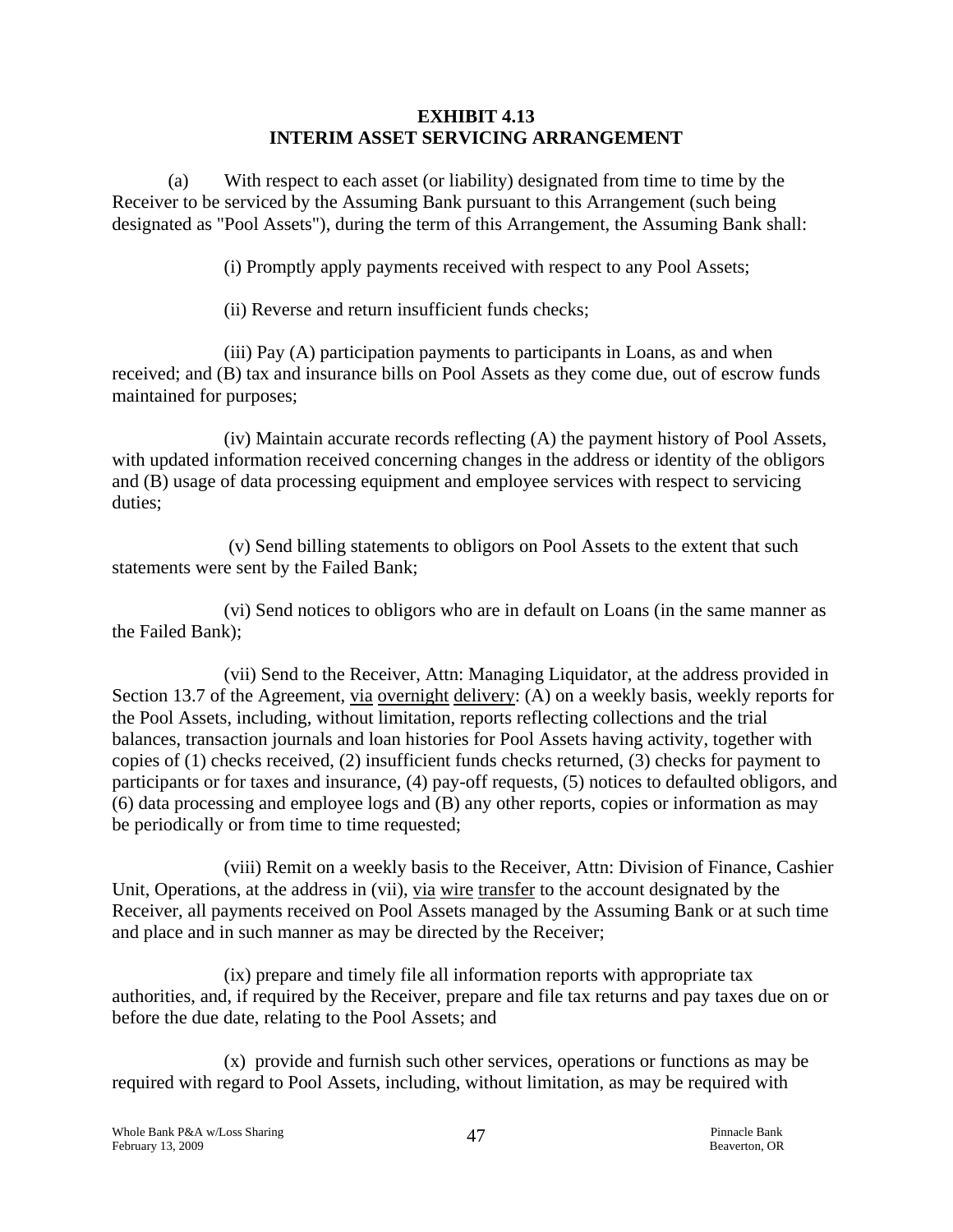regard to any business, enterprise or agreement which is a Pool Asset, all as may be required by the Receiver.

Notwithstanding anything to the contrary in this Section, the Assuming Bank shall not be required to initiate litigation or other collection proceedings against any obligor or any collateral with respect to any defaulted Loan. The Assuming Bank shall promptly notify the Receiver, at the address provided above in subparagraph (a)(vii), of any claims or legal actions regarding any Pool Asset.

(b) The Receiver agrees to reimburse the Assuming Bank for actual, reasonable and necessary expenses incurred in connection with the performance of duties pursuant to this Arrangement, including expenses of photocopying, postage and express mail, and data processing and employee services (based upon the number of hours spent performing servicing duties).

(c) The Assuming Bank shall provide the services described herein for an initial period of ninety (90) days after Bank Closing. At the option of the Receiver, exercisable by notice given not later than ten (10) days prior to the end of such initial period or a renewal period, the Assuming Bank shall continue to provide such services for such renewal period(s) as designated by the Receiver, up to the Settlement Date.

(d) At any time during the term of this Arrangement, the Receiver may, upon written notice to the Assuming Bank, remove one or more Pool Assets from the Pool, at which time the Assuming Bank's responsibility with respect thereto shall terminate.

(e) At the expiration of this Agreement or upon the termination of the Assuming Bank's responsibility with respect to any Pool Asset pursuant to paragraph (d) hereof, the Assuming Bank shall:

(i) deliver to the Receiver (or its designee) all of the Credit Documents and Pool Records relating to the Pool Assets; and

(ii) cooperate with the Receiver to facilitate the orderly transition of managing the Pool Assets to the Receiver (or its designee).

(f) At the request of the Receiver, the Assuming Bank shall perform such transitional services with regard to the Pool Assets as the Receiver may request. Transitional services may include, without limitation, assisting in any due diligence process deemed necessary by the Receiver and providing to the Receiver or its designee(s) (x) information and data regarding the Pool Assets, including, without limitation, system reports and data downloads sufficient to transfer the Pool Assets to another system or systems, and (y) access to employees of the Assuming Bank involved in the management of, or otherwise familiar with, the Pool Assets.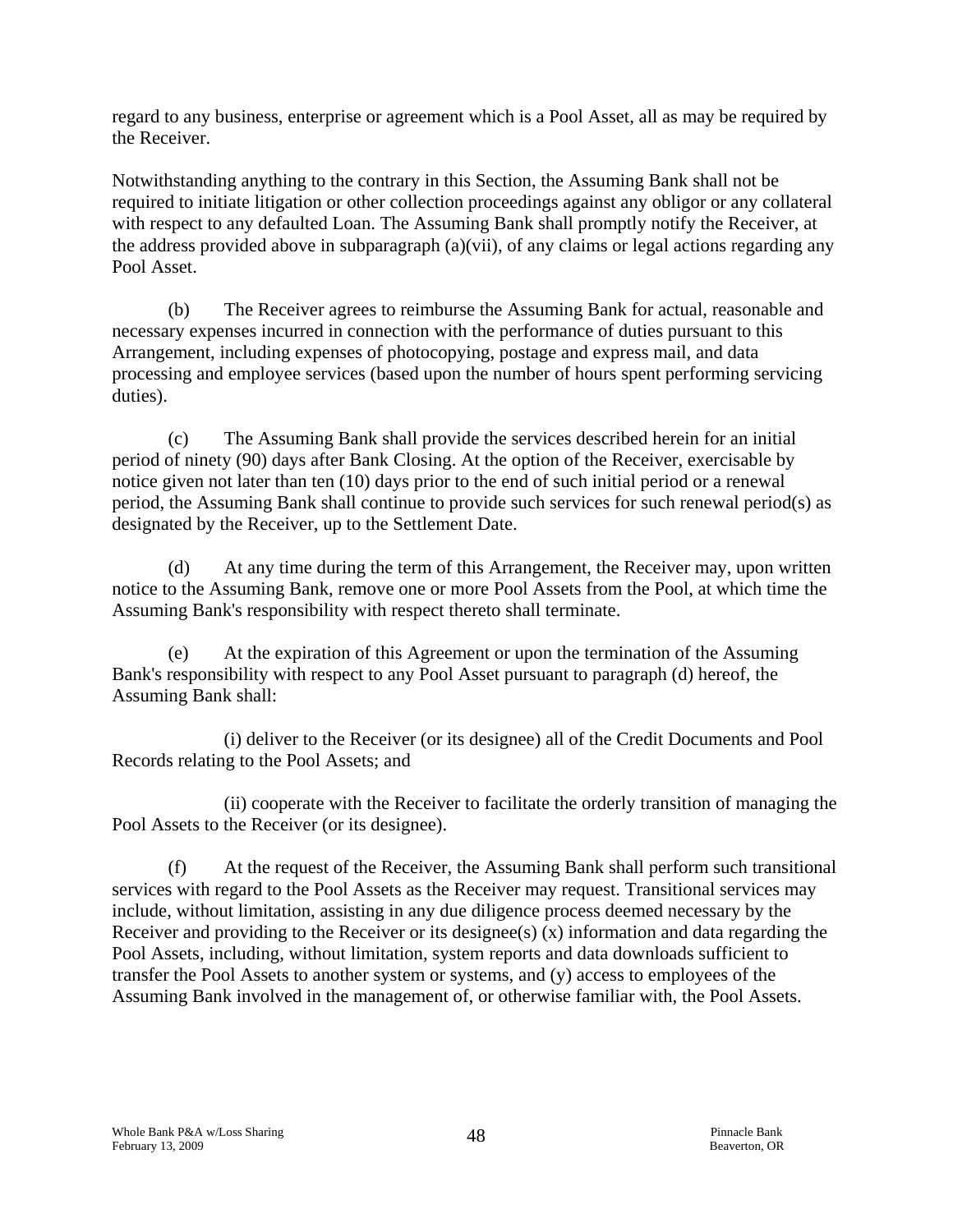## **SCHEDULE 4.15A**

## **LOANS SUBJECT TO LOSS SHARING UNDER THE SINGLE FAMILY SHARED-LOSS AGREEMENT**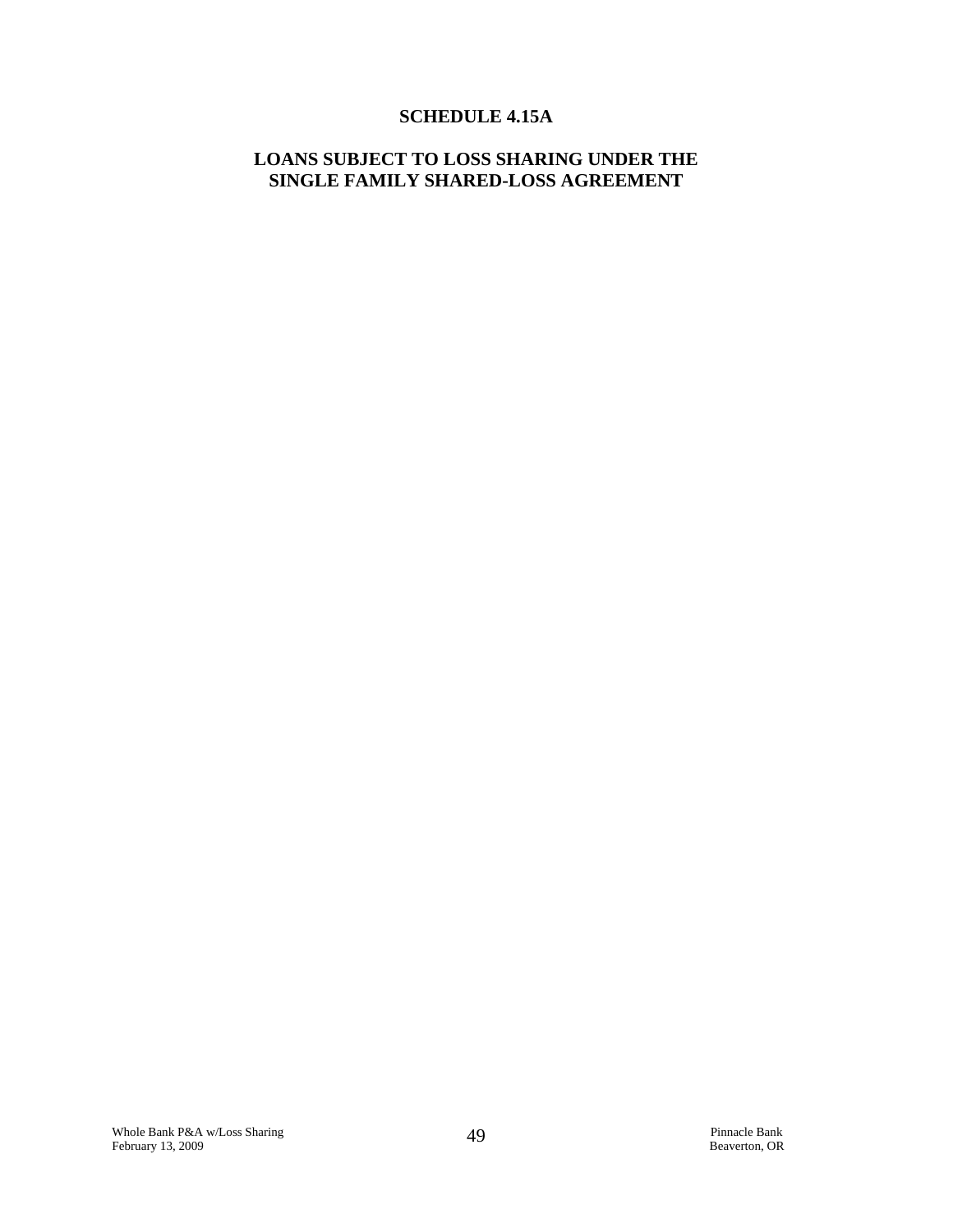#### **SCHEDULE 4.15B**

## **LOANS SUBJECT TO LOSS SHARING UNDER THE NON-SINGLE FAMILY SHARED-LOSS AGREEMENT**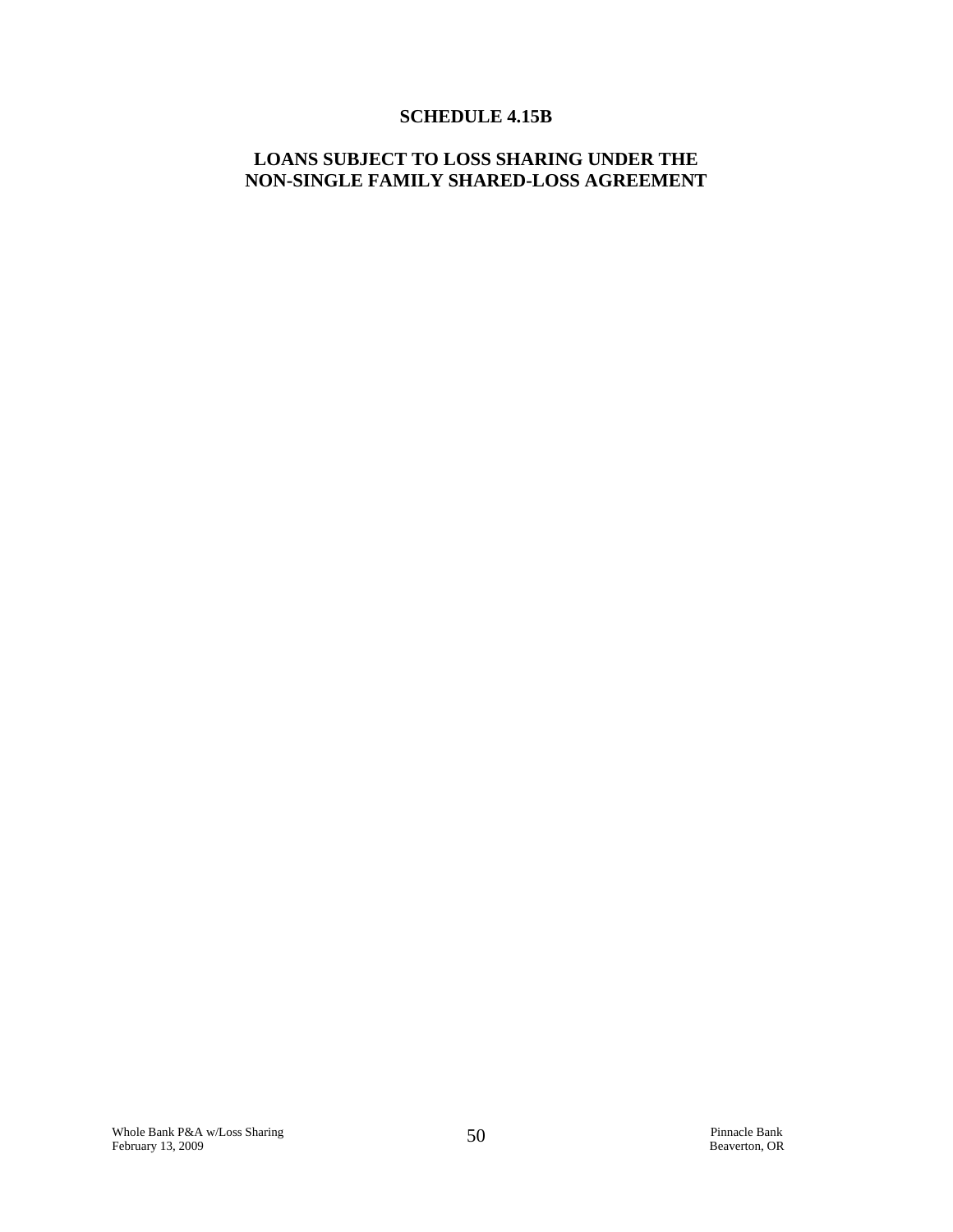#### **EXHIBIT 4.15A**

#### **SINGLE FAMILY SHARED-LOSS AGREEMENT**

This agreement for the reimbursement of loss sharing on certain single family residential mortgage loans (the "Single Family Shared-Loss Agreement") shall apply when the Assuming Bank purchases Single Family Shared-Loss Loans as that term is defined herein. The terms hereof shall modify and supplement, as necessary, the terms of the Purchase and Assumption Agreement to which this Single Family Shared-Loss Agreement is attached as Exhibit 4.15A and incorporated therein. To the extent any inconsistencies may arise between the terms of the Purchase and Assumption Agreement and this Single Family Shared-Loss Agreement with respect to the subject matter of this Single Family Shared-Loss Agreement, the terms of this Single Family Shared-Loss Agreement shall control. References in this Single Family Shared-Loss Agreement to a particular Section shall be deemed to refer to a Section in this Single Family Shared-Loss Agreement, unless the context indicates that it is intended to be a reference to a Section of the Purchase and Assumption Agreement.

#### **ARTICLE I -- DEFINITIONS**

The capitalized terms used in this Single Family Shared-Loss Agreement that are not defined in this Single Family Shared-Loss Agreement are defined in the Purchase and Assumption Agreement In addition to the terms defined above, defined below are certain additional terms relating to loss-sharing, as used in this Single Family Shared-Loss Agreement.

**"Accounting Records"** means the subsidiary system of record on which the loan history and balance of each Single Family Shared-Loss Loan is maintained; individual loan files containing either an original or copies of documents that are customary and reasonable with respect to loan servicing, including management and disposition of Other Real Estate; the records documenting alternatives considered with respect to loans in default or for which a default is reasonably foreseeable; records of loss calculations and supporting documentation with respect to line items on the loss calculations; and, monthly delinquency reports and other performance reports customarily utilized by the Assuming Bank in management of loan portfolios.

**"Accrued Interest"** means, with respect to Single Family Shared-Loss Loans, the amount of earned and unpaid interest at the note rate specified in the applicable loan documents, limited to 90 days.

**"Commencement Date "** means the first calendar day following the Bank Closing Date.

**"Cumulative Loss Amount"** means the sum of the Monthly Loss Amounts less the sum of all Recovery Amounts.

**"Cumulative Shared-Loss Amount"** means the excess, if any, of the Cumulative Loss Amount over the First Loss Amount.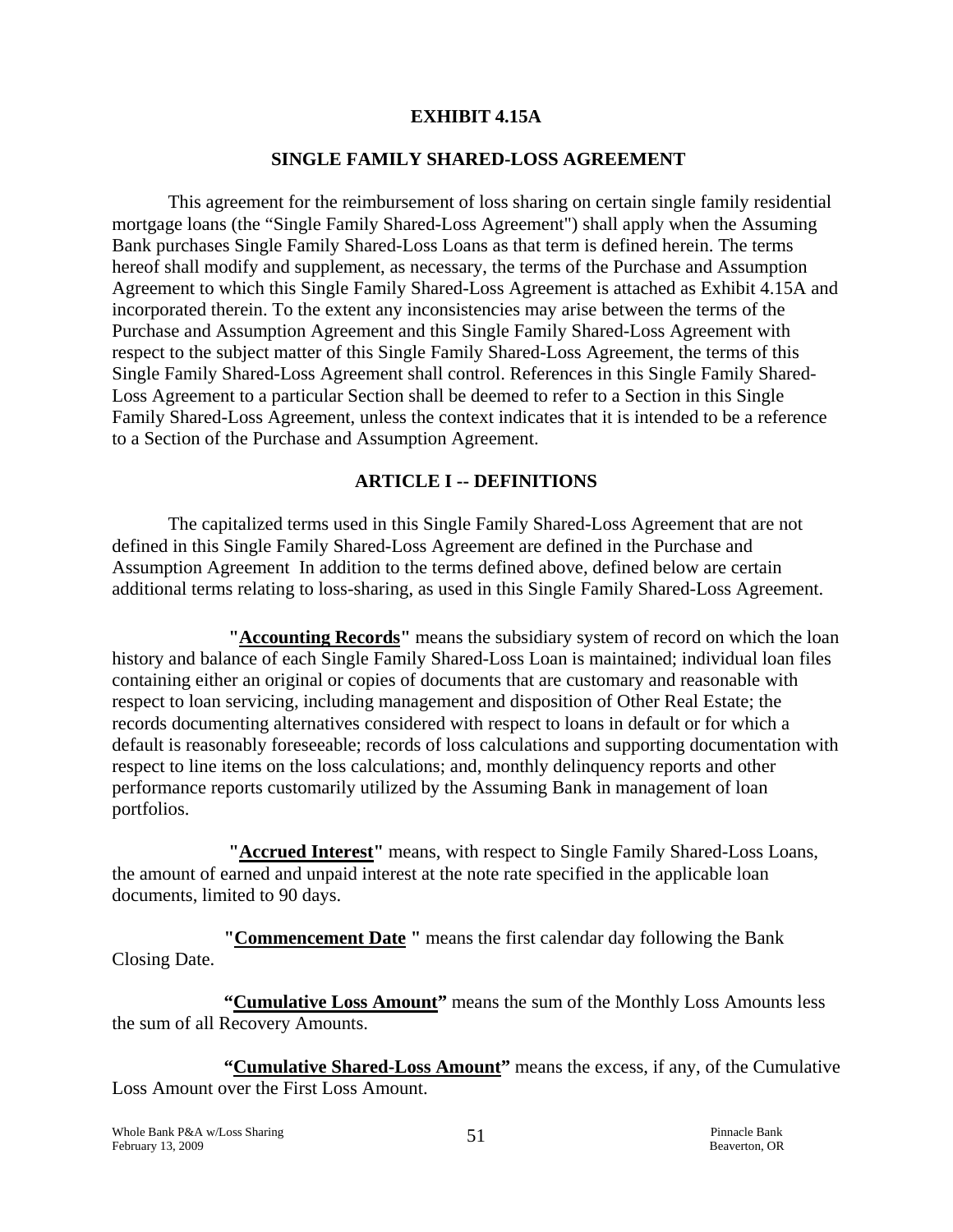**"Customary Servicing Procedures "** means procedures (including collection procedures) that the Assuming Bank customarily employs and exercises in servicing and administering mortgage loans for its own accounts and the servicing procedures established by FNMA or FHLMC, which are in accordance with accepted mortgage servicing practices of prudent lending institutions.

 anniversary of the Commencement Date occurs. **"Final Shared-Loss Month"** means the calendar month in which the tenth

**"Final Shared-Loss Recovery Month"** means the calendar month in which the tenth anniversary of the Commencement Date occurs.

**"Foreclosure Loss"** means the loss realized when the Assuming Bank has completed the foreclosure on a Single Family Shared-Loss Loan and realized final recovery on the collateral through liquidation and recovery of all insurance proceeds. Each Foreclosure Loss shall be calculated in accordance with the form and methodology specified in Exhibit 2a.

**"Loss"** means a Foreclosure Loss, Restructuring Loss, Short Sale Loss, or Portfolio Loss.

**"Loss Amount"** means the dollar amount of loss incurred and reported on the Monthly Certificate for a Single Family Shared-Loss Loan.

**"Monthly Certificate"** has the meaning provided in Section 2.1(b) of this Single Family Shared-Loss Agreement.

"Monthly Loss Amount" means the sum of all Foreclosure Losses, Restructuring Losses, Short Sale Losses and Portfolio Losses realized by the Assuming Bank for any Shared Loss Month.

**"Monthly Shared-Loss Amount"** means the change in the Cumulative Shared-Loss Amount from the beginning of each month to the end of each month.

**"Portfolio Loss"** means the loss realized on a portfolio sale of Single Family Shared-Loss Loans in accordance with the terms of Article IV.

**"Recovery Amount"** means, with respect to any period prior to the Termination Date, the amount of collected funds received by the Assuming Bank that (i) are applicable against a Foreclosure Loss which has previously been paid to the Assuming Bank by the Receiver or (ii) gains realized from a Section 4.1 sale of Single Family Shared-Loss Loans for which the Assuming Bank has previously received a Restructuring Loss payment from the Receiver.

**"Restructuring Loss"** means the loss on a modified or restructured loan measured by the difference between (a) the principal, Accrued Interest, tax and insurance advances and third party fees due on a loan prior to the modification or restructuring, and (b) the net present value of estimated cash flows on the modified or restructured loan, discounted at the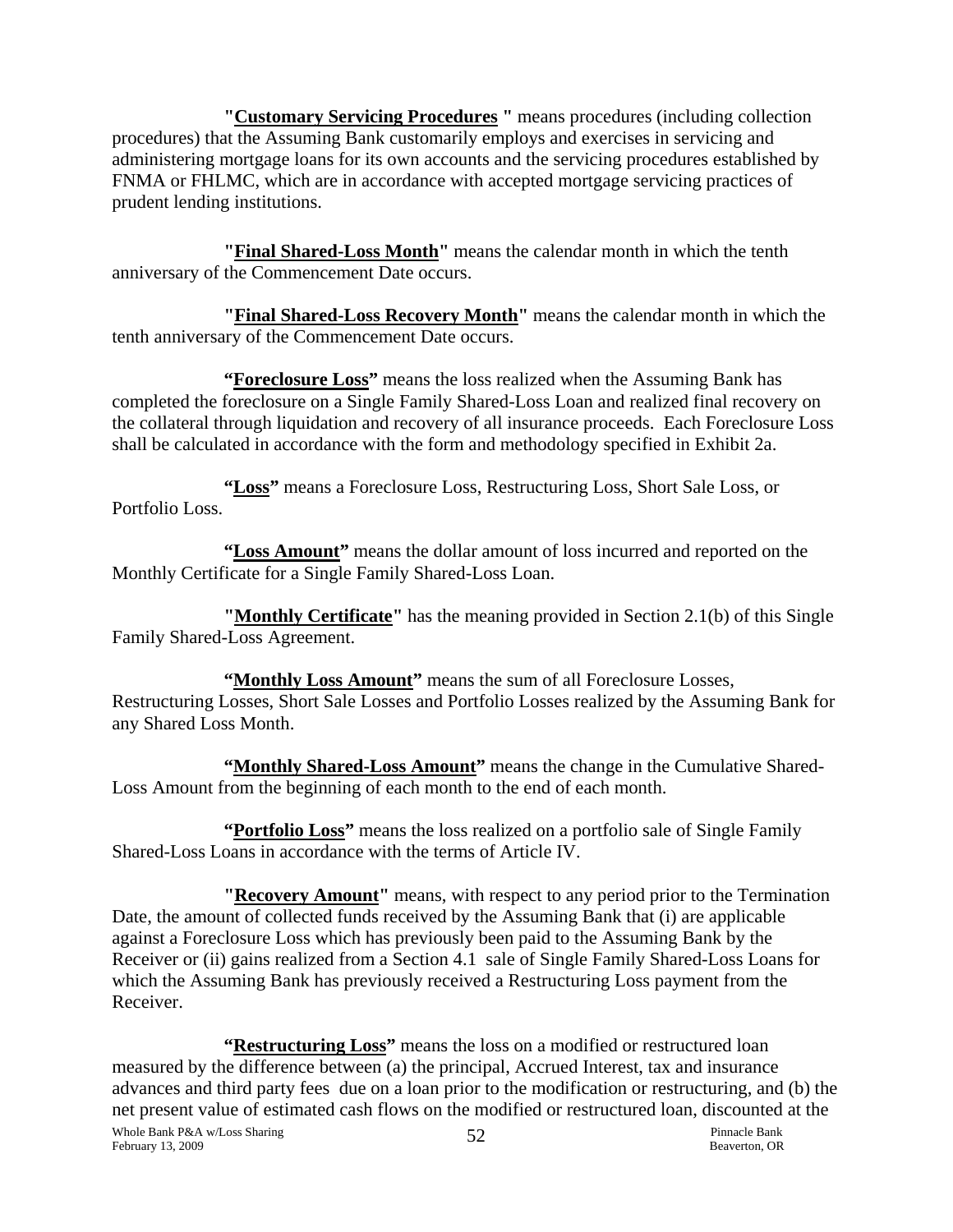Then-Current Interest Rate. Each Restructuring Loss shall be calculated in accordance with the form and methodology attached as Exhibit 2b and Exhibit 5.

"**Restructured Loan"** means a Single Family Shared-Loss Loan for which the Assuming Bank has received a Restructuring Loss payment from the Receiver.

**"Servicing Officer"** has the meaning provided in Section 2.1(b) of this Single Family Shared-Loss Agreement.

**"Shared Loss Payment Trigger"** means when the sum of the Cumulative Loss Amount under this Single Family Shared-Loss Agreement and the cumulative Net Charge-Offs under the Non-SF Shared-Loss Agreement, exceeds the First Loss Amount.

**"Single Family Shared-Loss Loans"** means the single family one-to-four residential mortgage loans identified on Schedule 4.15A of the Purchase and Assumption Agreement.

**"Shared-Loss Month"** means each calendar month between the Commencement Date and the last day of the month in which the tenth anniversary of the Commencement Date occurs, provided that, the first Shared-Loss Month shall begin on the Commencement Date and end on the last day of that month.

**"Short-Sale Loss "** means the loss resulting from the Assuming Bank's agreement with the mortgagor to accept a payoff in an amount less than the balance due on the loan, further provided, that each Short-Sale Loss shall be calculated in accordance with the form and methodology specified in Exhibit 2c.

**"Stated Threshold"** means total losses under the shared loss agreements in the amount of \$18,000,000.

**"Termination Date"** means the last day of the Final Shared-Loss Recovery Month.

**"Then-Current Interest Rate"** means the most recently published Freddie Mac survey rate for 30-year fixed-rate loans.

# **ARTICLE II** -- **SHARED-LOSS ARRANGEMENT**

# **2.1 Shared-Loss Arrangement.**

 (a) **Loss Mitigation and Consideration of Alternatives.** For each Single Family Shared-Loss Loan in default or for which a default is reasonably foreseeable, the Assuming Bank shall undertake reasonable and customary loss mitigation efforts, in accordance with Exhibit 5, FDIC Mortgage Loan Modification Program. The Assuming Bank shall document its consideration of foreclosure, loan restructuring, and short-sale (if short-sale is a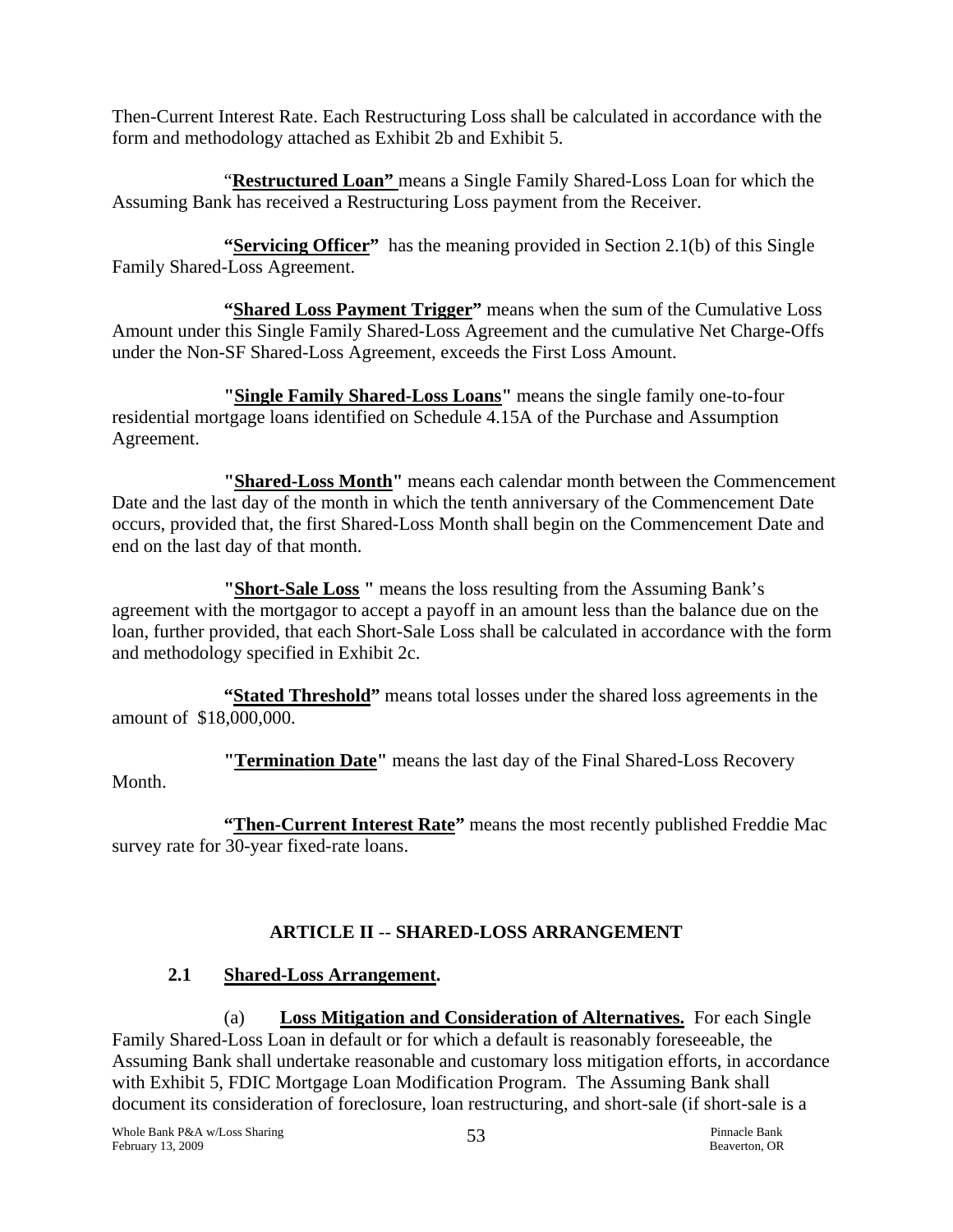viable option) alternatives and shall select the alternative resulting in the least Loss. Assuming Bank shall retain its calculations of the estimated loss under each alternative, such calculations to be provided to the Receiver upon request.

## (b) **Monthly Certificates.**

Not later than fifteen (15) days after the end of each Shared-Loss Month, beginning with the month in which the Commencement Date occurs and ending in the month in which the tenth anniversary of the Commencement Date occurs, the Assuming Bank shall deliver to the Receiver a certificate, signed by an officer of the Assuming Bank involved in, or responsible for, the administration and servicing of the Single Family Shared-Loss Loans whose name appears on a list of servicing officers furnished by the Assuming Bank to the Receiver, (a "Servicing Officer") setting forth in such form and detail as the Receiver may reasonably specify (a "Monthly Certificate"):

(A) a schedule substantially in the form of Exhibit 1 listing:

(i) each Single Family Shared-Loss Loan for which a Loss Amount (calculated in accordance with the applicable Exhibit) is being claimed, the related Loss Amount for each Single Family Shared-Loss Loan, and the total Monthly Loss Amount for all Single Family Shared-Loss Loans;

(ii) each Single Family Shared-Loss Loan for which a Recovery Amount was received, the Recovery Amount for each Single Family Shared-Loss Loan, and the total Recovery Amount for all Single Family Shared-Loss Loans;

(iii) the total Monthly Loss Amount for all Single Family Shared-Loss Loans minus the total monthly Recovery Amount for all Single Family Shared-Loss Loans;

(iv) the Cumulative Shared-Loss Amount as of the beginning and end of the month;

(v) the Monthly Shared Loss Amount;

(vi) the result obtained in (v) times 80%, or times 95% if the Stated Threshold has been reached, which in either case is the amount to be paid under Section 2.1(d) of this Single Family Shared-Loss Agreement by the Receiver to the Assuming Bank if the amount is a positive number, or by the Assuming Bank to the Receiver if the amount is a negative number;

(B) for each of the Single Family Shared-Loss Loans for which a Loss is claimed for that Shared-Loss Month, a schedule showing the calculation of the Loss Amount using the form and methodology

.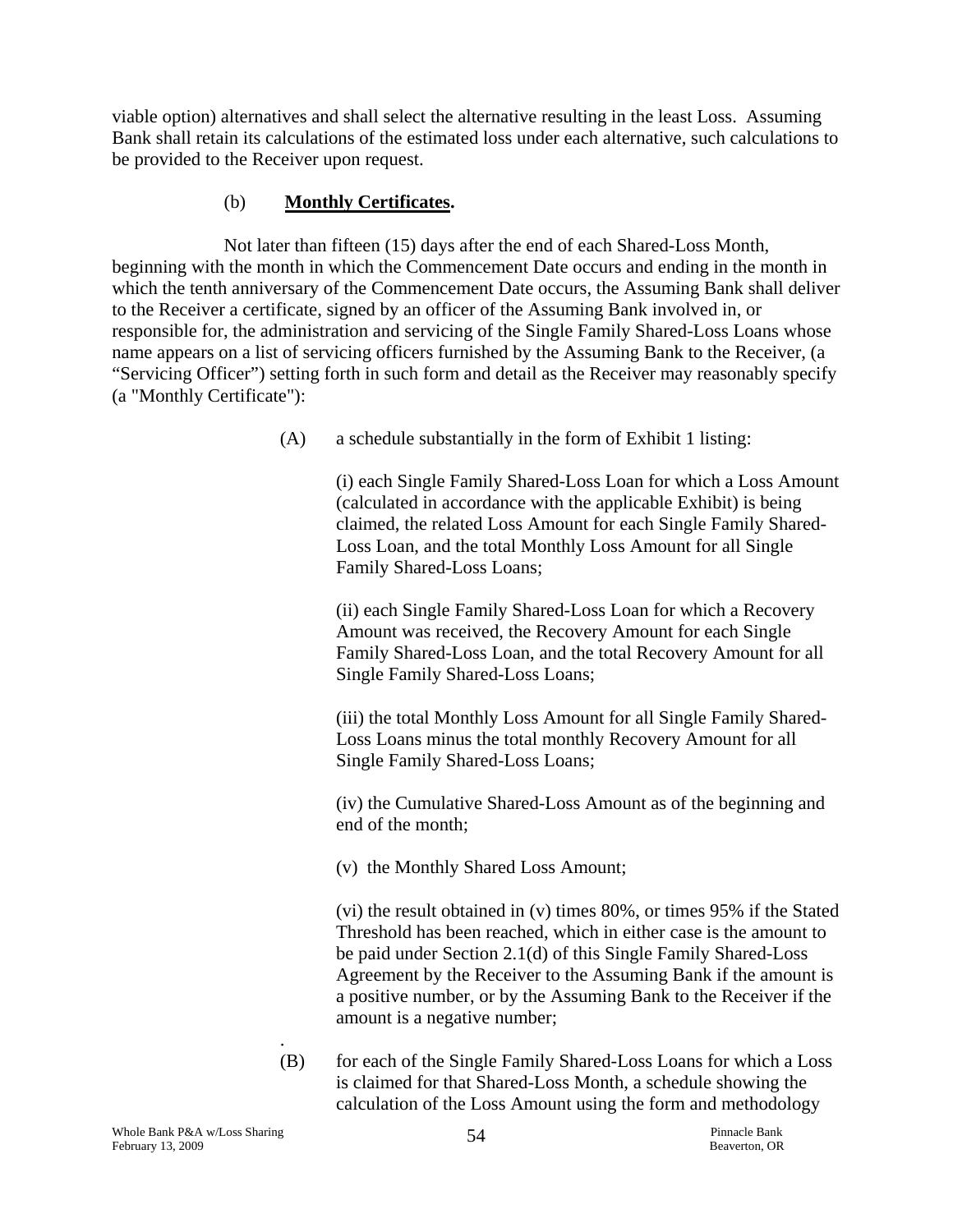shown in Exhibit 2a, Exhibit 2b, or Exhibit 2c, as applicable.

- (C) For each of the Restructured Loans where a gain or loss is realized in a sale under Section 4.1 or 4.2, a schedule showing the calculation using the form and methodology shown in Exhibit 2d.
- (D) a portfolio performance and summary schedule substantially in the form shown in Exhibit 3.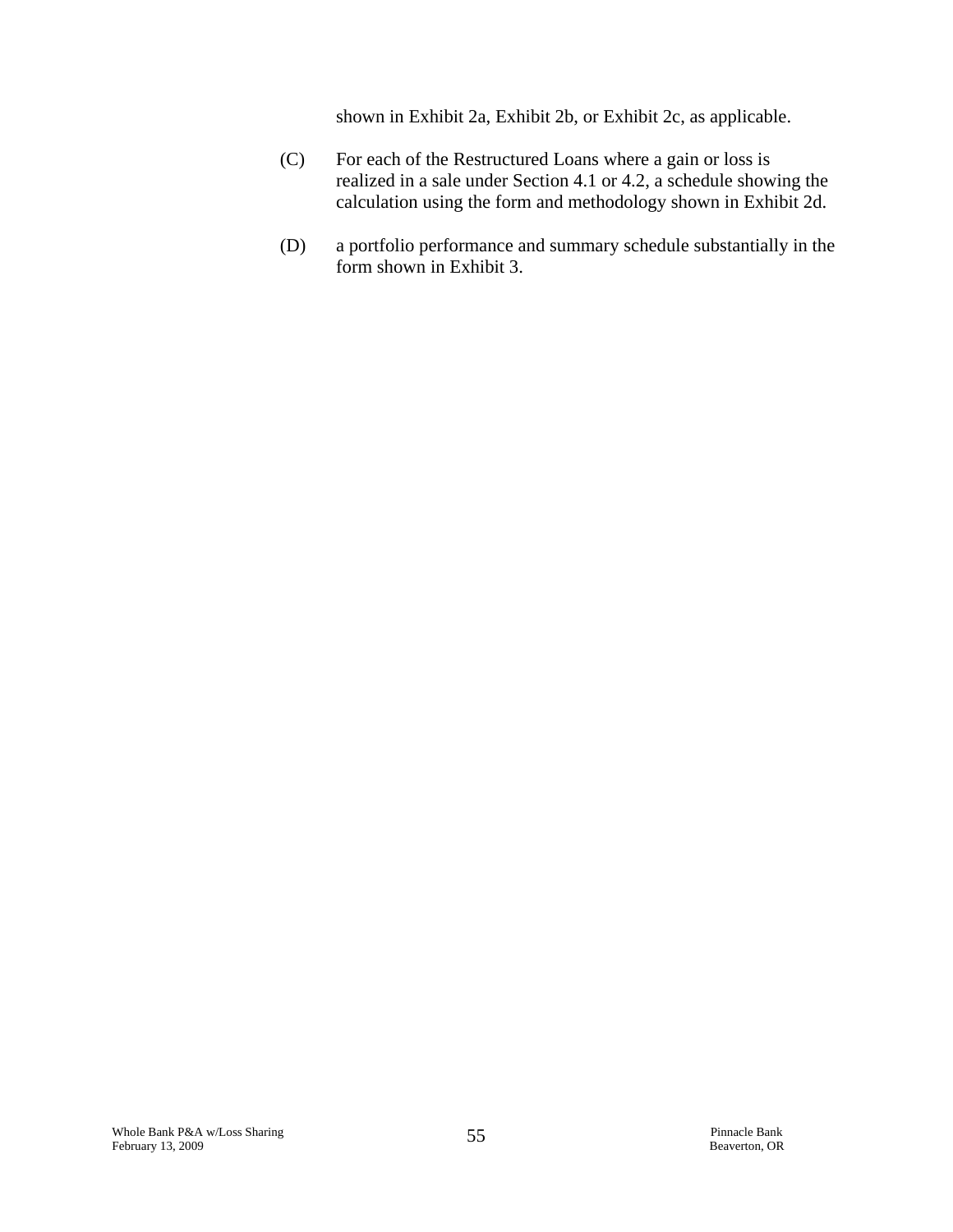(c) **Monthly Data Download.** Not later than fifteen (15) days after the end of each month, beginning with the month in which the Commencement Date occurs and ending with the Final Shared-Loss Recovery Month, Assuming Bank shall provide Receiver:

- (i) the servicing file in machine-readable format including but not limited to the following fields for each outstanding Single Family Shared-Loss Loan, as applicable:
	- (A) Loan number
	- (B) FICO score
	- (C) Origination date
	- (D) Original principal amount
	- (E) Maturity date
	- (F) Paid-to date
	- (G) Last payment date
	- (H) Loan status (bankruptcy, in foreclosure, etc.)
	- (I) Delinquency counters
	- (J) Current principal balance
	- (K) Current escrow account balance
	- (L) Current Appraisal/BPO value
	- (M) Current Appraisal/BPO date
	- (N) Interest rate
	- (O) Monthly principal and interest payment amount
	- (P) Monthly escrow payment for taxes and insurance
	- (Q) Interest rate type (fixed or adjustable)
	- (R) If adjustable: index, margin, next interest rate reset date
	- (S) Payment/Interest rate cap and/or floor
	- (T) Underwriting type (Full doc, Alt Doc, No Doc)
	- (U) Lien type  $(1<sup>st</sup>, 2<sup>nd</sup>)$
	- (V) Amortization type (amortizing or I/O)
	- (W) Property address, including city, state, zip code
	- (X) A code indicating whether the Mortgaged Property is owneroccupied
	- (Y) Property type (single-family detached, condominium, duplex, etc.)
- (ii) An Excel file for ORE held as a result of foreclosure on a Single Family Shared-Loss Loan listing:
	- (A) Foreclosure date
	- (B) Unpaid loan principal balance
	- (C) Appraised value or BPO value, as applicable
	- (D) Projected liquidation date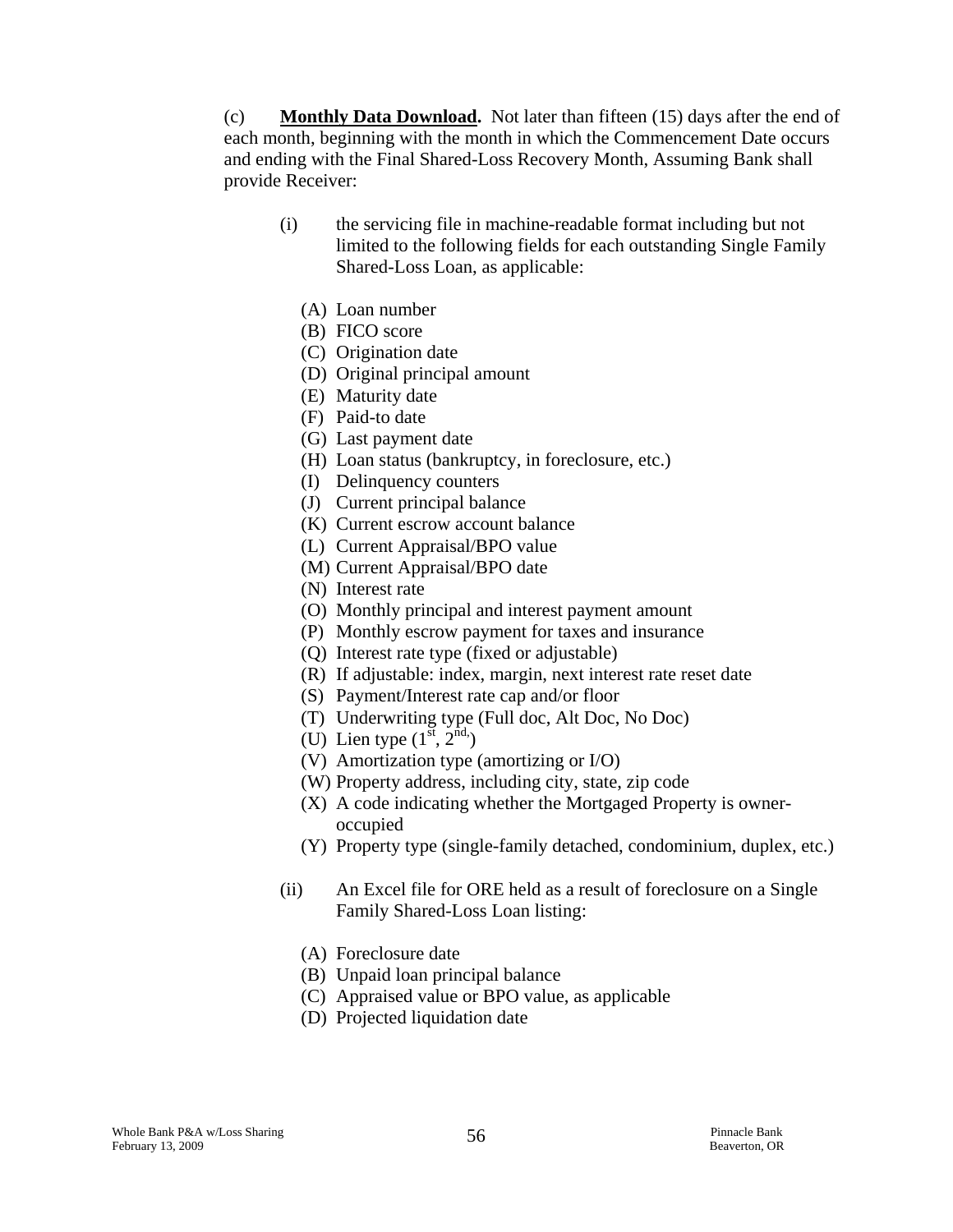## (d) **Payments With Respect to Shared-Loss Assets.**

**(i) Losses Under the Stated Threshold**. After the Shared Loss Payment Trigger is reached, not later than fifteen (15) days after the date on which the Receiver receives the Monthly Certificate, the Receiver shall pay to the Assuming Bank, in immediately available funds, an amount equal to eighty percent (80%) of the Monthly Shared-Loss Amount reported on the Monthly Certificate. If the total Monthly Shared-Loss Amount reported on the Monthly Certificate is a negative number, the Assuming Bank shall pay to the Receiver in immediately available funds eighty percent (80%) of that amount.

(ii) **Losses in Excess of the Stated Threshold.** In the event that the Stated Threshold has been met the loss/recovery sharing percentages shall change from 80/20 to 95/5 and thereafter the Receiver shall pay to the Assuming Bank, in immediately available funds, an amount equal to ninety-five percent (95%) of the Monthly Shared-Loss Amount reported on the Monthly Certificate. If the Monthly Shared-Loss Amount reported on the Monthly Certificate is a negative number, the Assuming Bank shall pay to the Receiver in immediately available funds ninety-five percent (95%) of that amount..

 accordingly. (e) **Limitations on Shared-Loss Payment.** The Receiver shall not be required to make any payments pursuant to Section 2.1 (d) with respect to any Foreclosure Loss, Restructuring Loss, Short Sale Loss or Portfolio Loss that the Receiver determines, based upon the criteria set forth in this Single Family Shared-Loss Agreement (including the analysis and documentation requirements of Section 2.1(a)) or Customary Servicing Procedures, should not have been effected by the Assuming Bank. In the event that the Receiver does not make any payment with respect to Losses claimed pursuant to Section 2.1(d), the Receiver and Assuming Bank shall make the necessary adjustments to the Monthly Shared-Loss Amount for that Monthly Certificate and the payment pursuant to Section 2.1(d) above shall be adjusted

 (f) **Payments by Wire-Transfer.** All payments under this Single Family Shared-Loss Agreement shall be made by wire-transfer in accordance with the wire-transfer instructions on Exhibit 4.

## **2.2 Auditor Report; Right to Audit**

(a) Within ninety (90) days after the end of each calendar year during which the Receiver makes any payment to the Assuming Bank under this Single Family Shared-Loss Agreement, the Assuming Bank shall deliver to the Receiver a report signed by its independent public accountants stating that they have reviewed the terms of this Single Family Shared-Loss Agreement and that, in the course of their annual audit of the Assuming Bank's books and records, nothing has come to their attention suggesting that any computations required to be made by the Assuming Bank during such calendar year pursuant to this Article II were not made by the Assuming Bank in accordance herewith. In the event that the Assuming Bank cannot comply with the preceding sentence, it shall promptly submit to the Receiver corrected computations together with a report signed by its independent public accountants stating that, after giving effect to such corrected computations, nothing has come to their attention suggesting that any computations required to be made by the Assuming Bank during such year pursuant to

Whole Bank P&A w/Loss Sharing  $57$  Pinnacle Bank P&A w/Loss Sharing  $57$  Pinnacle Bank Beaverton, OR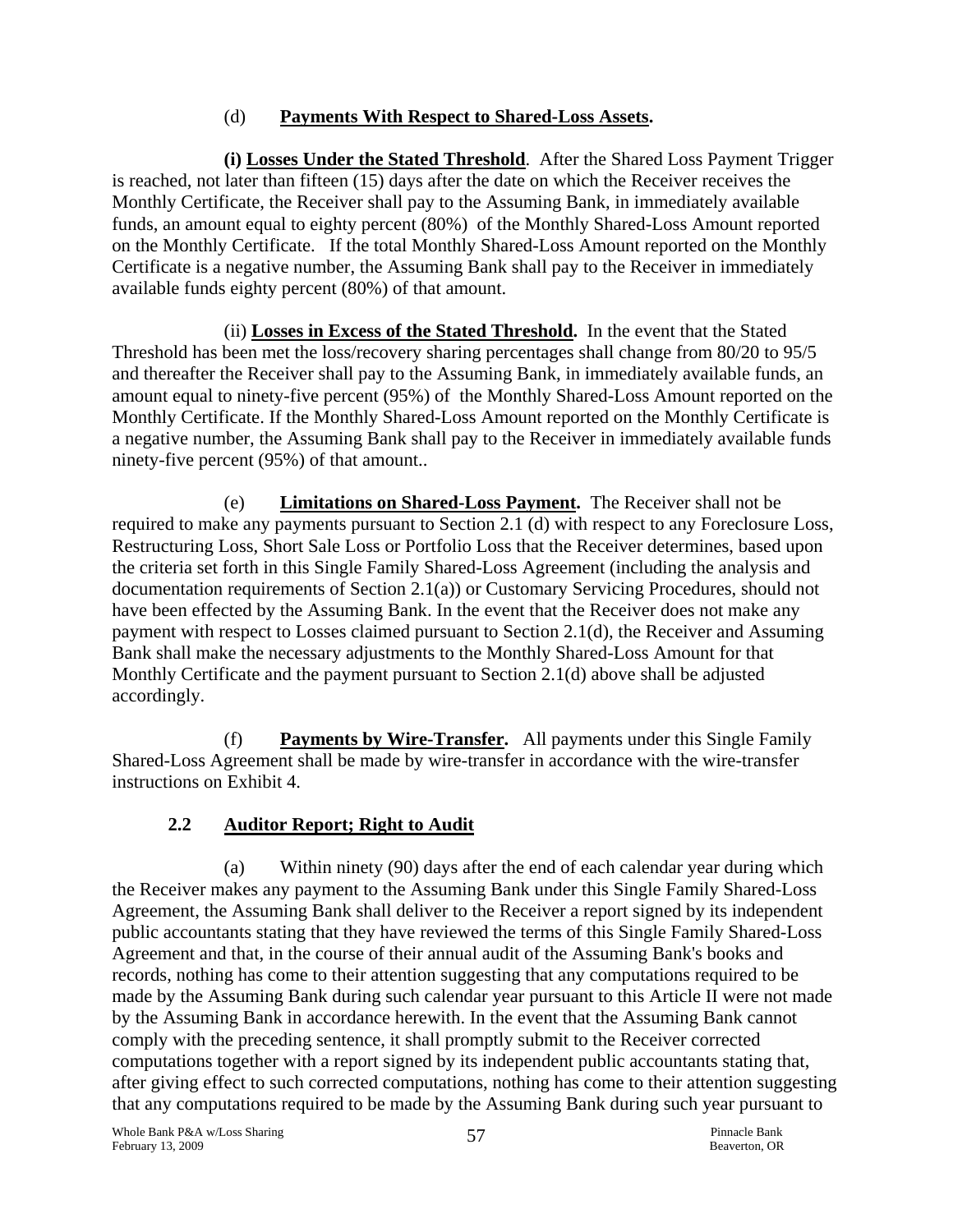this Article II were not made by the Assuming Bank in accordance herewith. In such event, the Assuming Bank and the Receiver shall make all such accounting adjustments and payments as may be necessary to give effect to each correction reflected in such corrected computations, retroactive to the date on which the corresponding incorrect computation was made.

(b) The Receiver or the FDIC in its corporate capacity ("Corporation") may perform an audit or audits to determine the Assuming Bank's compliance with the provisions of this Single Family Shared-Loss Agreement, including this Article II, by providing not less than ten (10) Business Days' prior written notice. Assuming Bank shall provide access to pertinent records and proximate working space in Assuming Bank's facilities. The scope and duration of any such audit shall be within the sole discretion of the Receiver or the Corporation. The Receiver or the Corporation, as the case may be, shall bear the expense of any such audit. In the event that any corrections are necessary as a result of such an audit or audits, the Assuming Bank and the Receiver shall make such accounting adjustments and payments as may be necessary to give retroactive effect to such corrections.

**2.3 Withholdings.** Notwithstanding any other provision in this Article II, the Receiver, upon the direction of the Director (or designee) of the Federal Deposit Insurance Corporation's Division of Resolutions and Receiverships, may withhold payment for any amounts included in a Monthly Certificate delivered pursuant to Section 2.1, if there is a reasonable basis for denying the eligibility of an item for which reimbursement or payment is sought under such Section. In such event, the Receiver shall provide a written notice to the Assuming Bank detailing the grounds for withholding such payment. At such time as the Assuming Bank demonstrates to the satisfaction of the Receiver, in its reasonable judgment, that the grounds for such withholding of payment, or portion of payment, no longer exist or have been cured, then the Receiver shall pay the Assuming Bank the amount withheld which the Receiver determines is eligible for payment, within fifteen (15) Business Days.

**2.4 Books and Records**. The Assuming Bank shall at all times keep books and records sufficient to ensure and document compliance with the terms of this Single Family Shared-Loss Agreement, including but not limited to (a) documentation of alternatives considered with respect to defaulted loans or loans for which default is reasonably foreseeable, (b) documentation showing the calculation of loss for claims submitted to the Receiver, (c) retention of documents that support each line item on the loss claim forms, and (d) documentation with respect to the Recovery Amount on loans for which the Receiver has made a loss-share payment

**2.5 Information**. The Assuming Bank shall promptly provide to the Receiver such other information, including but not limited to, financial statements, computations, and bank policies and procedures, relating to the performance of the provisions of this Single Family Shared-Loss Agreement, as the Receiver may reasonably request from time to time.

**2.6 Tax Ruling.** The Assuming Bank shall not at any time, without the Receiver's prior written consent, seek a private letter ruling or other determination from the Internal Revenue Service or otherwise seek to qualify for any special tax treatment or benefits associated with any payments made by the Receiver pursuant to this Single Family Shared-Loss Agreement.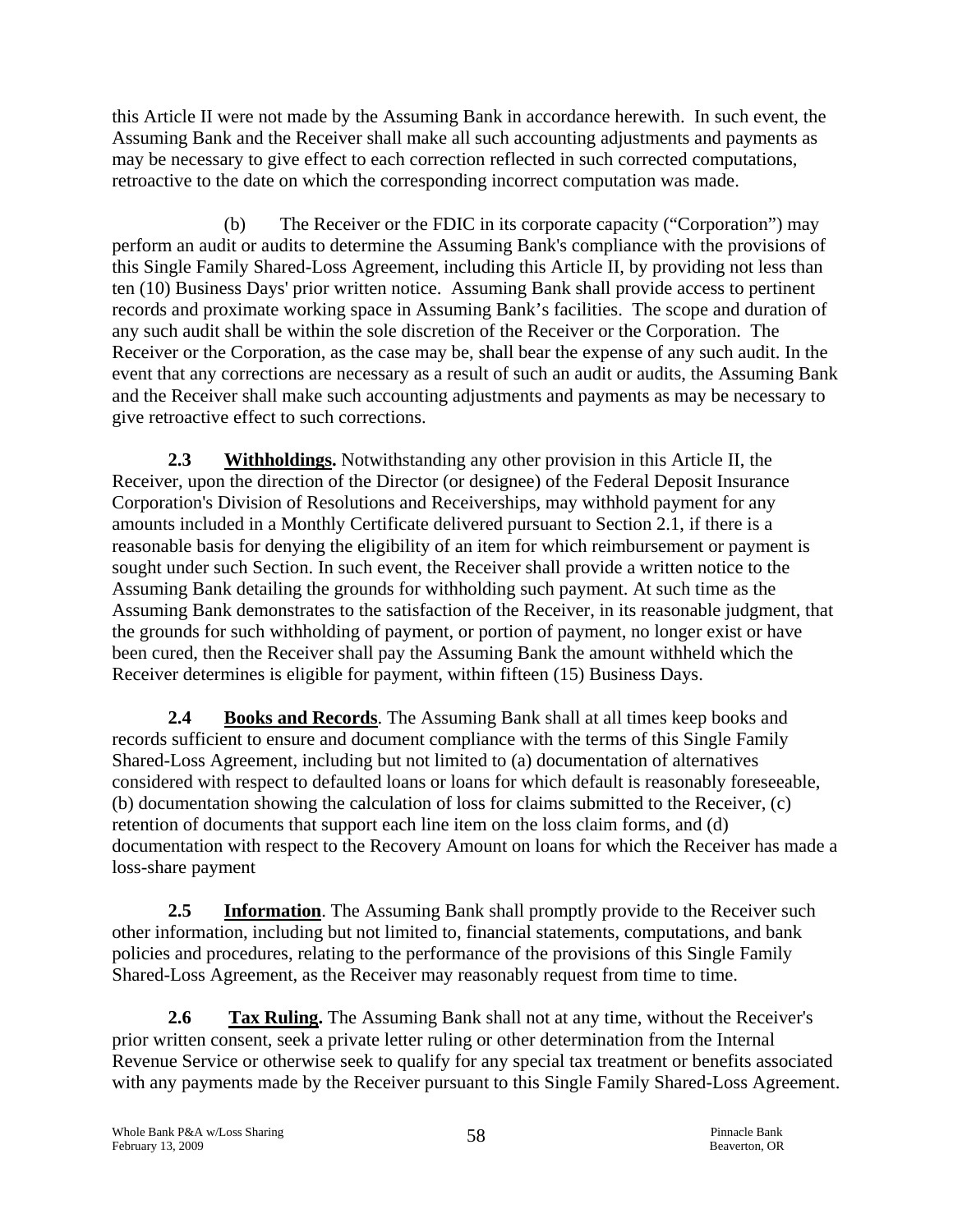**2.7 Sale of Single Family Shared-Loss Loans.** The Receiver shall be relieved of its obligations with respect to a Single Family Shared-Loss Loan upon payment of a Foreclosure Loss amount or a Short Sale Loss amount with respect to such Single Family Shared-Loss Loan or upon the sale of a Single Family Shared-Loss Loan by Assuming Bank to an unaffiliated person or entity. The Assuming Bank shall provide the Receiver with timely notice of any such sale. Notwithstanding the foregoing, a sale of the Single Family Shared-Loss Loan, for purposes of this Section 2.7, shall not be deemed to have occurred as the result of (i) any change in the ownership or control of Assuming Bank, (ii) a merger by Assuming Bank with or into any other entity, or (iii) a sale by Assuming Bank of all or substantially all of its assets.

## **ARTICLE III - RULES REGARDING THE ADMINISTRATION OF SINGLE FAMILY SHARED-LOSS LOANS**

**3.1 Agreement with Respect to Administration.** The Assuming Bank shall (and shall cause any of its Affiliates to which the Assuming Bank transfers any Single Family Shared-Loss Loans to) manage, administer, and collect the Single Family Shared-Loss Loans while owned by the Assuming Bank or any Affiliate thereof during the term of this Single Family Shared-Loss Agreement in accordance with the rules set forth in this Article III. The Assuming Bank shall be responsible to the Receiver in the performance of its duties hereunder and shall provide to the Receiver such reports as the Receiver reasonably deems advisable, including but not limited to the reports required by Sections 2.1, 2.2 and 3.3 hereof, and shall permit the Receiver to monitor the Assuming Bank's performance of its duties hereunder.

**3.2 Duties of the Assuming Bank.** (a) In performance of its duties under this Article III , the Assuming Bank shall:

(i) manage and administer each Single Family Shared-Loss Loan in accordance with Assuming Bank's usual and prudent business and banking practices and Customary Servicing Procedures;

(ii) exercise its best business judgment in managing, administering and collecting amounts owed on the Single Family Shared-Loss Loans;

(iii) use commercially reasonable efforts to maximize Recoveries with respect to Losses on Single Family Shared-Loss Loans without regard to the effect of maximizing collections on assets held by the Assuming Bank or any of its Affiliates that are not Single Family Shared-Loss Loans;

(iv) retain sufficient staff to perform its duties hereunder; and

(v) comply with the terms of Exhibit 5 attached hereto, the FDIC Loan Modification Program, for any Single Family Shared-Loss Loans meeting the requirements set forth therein. The Assuming Bank may propose exceptions to Exhibit 5 for a group of Loans with similar characteristics, with the objectives of (1) minimizing the loss to the Assuming Bank and the FDIC and (2) maximizing the opportunity for qualified homeowners to remain in their homes with affordable mortgage payments.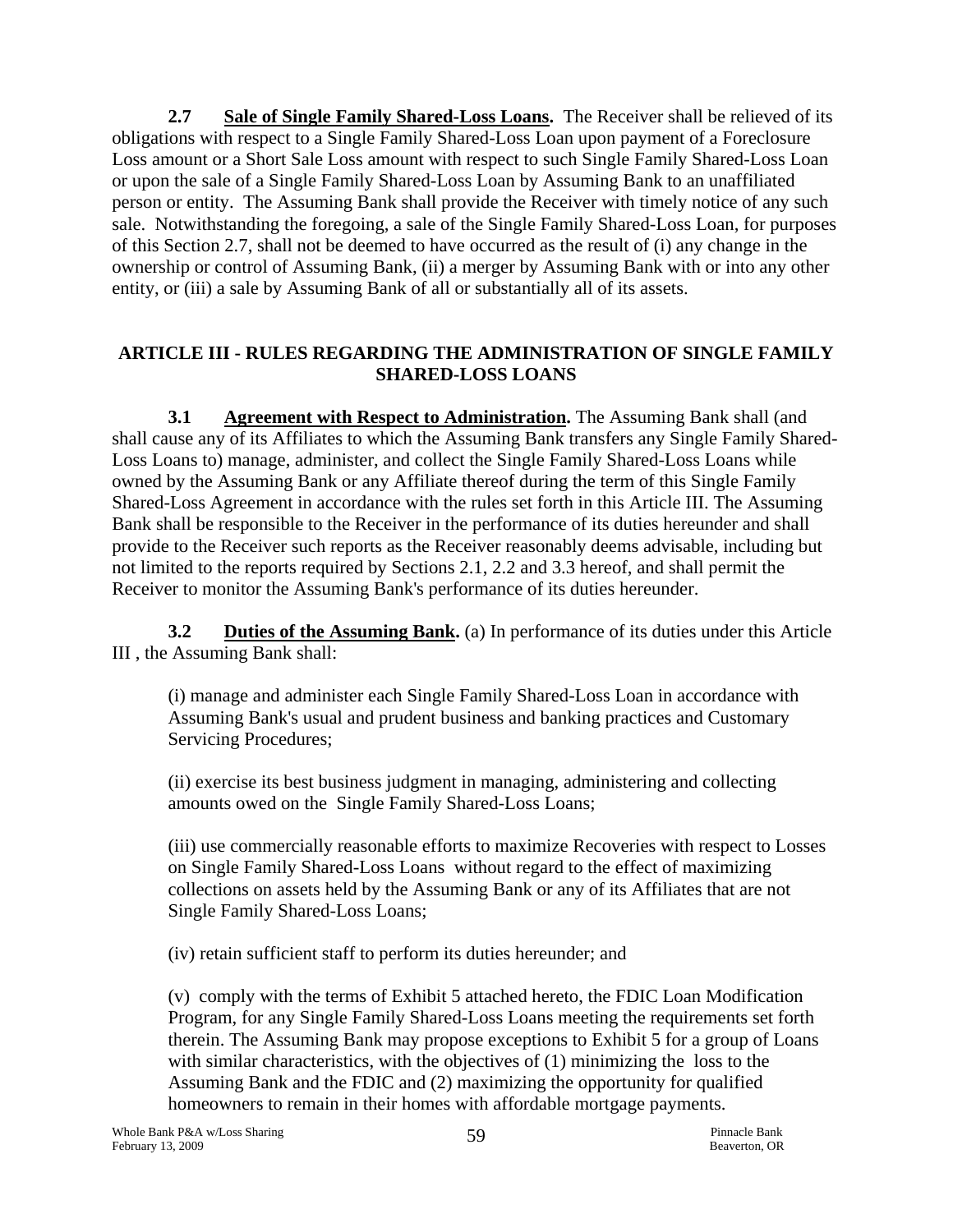(b) Any transaction with or between any Affiliate of the Assuming Bank with respect to any Single Family Shared-Loss Loan including, without limitation, the execution of any contract pursuant to which any Affiliate of the Assuming Bank will manage, administer or collect any of the Single Family Shared-Loss Loans shall be subject to the prior written approval of the Receiver.

**3.3 Shared-Loss Asset Records and Reports**. The Assuming Bank shall establish and maintain such records as may be appropriate to account for the Single Family Shared-Loss Loans in such form and detail as the Receiver may reasonably require, and to enable the Assuming Bank to prepare and deliver to the Receiver such reports as the Receiver may from time to time request regarding the Single Family Shared-Loss Loans and the Monthly Certificates required by Section 2.1 of this Single Family Shared-Loss Agreement.

# **3.4 Related Loans**.

(a) Assuming Bank shall use its best efforts to determine which loans are "Related Loans", as hereinafter defined. The Assuming Bank shall not manage, administer or collect any "Related Loan" in any manner that would have the effect of increasing the amount of any collections with respect to the Related Loan to the detriment of the Single Family Shared-Loss Loan to which such loan is related. A "Related Loan" means any loan or extension of credit held by the Assuming Bank at any time on or prior to the end of the Final Shared-Loss Month that is made to an Obligor of a Single Family Shared-Loss Loan.

(b) The Assuming Bank shall prepare and deliver to the Receiver with the Monthly Certificates for the calendar months ending June 30 and December 31, a schedule of all Related Loans on the Accounting Records of the Assuming Bank as of the end of each such semi-annual period.

**3.5 Legal Action; Utilization of Special Receivership Powers**. The Assuming Bank shall notify the Receiver in writing (such notice to be given in accordance with Article V below and to include all relevant details) prior to utilizing in any legal action any special legal power or right which the Assuming Bank derives as a result of having acquired an asset from the Receiver, and the Assuming Bank shall not utilize any such power unless the Receiver shall have consented in writing to the proposed usage. The Receiver shall have the right to direct such proposed usage by the Assuming Bank and the Assuming Bank shall comply in all respects with such direction. Upon request of the Receiver, the Assuming Bank will advise the Receiver as to the status of any such legal action. The Assuming Bank shall immediately notify the Receiver of any judgment in litigation involving any of the aforesaid special powers or rights.

# **ARTICLE IV – PORTFOLIO SALE**

# **4.1 Assuming Bank Portfolio Sale of Remaining Single Family Shared-Loss**

**Loans.** The Assuming Bank shall have the right with the concurrence of the Receiver to liquidate for cash consideration, all or a portion of Single Family Shared-Loss Loans held by the Assuming Bank at any time prior to the Termination Date ("Portfolio Sale"). If the Assuming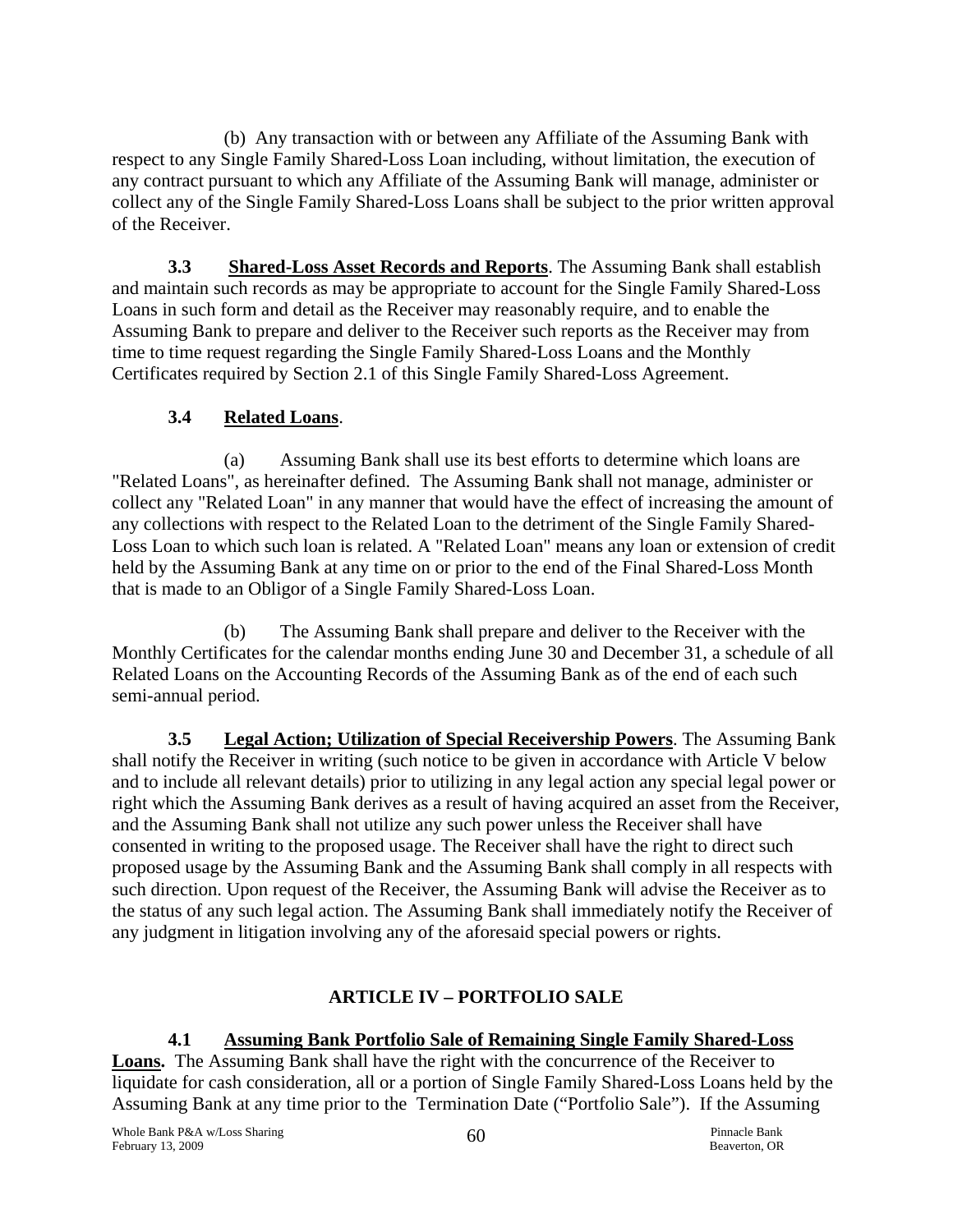Bank exercises its option under this Section 4.1, it must give thirty (30) days notice in writing to the Receiver setting forth the details and schedule for the Portfolio Sale which shall be conducted by means of sealed bid sales to third parties, not including any of the Assuming Bank's affiliates, contractors, or any affiliates of the Assuming Bank's contractors. Sales of Restructured Loans shall be sold in a separate pool from Single Family Shared-Loss Loans not restructured. The Receiver's review of the Assuming Bank's proposed Portfolio Sale will be considered in a timely fashion and approval will not be unreasonably withheld, delayed or conditioned.

## **4.2 Assuming Bank's Liquidation of Remaining Single Family Shared-Loss**

**Loans.** In the event that the Assuming Bank does not conduct a Portfolio Sale pursuant to Section 4.1 the Receiver shall have the right, exercisable in its sole and absolute discretion, to require the Assuming Bank to liquidate for cash consideration, any Single Family Shared-Loss Loans held by the Assuming Bank at any time after the date that is six months prior to the Termination Date. If the Receiver exercises its option under this Section 4.2, it must give notice in writing to the Assuming Bank, setting forth the time period within which the Assuming Bank shall be required to liquidate the Single Family Shared-Loss Loans. The Assuming Bank will comply with the Receiver's notice and must liquidate the Single Family Shared-Loss Loans as soon as reasonably practicable by means of sealed bid sales to third parties, not including any of the Assuming Bank's affiliates, contractors, or any affiliates of the Assuming Bank's contractors. The selection of any financial advisor or other third party broker or sales agent retained for the liquidation of the remaining Single Family Shared-Loss Loans pursuant to this Section shall be subject to the prior approval of the Receiver, such approval not to be unreasonably withheld, delayed or conditioned.

**4.3 Calculation of Sale Gain or Loss.** For Single Family Shared-Loss Loans that are not Restructured Loans gain or loss on the sales under Section 4.1 or Section 4.2 will be calculated as the sale price received by the Assuming Bank less the unpaid principal balance of the remaining Single Family Shared-Loss Loans. For any Restructured Loan included in the sale gain or loss on sale will be calculated as (a) the sale price received by the Assuming Bank less (b) the net present value of estimated cash flows on the Restructured Loan that was used in the calculation of the related Restructuring Loss plus (c) Loan principal payments collected by the Assuming Bank from the date the Loan was restructured to the date of sale. (See Exhibit 2d for example calculation).

# **ARTICLE V -- LOSS-SHARING NOTICES GIVEN TO RECEIVER AND PURCHASER**

All notices, demands and other communications hereunder shall be in writing and shall be delivered by hand, or overnight courier, receipt requested, addressed to the parties as follows: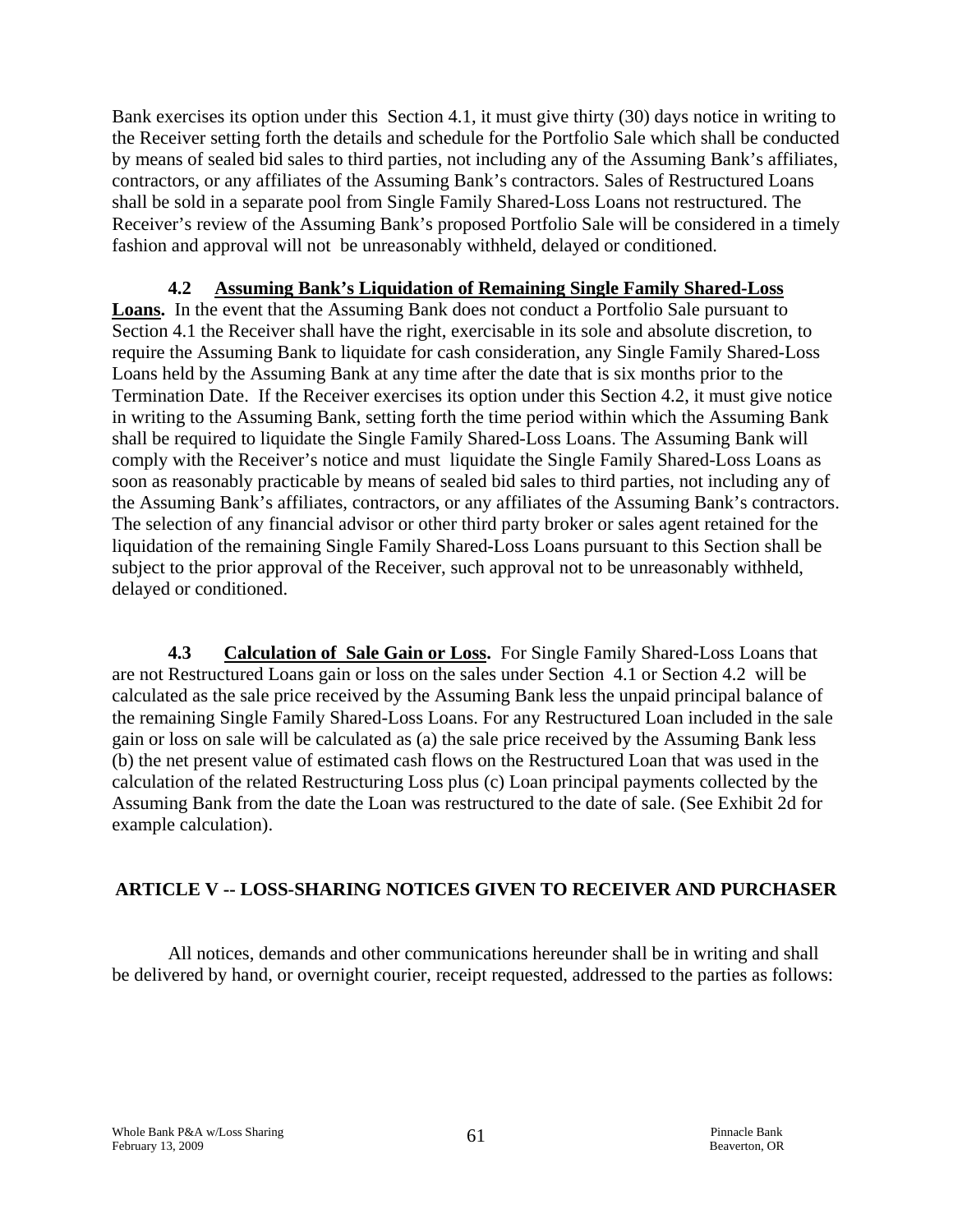| If to Receiver, to: | <b>Federal Deposit Insurance Corporation</b>      |  |  |  |  |
|---------------------|---------------------------------------------------|--|--|--|--|
|                     | as Receiver for Pinnacle Bank                     |  |  |  |  |
|                     | Division of Resolutions and Receiverships         |  |  |  |  |
|                     | 550 17th Street, N.W.                             |  |  |  |  |
|                     | Washington, D.C. 20429                            |  |  |  |  |
|                     | Attention: Ralph Malami, Manager, Capital Markets |  |  |  |  |
| with a copy to:     | <b>Federal Deposit Insurance Corporation</b>      |  |  |  |  |
|                     | as Receiver for Pinnacle Bank                     |  |  |  |  |
|                     | Room E7056                                        |  |  |  |  |
|                     | 3501 Fairfax Drive, Arlington, VA 2226            |  |  |  |  |
|                     | Attn: Special Issues Unit                         |  |  |  |  |

With respect to a notice under Section 3.5 of this Single Family Shared-Loss Agreement, copies of such notice shall be sent to:

> Federal Deposit Insurance Corporation Legal Division 1910 Pacific Avenue Dallas, Texas 75201 Attention: Regional Counsel

If to Assuming Bank, to: John E. Heath, President/COO 717 W. Sprague Avenue, Spokane, Washington 99201 (509) 353-3897 Fax: (509) 353-5616

Such Persons and addresses may be changed from time to time by notice given pursuant to the provisions of this Article V. Any notice, demand or other communication delivered pursuant to the provisions of this Article IV shall be deemed to have been given on the date actually received.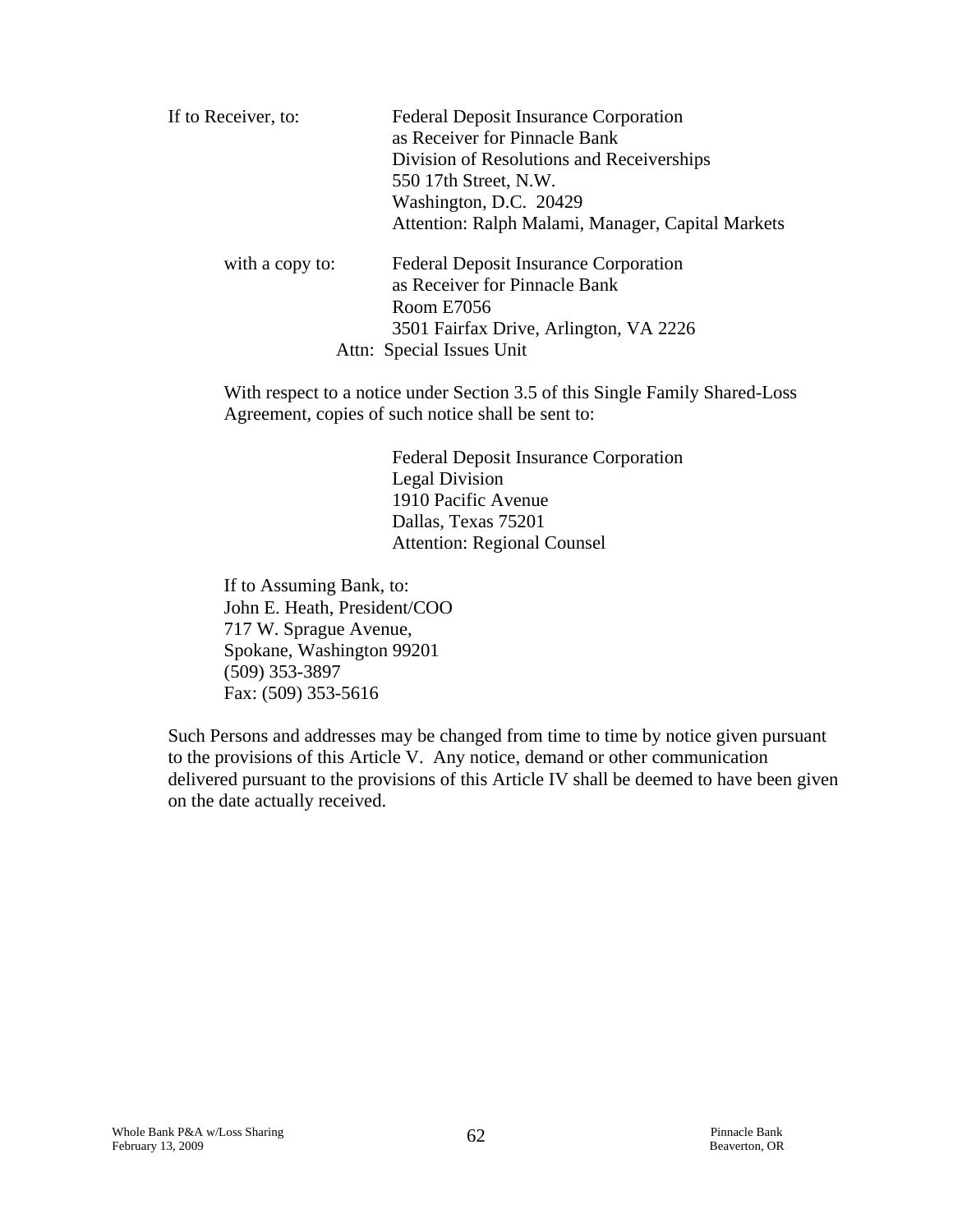# **ARTICLE VI -- MISCELLANEOUS**

**6.1** Expenses. Except as otherwise expressly provided herein, all costs and expenses incurred by a party hereto in connection with this Single Family Shared-Loss Agreement shall be borne by such party whether or not the transactions contemplated herein shall be consummated.

**6.2 Successors and Assigns; Specific Performance.** All terms and provisions of this Single Family Shared-Loss Agreement shall be binding upon and shall inure to the benefit of the parties hereto only; provided, however, that, Receiver may assign or otherwise transfer this Single Family Shared-Loss Agreement (in whole or in part) to the Federal Deposit Insurance Corporation in its corporate capacity without the consent of Assuming Bank. Notwithstanding anything to the contrary contained in this Single Family Shared-Loss Agreement, except as is expressly permitted in this Section 6.2, Assuming Bank may not assign or otherwise transfer this Single Family Shared-Loss Agreement (in whole or in part) without the prior written consent of the Receiver, which consent may be granted or withheld by the Receiver in its sole discretion, and any attempted assignment or transfer in violation of this provision shall be void *ab initio*.

**6.3 Governing Law.** This Single Family Shared-Loss Agreement shall be construed in accordance with federal law, or, if there is no applicable federal law, the laws of the State of New York, without regard to any rule of conflict of law that would result in the application of the substantive law of any jurisdiction other than the State of New York.

**6.4 WAIVER OF JURY TRIAL.** EACH PARTY HERETO HEREBY IRREVOCABLY AND UNCONDITIONALLY WAIVES ALL RIGHT TO TRIAL BY JURY IN OR TO HAVE A JURY PARTICIPATE IN RESOLVING ANY DISPUTE, ACTION, PROCEEDING OR COUNTERCLAIM, WHETHER SOUNDING IN CONTRACT, TORT OR OTHERWISE, ARISING OUT OF OR RELATING TO OR IN CONNECTION WITH THIS SINGLE FAMILY SHARED-LOSS AGREEMENT OR ANY OF THE TRANSACTIONS CONTEMPLATED HEREBY.

**6.5 Captions**. All captions and headings contained in this Single Family Shared-Loss Agreement are for convenience of reference only and do not form a part of, and shall not affect the meaning or interpretation of, this Single Family Shared-Loss Agreement.

**6.6 Entire Agreement; Amendments.** This Single Family Shared-Loss Agreement, including the Exhibits and any other documents delivered pursuant hereto, embody the entire agreement of the parties with respect to the subject matter hereof, and supersede all prior representations, warranties, offers, acceptances, agreements and understandings, written or oral, relating to the subject matter herein. This Single Family Shared-Loss Agreement may be amended or modified or any provision thereof waived only by a written instrument signed by both parties or their respective duly authorized agents.

**6.7 Severability**. Whenever possible, each provision of this Single Family Shared-Loss Agreement shall be interpreted in such manner as to be effective and valid under applicable law, but if any provision of this Single Family Shared-Loss Agreement is held to be prohibited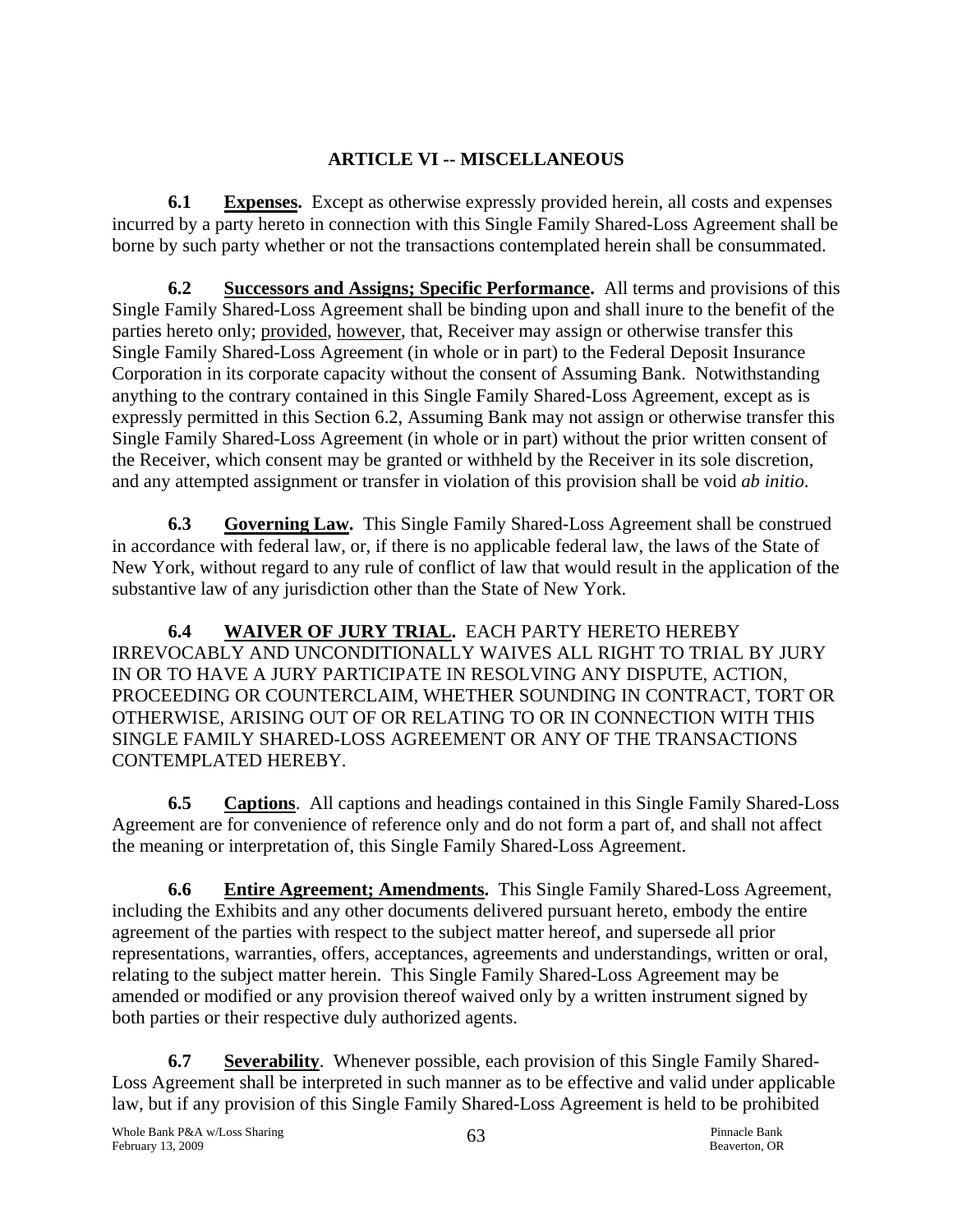by or invalid, illegal or unenforceable under applicable law, such provision shall be construed and enforced as if it had been more narrowly drawn so as not to be prohibited, invalid, illegal or unenforceable, and the validity, legality and enforceability of the remainder of such provision and the remaining provisions of this Single Family Shared-Loss Agreement shall not in any way be affected or impaired thereby.

6.8 No Third Party Beneficiary. This Single Family Shared-Loss Agreement and the Exhibits hereto are for the sole and exclusive benefit of the parties hereto and their respective permitted successors and permitted assigns and there shall be no other third party beneficiaries, and nothing in this Single Family Shared-Loss Agreement or the Exhibits shall be construed to grant to any other Person any right, remedy or Claim under or in respect of this Single Family Shared-Loss Agreement or any provision hereof.

**6.9 Counterparts.** This Single Family Shared-Loss Agreement may be executed separately by Receiver and Assuming Bank in any number of counterparts, each of which when executed and delivered shall be an original, but such counterparts shall together constitute one and the same instrument.

**6.10 Consent.** Except as otherwise provided herein, when the consent of a party is required herein, such consent shall not be unreasonably withheld or delayed.

**6.11 Rights Cumulative.** Except as otherwise expressly provided herein, the rights of each of the parties under this Single Family Shared-Loss Agreement are cumulative, may be exercised as often as any party considers appropriate and are in addition to each such party's rights under the Purchase and Sale Agreement and any of the related agreements or under law. Except as otherwise expressly provided herein, any failure to exercise or any delay in exercising any of such rights, or any partial or defective exercise of such rights, shall not operate as a waiver or variation of that or any other such right.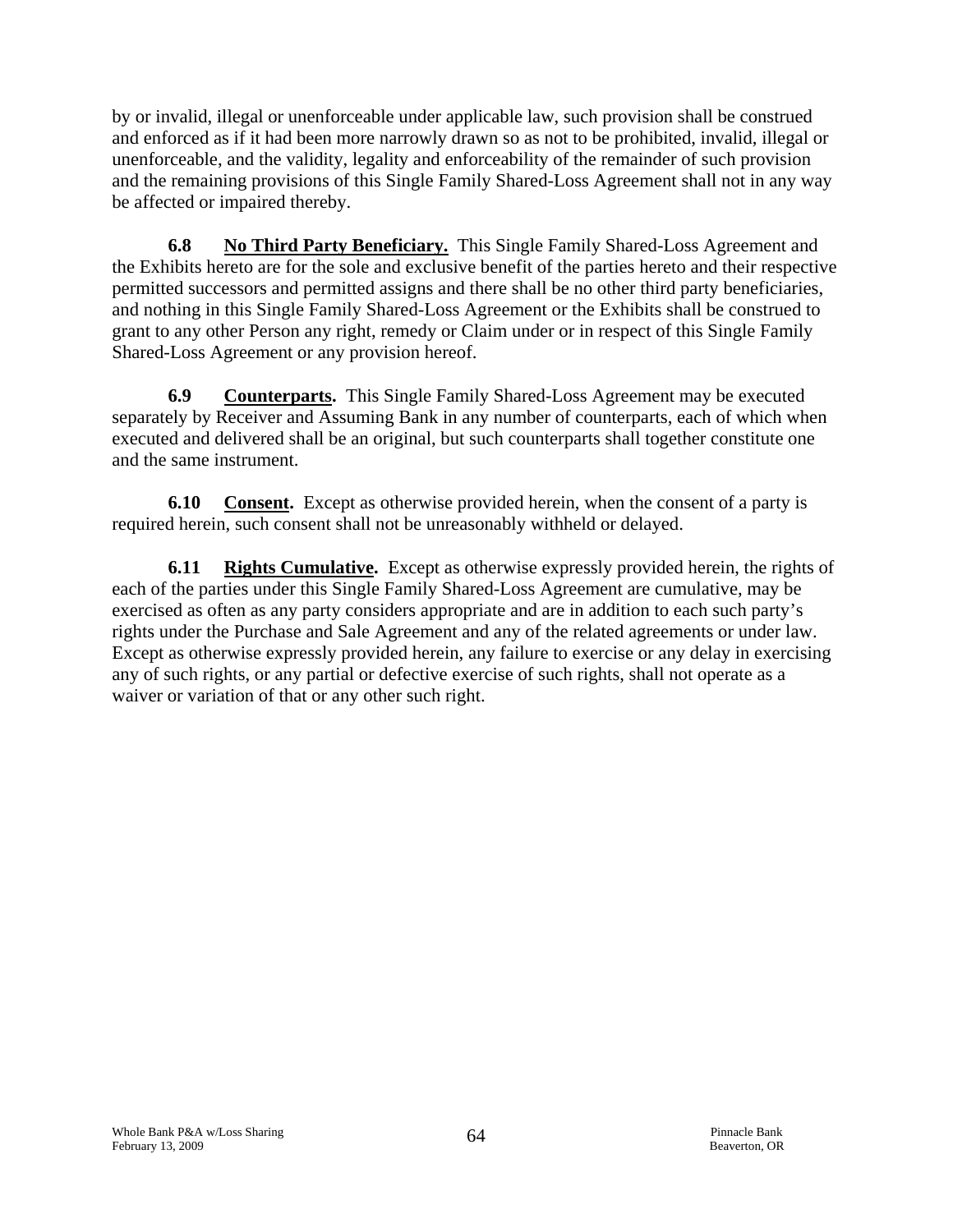# **Exhibit 1**

# **Monthly Certificate**

# **SEE FOLLOWING PAGE**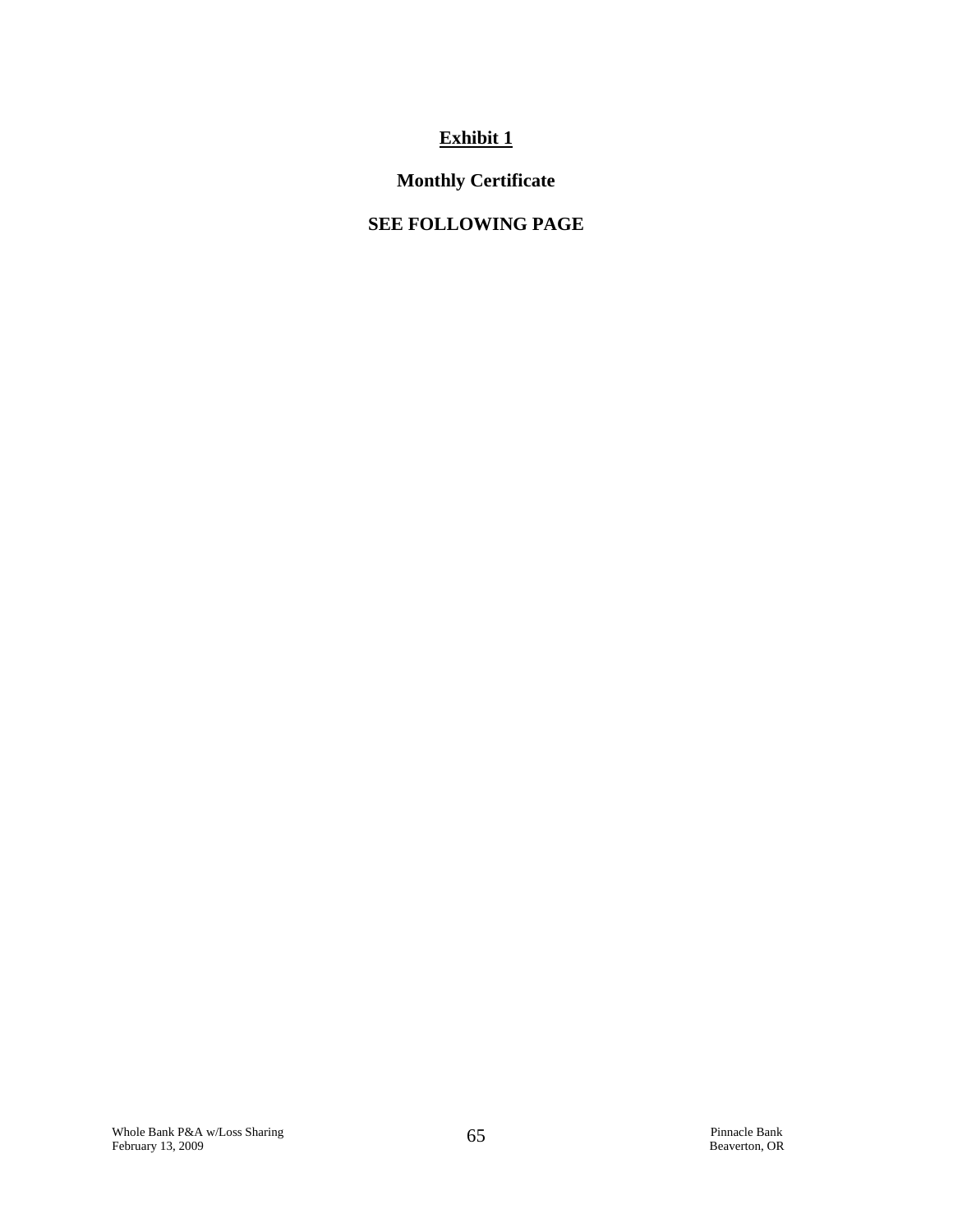| <b>PART 1 - CURRENT MONTH NET LOSS</b> |                      |            |   |                                          |                                                                    |                                       |                                       |
|----------------------------------------|----------------------|------------|---|------------------------------------------|--------------------------------------------------------------------|---------------------------------------|---------------------------------------|
|                                        |                      |            |   |                                          |                                                                    |                                       |                                       |
|                                        |                      |            |   |                                          |                                                                    | <b>Specify loss type as</b>           |                                       |
| <b>MONTH ENDED:</b>                    | [input report month] |            |   | Foreclosure,                             |                                                                    |                                       |                                       |
|                                        |                      |            |   | <b>Restructuring, or Short-</b><br>Sale. |                                                                    |                                       |                                       |
| <b>Losses</b>                          |                      |            |   |                                          |                                                                    |                                       |                                       |
|                                        |                      | Loss       |   |                                          |                                                                    |                                       |                                       |
| Loan No.                               | Loss Type            | Amount     |   |                                          |                                                                    |                                       |                                       |
|                                        |                      |            |   |                                          |                                                                    |                                       |                                       |
|                                        |                      |            |   |                                          |                                                                    |                                       |                                       |
|                                        |                      |            |   |                                          |                                                                    |                                       |                                       |
|                                        |                      |            |   |                                          | <b>Loss Amount is</b><br>the amount of<br><b>Loss incurred and</b> |                                       | <b>Loss Month is</b><br>the reporting |
|                                        |                      |            |   |                                          |                                                                    |                                       | month in which                        |
| <b>TOTAL</b>                           |                      | XX         | A |                                          |                                                                    | reported on the<br>loan in a previous | the Loss was<br>reported.             |
|                                        |                      |            |   |                                          |                                                                    | month.                                |                                       |
|                                        |                      |            |   |                                          |                                                                    |                                       |                                       |
|                                        |                      |            |   |                                          |                                                                    |                                       |                                       |
| <b>Recoveries</b>                      |                      |            |   |                                          |                                                                    |                                       |                                       |
|                                        |                      | Recovery   |   | Loss                                     |                                                                    | ▲<br>Loss                             |                                       |
| Loan No.                               |                      | Amount     |   | Amount                                   |                                                                    | Month                                 |                                       |
|                                        |                      |            |   |                                          |                                                                    |                                       |                                       |
|                                        |                      |            |   |                                          |                                                                    |                                       |                                       |
|                                        |                      |            |   |                                          |                                                                    |                                       |                                       |
|                                        |                      |            |   |                                          |                                                                    |                                       |                                       |
|                                        |                      |            |   |                                          |                                                                    |                                       |                                       |
|                                        |                      |            |   |                                          |                                                                    |                                       |                                       |
| <b>TOTAL</b>                           |                      | XX         | B |                                          |                                                                    |                                       |                                       |
|                                        |                      |            |   |                                          |                                                                    |                                       |                                       |
| Net Losses (Recoveries)                |                      | XX         |   | $C = A - B$                              |                                                                    |                                       |                                       |
|                                        |                      |            |   |                                          |                                                                    |                                       |                                       |
|                                        |                      |            |   |                                          |                                                                    |                                       |                                       |
|                                        |                      |            |   |                                          |                                                                    |                                       |                                       |
|                                        |                      |            |   |                                          |                                                                    |                                       | If Col. D minus Col. E is less        |
|                                        |                      |            |   |                                          |                                                                    | than zero, enter zero.                |                                       |
| <b>PART 2 - FIRST LOSS TEST</b>        |                      |            |   |                                          |                                                                    |                                       |                                       |
|                                        |                      | Col. D     |   | Col. E                                   |                                                                    | Col.D - Col.<br>E                     |                                       |
|                                        |                      | Cumulative |   |                                          |                                                                    | Cumulative                            |                                       |
|                                        |                      | Loss       |   | <b>First Loss</b>                        |                                                                    | Shared-Loss                           |                                       |
|                                        |                      | Amount     |   | Amount                                   |                                                                    | Amount                                |                                       |
|                                        |                      |            |   |                                          |                                                                    |                                       |                                       |
| Balance, beginning of month            |                      | XX         |   |                                          | XX                                                                 | XX                                    | F                                     |
| Current month Net Losses (from Part 1) |                      | XX         |   |                                          |                                                                    |                                       |                                       |
| Balance, end of month                  |                      | XX         |   |                                          | XX                                                                 | XX                                    | G                                     |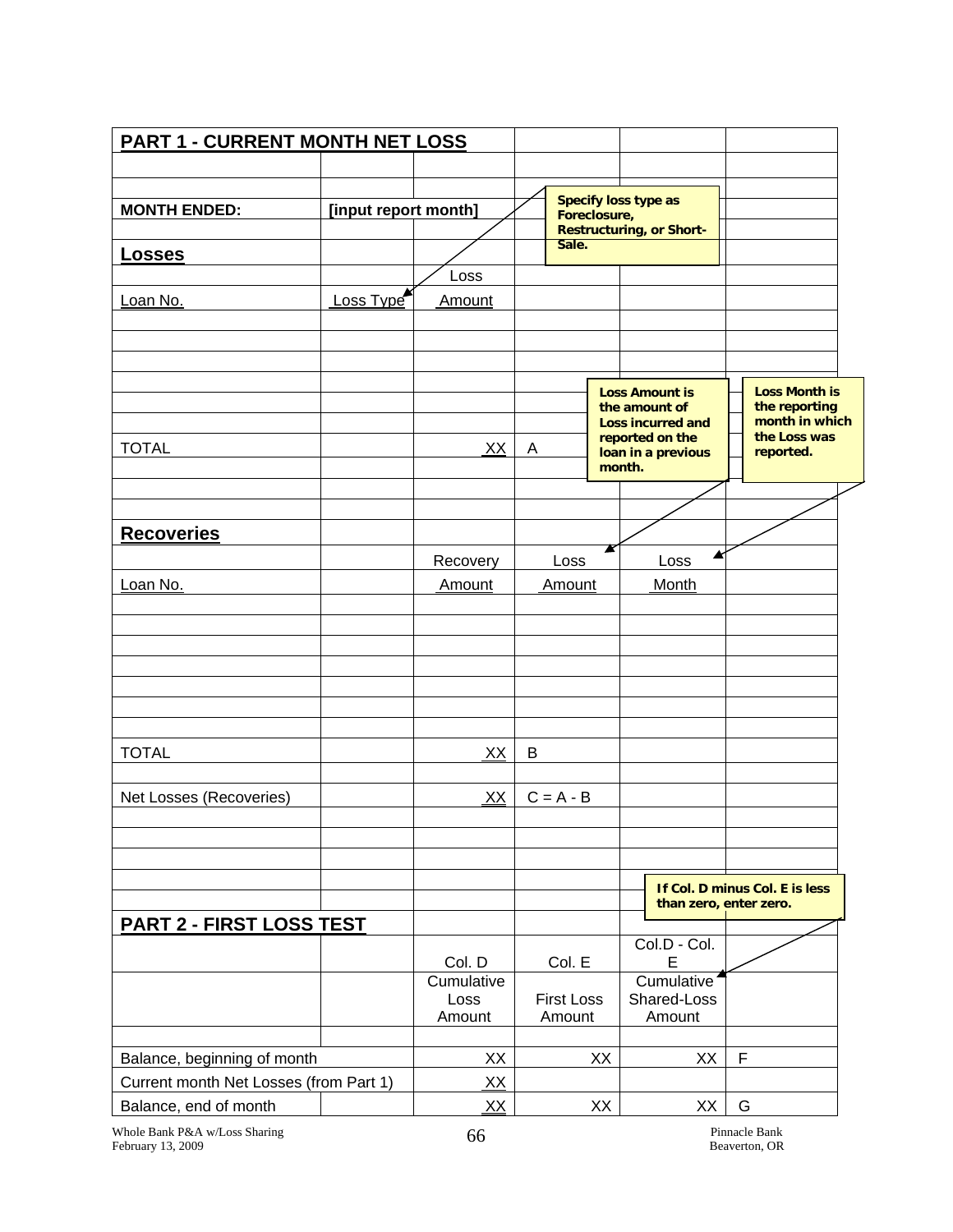| <b>Shared Loss Amount</b>                                                                                                                                                  |  |  |  | xх  | $G - F$ |  |  |
|----------------------------------------------------------------------------------------------------------------------------------------------------------------------------|--|--|--|-----|---------|--|--|
| Times Loss Share percentage                                                                                                                                                |  |  |  | 80% |         |  |  |
|                                                                                                                                                                            |  |  |  |     |         |  |  |
| XX<br>Amount due from (to) FDIC as Receiver                                                                                                                                |  |  |  |     |         |  |  |
| Pursuant to Section 2.1 of the Single Family Shared-Loss Agreement, the undersigned hereby certifies<br>the information on this Certificate is true, complete and correct. |  |  |  |     |         |  |  |
| <b>OFFICER SIGNATURE</b>                                                                                                                                                   |  |  |  |     |         |  |  |
| <b>OFFICER NAME:</b>                                                                                                                                                       |  |  |  |     |         |  |  |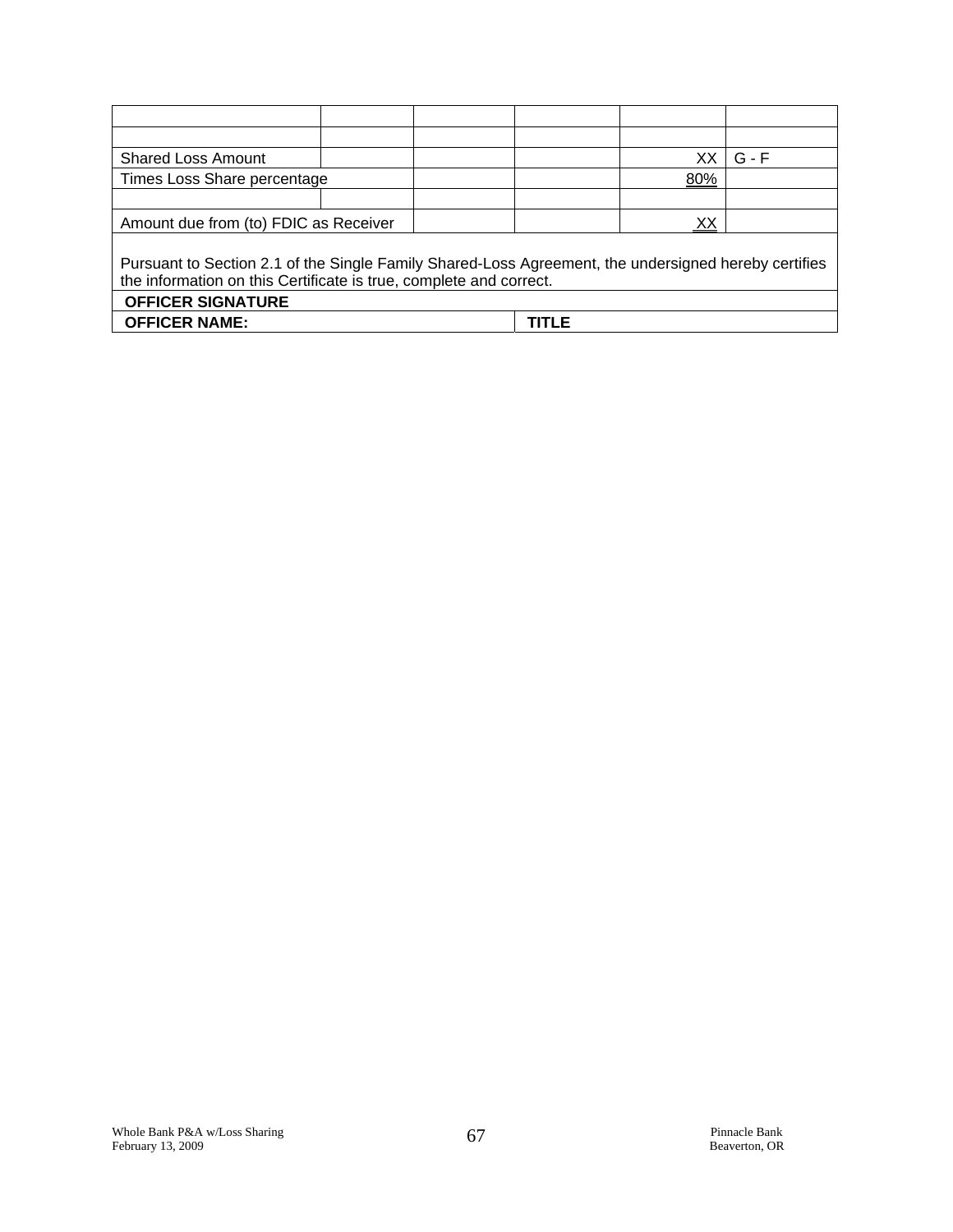# **Exhibit 2a Calculation of Foreclosure Loss**

| <b>Shared-Loss Month:</b>                                                                                  | [input month]    |     |           |         |
|------------------------------------------------------------------------------------------------------------|------------------|-----|-----------|---------|
| Loan no.:                                                                                                  | [input loan no.) |     |           |         |
|                                                                                                            |                  |     |           |         |
|                                                                                                            |                  |     |           |         |
| Interest paid-to date                                                                                      |                  |     |           |         |
| Foreclosure date                                                                                           |                  |     |           |         |
| Liquidation date                                                                                           |                  |     |           |         |
| Note Interest rate                                                                                         |                  |     |           |         |
|                                                                                                            |                  |     |           |         |
| <b>Foreclosure Loss calculation</b>                                                                        |                  |     |           |         |
| Loan Principal balance after last paid installment                                                         | XХ               |     |           |         |
|                                                                                                            |                  |     |           |         |
| Accrued interest, limited to 90 days                                                                       | XX               | (1) |           |         |
| Attorney's fees                                                                                            | XX               | (2) |           |         |
|                                                                                                            |                  |     |           |         |
|                                                                                                            |                  |     |           |         |
| Foreclosure costs, including title search, filing fees,                                                    |                  |     |           |         |
| advertising, etc.                                                                                          | XХ               |     |           |         |
| Property protection costs, maint. and repairs                                                              | XX               |     |           |         |
| Tax and insurance advances                                                                                 | XX               |     |           |         |
| <b>Other Advances</b>                                                                                      |                  |     | (3)       |         |
| Appraisal/Broker's Price Opinion fees                                                                      | XX               |     |           |         |
| Inspections                                                                                                | XX               |     |           |         |
| Other                                                                                                      | ХX               |     |           |         |
|                                                                                                            |                  |     |           |         |
| Gross balance recoverable by Assuming Bank                                                                 | <u>XX</u>        |     | XX        | (A)     |
|                                                                                                            |                  |     |           |         |
| Cash Recoveries:                                                                                           |                  |     |           |         |
| Net liquidation proceeds (from HUD-1 settl stmt)                                                           | XX               |     |           |         |
| Insurance proceeds                                                                                         | XX               |     |           |         |
| T & I escrow account balance, if positive                                                                  | XX               |     |           |         |
| Other credits, if any (itemize)                                                                            | xх               |     |           |         |
| <b>Total Cash Recovery</b>                                                                                 | <u>XX</u>        |     | <u>XX</u> | (B)     |
|                                                                                                            |                  |     |           |         |
|                                                                                                            |                  |     |           | $(A)$ - |
| <b>Loss Amount</b>                                                                                         |                  |     | XX        | (B)     |
| Times 80% (Receiver Loss Share percentage)                                                                 |                  | x   | 80%       |         |
| Amount due Assuming Bank for Receiver Loss Share                                                           |                  |     |           |         |
| Amount                                                                                                     |                  |     | <u>XX</u> |         |
|                                                                                                            |                  |     |           |         |
|                                                                                                            |                  |     |           |         |
|                                                                                                            |                  |     |           |         |
| (1) Accrued interest is limited to 90 days and is calculated (a) at the note interest rate that would have |                  |     |           |         |
| been in effect if the loan was performing, (b) on the principal balance after application of the last      |                  |     |           |         |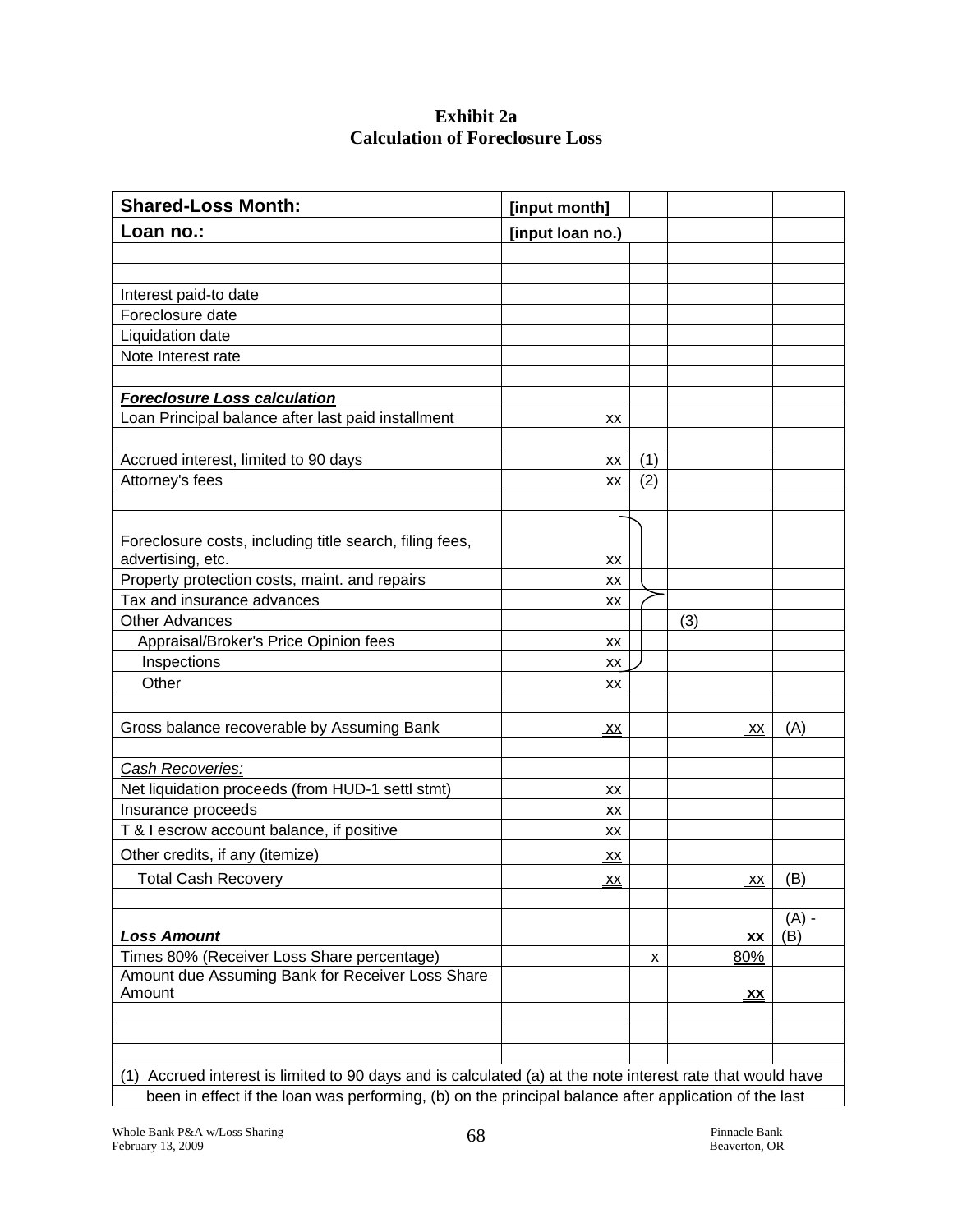| payment made by the borrower.                                                                                |  |  |  |  |  |
|--------------------------------------------------------------------------------------------------------------|--|--|--|--|--|
| (2) Reasonable and customary third-party attorney's fees and expenses incurred by Assuming Bank in           |  |  |  |  |  |
| connection with any enforcement procedures or otherwise with respect to such Mortgage Loan.                  |  |  |  |  |  |
| (3) Assuming Bank's reasonable and customary out-of-pocket costs paid to either a third-party or an          |  |  |  |  |  |
| affiliate (if affiliate is pre-approved by the FDIC) for foreclosure, property protection and<br>maintenance |  |  |  |  |  |
| costs, repairs, assessments, taxes, insurance and similar items, to the extent not paid from                 |  |  |  |  |  |
| funds in borrower escrow account. Allowable costs are limited to amounts per Freddie Mac or                  |  |  |  |  |  |
| Fannie Mae guidelines, where applicable.                                                                     |  |  |  |  |  |
|                                                                                                              |  |  |  |  |  |
| DO NOT INCLUDE late fees, prepayment penalties, or any similar lender fees or charges by the                 |  |  |  |  |  |
| Assuming Bank to the loan account, any allocation of Assuming Bank's servicing costs, or any                 |  |  |  |  |  |
| allocations of                                                                                               |  |  |  |  |  |
| Assuming Bank's G&A or other operating costs.                                                                |  |  |  |  |  |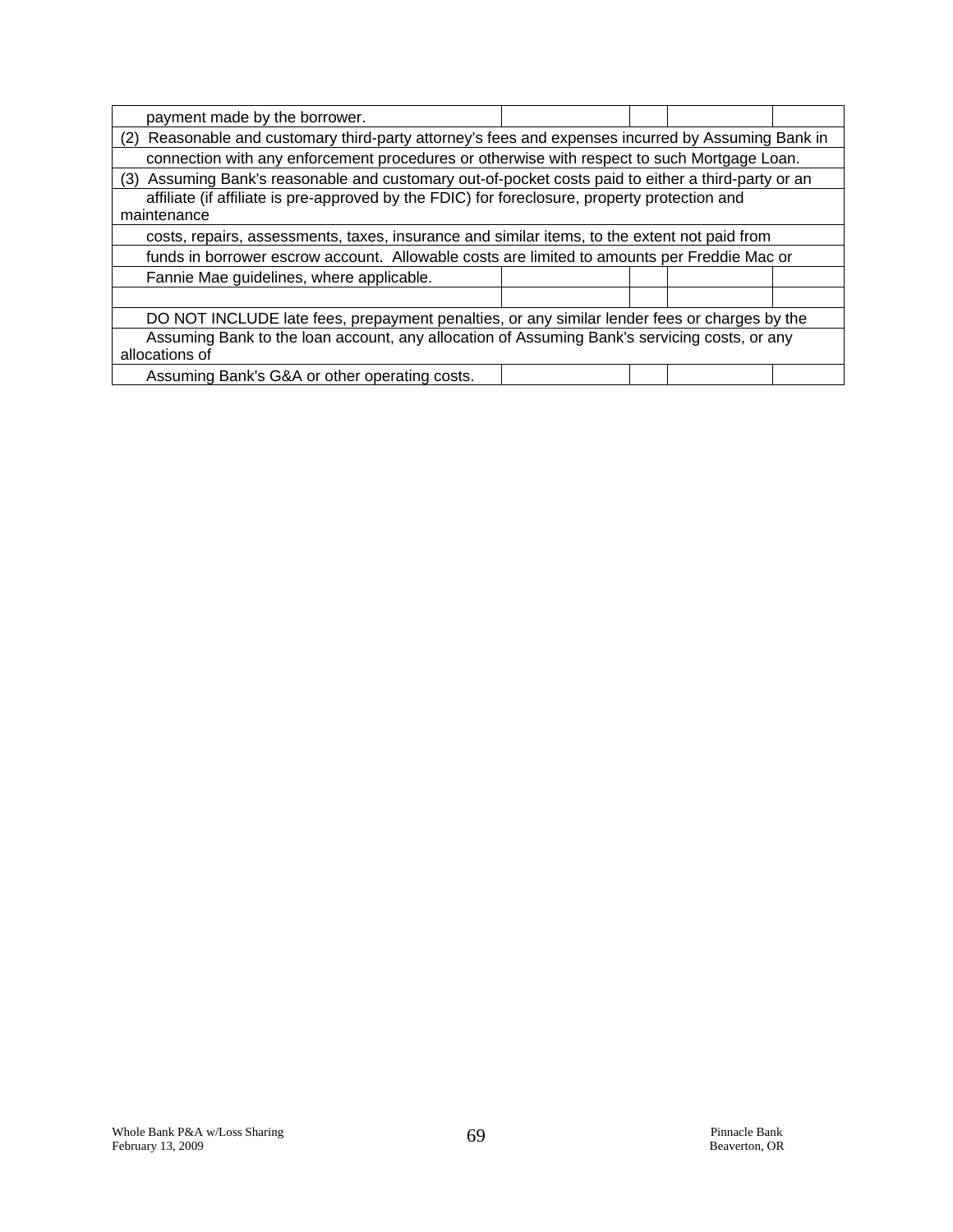# **Calculation of Loss For Restructured Loans**

| <b>Concept and Definition - Restructuring Loss</b>                                                       |                  |  |  |
|----------------------------------------------------------------------------------------------------------|------------------|--|--|
| For purposes of loss sharing, losses on restructured loans are calculated as the difference between      |                  |  |  |
| (a) the principal, accrued interest and advances due on the loan prior to restructuring, and             |                  |  |  |
| (b) the Net Present Value (NPV) of estimated cash flows on the restructured loan, discounted at          |                  |  |  |
| the most recently published Freddie Mac survey rate on 30-year fixed-rate loans at the restructure date. |                  |  |  |
|                                                                                                          |                  |  |  |
| The NPV calculations must assume loan prepayment in full at the end of ten years (120 months).           |                  |  |  |
|                                                                                                          |                  |  |  |
|                                                                                                          |                  |  |  |
| <b>Form for Calculation - Restructuring Loss</b>                                                         |                  |  |  |
|                                                                                                          |                  |  |  |
| <b>Shared-Loss Month:</b>                                                                                | [input month]    |  |  |
| Loan no.:                                                                                                |                  |  |  |
|                                                                                                          | [input loan no.) |  |  |
|                                                                                                          |                  |  |  |
| <b>Loan before Restructuring</b>                                                                         |                  |  |  |
| Original loan amount<br>Current unpaid principal balance                                                 |                  |  |  |
| Remaining term                                                                                           |                  |  |  |
| Interest rate                                                                                            |                  |  |  |
| Interest Paid-To Date                                                                                    |                  |  |  |
| Monthly payment - P&I                                                                                    |                  |  |  |
| Monthly payment - T&I                                                                                    |                  |  |  |
| Total monthly payment                                                                                    |                  |  |  |
| Loan type (fixed-rate, ARM, I/O, Option ARM, etc.)                                                       |                  |  |  |
|                                                                                                          |                  |  |  |
|                                                                                                          |                  |  |  |
| <b>Terms of Modified/Restructured Loan</b>                                                               |                  |  |  |
| Closing date on modified/restructured loan                                                               |                  |  |  |
| New Principal balance                                                                                    |                  |  |  |
| Remaining term                                                                                           |                  |  |  |
| Interest rate                                                                                            |                  |  |  |
| Monthly payment - P&I                                                                                    |                  |  |  |
| Monthly payment - T&I                                                                                    |                  |  |  |
| Total monthly payment                                                                                    |                  |  |  |
| Loan type (Fixed-rate, ARM, I/O, Option ARM, negative                                                    |                  |  |  |
| amortization features, etc.)                                                                             |                  |  |  |
| Lien type (1st, 2nd)                                                                                     |                  |  |  |
| If adjustable:                                                                                           |                  |  |  |
| Initial interest rate                                                                                    |                  |  |  |
| Term - initial interest rate                                                                             |                  |  |  |
| Initial payment amount                                                                                   |                  |  |  |
| Term - initial payment amount                                                                            |                  |  |  |
|                                                                                                          |                  |  |  |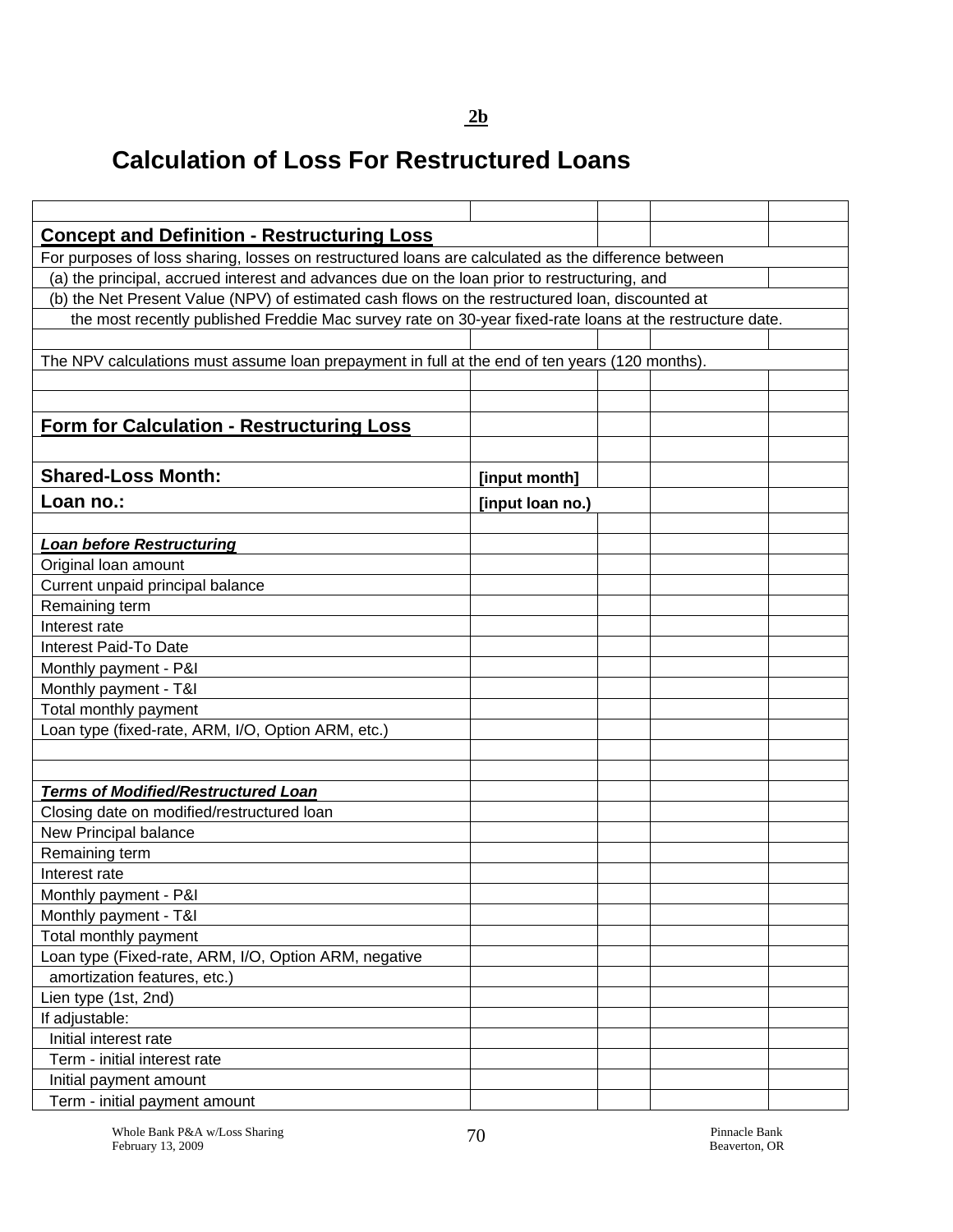| Rate reset frequency after first adjustment<br>Next reset date<br>Index<br>Margin<br>Cap per adjustment<br>Lifetime Cap<br>Floor<br><b>Restructuring Loss Calculation</b><br>Loan Principal balance before restructuring<br>XX<br>Accrued interest, limited to 90 days<br>(1)<br>XX<br>Tax and insurance advances<br>XX<br>3rd party fees due<br>XХ<br>Total loan balance due before restructuring<br>XX<br>XX<br>(A)<br>Assumptions for NPV Calculation, Restructured Loan:<br>Discount rate for projected cash flows<br>xx%<br>(2)<br>120 months<br>Loan prepayment in full<br>NPV of projected cash flows<br>XX<br>(3)<br>(B)<br>XX<br><b>Loss Amount</b><br>XX<br>$(A) - (B)$<br>Times 80% (Receiver Loss Share percentage)<br>80%<br>Amount due Assuming Bank for Receiver Loss Share<br>Amount<br><u>XX</u><br><b>Footnotes</b><br>(1) Accrued interest is limited to 90 days and is calculated (a) at the note interest rate that would have<br>been in effect if the loan was performing, (b) on the principal balance after application of the last<br>payment made by the borrower.<br>(2) The discount rate to be used is the most recently published Freddie Mac Survey Rate on 30-year fixed-rate<br>loans<br>at the loan restructuring date.<br>(3) If the new loan is an adjustable-rate loan, interest rate resets and related cash flows should be projected<br>based on the index rate in effect at the date of the loan restructuring. If the restructured loan otherwise<br>provides for specified changes in monthly P&I payments over the term of the loan, those changes should<br>be reflected in projected cash flows. Assuming Bank must retain supporting schedule of projected cash flows<br>by month as required by Section 2.1 of the Single Family Shared-Loss Agreement and provide to the FDIC if<br>requested<br>for sample audit. | Negative amortization? | [Yes/No] |  |  |
|----------------------------------------------------------------------------------------------------------------------------------------------------------------------------------------------------------------------------------------------------------------------------------------------------------------------------------------------------------------------------------------------------------------------------------------------------------------------------------------------------------------------------------------------------------------------------------------------------------------------------------------------------------------------------------------------------------------------------------------------------------------------------------------------------------------------------------------------------------------------------------------------------------------------------------------------------------------------------------------------------------------------------------------------------------------------------------------------------------------------------------------------------------------------------------------------------------------------------------------------------------------------------------------------------------------------------------------------------------------------------------------------------------------------------------------------------------------------------------------------------------------------------------------------------------------------------------------------------------------------------------------------------------------------------------------------------------------------------------------------------------------------------------------------------------------------------------------------------------------------|------------------------|----------|--|--|
|                                                                                                                                                                                                                                                                                                                                                                                                                                                                                                                                                                                                                                                                                                                                                                                                                                                                                                                                                                                                                                                                                                                                                                                                                                                                                                                                                                                                                                                                                                                                                                                                                                                                                                                                                                                                                                                                      |                        |          |  |  |
|                                                                                                                                                                                                                                                                                                                                                                                                                                                                                                                                                                                                                                                                                                                                                                                                                                                                                                                                                                                                                                                                                                                                                                                                                                                                                                                                                                                                                                                                                                                                                                                                                                                                                                                                                                                                                                                                      |                        |          |  |  |
|                                                                                                                                                                                                                                                                                                                                                                                                                                                                                                                                                                                                                                                                                                                                                                                                                                                                                                                                                                                                                                                                                                                                                                                                                                                                                                                                                                                                                                                                                                                                                                                                                                                                                                                                                                                                                                                                      |                        |          |  |  |
|                                                                                                                                                                                                                                                                                                                                                                                                                                                                                                                                                                                                                                                                                                                                                                                                                                                                                                                                                                                                                                                                                                                                                                                                                                                                                                                                                                                                                                                                                                                                                                                                                                                                                                                                                                                                                                                                      |                        |          |  |  |
|                                                                                                                                                                                                                                                                                                                                                                                                                                                                                                                                                                                                                                                                                                                                                                                                                                                                                                                                                                                                                                                                                                                                                                                                                                                                                                                                                                                                                                                                                                                                                                                                                                                                                                                                                                                                                                                                      |                        |          |  |  |
|                                                                                                                                                                                                                                                                                                                                                                                                                                                                                                                                                                                                                                                                                                                                                                                                                                                                                                                                                                                                                                                                                                                                                                                                                                                                                                                                                                                                                                                                                                                                                                                                                                                                                                                                                                                                                                                                      |                        |          |  |  |
|                                                                                                                                                                                                                                                                                                                                                                                                                                                                                                                                                                                                                                                                                                                                                                                                                                                                                                                                                                                                                                                                                                                                                                                                                                                                                                                                                                                                                                                                                                                                                                                                                                                                                                                                                                                                                                                                      |                        |          |  |  |
|                                                                                                                                                                                                                                                                                                                                                                                                                                                                                                                                                                                                                                                                                                                                                                                                                                                                                                                                                                                                                                                                                                                                                                                                                                                                                                                                                                                                                                                                                                                                                                                                                                                                                                                                                                                                                                                                      |                        |          |  |  |
|                                                                                                                                                                                                                                                                                                                                                                                                                                                                                                                                                                                                                                                                                                                                                                                                                                                                                                                                                                                                                                                                                                                                                                                                                                                                                                                                                                                                                                                                                                                                                                                                                                                                                                                                                                                                                                                                      |                        |          |  |  |
|                                                                                                                                                                                                                                                                                                                                                                                                                                                                                                                                                                                                                                                                                                                                                                                                                                                                                                                                                                                                                                                                                                                                                                                                                                                                                                                                                                                                                                                                                                                                                                                                                                                                                                                                                                                                                                                                      |                        |          |  |  |
|                                                                                                                                                                                                                                                                                                                                                                                                                                                                                                                                                                                                                                                                                                                                                                                                                                                                                                                                                                                                                                                                                                                                                                                                                                                                                                                                                                                                                                                                                                                                                                                                                                                                                                                                                                                                                                                                      |                        |          |  |  |
|                                                                                                                                                                                                                                                                                                                                                                                                                                                                                                                                                                                                                                                                                                                                                                                                                                                                                                                                                                                                                                                                                                                                                                                                                                                                                                                                                                                                                                                                                                                                                                                                                                                                                                                                                                                                                                                                      |                        |          |  |  |
|                                                                                                                                                                                                                                                                                                                                                                                                                                                                                                                                                                                                                                                                                                                                                                                                                                                                                                                                                                                                                                                                                                                                                                                                                                                                                                                                                                                                                                                                                                                                                                                                                                                                                                                                                                                                                                                                      |                        |          |  |  |
|                                                                                                                                                                                                                                                                                                                                                                                                                                                                                                                                                                                                                                                                                                                                                                                                                                                                                                                                                                                                                                                                                                                                                                                                                                                                                                                                                                                                                                                                                                                                                                                                                                                                                                                                                                                                                                                                      |                        |          |  |  |
|                                                                                                                                                                                                                                                                                                                                                                                                                                                                                                                                                                                                                                                                                                                                                                                                                                                                                                                                                                                                                                                                                                                                                                                                                                                                                                                                                                                                                                                                                                                                                                                                                                                                                                                                                                                                                                                                      |                        |          |  |  |
|                                                                                                                                                                                                                                                                                                                                                                                                                                                                                                                                                                                                                                                                                                                                                                                                                                                                                                                                                                                                                                                                                                                                                                                                                                                                                                                                                                                                                                                                                                                                                                                                                                                                                                                                                                                                                                                                      |                        |          |  |  |
|                                                                                                                                                                                                                                                                                                                                                                                                                                                                                                                                                                                                                                                                                                                                                                                                                                                                                                                                                                                                                                                                                                                                                                                                                                                                                                                                                                                                                                                                                                                                                                                                                                                                                                                                                                                                                                                                      |                        |          |  |  |
|                                                                                                                                                                                                                                                                                                                                                                                                                                                                                                                                                                                                                                                                                                                                                                                                                                                                                                                                                                                                                                                                                                                                                                                                                                                                                                                                                                                                                                                                                                                                                                                                                                                                                                                                                                                                                                                                      |                        |          |  |  |
|                                                                                                                                                                                                                                                                                                                                                                                                                                                                                                                                                                                                                                                                                                                                                                                                                                                                                                                                                                                                                                                                                                                                                                                                                                                                                                                                                                                                                                                                                                                                                                                                                                                                                                                                                                                                                                                                      |                        |          |  |  |
|                                                                                                                                                                                                                                                                                                                                                                                                                                                                                                                                                                                                                                                                                                                                                                                                                                                                                                                                                                                                                                                                                                                                                                                                                                                                                                                                                                                                                                                                                                                                                                                                                                                                                                                                                                                                                                                                      |                        |          |  |  |
|                                                                                                                                                                                                                                                                                                                                                                                                                                                                                                                                                                                                                                                                                                                                                                                                                                                                                                                                                                                                                                                                                                                                                                                                                                                                                                                                                                                                                                                                                                                                                                                                                                                                                                                                                                                                                                                                      |                        |          |  |  |
|                                                                                                                                                                                                                                                                                                                                                                                                                                                                                                                                                                                                                                                                                                                                                                                                                                                                                                                                                                                                                                                                                                                                                                                                                                                                                                                                                                                                                                                                                                                                                                                                                                                                                                                                                                                                                                                                      |                        |          |  |  |
|                                                                                                                                                                                                                                                                                                                                                                                                                                                                                                                                                                                                                                                                                                                                                                                                                                                                                                                                                                                                                                                                                                                                                                                                                                                                                                                                                                                                                                                                                                                                                                                                                                                                                                                                                                                                                                                                      |                        |          |  |  |
|                                                                                                                                                                                                                                                                                                                                                                                                                                                                                                                                                                                                                                                                                                                                                                                                                                                                                                                                                                                                                                                                                                                                                                                                                                                                                                                                                                                                                                                                                                                                                                                                                                                                                                                                                                                                                                                                      |                        |          |  |  |
|                                                                                                                                                                                                                                                                                                                                                                                                                                                                                                                                                                                                                                                                                                                                                                                                                                                                                                                                                                                                                                                                                                                                                                                                                                                                                                                                                                                                                                                                                                                                                                                                                                                                                                                                                                                                                                                                      |                        |          |  |  |
|                                                                                                                                                                                                                                                                                                                                                                                                                                                                                                                                                                                                                                                                                                                                                                                                                                                                                                                                                                                                                                                                                                                                                                                                                                                                                                                                                                                                                                                                                                                                                                                                                                                                                                                                                                                                                                                                      |                        |          |  |  |
|                                                                                                                                                                                                                                                                                                                                                                                                                                                                                                                                                                                                                                                                                                                                                                                                                                                                                                                                                                                                                                                                                                                                                                                                                                                                                                                                                                                                                                                                                                                                                                                                                                                                                                                                                                                                                                                                      |                        |          |  |  |
|                                                                                                                                                                                                                                                                                                                                                                                                                                                                                                                                                                                                                                                                                                                                                                                                                                                                                                                                                                                                                                                                                                                                                                                                                                                                                                                                                                                                                                                                                                                                                                                                                                                                                                                                                                                                                                                                      |                        |          |  |  |
|                                                                                                                                                                                                                                                                                                                                                                                                                                                                                                                                                                                                                                                                                                                                                                                                                                                                                                                                                                                                                                                                                                                                                                                                                                                                                                                                                                                                                                                                                                                                                                                                                                                                                                                                                                                                                                                                      |                        |          |  |  |
|                                                                                                                                                                                                                                                                                                                                                                                                                                                                                                                                                                                                                                                                                                                                                                                                                                                                                                                                                                                                                                                                                                                                                                                                                                                                                                                                                                                                                                                                                                                                                                                                                                                                                                                                                                                                                                                                      |                        |          |  |  |
|                                                                                                                                                                                                                                                                                                                                                                                                                                                                                                                                                                                                                                                                                                                                                                                                                                                                                                                                                                                                                                                                                                                                                                                                                                                                                                                                                                                                                                                                                                                                                                                                                                                                                                                                                                                                                                                                      |                        |          |  |  |
|                                                                                                                                                                                                                                                                                                                                                                                                                                                                                                                                                                                                                                                                                                                                                                                                                                                                                                                                                                                                                                                                                                                                                                                                                                                                                                                                                                                                                                                                                                                                                                                                                                                                                                                                                                                                                                                                      |                        |          |  |  |
|                                                                                                                                                                                                                                                                                                                                                                                                                                                                                                                                                                                                                                                                                                                                                                                                                                                                                                                                                                                                                                                                                                                                                                                                                                                                                                                                                                                                                                                                                                                                                                                                                                                                                                                                                                                                                                                                      |                        |          |  |  |
|                                                                                                                                                                                                                                                                                                                                                                                                                                                                                                                                                                                                                                                                                                                                                                                                                                                                                                                                                                                                                                                                                                                                                                                                                                                                                                                                                                                                                                                                                                                                                                                                                                                                                                                                                                                                                                                                      |                        |          |  |  |
|                                                                                                                                                                                                                                                                                                                                                                                                                                                                                                                                                                                                                                                                                                                                                                                                                                                                                                                                                                                                                                                                                                                                                                                                                                                                                                                                                                                                                                                                                                                                                                                                                                                                                                                                                                                                                                                                      |                        |          |  |  |
|                                                                                                                                                                                                                                                                                                                                                                                                                                                                                                                                                                                                                                                                                                                                                                                                                                                                                                                                                                                                                                                                                                                                                                                                                                                                                                                                                                                                                                                                                                                                                                                                                                                                                                                                                                                                                                                                      |                        |          |  |  |
|                                                                                                                                                                                                                                                                                                                                                                                                                                                                                                                                                                                                                                                                                                                                                                                                                                                                                                                                                                                                                                                                                                                                                                                                                                                                                                                                                                                                                                                                                                                                                                                                                                                                                                                                                                                                                                                                      |                        |          |  |  |
|                                                                                                                                                                                                                                                                                                                                                                                                                                                                                                                                                                                                                                                                                                                                                                                                                                                                                                                                                                                                                                                                                                                                                                                                                                                                                                                                                                                                                                                                                                                                                                                                                                                                                                                                                                                                                                                                      |                        |          |  |  |
|                                                                                                                                                                                                                                                                                                                                                                                                                                                                                                                                                                                                                                                                                                                                                                                                                                                                                                                                                                                                                                                                                                                                                                                                                                                                                                                                                                                                                                                                                                                                                                                                                                                                                                                                                                                                                                                                      |                        |          |  |  |
|                                                                                                                                                                                                                                                                                                                                                                                                                                                                                                                                                                                                                                                                                                                                                                                                                                                                                                                                                                                                                                                                                                                                                                                                                                                                                                                                                                                                                                                                                                                                                                                                                                                                                                                                                                                                                                                                      |                        |          |  |  |
|                                                                                                                                                                                                                                                                                                                                                                                                                                                                                                                                                                                                                                                                                                                                                                                                                                                                                                                                                                                                                                                                                                                                                                                                                                                                                                                                                                                                                                                                                                                                                                                                                                                                                                                                                                                                                                                                      |                        |          |  |  |
|                                                                                                                                                                                                                                                                                                                                                                                                                                                                                                                                                                                                                                                                                                                                                                                                                                                                                                                                                                                                                                                                                                                                                                                                                                                                                                                                                                                                                                                                                                                                                                                                                                                                                                                                                                                                                                                                      |                        |          |  |  |
|                                                                                                                                                                                                                                                                                                                                                                                                                                                                                                                                                                                                                                                                                                                                                                                                                                                                                                                                                                                                                                                                                                                                                                                                                                                                                                                                                                                                                                                                                                                                                                                                                                                                                                                                                                                                                                                                      |                        |          |  |  |
|                                                                                                                                                                                                                                                                                                                                                                                                                                                                                                                                                                                                                                                                                                                                                                                                                                                                                                                                                                                                                                                                                                                                                                                                                                                                                                                                                                                                                                                                                                                                                                                                                                                                                                                                                                                                                                                                      |                        |          |  |  |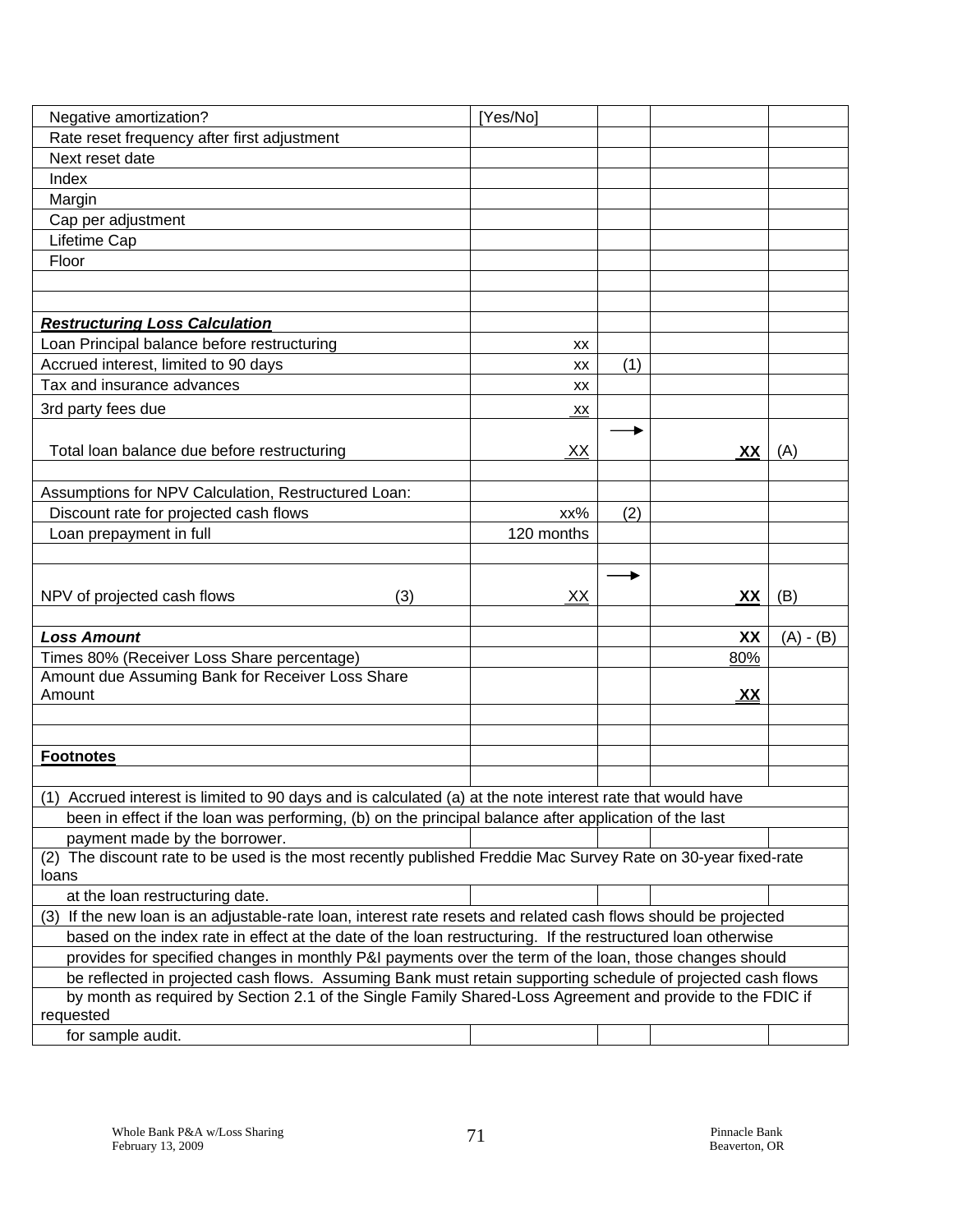| <b>Shared-Loss Month:</b>                                                                                        | [input month]    |     |     |             |
|------------------------------------------------------------------------------------------------------------------|------------------|-----|-----|-------------|
| Loan no.:                                                                                                        | [input loan no.) |     |     |             |
|                                                                                                                  |                  |     |     |             |
| Interest paid-to date                                                                                            |                  |     |     |             |
| Short Payoff Date                                                                                                |                  |     |     |             |
| Note Interest rate                                                                                               |                  |     |     |             |
| <b>Short-Sale Loss calculation</b>                                                                               |                  |     |     |             |
| Loan Principal balance                                                                                           | XX               |     |     |             |
| Accrued interest, limited to 90 days                                                                             | XX               | (1) |     |             |
| Attorney's fees                                                                                                  | XX               | (2) |     |             |
| Tax and insurance advances                                                                                       | XX               |     |     |             |
| 3rd party fees due                                                                                               | XX               |     |     |             |
| Gross balance recoverable by Assuming Bank                                                                       | XX               |     | XX  | (A)         |
| Amount accepted in Short-Sale                                                                                    | XX               |     | XX  | (B)         |
| <b>Loss Amount</b>                                                                                               |                  |     | XX  | $(A) - (B)$ |
| Times 80% (Receiver Loss Share percentage)                                                                       |                  | X   | 80% |             |
| Amount due Assuming Bank for Receiver Loss Share<br>Amount                                                       |                  |     | XX  |             |
|                                                                                                                  |                  |     |     |             |
|                                                                                                                  |                  |     |     |             |
| (1) Accrued interest is limited to 90 days and is calculated (a) at the note interest rate that would have       |                  |     |     |             |
| been in effect if the loan was performing, (b) on the principal balance after application of the last            |                  |     |     |             |
| payment made by the borrower.                                                                                    |                  |     |     |             |
| (2) Reasonable and customary third-party attorney's fees and expenses incurred by Assuming Bank in<br>connection |                  |     |     |             |
| with any enforcement procedures or otherwise with respect to negotiation and acceptance of Short-Sale<br>payoff. |                  |     |     |             |
|                                                                                                                  |                  |     |     |             |
| DO NOT INCLUDE late fees, prepayment penalties, or any similar lender fees or charges by the                     |                  |     |     |             |
| Assuming Bank to the loan account, any allocation of Assuming Bank's servicing costs, or any allocations of      |                  |     |     |             |
| Assuming Bank's G&A or other operating costs.                                                                    |                  |     |     |             |

**Exhibit 2c** 

# **Calculation of Loss For Short Sale Loans**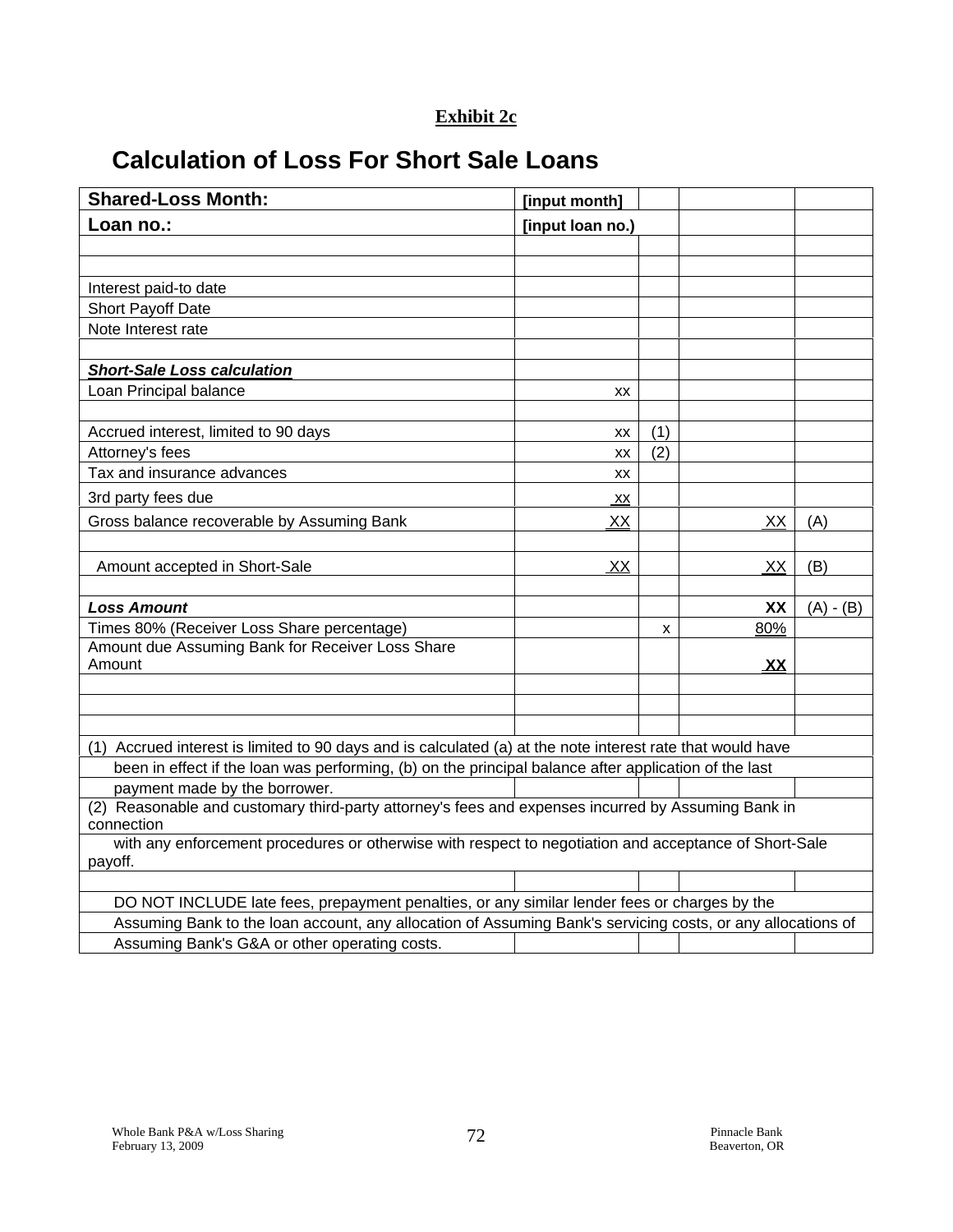# **Exhibit 2d**

| <b>Shared-Loss Month:</b>                                                                    |                  |                           | [input month] |         |
|----------------------------------------------------------------------------------------------|------------------|---------------------------|---------------|---------|
| Loan no.:                                                                                    | [input loan no.) |                           |               |         |
|                                                                                              |                  |                           |               |         |
|                                                                                              |                  |                           |               |         |
| <b>NOTE</b>                                                                                  |                  |                           |               |         |
| The calculation of recovery on a loan for which a Restructuring Loss has been paid will only |                  |                           |               |         |
| apply if the loan is sold.                                                                   |                  |                           |               |         |
|                                                                                              |                  |                           |               |         |
| <b>EXAMPLE CALCULATION</b>                                                                   |                  |                           |               |         |
| Restructuring Loss Information                                                               |                  |                           |               |         |
| Loan principal balance before restructuring                                                  |                  | \$                        | 200,000       | A       |
| NPV, restructured loan                                                                       |                  |                           | 165,000       | B       |
| Loss on restructured loan                                                                    |                  | \$                        | 35,000        | $A - B$ |
| Times FDIC loss share %                                                                      |                  |                           | 80%           |         |
| Loss share payment to purchaser                                                              |                  | $\mathbf{\mathfrak{L}}$   | 28.000        | C       |
|                                                                                              |                  |                           |               |         |
| <b>Calculation - Recovery amount due to Receiver</b>                                         |                  |                           |               |         |
| Loan sales price                                                                             |                  | \$                        | 190,000       |         |
| NPV of restructured loan at mod date                                                         |                  |                           | 165,000       |         |
| Gain - step 1                                                                                |                  |                           | 25,000        | D       |
| <b>PLUS</b>                                                                                  |                  |                           |               |         |
| Loan UPB after restructuring                                                                 | (1)              |                           | 200,000       |         |
| Loan UPB at liquidation date                                                                 |                  |                           | 192,000       |         |
| Gain - step 2 (principal collections after restructuring)                                    |                  |                           | 8,000         | Е       |
| Recovery amount                                                                              |                  |                           | 33,000        | $D + E$ |
| Times FDIC loss share %                                                                      |                  |                           | 80%           |         |
| <b>Recovery due to FDIC</b>                                                                  |                  | $\mathbf{\hat{s}}$        | 26,400        | F       |
| Net loss share paid to purchaser (C - F)                                                     |                  | <u>\$</u>                 | 1,600         |         |
|                                                                                              |                  |                           |               |         |
| <b>Proof Calculation</b>                                                                     | (2)              |                           |               |         |
| Loan principal balance                                                                       |                  | \$                        | 200,000       | G       |
|                                                                                              |                  |                           |               |         |
| Principal collections on loan                                                                |                  |                           | 8,000         |         |
| Sales price for loan                                                                         |                  |                           | 190,000       |         |
| Total collections on loan                                                                    |                  |                           | 198,000       | н       |
| Net loss on loan                                                                             |                  | \$                        | 2,000         | G - H   |
| Times FDIC loss share %                                                                      |                  |                           | 80%           |         |
| Loss share payment to purchaser                                                              |                  | $\boldsymbol{\mathsf{s}}$ | 1,600         |         |
|                                                                                              |                  |                           |               |         |
|                                                                                              |                  |                           |               |         |
|                                                                                              |                  |                           |               |         |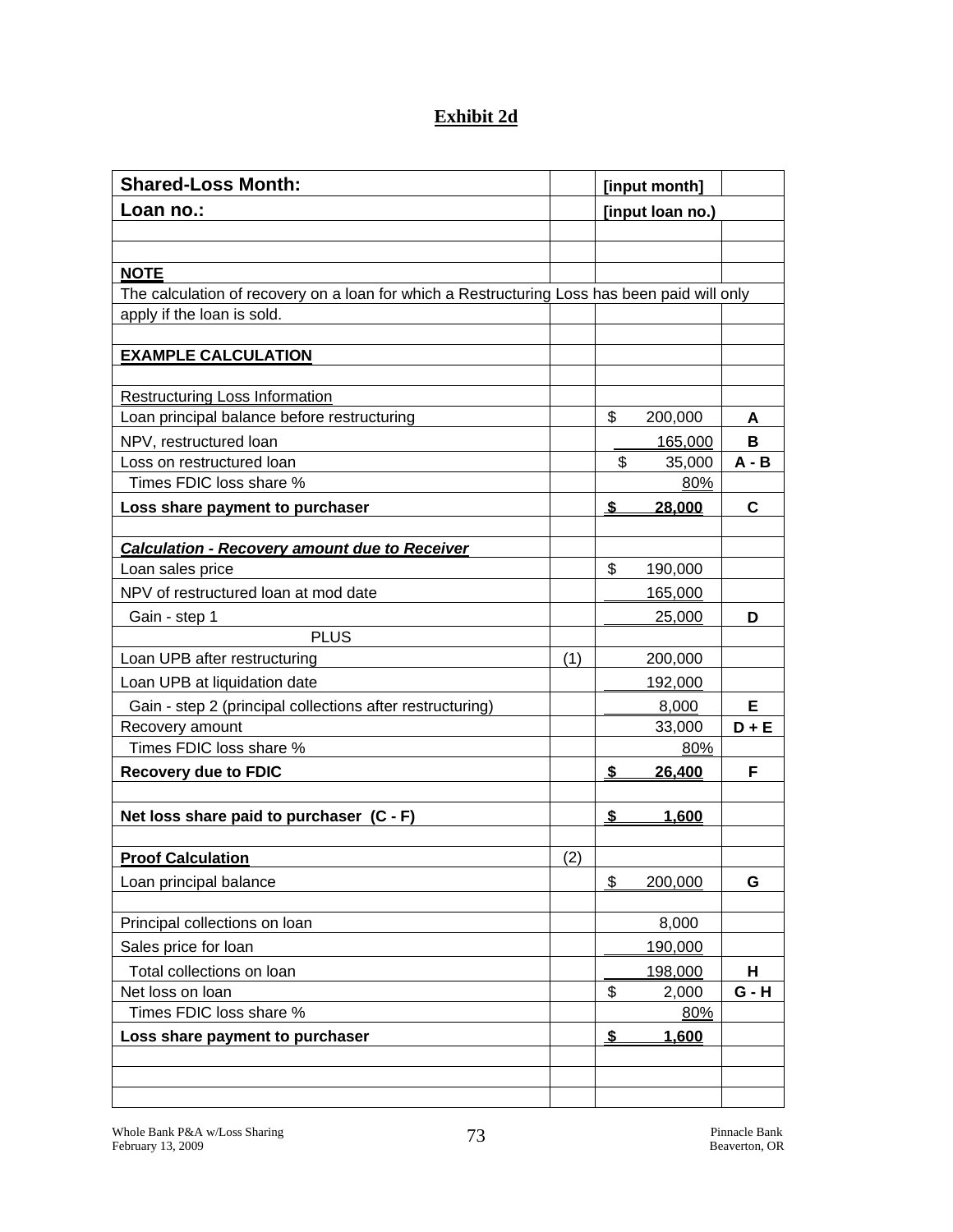| (1) This example assumes that the FDIC loan modification program as shown in Exhibit 5 is<br>applied         |  |  |
|--------------------------------------------------------------------------------------------------------------|--|--|
| and the loan restructuring does not result in a reduction in the loan principal balance due                  |  |  |
| from the                                                                                                     |  |  |
| borrower.                                                                                                    |  |  |
|                                                                                                              |  |  |
| (2) This proof calculation is provided to illustrate the concept and the Assuming Bank is not<br>required to |  |  |
| provide this with its Recovery calculations.                                                                 |  |  |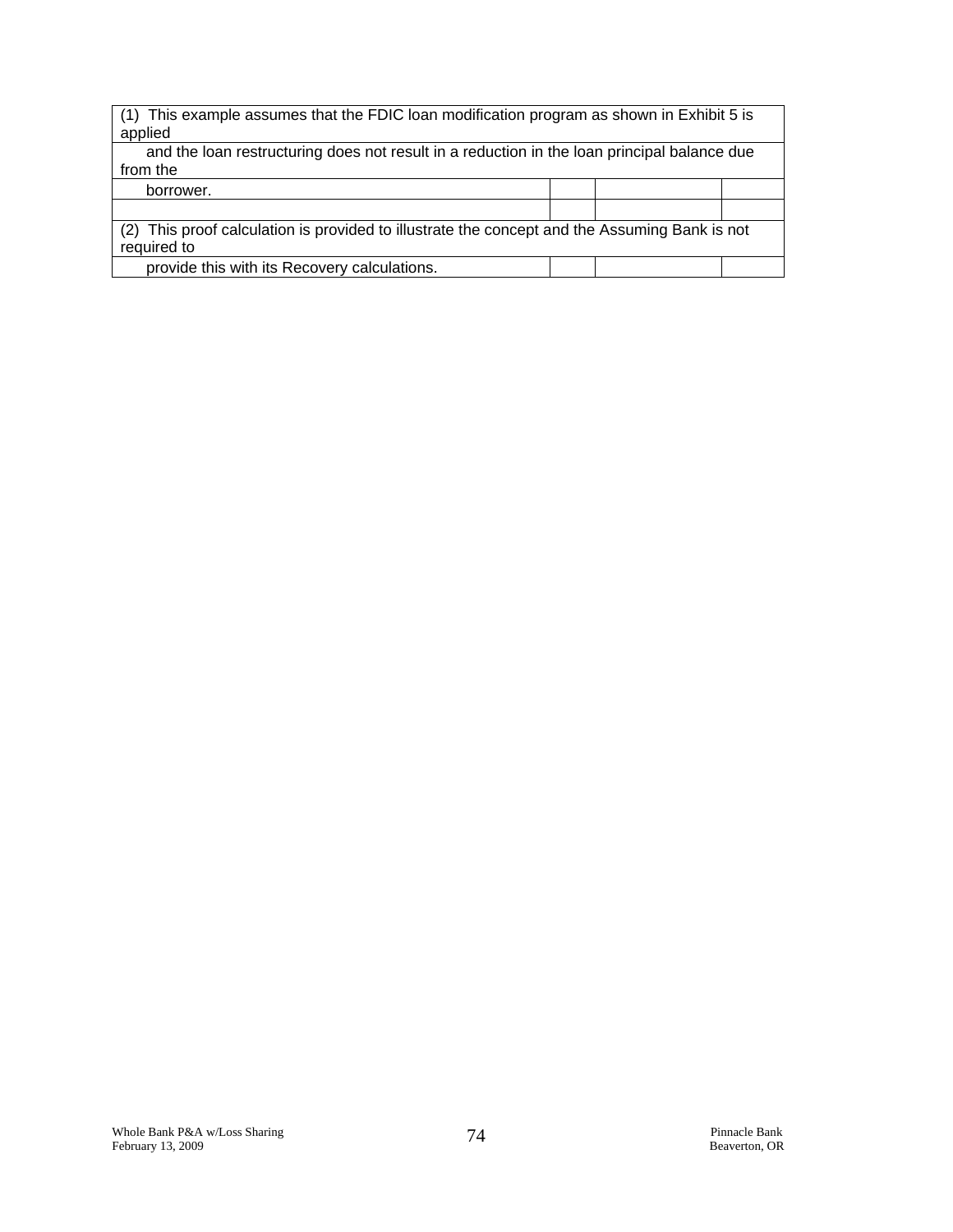| <b>Exhibit 3</b>                                  |  |
|---------------------------------------------------|--|
| <b>Portfolio Performance and Summary Schedule</b> |  |

| <b>SHARED-LOSS LOANS</b>                                   |           |                      |           |                  |
|------------------------------------------------------------|-----------|----------------------|-----------|------------------|
| PORTFOLIO PERFORMANCE AND SUMMARY SCHEDULE                 |           |                      |           |                  |
| <b>MONTH ENDED:</b>                                        |           | [input report month] |           |                  |
|                                                            |           |                      |           |                  |
|                                                            |           |                      |           |                  |
| <b>POOL SUMMARY</b>                                        |           |                      |           |                  |
|                                                            | #         | $\mathfrak{D}$       |           |                  |
| Loans at Sale Date                                         |           |                      |           |                  |
|                                                            | <u>xx</u> |                      | <u>xx</u> |                  |
| Loans as of this month-end                                 |           |                      |           |                  |
|                                                            | ХX        |                      | xх        |                  |
|                                                            |           |                      |           |                  |
|                                                            |           |                      |           |                  |
| STATED THRESHOLD TRACKING                                  | #         | \$                   |           |                  |
| <b>Stated Threshold amount</b>                             |           |                      |           | A                |
|                                                            |           |                      |           |                  |
| Cumulative loss payments, prior month                      |           |                      |           |                  |
| Loss payment for current month                             |           |                      |           |                  |
| Cumulative loss payment, this month                        |           |                      |           |                  |
| <b>Cumulative Non-SF Net Charge-Offs</b>                   |           |                      |           |                  |
|                                                            |           |                      |           | B                |
| Remaining to Stated Threshold                              |           |                      |           | $A - B$          |
|                                                            |           |                      |           |                  |
| PORTFOLIO PERFORMANCE                                      |           |                      |           | Percent of Total |
| <b>STATUS</b>                                              |           |                      |           |                  |
| Current                                                    | #         | \$                   |           | #                |
| 30 - 59 days past due                                      |           |                      |           |                  |
| 60 - 89 days past due                                      |           |                      |           |                  |
| 90 - 119 days past due                                     |           |                      |           |                  |
| 120 and over days past due                                 |           |                      |           |                  |
| In foreclosure                                             |           |                      |           |                  |
| <b>ORE</b>                                                 |           |                      |           |                  |
| Total                                                      |           |                      |           |                  |
|                                                            |           |                      |           |                  |
| Memo Item:                                                 |           |                      |           |                  |
| Loans in process of restructuring - total                  |           |                      |           |                  |
| Loans in bankruptcy                                        |           |                      |           |                  |
|                                                            |           |                      |           |                  |
| Loans in process of restructuring by<br>delinquency status |           |                      |           |                  |
| Current                                                    |           |                      |           |                  |
| 30 - 59 days past due                                      |           |                      |           |                  |
| 60 - 89 days past due                                      |           |                      |           |                  |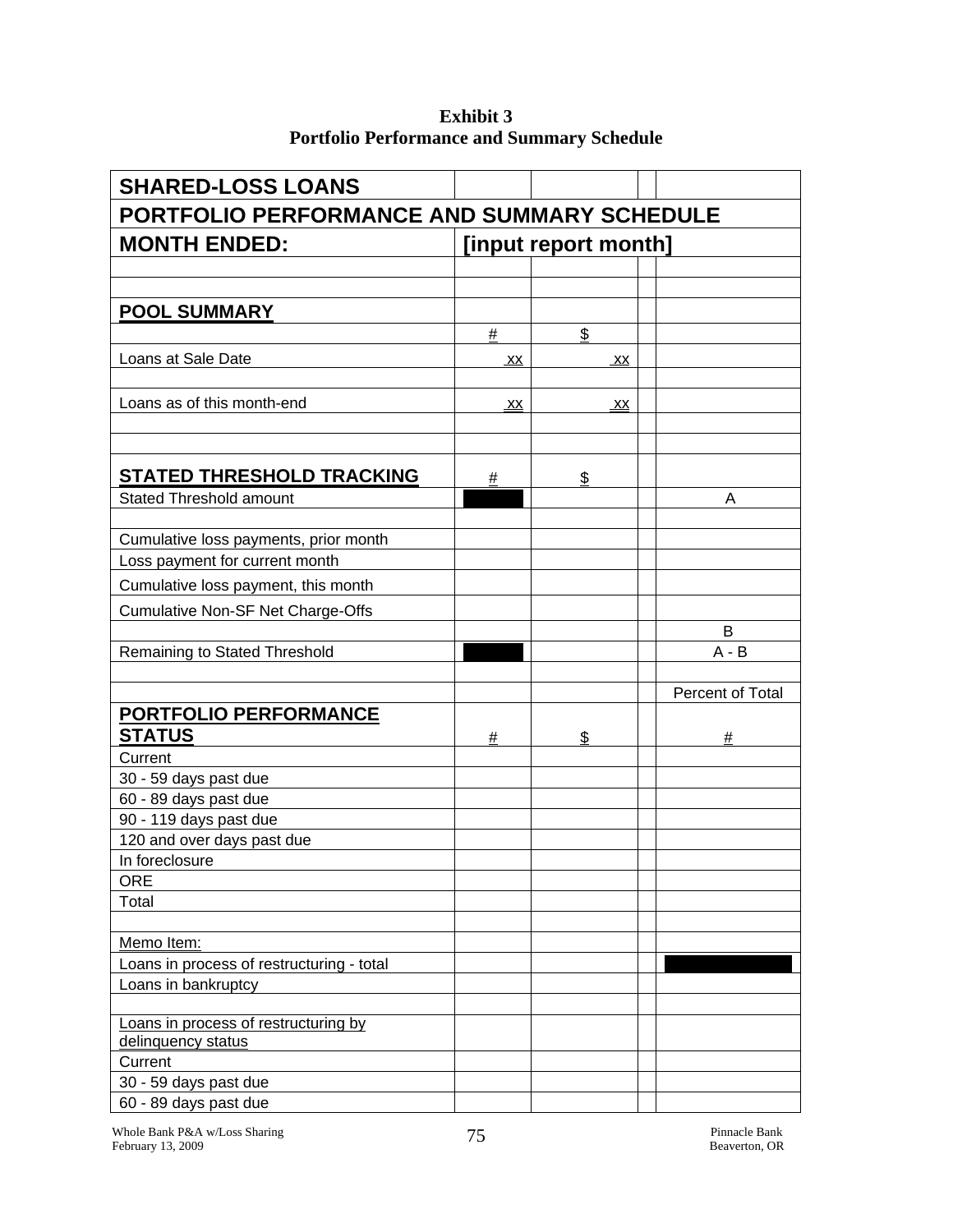| 90 - 119 days past due                     |                |       |  |
|--------------------------------------------|----------------|-------|--|
| 120 and over days past due                 |                |       |  |
| In foreclosure                             |                |       |  |
| Total                                      |                |       |  |
|                                            |                |       |  |
|                                            |                |       |  |
|                                            |                |       |  |
| <b>List of Loans Paid Off During Month</b> |                |       |  |
|                                            | Principal      |       |  |
| Loan #                                     | <b>Balance</b> |       |  |
|                                            |                |       |  |
|                                            |                |       |  |
|                                            |                |       |  |
|                                            |                |       |  |
| <b>List of Loans Sold During Month</b>     |                |       |  |
|                                            |                |       |  |
|                                            | Principal      | Sales |  |
| Loan #                                     | Balance        | Price |  |
|                                            |                |       |  |
|                                            |                |       |  |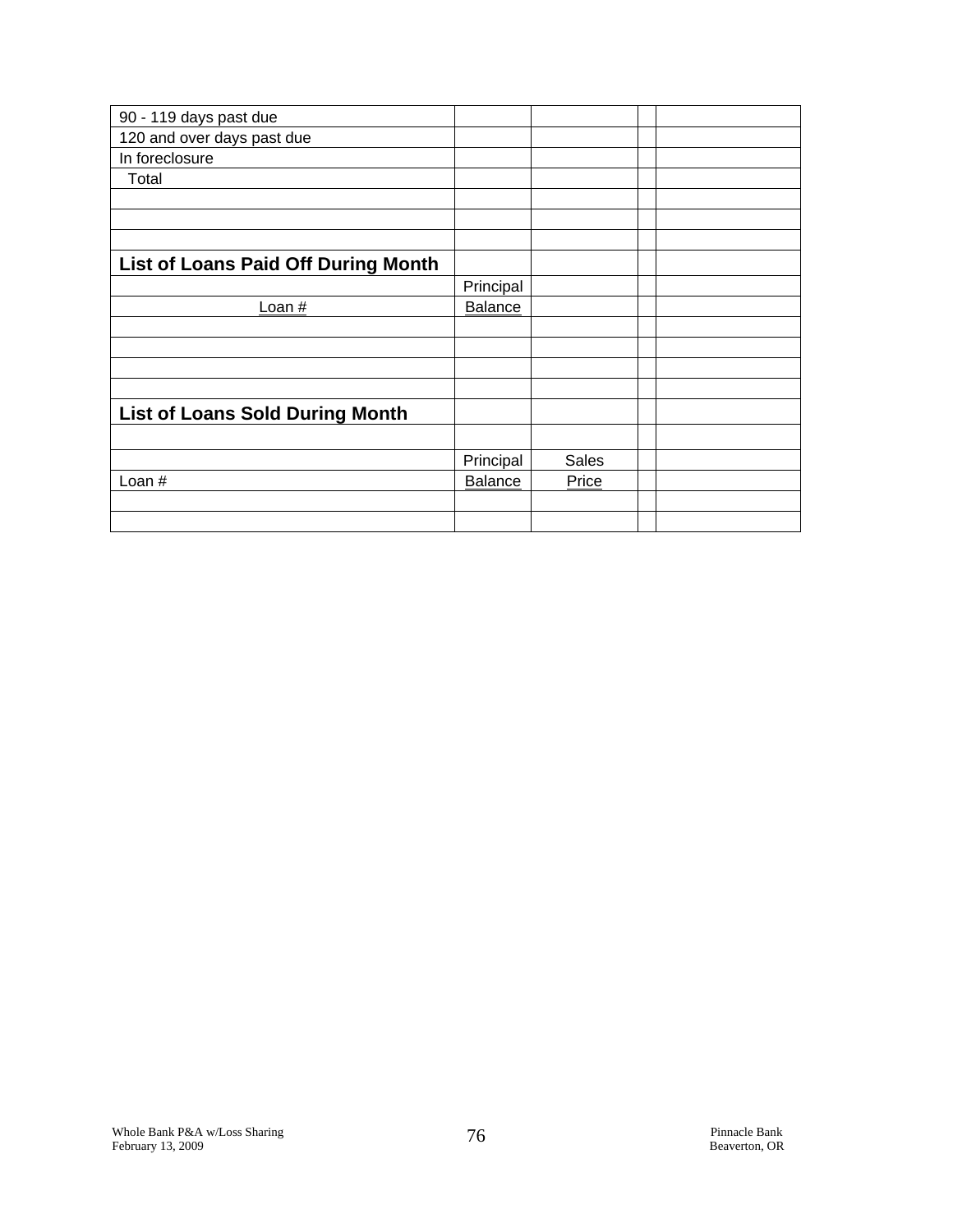#### **Exhibit 4 Wire Transfer Instructions**

#### **PURCHASER WIRING INSTRUCTIONS BANK RECEIVING WIRE**

**9 DIGIT ABA ROUTING NUMBER** 

**ACCOUNT NUMBER** 

**NAME OF ACCOUNT** 

**ATTENTION TO WHOM** 

**PURPOSE OF WIRE** 

#### **FDIC RECEIVER WIRING INSTRUCTIONS BANK RECEIVING WIRE**

**SHORT NAME** 

**ADDRESS OF BANK RECEIVING WIRE** 

**9 DIGIT ABA ROUTING NUMBER** 

**ACCOUNT NUMBER** 

**NAME OF ACCOUNT** 

**ATTENTION TO WHOM** 

**PURPOSE OF WIRE**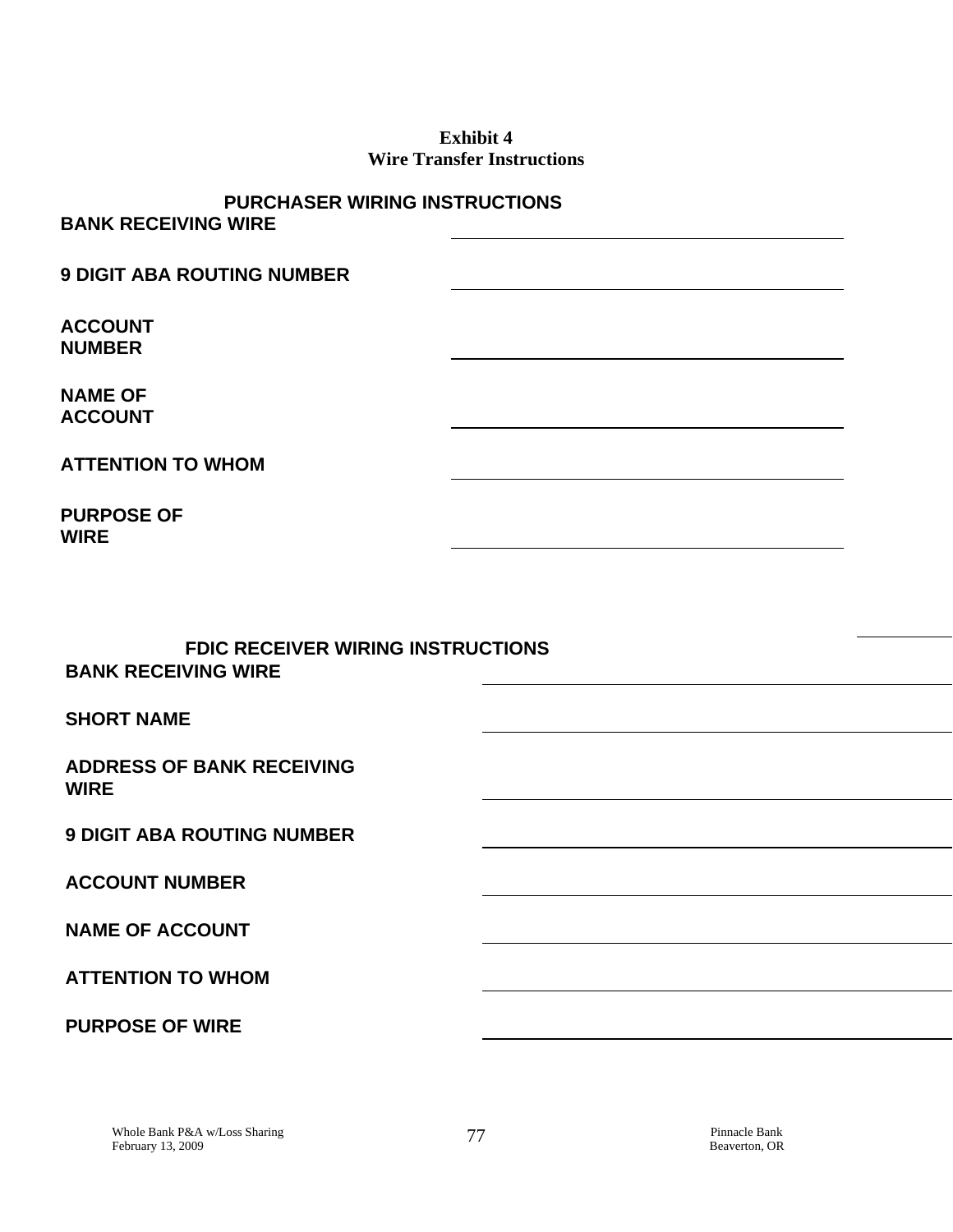# EXHIBIT 5

# FDIC MORTGAGE LOAN MODIFICATION PROGRAM

# **Objective**

The objective of this FDIC Mortgage Loan Modification Program ("Program") is to modify the terms of certain residential mortgage loans so as to improve affordability, increase the probability of performance, allow borrowers to remain in their homes and increase the value of the loans to the FDIC and assignees. The Program provides for the modification of Qualifying Loans (as defined below) by reducing the borrower's monthly housing debt to income ratio ("DTI Ratio") to no more than 31% at the time of the modification and eliminating adjustable interest rate and negative amortization features.

## Qualifying Mortgage Loans

In order for a mortgage loan to be a Qualifying Loan it must meet all of the following criteria, which must be confirmed by the lender:

- The collateral securing the mortgage loan is owner-occupied; and
- The mortgagor has a first priority lien on the collateral; and
- Either the borrower is at least 60 days delinquent or a default is reasonably foreseeable. Modification Process

The lender shall undertake a review of its mortgage loan portfolio to identify Qualifying Loans. For each Qualifying Loan, the lender shall determine the net present value of the modified loan and, if it will exceed the net present value of the foreclosed collateral upon disposition, then the Qualifying Loan shall be modified so as to reduce the borrower's monthly DTI Ratio to no more than 31% at the time of the modification. To achieve this, the lender shall use a combination of interest rate reduction, term extension and principal forbearance, as necessary.

The borrower's monthly DTI Ratio shall be a percentage calculated by dividing the borrower's monthly income by the borrower's monthly housing payment (including principal, interest, taxes and insurance). For these purposes, (1) the borrower's monthly income shall be the amount of the borrower's (along with any co-borrowers') documented and verified gross monthly income, and (2) the borrower's monthly housing payment shall be the amount required to pay monthly principal and interest plus one-twelfth of the then current annual amount required to pay real property taxes and homeowner's insurance with respect to the collateral.

In order to calculate the monthly principal payment, the lender shall capitalize to the outstanding principal balance of the Qualifying Loan the amount of all delinquent interest, delinquent taxes, past due insurance premiums, third party fees and (without duplication) escrow advances (such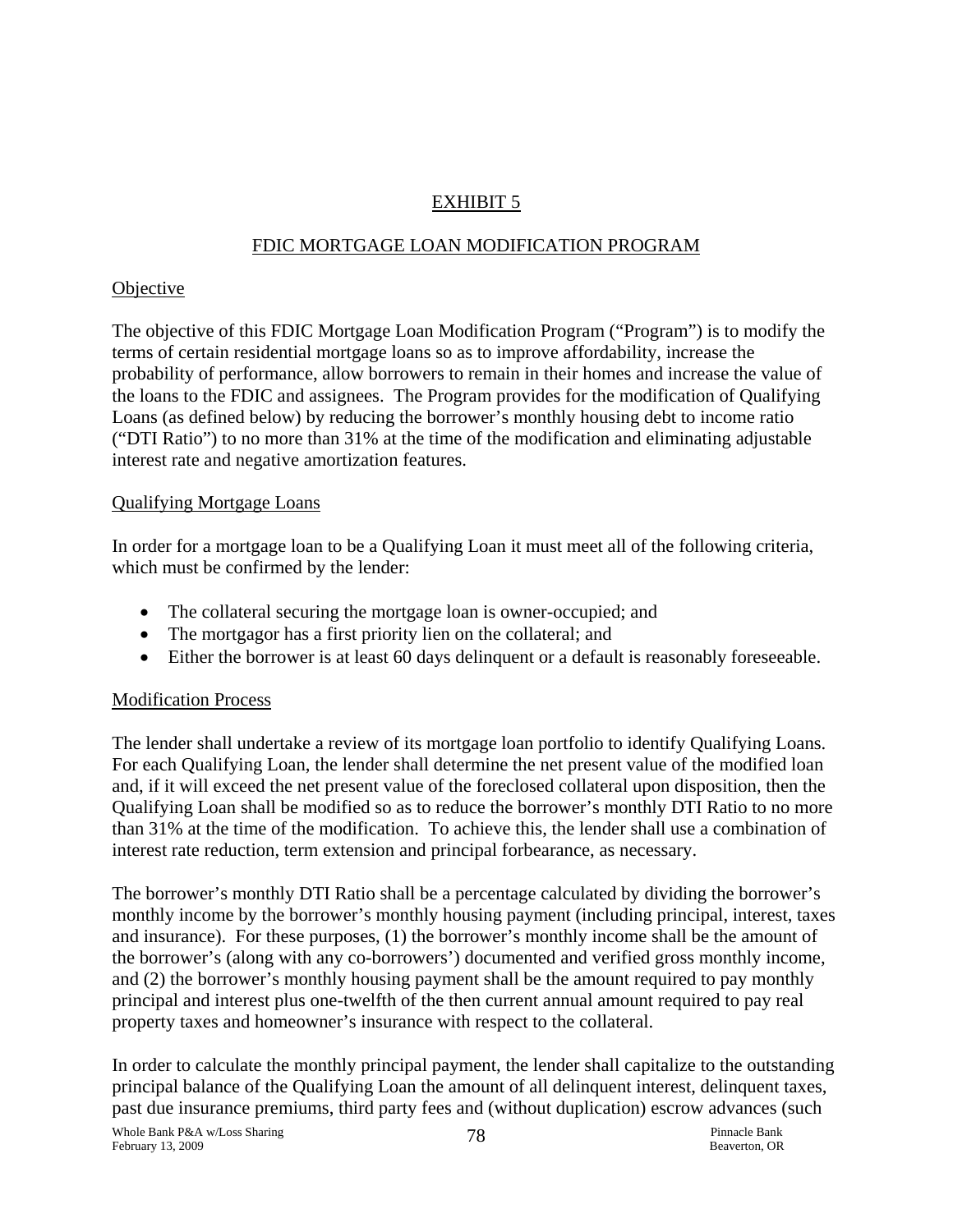amount, the "Capitalized Balance").

In order to achieve the goal of reducing the DTI Ratio to 31%, the lender shall take the following steps in the following order of priority with respect to each Qualifying Loan:

- 1. Reduce the interest rate to the then current Freddie Mac Survey Rate for 30-year fixed rate mortgage loans, and adjust the term to 30 years.
- 2. If the DTI Ratio is still in excess of 31%, reduce the interest rate further, but no lower than 3%, until the DTI ratio of 31% is achieved.
- 3. If the DTI Ratio is still in excess of 31% after adjusting the interest rate to 3%, extend the remaining term of the loan by 10 years.
- 4. If the DTI Ratio is still in excess of 31%, calculate a new monthly payment (the "Adjusted Payment Amount") that will result in the borrower's monthly DTI Ratio not exceeding 31%. After calculating the Adjusted Payment Amount, the lender shall bifurcate the Capitalized Balance into two portions – the amortizing portion and the nonamortizing portion. The amortizing portion of the Capitalized Balance shall be the mortgage amount that will fully amortize over a 40-year term at an annual interest rate of 3% and monthly payments equal to the Adjusted Payment Amount. The non-amortizing portion of the Capitalized Balance shall be the difference between the Capitalized Balance and the amortizing portion of the Capitalized Balance. The lender shall forbear on collecting the non-amortizing portion of the Capitalized Balance, and such amount shall be due and payable only upon the earlier of (i) maturity of the modified loan, (ii) a sale of the property or (iii) a pay-off or refinancing of the loan. No interest shall be charged on the non-amortizing portion of the Capitalized Balance, but repayment shall be secured by a first lien on the collateral.

At the end of the five (5) year period, the interest rate on the modified loan shall adjust to the Freddie Mac Survey Rate as of the date of the loan modification, but subject to an annual adjustment cap of one percent (1%) per year. At that time, the monthly amount due by the borrower will also adjust to amortize fully the remaining Capitalized Balance (or, in any case in which the Capitalized Balance was bifurcated, the amortizing portion thereof) over the remaining term of the modified loan.

# Additional Modification Terms

In connection with the modification of any Qualifying Loan, the following additional requirements shall apply.

- 1. The lender shall not charge (and no borrower shall be required to pay) any modification, refinance or other similar fees or points in connection with the modification, nor shall any such fees, costs or charges be capitalized.
- 2. Unpaid late fees and prepayment penalties otherwise chargeable to the borrower shall be waived.

Whole Bank P&A w/Loss Sharing **Pinnacle Bank** 79 Finnacle Bank 79 February 13, 2009 Pinnacle Bank **Permitial Pinnacle Bank** Beaverton, OR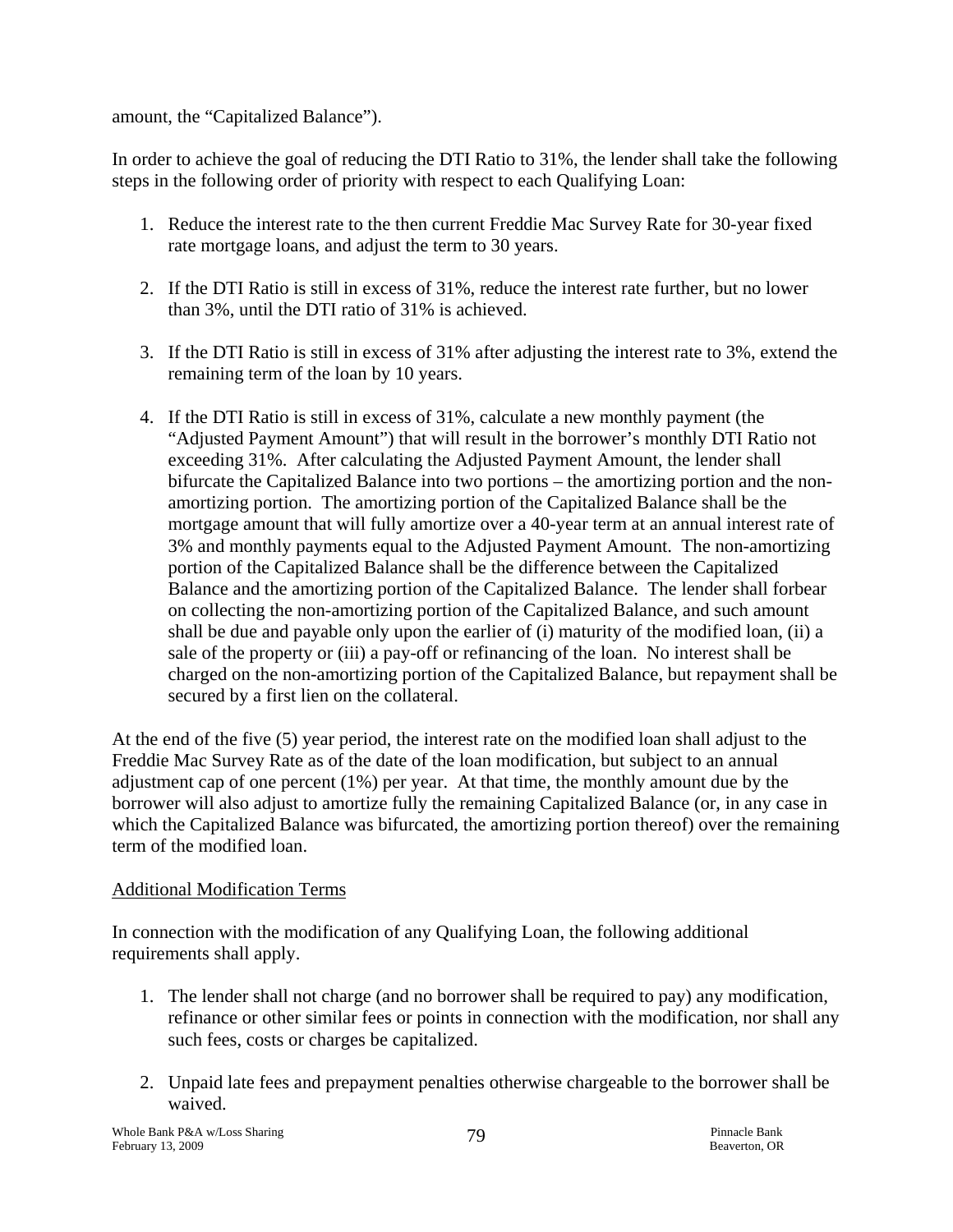- 3. Modified loans shall not include any prepayment penalties.
- 4. The lender shall establish an escrow account for the payment of future taxes and insurance premiums.

#### Related Junior Lien Mortgage Loans

In cases where the lender holds a junior lien mortgage loan that is collateralized by the same property that collateralizes a Qualifying Loan that is modified as described above, the junior lien mortgage loan shall also be modified to enhance overall affordability to the borrower. At a minimum, the lender shall reduce the interest rate on the junior lien mortgage loan to no more than 2% per annum. Further modifications may be made at the lender's discretion as needed to support affordability and performance of the modified first lien Qualifying Loan.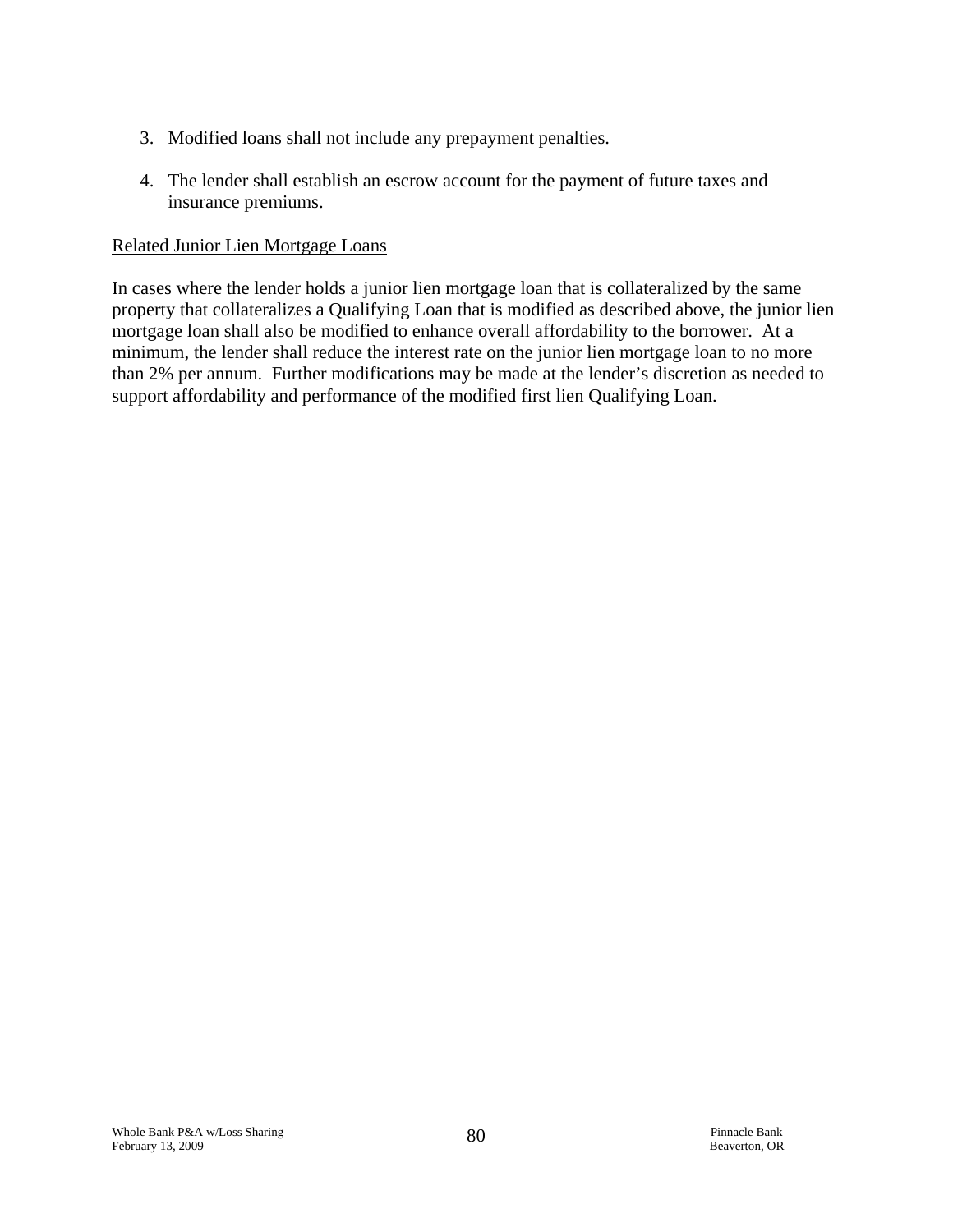#### **EXHIBIT 4.15B**

#### **NON-SINGLE FAMILY SHARED-LOSS AGREEMENT**

This agreement for reimbursement of loss sharing expenses on certain loans (the "Non-SF Shared-Loss Agreement") shall apply when the Assuming Bank purchases Shared-Loss Assets as that term is defined herein. The terms hereof shall modify and supplement, as necessary, the terms of the Purchase and Assumption Agreement to which this Non-SF Shared-Loss Agreement is attached as Exhibit 4.15B and incorporated therein. To the extent any inconsistencies may arise between the terms of the Purchase and Assumption Agreement and this Non-SF Shared-Loss Agreement with respect to the subject matter of this Non-SF Shared-Loss Agreement, the terms of this Non-SF Shared-Loss Agreement shall control. References in this Non-SF Shared-Loss Agreement to a particular Section shall be deemed to refer to a Section in this Non-SF Shared-Loss Agreement unless the context indicates that a Section of the Purchase and Assumption Agreement is intended.

#### **ARTICLE I -- DEFINITIONS**

Capitalized terms used in this Non-SF Shared-Loss Agreement that are not defined in this Non-SF Shared-Loss Agreement are defined in the Agreement In addition to the terms defined above, defined below are certain additional terms relating to loss-sharing, as used in this Non-SF Shared-Loss Agreement.

**"AAA"** means the American Arbitration Association as provided in Section 2.1(f)(iii) of this Non-SF Shared-Loss Agreement.

**"Accrued Interest"** means, with respect to any Shared-Loss Loan, Permitted Advance or Shared-Loss Loan Commitment Advance at any time, the amount of earned and unpaid interest, taxes, credit life and/or disability insurance premiums (if any) payable by the Obligor accrued on or with respect to such Shared-Loss Loan, Permitted Advance or Shared-Loss Loan Commitment Advance, all as reflected on the Accounting Records of the Failed Bank or the Assuming Bank (as applicable); provided, that Accrued Interest shall not include any amount that accrues on or with respect to any Shared-Loss Loan, Permitted Advance or Shared-Loss Loan Commitment Advance after that Asset has been placed on non-accrual or nonperforming status by either the Failed Bank or the Assuming Bank (as applicable).

**"Additional ORE"** means Shared-Loss Loans that become Other Real Estate after Bank Closing Date.

**Examplicable Anniversary of the Commencement Date**" means the fifth (5th) anniversary of the Commencement Date.

**"Calendar Quarter"** means a quarterly period (a) for the first such period, beginning on the Commencement Date and ending on the last calendar day of either March, June, September or December, whichever is the first to occur after the Commencement Date, and (b) for quarterly periods thereafter, beginning on the first calendar day of the calendar month immediately after the month that ended the prior period and ending on the last calendar day of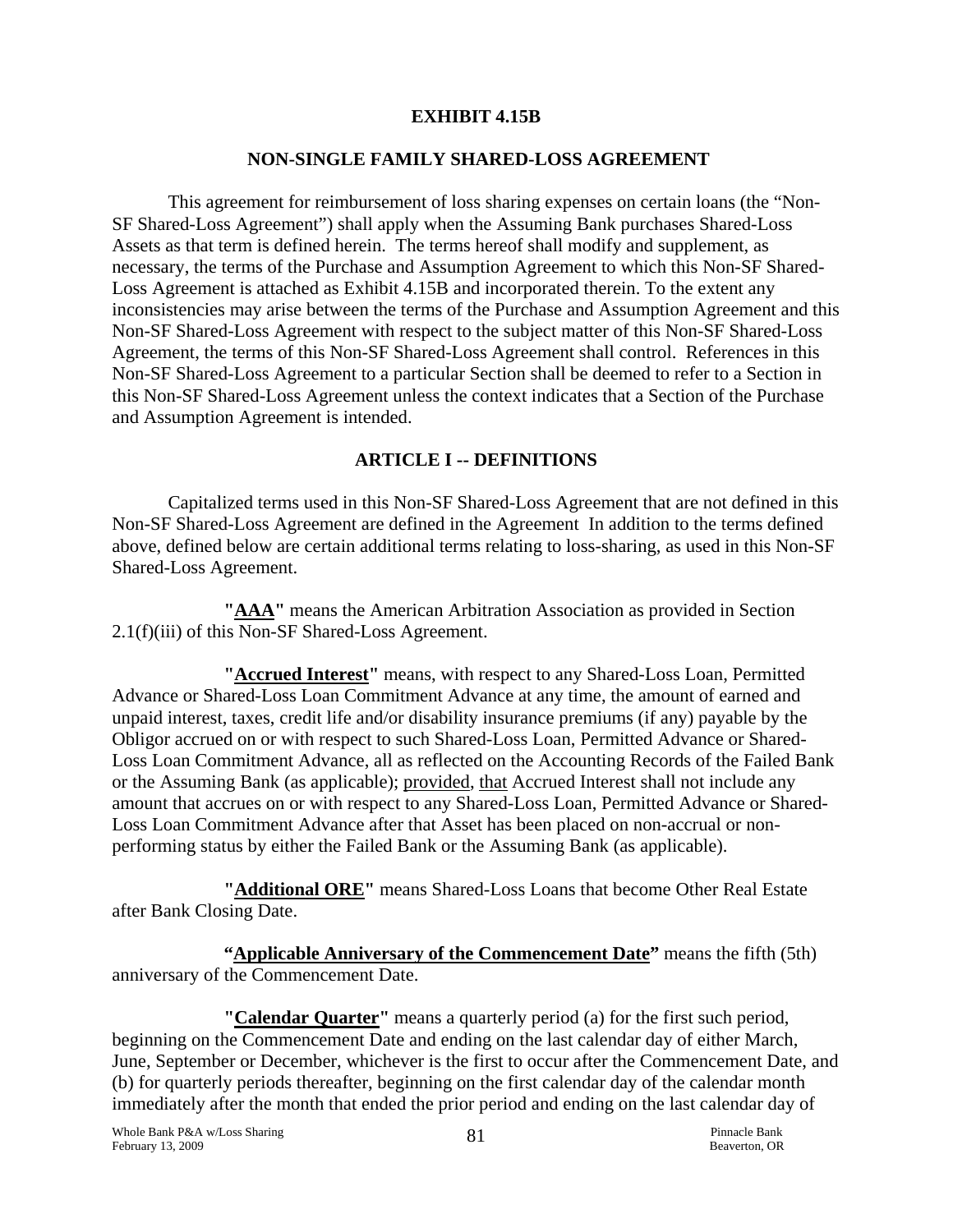each successive three-calendar-month period thereafter (i.e., each March, June, September and December, starting in the applicable order depending on the ending date of first such period) of any year.

**"Capitalized Expenditures"** means those expenditures that (i) would be capitalized under generally accepted accounting principles, and (ii) are incurred with respect to Other Real Estate, Additional ORE or Subsidiary ORE. Capitalized Expenditures shall not include expenses related to environmental conditions including, but not limited to, remediation, storage or disposal of any hazardous or toxic substances or any pollutant or contaminant.

**"Charge-Offs"** means, with respect to any Shared-Loss Assets for any period, an amount equal to the aggregate amount of loans or portions of loans classified as "Loss" under the Examination Criteria, including reversals or charge-offs of Accrued Interest and charge-offs of the principal amount of such assets net of unearned interest (including write-downs associated with Other Real Estate, Additional ORE, Subsidiary ORE or loan modification(s)) effected by the Assuming Bank during such period in accordance with the Examination Criteria and reflected on the Accounting Records of the Assuming Bank; provided, that: (i) the aggregate amount of Accrued Interest (including any reversals thereof) for the period after Bank Closing that shall be included in determining the amount of Charge-Offs for any Shared-Loss Loan shall not exceed ninety (90) days' Accrued Interest; (ii) no Charge-Off shall be taken with respect to any anticipated expenditure by the Assuming Bank until such expenditure is actually incurred; (iii) any financial statement adjustments made in connection with the purchase of any Assets pursuant to this Purchase and Assumption Agreement or any future purchase, merger, consolidation or other acquisition of the Assuming Bank shall not constitute "Charge-Offs"; and (iv) losses incurred on the sale or other disposition of Shared-Loss Assets to any Person (other than the sale or other disposition of Other Real Estate, Additional ORE or Subsidiary ORE to a Person other than an Affiliate of the Assuming Bank which is conducted in a commercially reasonable and prudent manner) shall not constitute Charge-Offs.

**"Commencement Date"** means the first calendar day following Bank Closing.

**"Consumer Loans"** means Loans to individuals for household, family and other personal expenditures (including United States and/or State-guaranteed student loans and extensions of credit pursuant to a credit card plan or debit card plan).

**"Environmental Assessment"** means an assessment of the presence, storage or release of any hazardous or toxic substance, pollutant or contaminant with respect to the collateral securing a Shared-Loss Loan that has been fully or partially charged off.

**"Examination Criteria"** means the loan classification criteria customarily employed by, or any applicable regulations of, the Assuming Bank's Chartering Authority.

**"Failed Bank Charge-Offs/Write-Downs"** means, with respect to any Asset, an amount equal to the aggregate amount of reversals or charge-offs of Accrued Interest and chargeoffs and write-downs of principal effected by the Failed Bank with respect to that Asset as reflected on the Accounting Records of the Failed Bank.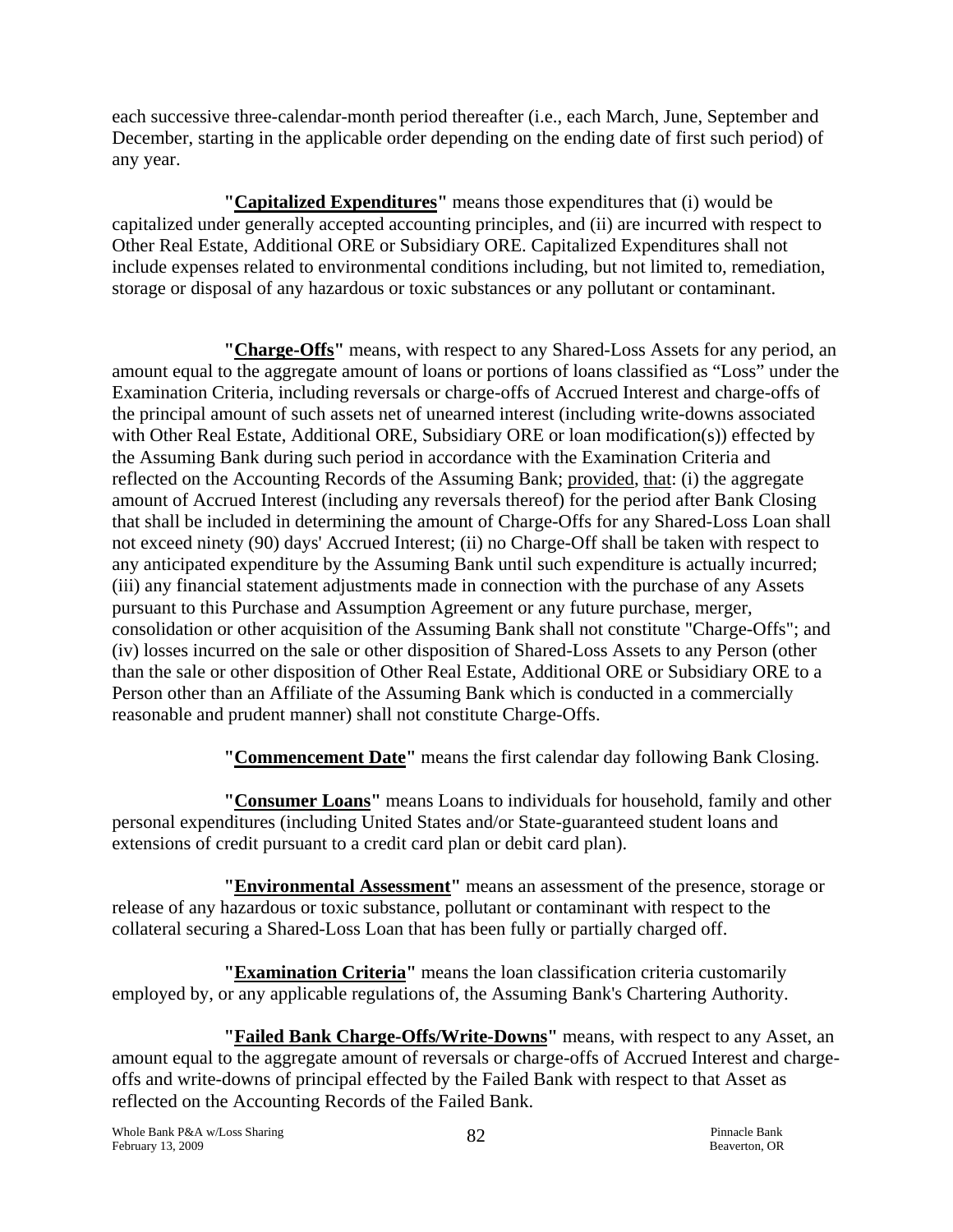**"FDIC Party"** has the meaning provided in Section 2.1(f)(ii) of this Non-SF Shared-Loss Agreement.

**"Home Equity Loans"** means Loans that constitute the funded portions of lines of credit secured by mortgages on one- to four-family residences or stock of cooperative housing associations.

**"Net Charge-Offs"** means, with respect to any period, an amount equal to the aggregate amount of Charge-Offs for such period less the amount of Recoveries for such period.

 SF Shared-Loss Agreement. **"Neutral Member"** has the meaning provided in Section 2.1(f)(ii) of this Non-

**"Non-Shared-Loss Loan Commitment"** means any Commitment other than a Shared-Loss Loan Commitment.

**"Notice of Dispute"** has the meaning provided in Section 2.1(f)(iii) of this Non-SF Shared-Loss Agreement.

**"ORE Subsidiary"** means any Subsidiary of the Assuming Bank that engages solely in holding, servicing, managing or liquidating interests of a type described in clause (A) of the definition of "Other Real Estate," which interests have arisen from the collection or settlement of a Shared-Loss Loan.

**"Other Real Estate"** means all of the following (including any of the following fully or partially charged off the books and records of the Failed Bank or the Assuming Bank) that (i) are owned by the Failed Bank as of Bank Closing and are purchased pursuant to the Agreement or (ii) have arisen subsequent to Bank Closing from the collection or settlement by the Assuming Bank of a Shared-Loss Loan:

(A) all interests in real estate (other than Bank Premises and Fixtures), including but not limited to mineral rights, leasehold rights, condominium and cooperative interests, air rights and development rights; and

(B) all other assets (whether real or personal property) acquired by foreclosure or in full or partial satisfaction of judgments or indebtedness.

**"Permitted Advance"** means an advance of funds by the Assuming Bank with respect to a Shared-Loss Loan, or the making of a legally binding commitment by the Assuming Bank to advance funds with respect to a Shared-Loss Loan, that (i) in the case of such an advance, is actually made, and, in the case of such a commitment, is made and all of the proceeds thereof actually advanced, within one (1) year after the Commencement Date, (ii) does not cause the sum of (A) the book value of such Shared-Loss Loan as reflected on the Accounting Records of the Assuming Bank after any such advance has been made by the Assuming Bank plus (B) the unfunded amount of any such commitment made by the Assuming Bank related thereto, to exceed 110% of the Book Value of such Shared-Loss Loan, (iii) is not made with respect to a

Whole Bank P&A w/Loss Sharing  $83$  Pinnacle Bank 83 Pinnacle Bank 83 Pebruary 13, 2009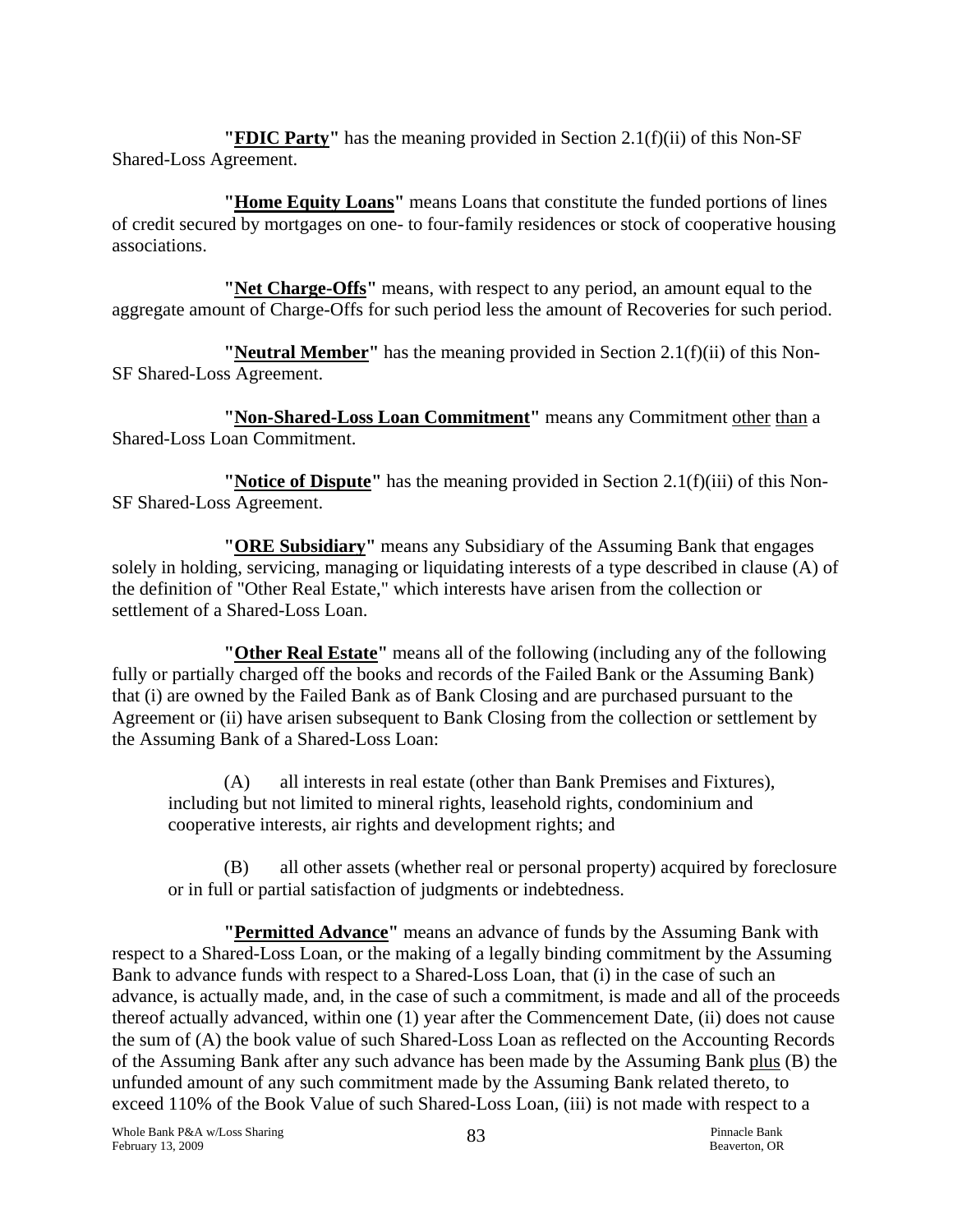Shared-Loss Loan with respect to which (A) there exists a related Shared-Loss Loan Commitment or (B) the Assuming Bank has taken a Charge-Off and (iv) is made in good faith, is supported at the time it is made by documentation in the Credit Files and conforms to and is in accordance with the applicable requirements set forth in Article III of this Non-SF Shared-Loss Agreement and with the then effective written internal credit policy guidelines of the Assuming Bank; provided, that the limitations in subparagraphs (i), (ii) and (iii) of this definition shall not apply to any such action (other than to an advance or commitment related to the remediation, storage or final disposal of any hazardous or toxic substance, pollutant or contaminant) that is taken to preserve or secure the value of the collateral for such Shared-Loss Loan.

**"Permitted Amendment"** means, with respect to any Shared-Loss Loan Commitment or Shared-Loss Loan, any amendment, modification, renewal or extension thereof, or any waiver of any term, right, or remedy thereunder, made by the Assuming Bank in good faith and otherwise in accordance with the applicable requirements set forth in Article III of this Non-SF Shared-Loss Agreement and the then effective written internal credit policy guidelines of the Assuming Bank; provided, that:

(i) with respect to a Shared-Loss Loan Commitment or a Shared-Loss Loan that is not a revolving line of credit, no such amendment, modification, renewal, extension, or waiver, except as allowed under the definition of Permitted Advance, shall operate to increase the amount of principal (A) then remaining available to be advanced by the Assuming Bank under the Shared-Loss Loan Commitment or (B) then outstanding under the Shared-Loss Loan;

(ii) with respect to a Shared-Loss Loan Commitment or a Shared-Loss Loan that is a revolving line of credit, no such amendment, modification, renewal, extension, or waiver, except as allowed under the definition of Permitted Advance, shall operate to increase the maximum amount of principal authorized as of Bank Closing to be outstanding at any one time under the underlying revolving line of credit relationship with the debtor (regardless of the extent to which such revolving line of credit may have been funded as of Bank Closing or may subsequently have been funded and/or repaid); and

(iii) no such amendment, modification, renewal, extension or waiver shall extend the term of such Shared-Loss Loan Commitment or Shared-Loss Loan beyond the end of the final Shared-Loss Quarter unless the term of such Shared-Loss Loan Commitment or Shared-Loss Loan as existed on Bank Closing was beyond the end of the final Shared-Loss Quarter, in which event no such amendment, modification, renewal, extension or waiver shall extend such term beyond the term as existed as of Bank Closing.

**"Quarterly Certificate"** has the meaning provided in Section 2.1(a)(i) of this Non-SF Shared-Loss Agreement.

**"Recoveries"** (I)(A) In addition to any sums to be applied as Recoveries pursuant to subparagraph (II) below, "Recoveries" means, with respect to any period, the sum of (without duplication):

(i) the amount of collections during such period by the Assuming Bank on Charge-Offs of Shared-Loss Assets effected by the Assuming Bank prior to the end of the final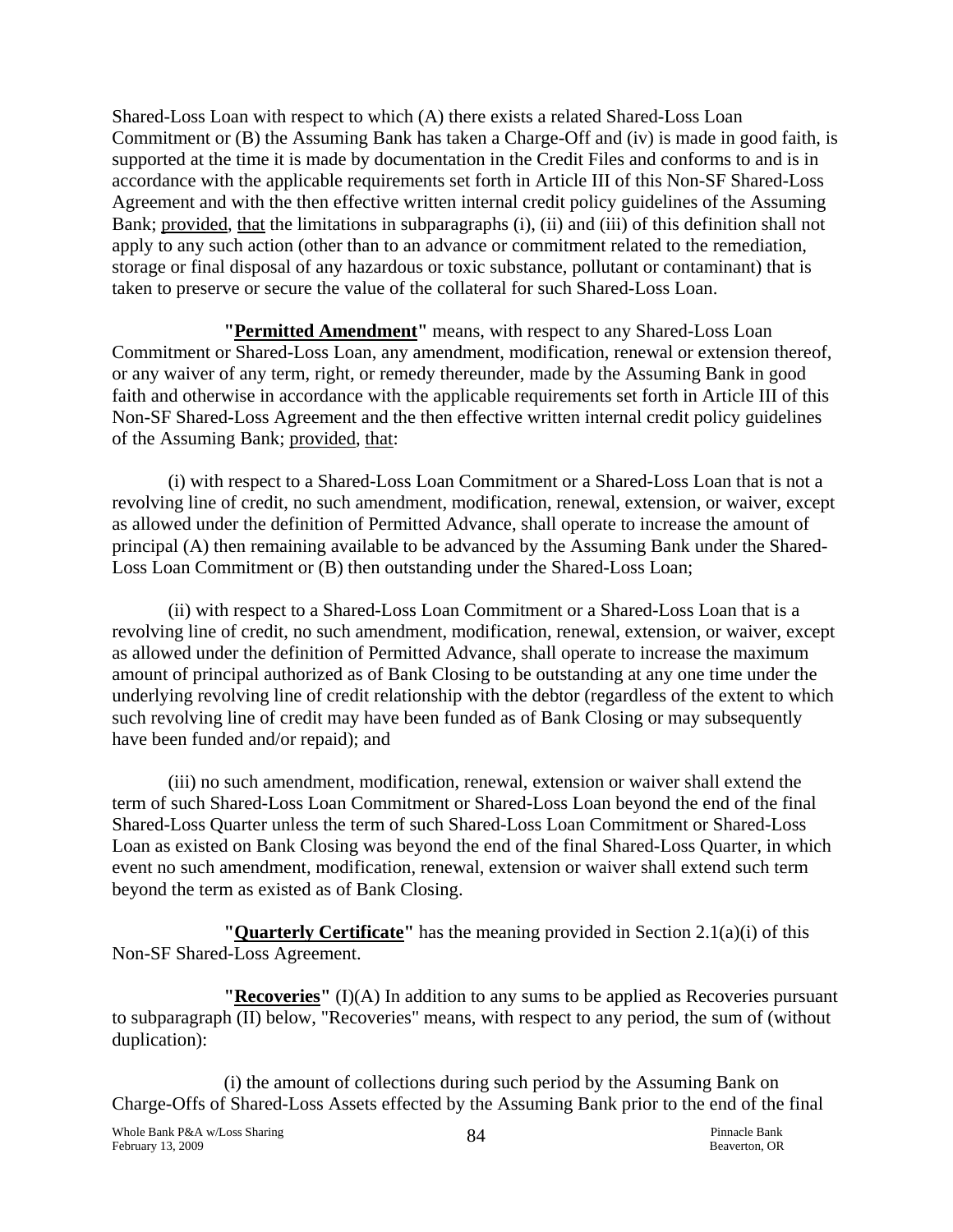Shared-Loss Quarter; plus

(ii) the amount of collections during such period by the Assuming Bank on Failed Bank Charge-Offs/Write-Downs; plus

(iii) the amount of gain on any sale or other disposition during such period by the Assuming Bank of Shared Loss Loans, Other Real Estate, Additional ORE or Subsidiary ORE (provided, that the amount of any such gain included in Recoveries shall not exceed the aggregate amount of the related Failed Bank Charge-Offs/Write-Downs and Charge-Offs taken and any related Reimbursable Expenses and Recovery Expenses); plus

(iv) the amount of collections during such period by the Assuming Bank of any Reimbursable Expenses or Recovery Expenses; plus

(v) the amount of any fee or other consideration received by the Assuming Bank during or prior to such period in connection with any amendment, modification, renewal, extension, refinance, restructure, commitment or other similar action taken by the Assuming Bank with respect to an Asset with respect to which there exists a Failed Bank Charge-Off/Write-Down or a Shared-Loss Loan as to which a Charge-Off has been effected by the Assuming Bank during or prior to such period (provided, that the amount of any such fee or other consideration included in Recoveries shall not exceed the aggregate amount of the related Failed Bank Charge-Offs/Write-Downs and Charge-Offs taken and any related Reimbursable Expenses and Recovery Expenses).

(I)(B) For the purpose of determining the amounts to be applied as Recoveries pursuant to subparagraph (I)(A) above, the Assuming Bank shall apply amounts received on the Assets that are not otherwise applied to reduce the book value of principal of a Shared-Loss Loan (or, in the case of Other Real Estate, Additional ORE, Subsidiary ORE and Capitalized Expenditures, that are not otherwise applied to reduce the book value thereof) in the following order: first to Charge-Offs and Failed Bank Charge-Offs/Write Downs; then to Reimbursable Expenses and Recovery Expenses; then to interest income; and then to other expenses incurred by the Assuming Bank.

(II) If there occurs an amendment, modification, renewal, extension, refinance, restructure, commitment, sale or other similar action with respect to a Shared-Loss Loan as to which there exists a Failed Bank Charge-Off/Write Down or as to which a Charge-Off has been effected by the Assuming Bank during or prior to such period, and if, as a result of such occurrence, the Assuming Bank recognizes any interest income for financial accounting purposes on that Shared-Loss Loan, then "Recoveries" shall also include the portion of the total amount of any such interest income recognized by the Assuming Bank which is derived by multiplying:

(A) the total amount of any such interest income recognized by the Assuming Bank during such period with respect to that Shared-Loss Loan as described above, by

(B) a fraction, the numerator of which is the aggregate principal amount (excluding reversals or charge-offs of Accrued Interest) of all such Failed Bank Charge-Offs/Write-Downs and Charge-Offs effected by the Assuming Bank with respect to that Shared-Loss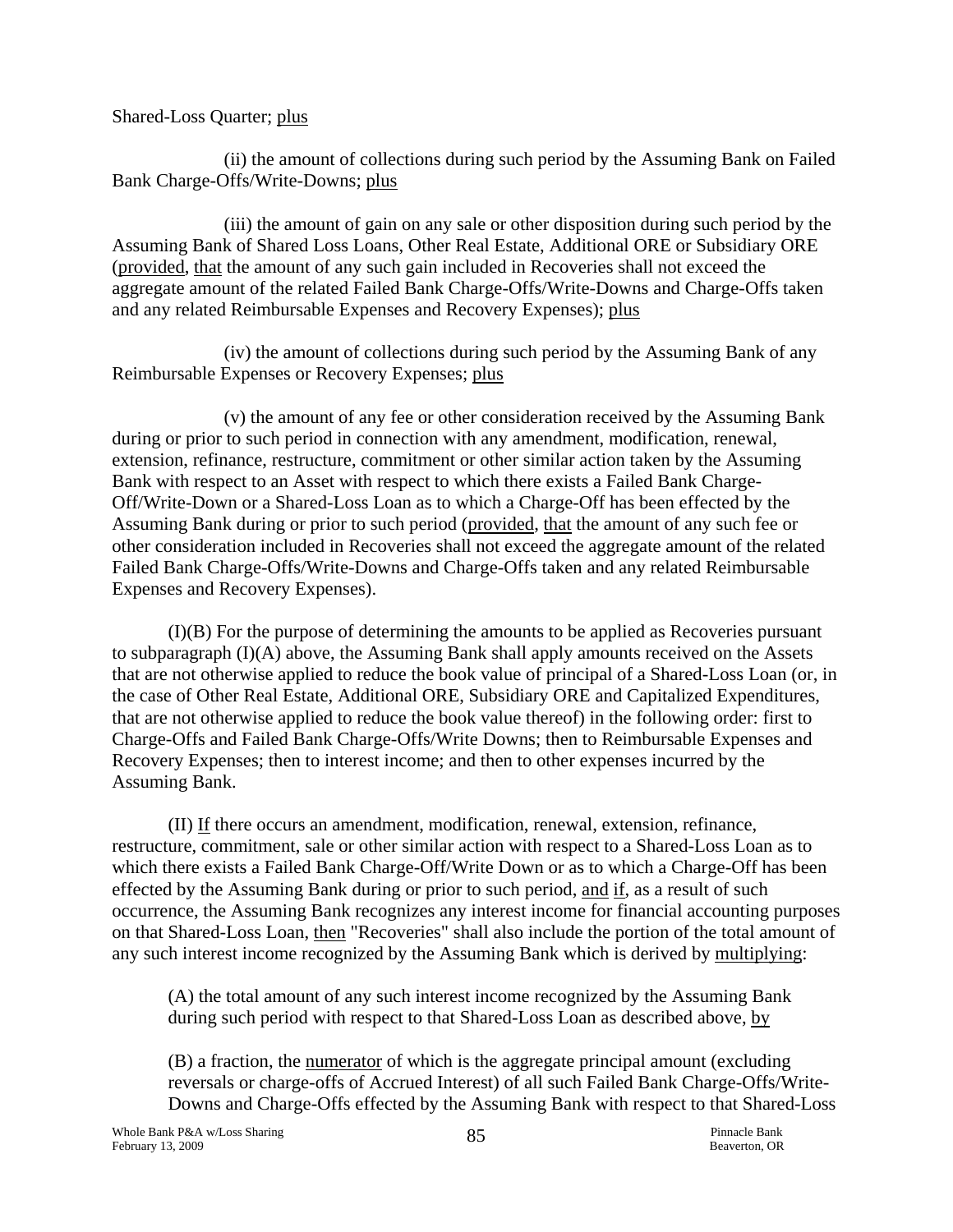Loan plus the principal amount of that Shared-Loss Loan that has not yet been chargedoff but has been placed on nonaccrual status, all of which occurred at any time prior to or during the period in which the interest income referred to in subparagraph  $(II)(A)$ immediately above was recognized, and the denominator of which is the total amount of principal indebtedness (including all such prior Failed Bank Charge-Offs/Write-Downs and Charge-Offs as described above) due from the Obligor on that Shared-Loss Loan as of the end of such period;

provided, however, that the amount of any interest income included as Recoveries for a particular Shared-Loss Loan shall not exceed the aggregate amount of (a) Failed Bank Charge-Offs/Write-Downs, (b) Charge-Offs effected by the Assuming Bank during or prior to the period in which the amount of Recoveries is being determined, plus (c) any Reimbursable Expenses and Recovery Expenses paid to the Assuming Bank pursuant to this Non-SF Shared-Loss Agreement during or prior to the period in which the amount of Recoveries is being determined, all with respect to that particular Shared-Loss Loan; and, provided, further, that any collections on any such Shared-Loss Loan that are not applied to reduce book value of principal or recognized as interest income shall be applied pursuant to subparagraph (I) above.

(III) Notwithstanding subparagraphs (I) and (II) above, the term "Recoveries" shall not include: (a) any amounts paid to the Assuming Bank by the Receiver pursuant to Section 2.1 of this Non-SF Shared-Loss Agreement, (b) amounts received with respect to Charge-Offs effected by the Assuming Bank after the final Shared-Loss Quarter, (c) after the final Shared-Loss Quarter, income received by the Assuming Bank from the operation of, and any gains recognized by the Assuming Bank on the disposition of, Other Real Estate, Additional ORE or Subsidiary ORE (such income and gains being hereinafter together referred to as "ORE Income"), except to the extent that aggregate ORE Income exceeds the aggregate expenses paid to third parties by the Assuming Bank after the final Shared-Loss Quarter to manage, operate and maintain Other Real Estate, Additional ORE or Subsidiary ORE (such expenses being hereinafter referred to as "ORE Expenses"). In determining the extent aggregate ORE Income exceeds aggregate ORE Expenses for any Recovery Quarter as set forth immediately above in subparagraph (c), the Assuming Bank will subtract (i) ORE Expenses paid to third parties during such Recovery Quarter (provided, that, in the case of the final Recovery Quarter only, the Assuming Bank will subtract ORE Expenses paid to third parties from the beginning of the final Recovery Quarter up to the date the Assuming Bank is required to deliver the final Quarterly Certificate pursuant to this Non-SF Shared-Loss Agreement) from (ii) ORE Income received during such Recovery Quarter, to calculate net ORE income ("Net ORE Income") for that Recovery Quarter. If the amount of Net ORE Income so calculated for a Recovery Quarter is positive, such amount shall be reported as Recoveries on the Quarterly Certificate for such Recovery Quarter. If the amount of Net ORE Income so calculated for a Recovery Quarter is negative ("Net ORE Loss Carryforward"), such amount shall be added to any ORE Expenses paid to third parties in the next succeeding Recovery Quarter, which sum shall then be subtracted from ORE Income for that next succeeding Recovery Quarter, for the purpose of determining the amount of Net ORE Income (or, if applicable, Net ORE Loss Carryforward) for that next succeeding Recovery Quarter. If, as of the end of the final Recovery Quarter, a Net ORE Loss Carryforward exists, then the amount of the Net ORE Loss Carryforward that does not exceed the aggregate amount of Net ORE Income reported as Recoveries on Quarterly Certificates for all Recovery Quarters may be included as a Recovery Expense on the Quarterly Certificate for the final Recovery Quarter.

Whole Bank P&A w/Loss Sharing  $86$  Pinnacle Bank 86 February 13, 2009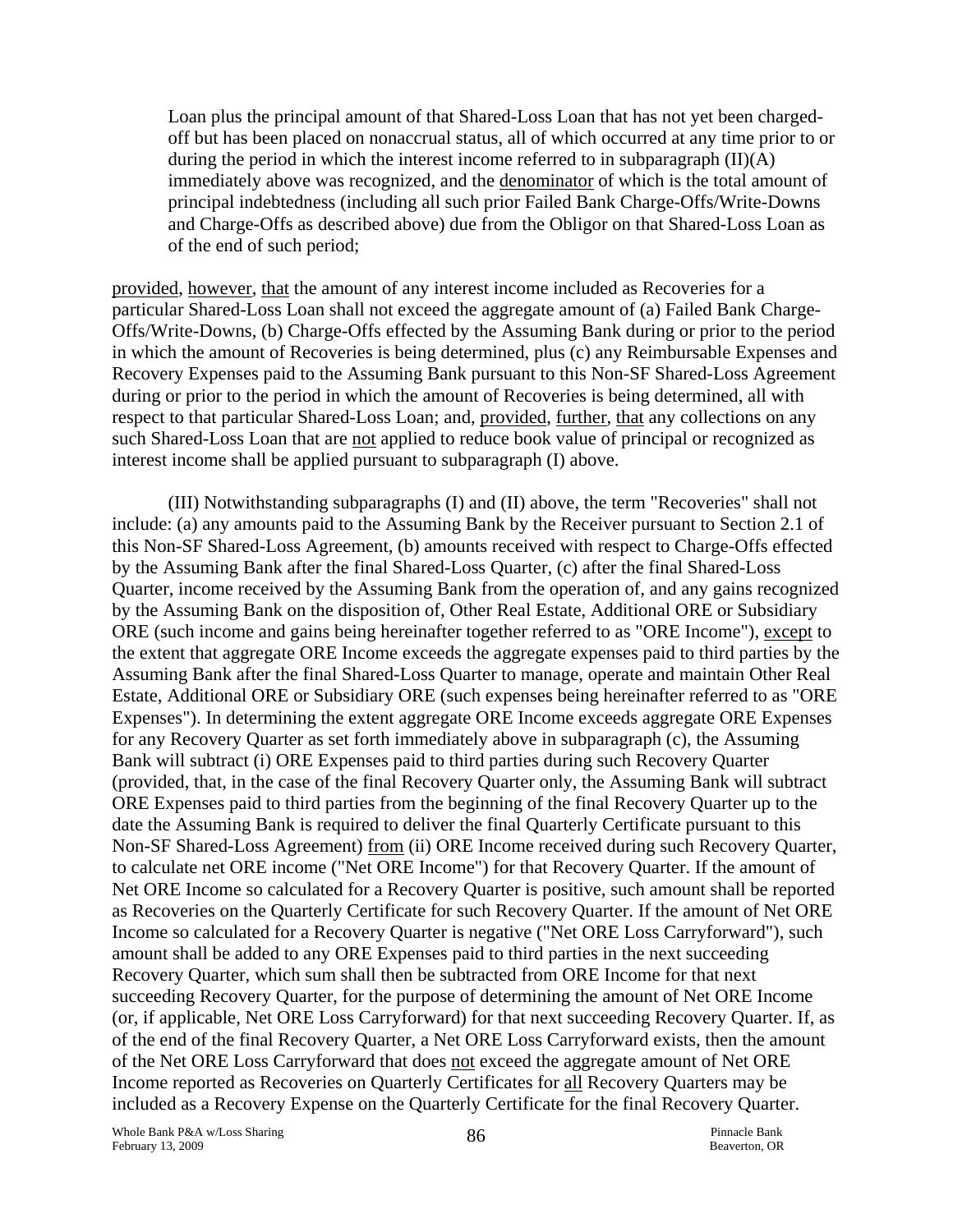**"Recovery Amount"** has the meaning provided in Section 2.1(b)(ii) of this Non-SF Shared-Loss Agreement.

**"Recovery Expenses"** means, for any Recovery Quarter, the amount of actual, reasonable and necessary out-of-pocket expenses (other than Capitalized Expenditures) paid to third parties (other than Affiliates of the Assuming Bank) by the Assuming Bank, as limited by Sections 3.2(c) and (d) of Article III to this Non-SF Shared-Loss Agreement, to recover amounts owed with respect to (i) any Shared-Loss Asset as to which a Charge-Off was effected prior to the end of the final Shared-Loss Quarter (provided that such amounts were incurred no earlier than the date the first Charge-Off on such Shared-Loss Asset was reflected on the Accounting Records of the Assuming Bank), and (ii) Failed Bank Charge-Offs/Write-Downs (including, in each case, expenses related to an Environmental Assessment but excluding (A) any other expenses related to such environmental conditions including, but not limited to, the remediation, storage or final disposal of any such hazardous or toxic substance, or any such pollutant or contaminant and (B) expenses related to any lender liability claims or actions, including but not limited to, such claims or actions arising from environmental conditions); provided, that, so long as income with respect to a Shared-Loss Loan is being pro-rated pursuant to the arithmetical formula in subsection (II) of the definition of "Recoveries", the term "Recovery Expenses" shall not include that portion of any such expenses paid during such Recovery Quarter to recover any amounts owed on that Shared-Loss Loan that is derived by:

subtracting (1) the product derived by multiplying:

(A) the total amount of any such expenses paid by the Assuming Bank during such Recovery Quarter with respect to that Shared-Loss Loan, by

(B) a fraction, the numerator of which is the aggregate principal amount (excluding reversals or charge-offs of Accrued Interest) of all such Failed Bank Charge-Offs/Write-Downs and Charge-Offs effected by the Assuming Bank with respect to that Shared-Loss Loan plus the principal amount of that Shared-Loss Loan that has not yet been charged-off but has been placed on nonaccrual status, all of which occurred at any time prior to or during the period in which the interest income referred to in subparagraph (II)(A) of the definition of "Recoveries" was recognized, and the denominator of which is the total amount of principal indebtedness (including all such prior Failed Bank Charge-Offs/Write-Downs and Charge-Offs as described above) due from the Obligor on that Shared-Loss Loan as of the end of such period;

from (2) the total amount of any such expenses paid during that Recovery Quarter with respect to that Shared-Loss Loan.

**"Recovery Quarter"** has the meaning provided in Section 2.1(a)(ii) of this Non-SF Shared-Loss Agreement.

**"Reimbursable Expenses"** means, for any Shared-Loss Quarter, the amount of actual, reasonable and necessary out-of-pocket expenses (other than Capitalized Expenditures)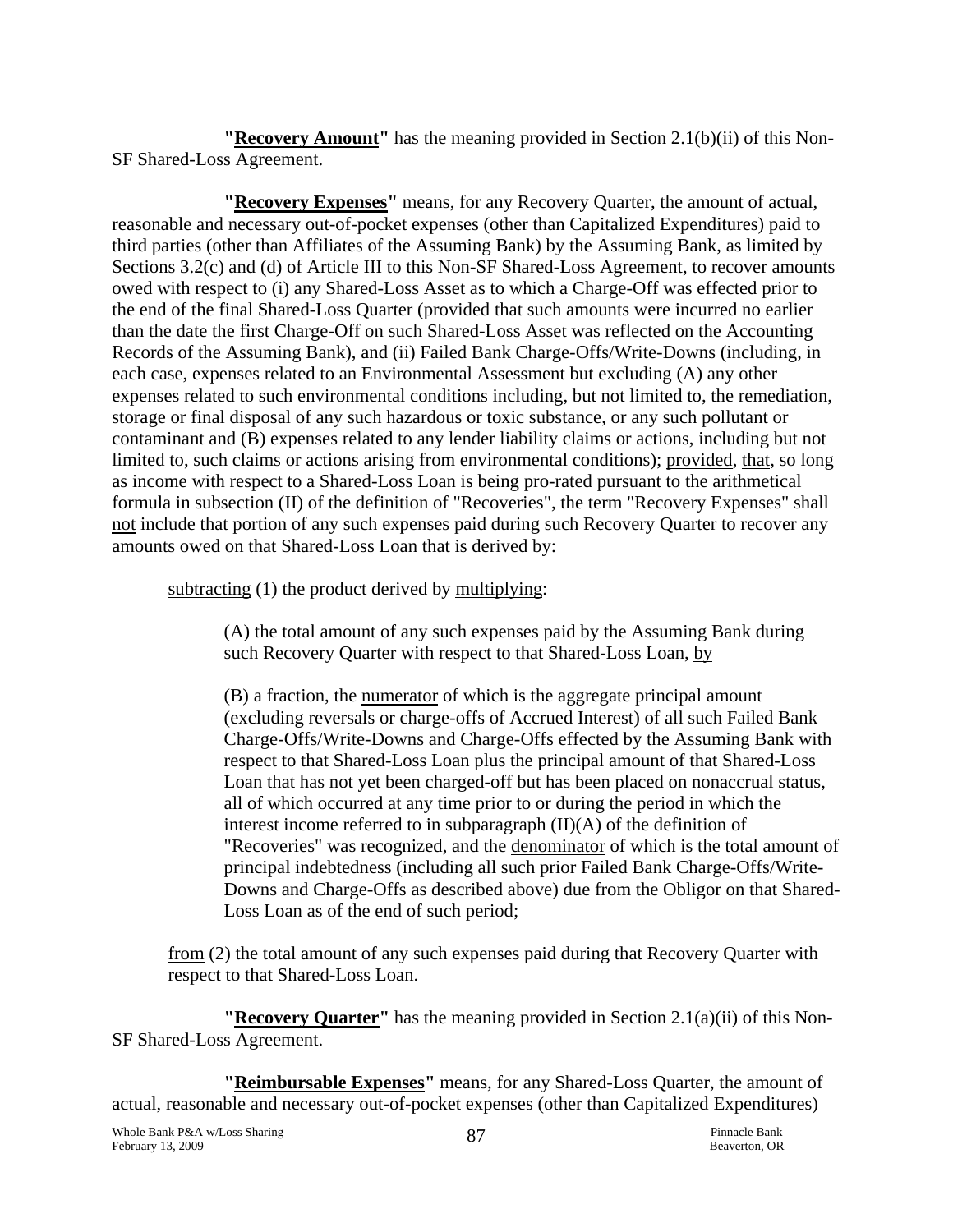paid to third parties (other than Affiliates of the Assuming Bank) by the Assuming Bank, as limited by Sections 3.2(c) and (d) of Article III of this Non-SF Shared-Loss Agreement, to:

(i) recover amounts owed with respect to any Shared-Loss Asset as to which a Charge-Off has been effected prior to the end of the final Shared-Loss Quarter (provided that such amounts were incurred no earlier than the date the first Charge-Off on such Shared-Loss Asset was reflected on the Accounting Records of the Assuming Bank) and recover amounts owed with respect to Failed Bank Charge-Offs/Write-Downs (including, in each case, expenses related to an Environmental Assessment but excluding (A) any other expenses related to such environmental conditions including, but not limited to, the remediation, storage or final disposal of any such hazardous or toxic substance, or any such pollutant or contaminant and (B) expenses related to any lender liability claims or actions, including but not limited to, such claims or actions arising from environmental conditions); provided, that, so long as income with respect to a Shared-Loss Loan is being pro-rated pursuant to the arithmetical formula in subsection (II) of the definition of "Recoveries", the term "Reimbursable Expenses" shall not include that portion of any such expenses paid during such Shared-Loss Quarter to recover any amounts owed on that Shared-Loss Loan that is derived by:

subtracting (1) the product derived by multiplying:

(A) the total amount of any such expenses paid by the Assuming Bank during such Shared-Loss Quarter with respect to that Shared-Loss Loan, by

(B) a fraction, the numerator of which is the aggregate principal amount (excluding reversals or charge-offs of Accrued Interest) of all such Failed Bank Charge-Offs/Write-Downs and Charge-Offs effected by the Assuming Bank with respect to that Shared-Loss Loan plus the principal amount of that Shared-Loss Loan that has not yet been charged-off but has been placed on nonaccrual status, all of which occurred at any time prior to or during the period in which the interest income referred to in subparagraph (II)(A) of the definition of "Recoveries" was recognized, and the denominator of which is the total amount of principal indebtedness (including all such prior Failed Bank Charge-Offs/Write-Downs and Charge-Offs as described above) due from the Obligor on that Shared-Loss Loan as of the end of such period;

from (2) the total amount of any such expenses paid during that Shared-Loss Quarter with respect to that Shared-Loss Loan; and

(ii) manage, operate or maintain Other Real Estate, Additional ORE or Subsidiary ORE less the amount of any income received by the Assuming Bank during such Shared-Loss Quarter with respect to such Other Real Estate, Additional ORE or Subsidiary ORE (which resulting amount under this clause (ii) may be negative).

**"Residential Mortgage Loans"** means Loans, excluding advances made pursuant to Home Equity Loans, that are secured by mortgages on one- to four-family residences or stock of cooperative housing associations.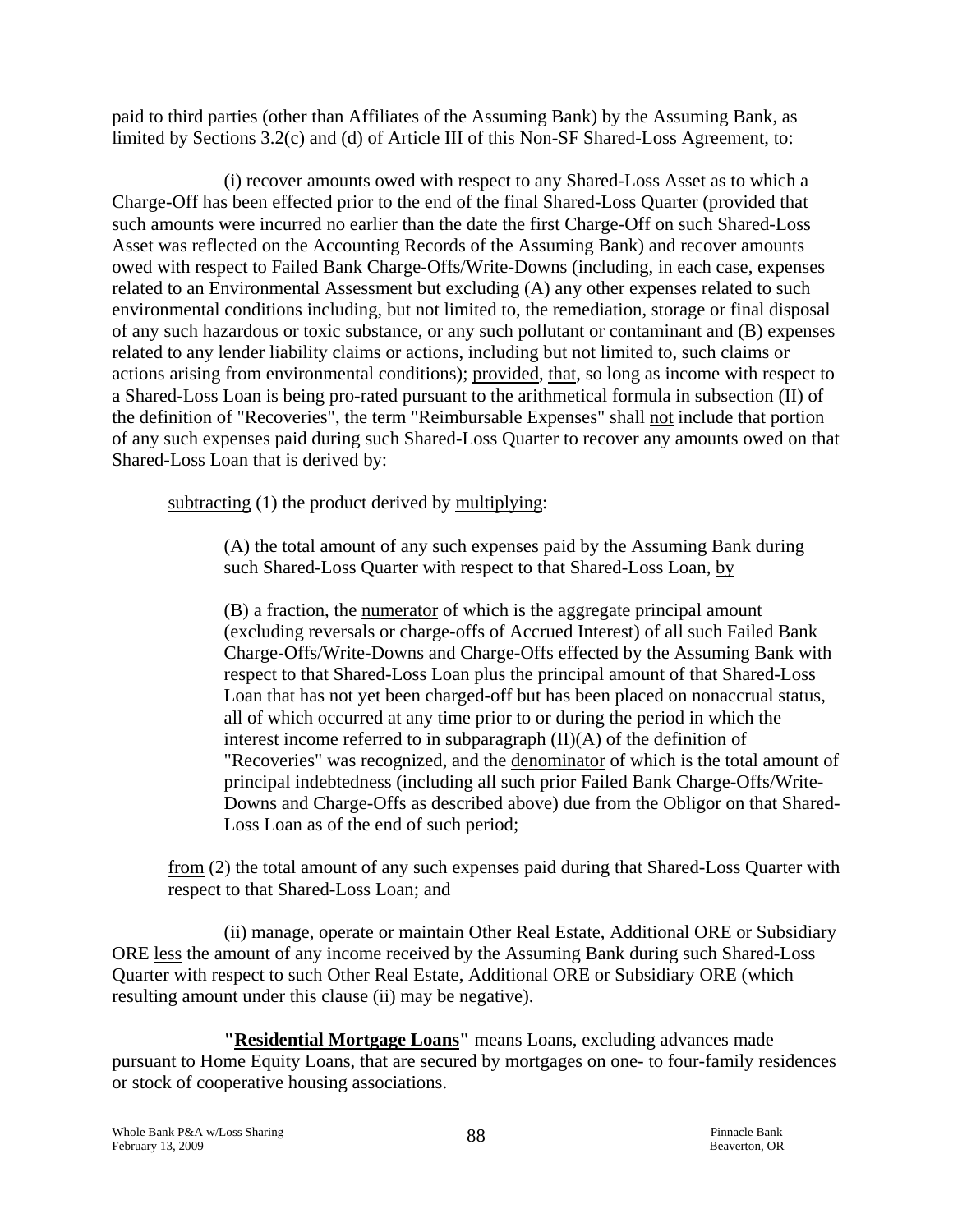**"Review Board"** has the meaning provided in Section 2.1(f)(i) of this Non-SF Shared-Loss Agreement.

**"Shared-Loss Amount"** has the meaning provided in Section 2.1(b)(i) of this Non-SF Shared-Loss Agreement.

 in which such interest accrued. **"Shared-Loss Asset Repurchase Price"** means, with respect to any Shared-Loss Asset, which shall be determined by the Receiver, the principal amount thereof due from an Obligor (including, subject to the limitations discussed below, the amount of any Accrued Interest) stated on the Accounting Records of the Assuming Bank, as of the date as of which the Shared-Loss Asset Repurchase Price is being determined (regardless, in the case of a Shared-Loss Loan, of the Legal Balance thereof); provided, that (i) in the case of a Shared-Loss Loan there shall be excluded from such amount the amount of any Accrued Interest accrued on or with respect to such Shared-Loss Loan prior to the ninety (90)-day period ending on the day prior to the purchase date determined pursuant to Sections  $2.1(e)(i)$  or  $2.1(e)(iii)$  of this Non-SF Shared-Loss Agreement, except to the extent such Accrued Interest was included in the Book Value of such Shared-Loss Loan, and (ii) any collections on a Shared-Loss Loan received by the Assuming Bank after the purchase date applicable to such Shared-Loss Loan shall be applied (without duplication) to reduce the Shared-Loss Asset Repurchase Price of such Shared-Loss Loan on a dollar-for-dollar basis. For purposes of determining the amount of unpaid interest which accrued during a given period with respect to a variable-rate Shared-Loss Loan, all collections of interest shall be deemed to be applied to unpaid interest in the chronological order

**"Shared-Loss Assets"** means Shared-Loss Loans, Other Real Estate purchased by the Assuming Bank, Additional ORE, Subsidiary ORE and Capitalized Expenditures.

### **"Shared-Loss Loan Commitment"** means:

(i) any Commitment to make a further extension of credit or to make a further advance with respect to an existing Shared-Loss Loan; and

(ii) any Shared-Loss Loan Commitment (described in subparagraph (i) immediately preceding) with respect to which the Assuming Bank has made a Permitted Amendment.

**"Shared-Loss Loan Commitment Advance"** means an advance pursuant to a Shared-Loss Loan Commitment with respect to which the Assuming Bank has not made a Permitted Advance.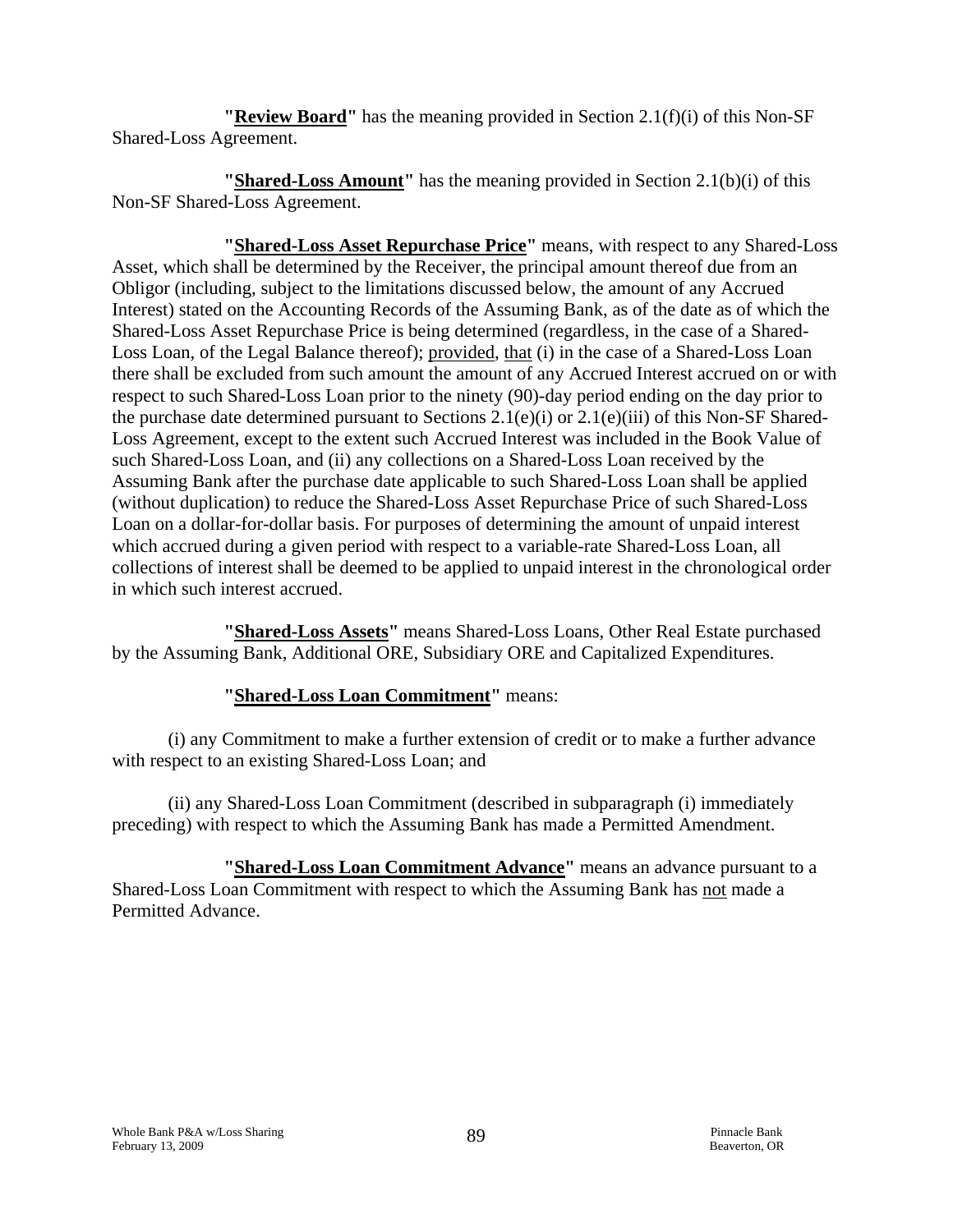#### **"Shared-Loss Loans"** means:

(i)(A) Loans purchased by the Assuming Bank pursuant to the Agreement set forth on Exhibit 4.15(b) (B) New Shared-Loss Loans purchased by the Assuming Bank pursuant to the Agreement, (C) Permitted Advances and (D) Shared-Loss Loan Commitment Advances, if any; provided, that Shared-Loss Loans shall not include Loans, New Shared-Loss Loans, Permitted Advances and Shared-Loss Loan Commitment Advances with respect to which an Acquired Subsidiary, or a constituent Subsidiary thereof, is an Obligor; and

(ii) any Shared-Loss Loans (described in subparagraph (i) immediately preceding) with respect to which the Assuming Bank has made a Permitted Amendment.

**"Shared-Loss Payment Trigger"** means when the sum of the Cumulative Loss Amount under the Single Family Shared-Loss Agreement and the cumulative Net Charge-Offs under this Non-SF Shared-Loss Agreement, exceeds the First Loss Amount.

**"Shared-Loss Quarter"** has the meaning provided in Section 2.1(a)(i) of this Non-SF Shared-Loss Agreement.

**"Stated Threshold"** means total losses under the shared loss agreements in the amount of \$18,000,000.

**"Subsidiary ORE"** means all assets owned by ORE Subsidiaries that would constitute Additional ORE if such assets were on the books of the Assuming Bank.

**"Termination Date"** means the eighth (8th) anniversary of the Commencement Date.

# **ARTICLE II** -- **SHARED-LOSS ARRANGEMENT**

### **2.1 Shared-Loss Arrangement.**

**(a) Quarterly Certificates.** (i) Not later than thirty (30) days after the end of each Calendar Quarter from and including the initial Calendar Quarter to and including the Calendar Quarter in which the Applicable Anniversary of the Commencement Date falls (each of such Calendar Quarters being referred to herein as a "Shared-Loss Quarter"), the Assuming Bank shall deliver to the Receiver a certificate, signed by the Assuming Bank's chief executive officer and its chief financial officer, setting forth in such form and detail as the Receiver may specify (a "Quarterly Certificate"):

> (A) the amount of Charge-Offs, the amount of Recoveries and the amount of Net Charge-Offs (which amount may be negative) during such Shared-Loss Quarter with respect to the Shared-Loss Assets (and for Recoveries, with respect to the Assets for which a charge-off was effected by the Failed Bank prior to Bank Closing); and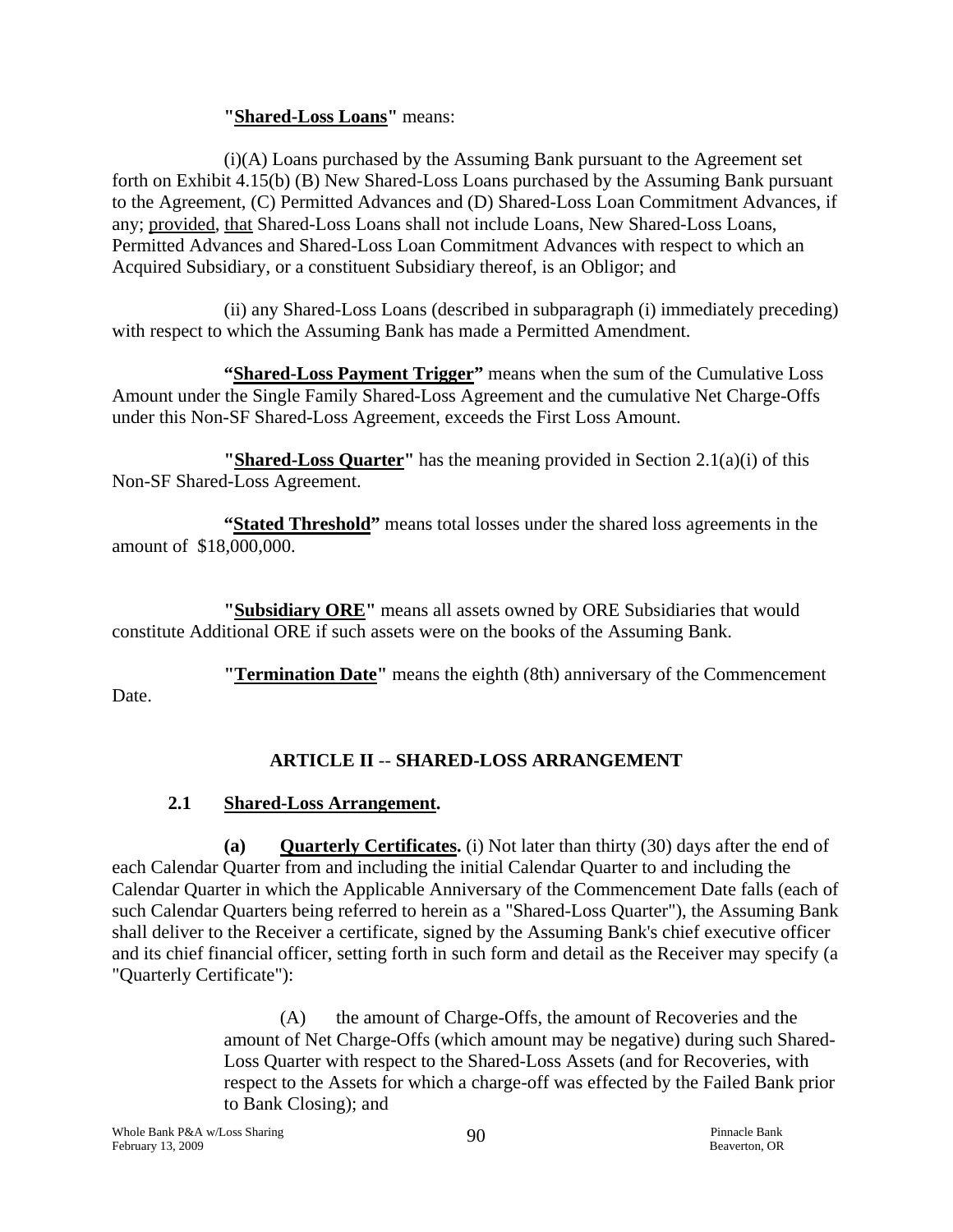(B) the aggregate amount of Reimbursable Expenses (which amount may be negative) during such Shared-Loss Quarter.

(ii) Not later than thirty (30) days after the end of each Calendar Quarter from and including the first Calendar Quarter following the final Shared-Loss Quarter to and including the Calendar Quarter in which the Termination Date falls (each of such Calendar Quarters being referred to herein as a "Recovery Quarter"), the Assuming Bank shall deliver to the Receiver a Quarterly Certificate setting forth, in such form and detail as the Receiver may specify, the amount of Recoveries and Recovery Expenses during such Recovery Quarter. On the Quarterly Certificate for the first Recovery Quarter only, the Assuming Bank may report as a separate item, in such form and detail as the Receiver may specify, the aggregate amount of any Reimbursable Expenses that: (a) were incurred prior to or during the final Shared-Loss Quarter, and (b) had not been included in any Quarterly Certificate for any Shared-Loss Quarter because they had not been actually paid by the Assuming Bank (in accordance with the terms of this Non-SF Shared-Loss Agreement) during any Shared-Loss Quarter and (c) were actually paid by the Assuming Bank (in accordance with the terms of this Non-SF Shared-Loss Agreement) during the first Recovery Quarter.

### **(b) Payments With Respect to Shared-Loss Assets.**

 $(i)$  For purposes of this Section 2.1(b), the Assuming Bank shall record the Shared-Loss Assets on its Accounting Records at Book Value. If the amount of all Net Charge-Offs during any Shared-Loss Quarter plus Reimbursable Expenses during such Shared-Loss Quarter (the "Shared-Loss Amount") is positive, then, except as provided in Sections 2.1(c) and (e) below, and subject to the provisions of Section 2.1(b)(vi) below, not later than fifteen (15) days after the date on which the Receiver receives the Quarterly Certificate with respect to such Shared-Loss Quarter, the Receiver shall pay to the Assuming Bank an amount equal to eighty percent (80%) of the Shared-Loss Amount for such Shared-Loss Quarter. If the Shared-Loss Amount during any Shared-Loss Quarter is negative, the Assuming Bank shall pay to the Receiver an amount equal to eighty percent (80%) of the Shared-Loss Amount for such Shared-Loss Quarter, which payment shall be delivered to the Receiver together with the Quarterly Certificate for such Shared-Loss Quarter.

(ii) If the amount of gross Recoveries during any Recovery Quarter less Recovery Expenses during such Recovery Quarter (the "Recovery Amount") is positive, then, simultaneously with its delivery of the Quarterly Certificate with respect to such Recovery Quarter, the Assuming Bank shall pay to the Receiver an amount equal to eighty percent (80%) of the Recovery Amount for such Recovery Quarter. If the Recovery Amount is negative, then such negative amount shall be subtracted from the amount of gross Recoveries during the next succeeding Recovery Quarter in determining the Recovery Amount in such next succeeding Recovery Quarter; provided, that this Section 2.1(b)(ii) shall operate successively in the event that the Recovery Amount (after giving effect to this Section 2.1(b)(ii)) in such next succeeding Recovery Quarter is negative. The Assuming Bank shall specify, in the Quarterly Certificate for the final Recovery Quarter, the aggregate amount for all Recovery Quarters only, as of the end of, and including, the final Recovery Quarter of (A) Recoveries ("Aggregate Recovery Period Recoveries"), (B) Recovery Expenses ("Aggregate Recovery Expenses"), and (C) only those

Whole Bank P&A w/Loss Sharing  $91$  Pinnacle Bank 91 Pinnacle Bank 91 Pinnacle Bank 91 Pinnacle Bank 91 Pinnacle Bank 91 Pinnacle Bank 91 Pinnacle Bank 91 Pinnacle Bank 91 Pinnacle Bank 91 Pinnacle Bank 91 Pinnacle Bank 91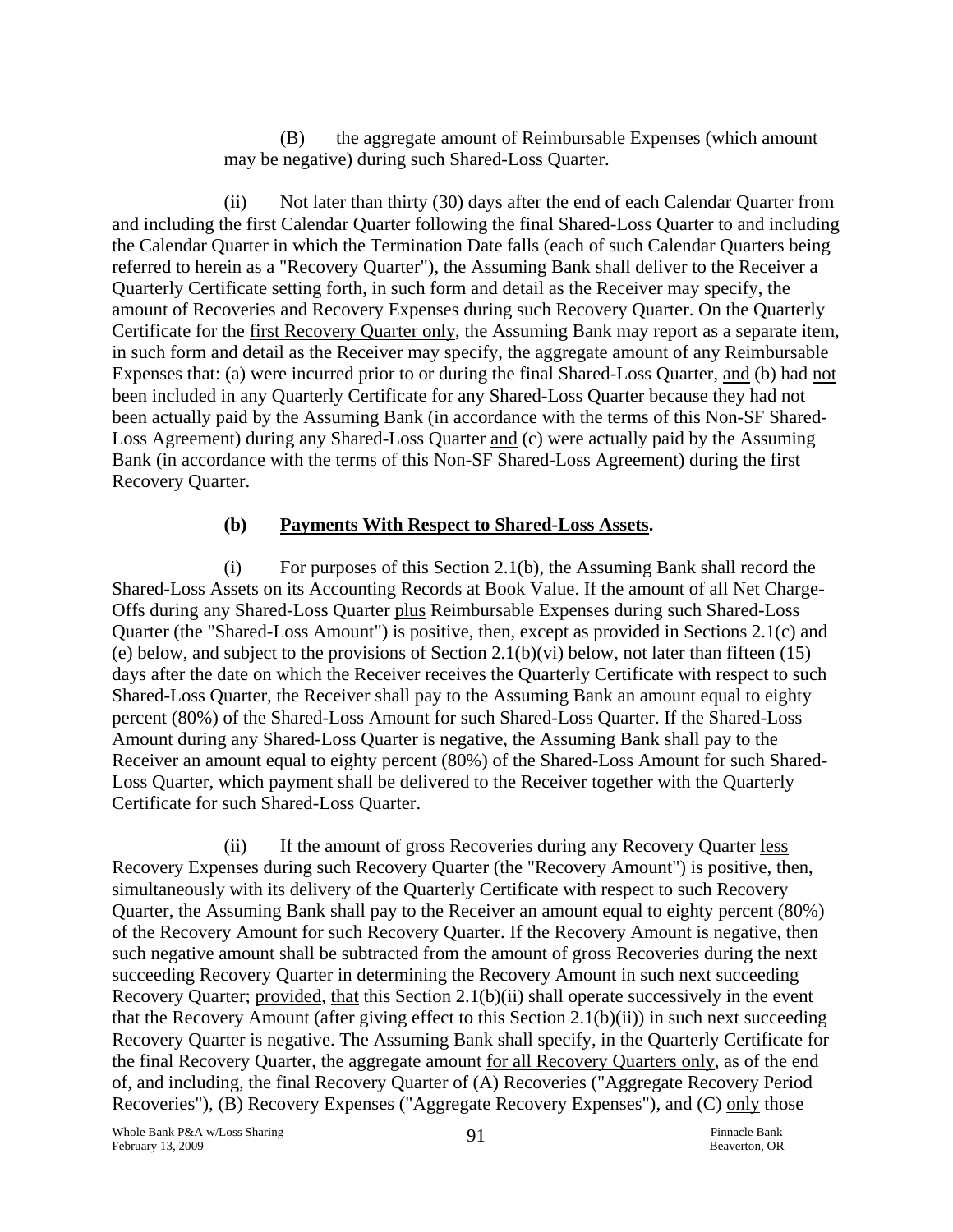Recovery Expenses that have been actually "offset" against Aggregate Recovery Period Recoveries (including those so "offset" in that final Recovery Quarter) ("Aggregate Offset Recovery Expenses"); as used in this sentence, the term "offset" means the amount that has been applied to reduce gross Recoveries in any Recovery Quarter pursuant to the methodology set forth in this Section 2.1(b)(ii). If, at the end of the final Recovery Quarter the amount of Aggregate Recovery Expenses exceeds the amount of Aggregate Recovery Period Recoveries, the Receiver shall have no obligation to pay to the Assuming Bank all or any portion of such excess. Subsequent to the Assuming Bank's calculation of the Recovery Amount (if any) for the final Recovery Quarter, the Assuming Bank shall also show on the Quarterly Certificate for the final Recovery Quarter the results of the following three mathematical calculations: (i) Aggregate Recovery Period Recoveries minus Aggregate Offset Recovery Expenses; (ii) Aggregate Recovery Expenses minus Aggregate Offset Recovery Expenses; and (iii) the lesser of the two amounts calculated in (i) and (ii) immediately above ("Additional Recovery Expenses") multiplied by 80% (the amount so calculated in (iii) being defined as the "Additional Recovery Expense Amount"). If the Additional Recovery Expense Amount is greater than zero, then the Assuming Bank may request in the Quarterly Certificate for the final Recovery Quarter that the Receiver reimburse the Assuming Bank the amount of the Additional Recovery Expense Amount and the Receiver shall pay to the Assuming Bank the Additional Recovery Expense Amount within fifteen (15) days after the date on which the Receiver receives that Quarterly Certificate. On the Quarterly Certificate for the final Recovery Quarter only, the Assuming Bank may include, in addition to any Recovery Expenses for that Recovery Quarter that were paid by the Assuming Bank in that Recovery Quarter, those Recovery Expenses that: (a) were incurred prior to or during the final Recovery Quarter, and (b) had not been included in any Quarterly Certificate for any Recovery Quarter because they had not been actually paid by the Assuming Bank (in accordance with the terms of this Non-SF Shared-Loss Agreement) during any Recovery Quarter, and (c) were actually paid by the Assuming Bank (in accordance with the terms of this Non-SF Shared-Loss Agreement) prior to the date the Assuming Bank is required to deliver that final Quarterly Certificate to the Receiver under the terms of Section 2.1(a)(ii).

(iii) Concurrently with the delivery date of the Quarterly Certificate for the final Recovery Quarter as provided in Section 2.1(a)(ii), the Assuming Bank shall deliver to the Receiver a certificate, signed by the Assuming Bank's chief executive officer and its chief financial officer, setting forth in such form and detail (including supporting schedules) as the Receiver may specify, the amount of any excess of (A) the aggregate amount of Net Charge-Offs for all Shared-Loss Quarters plus all Reimbursable Expenses and Aggregate Offset Recovery Expenses plus Additional Recovery Expenses minus the aggregate amount of gross Recoveries for all Recovery Quarters, over (B) the Stated Threshold. Not later than forty-five (45) days after the date on which the Receiver receives such certificate, the Receiver shall pay to the Assuming Bank an amount equal to fifteen percent (15%) of such excess.

(iv) With respect to each Shared-Loss Quarter and Recovery Quarter, collections by the Assuming Bank on any charge-off effected by the Failed Bank prior to Bank Closing on an Asset other than a Shared-Loss Asset shall be reported as Recoveries under this Section 2.1 only to the extent such collections exceed the Book Value of such Asset, if any. For any Shared-Loss Quarter or Recovery Quarter in which collections by the Assuming Bank on such Asset are applied to both Book Value and to a charge-off effected by the Failed Bank prior to Bank Closing, the amount of expenditures incurred by the Assuming Bank attributable to the

Whole Bank P&A w/Loss Sharing  $92$  Pinnacle Bank 93. Pebruary 13, 2009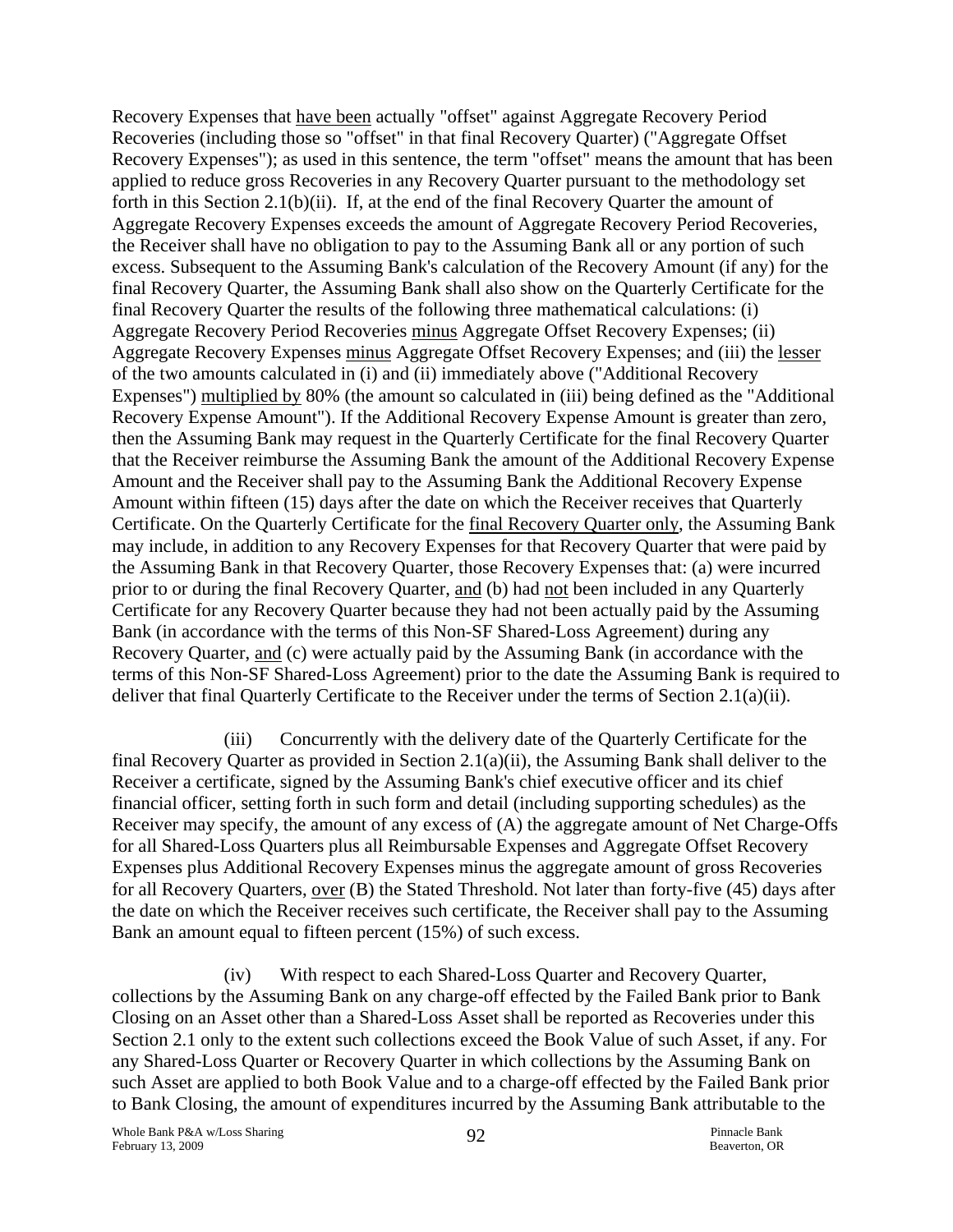collection of any such Asset, that shall be considered a Reimbursable Expense or a Recovery Expense under this Section 2.1 will be limited to a proportion of such expenditures which is equal to the proportion derived by dividing (A) the amount of collections on such Asset applied to a charge-off effected by the Failed Bank prior to Bank Closing, by (B) the total collections on such Assets.

(v) If the Assuming Bank has duly specified an amount of Reimbursable Expenses on the Quarterly Certificate for the first Recovery Quarter as described above in the last sentence of Section 2.1(a)(ii), then, not later than fifteen  $(15)$  days after the date on which the Receiver receives that Quarterly Certificate, the Receiver shall pay to the Assuming Bank an amount equal to eighty percent (80%) of the amount of such Reimbursable Expenses.

(vi) Receiver has no obligation to make payment for any Shared Loss Quarters until the Shared-Loss Payment Trigger is reached.

**(c) Limitation on Shared-Loss Payment.** The Receiver shall not be required to make any payments pursuant to this Section 2.1 with respect to any Charge-Off of a Shared-Loss Asset that the Receiver or the Corporation determines, based upon the Examination Criteria, should not have been effected by the Assuming Bank. In the event that the Receiver does not make any payments with respect to any Charge-Off of a Shared-Loss Asset pursuant to this Section 2.1 or determines that a payment was improperly made, the Assuming Bank and the Receiver shall make such accounting adjustments and payments as may be necessary to give retroactive effect to such corrections.

**(d) Sale of, or Additional Advances or Amendments with Respect to, Shared-Loss Loans.** No Shared-Loss Loan shall be treated as a Shared-Loss Asset pursuant to this Section 2.1 (i) after the Assuming Bank makes any additional advance, commitment or increase in the amount of a commitment with respect to such Shared-Loss Loan that does not constitute a Permitted Advance or a Shared-Loss Loan Commitment Advance, (iii) after the Assuming Bank makes any amendment, modification, renewal or extension to such Shared-Loss Loan that does not constitute a Permitted Amendment, or (iv) after the Assuming Bank has managed, administered or collected any "Related Loan" (as such term is defined in Section 3.4 of Article III of this Exhibit) in any manner which would have the effect of increasing the amount of any collections with respect to the Related Loan to the detriment of such Shared-Loss Asset to which such loan is related; provided, that any such Shared-Loss Loan that has been the subject of Charge-Offs prior to the taking of any action described in clause (i), (ii), or (iii) of this Section 2.1(d) by the Assuming Bank shall be treated as a Shared-Loss Asset pursuant to this Section 2.1 solely for the purpose of treatment of Recoveries on such Charge-Offs until such time as the amount of Recoveries with respect to such Shared-Loss Asset equals such Charge-Offs.

# **(e) Option to Purchase.**

(i) In the event that the Assuming Bank determines that there is a substantial likelihood that continued efforts to collect a Shared-Loss Asset or an Asset for which a chargeoff was effected by the Failed Bank with, in either case, a Legal Balance of \$500,000 or more on the Accounting Records of the Assuming Bank will result in an expenditure of funds by the Assuming Bank to a third party for a specified purpose (the expenditure of which, in its best

Whole Bank P&A w/Loss Sharing  $93$ <br>Pinnacle Bank 93 February 13, 2009 Beaverton, OR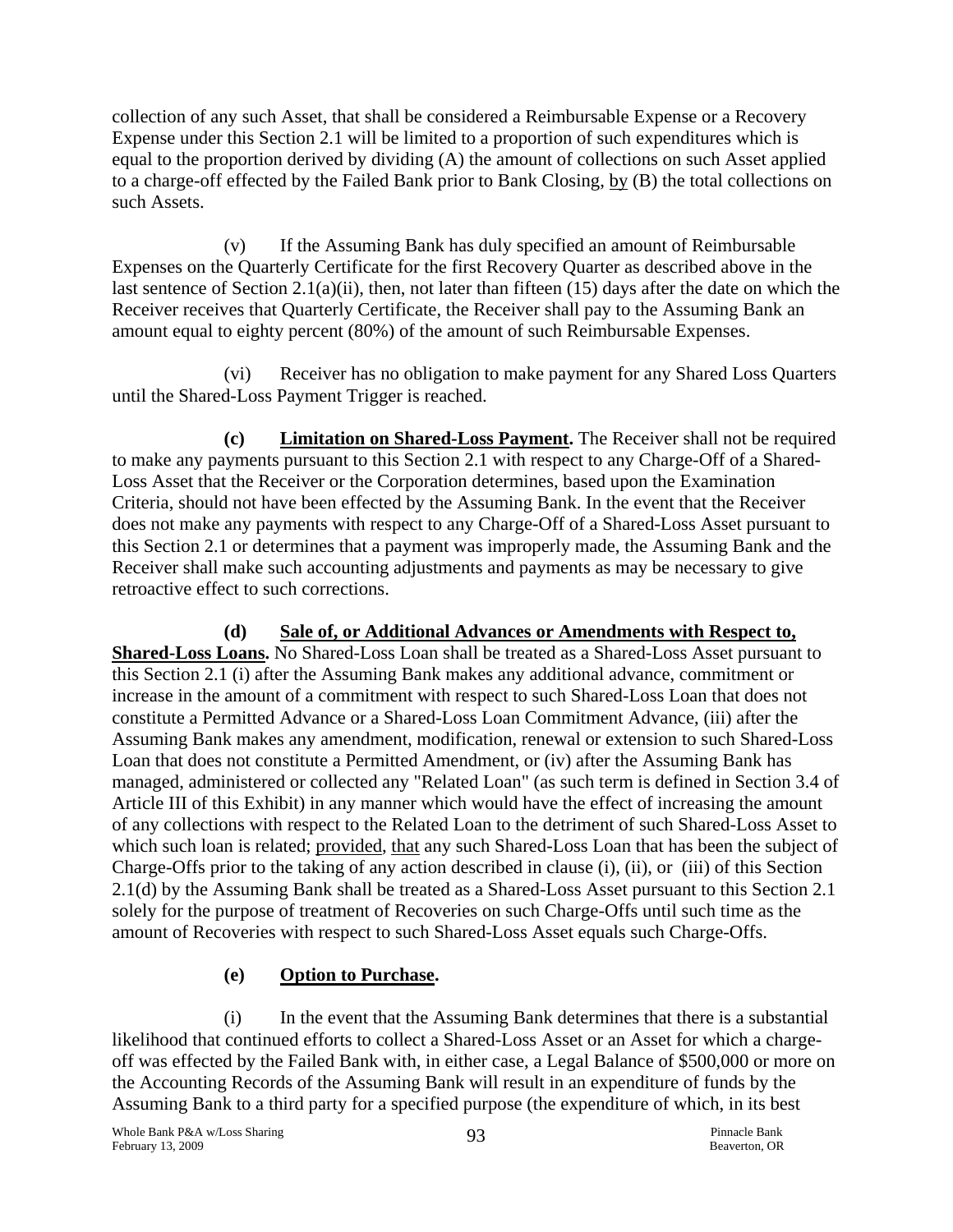judgment, will maximize collections), which do not constitute Reimbursable Expenses or Recovery Expenses, and such expenses will exceed ten percent (10%) of the then book value thereof as reflected on the Accounting Records of the Assuming Bank, the Assuming Bank shall (i) promptly so notify the Receiver and (ii) request that such expenditure be treated as a Reimbursable Expense or Recovery Expense for purposes of this Section 2.1. (Where the Assuming Bank determines that there is a substantial likelihood that the previously mentioned situation exists with respect to continued efforts to collect a Shared-Loss Asset or an Asset for which a charge-off was effected by the Failed Bank with, in either case, a Legal Balance of less than \$500,000 on the Accounting Records of the Assuming Bank, the Assuming Bank may so notify the Receiver and request that such expenditure be treated as a Reimbursable Expense or Recovery Expense.) Within thirty (30) days after its receipt of such a notice, the Receiver will advise the Assuming Bank of its consent or denial that such expenditures shall be treated as a Reimbursable Expense or Recovery Expense, as the case may be. Notwithstanding the failure of the Receiver to give its consent with respect to such expenditures, the Assuming Bank shall continue to administer such Shared-Loss Asset in accordance with Section 2.2, except that the Assuming Bank shall not be required to make such expenditures. At any time after its receipt of such a notice and on or prior to the Termination Date the Receiver shall have the right to purchase such Shared-Loss Asset or Asset as provided in Section 2.1(e)(iii), notwithstanding any consent by the Receiver with respect to such expenditure.

(ii) During the period prior to the Termination Date, the Assuming Bank shall notify the Receiver within fifteen (15) days after any of the following becomes fully or partially charged-off:

> (A) a Shared-Loss Loan having a Legal Balance (or, in the case of more than one (1) Shared-Loss Loan made to the same Obligor, a combined Legal Balance) of \$500,000 or more in circumstances in which the legal claim against the relevant Obligor survives; or

(B) a Shared-Loss Loan to a director, an "executive officer" as defined in 12 C.F.R. 215.2(d), a "principal shareholder" as defined in 12 C.F.R. 215.2(l), or an Affiliate of the Assuming Bank.

(iii) If the Receiver determines in its sole discretion that the Assuming Bank is not diligently pursuing collection efforts with respect to any Shared-Loss Asset which has been fully or partially charged-off or written-down (including any Shared-Loss Asset which is identified or required to be identified in a notice pursuant to Section 2.1(e)(ii)) or any Asset for which there exists a Failed Bank Charge-Off/Write-Down, the Receiver may at its option, exercisable at any time on or prior to the Termination Date, require the Assuming Bank to assign, transfer and convey such Shared-Loss Asset or Asset to and for the sole benefit of the Receiver for a price equal to the Repurchase Price thereof less the Related Liability Amount with respect to any Related Liabilities related to such Shared-Loss Asset or Asset.

Whole Bank P&A w/Loss Sharing **Pinnacle Bank** 94 February 13, 2009 Pinnacle Bank 94 February 13, 2009 (iv) Not later than ten (10) days after the date upon which the Assuming Bank receives notice of the Receiver's intention to purchase or require the assignment of any Shared-Loss Asset or Asset pursuant to Section 2.1(e)(i) or (iii), the Assuming Bank shall transfer to the Receiver such Shared-Loss Asset or Asset and any Credit Files relating thereto and shall take all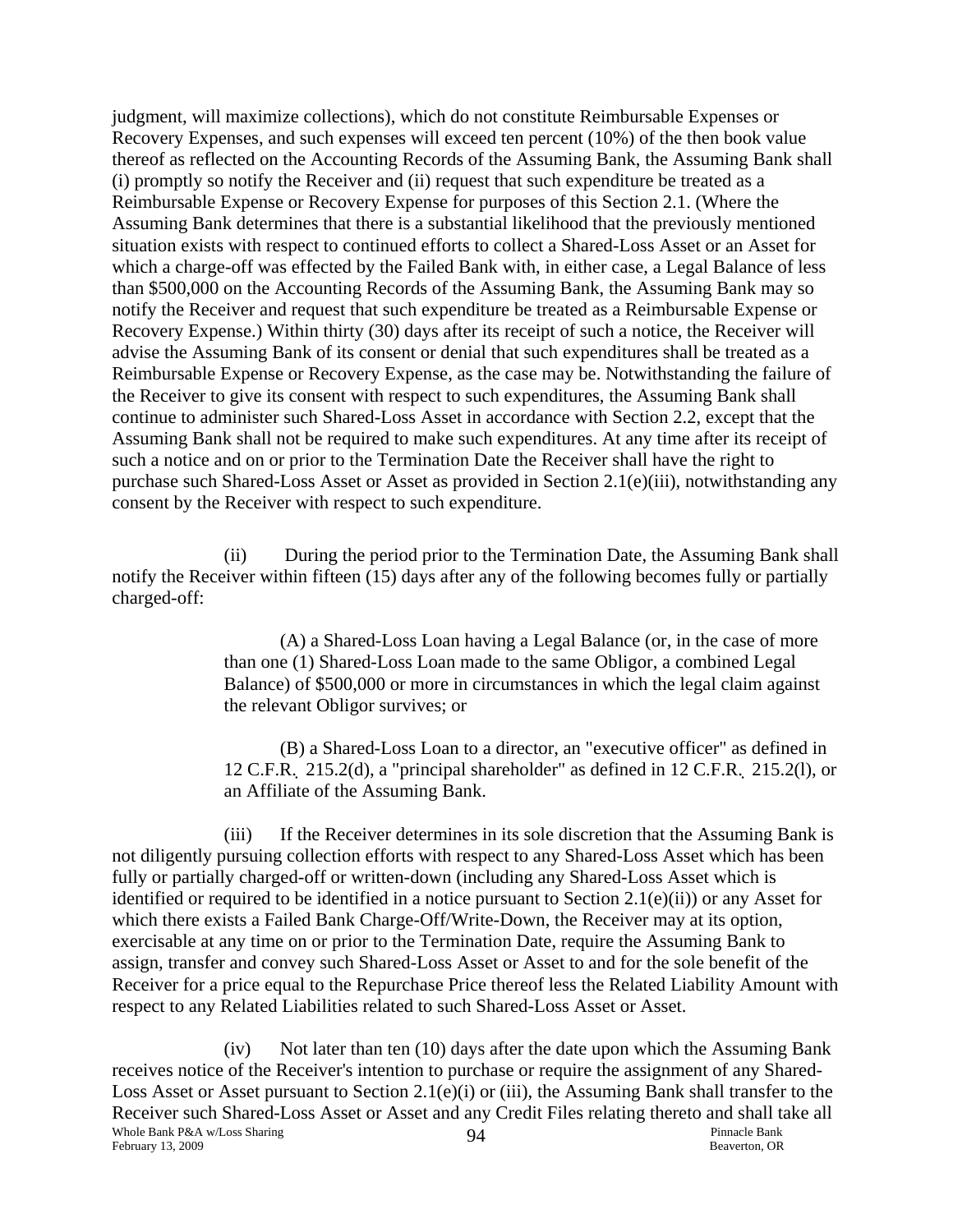such other actions as may be necessary and appropriate to adequately effect the transfer of such Shared-Loss Asset or Asset from the Assuming Bank to the Receiver. Not later than fifteen (15) days after the date upon which the Receiver receives such Shared-Loss Asset or Asset and any Credit Files relating thereto, the Receiver shall pay to the Assuming Bank an amount equal to the Repurchase Price of such Shared-Loss Asset or Asset less the Related Liability Amount.

(v) The Receiver shall assume all Related Liabilities with respect to any Shared-Loss Asset or Asset set forth in the notice described in Section 2.1(e)(iv).

#### **(f) Dispute Resolution.**

(i) (A) Any dispute as to whether a Charge-Off of a Shared-Loss Asset was made in accordance with Examination Criteria shall be resolved by the Assuming Bank's Chartering Authority. (B) With respect to any other dispute arising under the terms of this this Non-SF Shared-Loss Agreement, at the discretion of the Corporation, to be exercised in each instance of such other dispute, and with the subsequent written consent of the Assuming Bank, such other dispute shall be resolved by determination of a review board (a "Review Board") established pursuant to Section 2.1(f). Any Review Board under this Section 2.1(f) shall follow the provisions of the Federal Arbitration Act and shall follow the provisions of the Administrative Dispute Resolution Act of 1996 ("ADRA"), as amended. (C) Any determination by the Assuming Bank's Chartering Authority or by a Review Board shall be conclusive and binding on the parties hereto and not subject to further dispute, and judgment may be entered on said determination in accordance with applicable arbitration law in any court having jurisdiction thereof.

(ii) A Review Board shall consist of three (3) members, each of whom shall have such expertise as the Corporation and the Assuming Bank agree is relevant. As appropriate, the receiver or the Corporation (the "FDIC Party") will select one member, one member will be selected by the Assuming Bank and the third member (the "Neutral Member") will be selected by the other two members. The member of the Review Board selected by a party may be removed at any time by such party upon two (2) days' written notice to the other party of the selection of a replacement member. The Neutral Member may be removed by unanimous action of the members appointed by the FDIC Party and the Assuming Bank after two (2) days' prior written notice to the FDIC Party and the Assuming Bank of the selection of a replacement Neutral Member. In addition, if a Neutral Member fails for any reason to serve or continue to serve on the Review Board, the other remaining members shall so notify the parties to the dispute and the Neutral Member in writing that such Neutral Member will be replaced, and the Neutral Member shall thereafter be replaced by the unanimous action of the other remaining members within twenty (20) business days of that notification.

(iii) No dispute may be submitted to a Review Board by any of the parties to this Non-SF Shared-Loss Agreement unless such party has provided to the other party a written notice of dispute ("Notice of Dispute"). During the forty-five (45)-day period following the providing of a Notice of Dispute, the parties to the dispute will make every effort in good faith to resolve the dispute by mutual agreement. As part of these good faith efforts, the parties should consider the use of less formal dispute resolution techniques, as judged appropriate by each party in its sole discretion. Such techniques may include, but are not limited to, mediation, settlement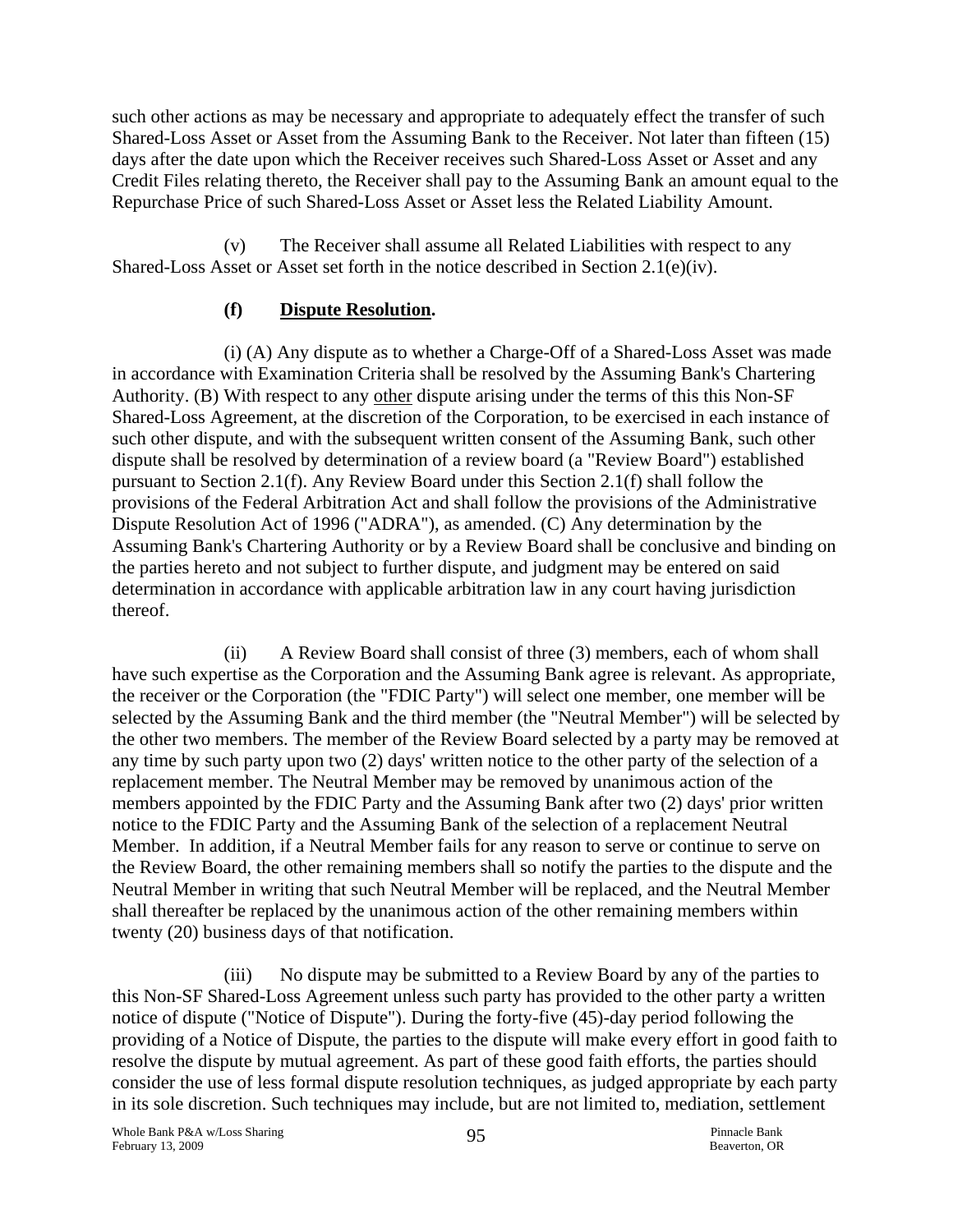conference, and early neutral evaluation. If the parties have not agreed to a resolution of the dispute by the end of such forty-five (45)-day period, then, subject to the discretion of the Corporation and the written consent of the Assuming Bank as set forth in Section  $2.1(f)(i)(B)$ above, on the first day following the end of such period, the FDIC Party and the Assuming Bank shall notify each other of its selection of its member of the Review Board and such members shall be instructed to promptly select the Neutral Member of the Review Board. If the members appointed by the FDIC Party and the Assuming Bank are unable to promptly agree upon the initial selection of the Neutral Member, or a timely replacement Neutral Member as set forth in Section 2.1(f)(ii) above, the two appointed members shall apply to the American Arbitration Association ("AAA"), and such Neutral Member shall be appointed in accordance with the Commercial Arbitration Rules of the AAA.

(iv) The resolution of a dispute pursuant to this Section 2.1(f) shall be governed by the Commercial Arbitration Rules of the AAA to the extent that such rules are not inconsistent with this Section 2.1(f). The Review Board may modify the procedures set forth in such rules from time to time with the prior approval of the FDIC Party and the Assuming Bank.

 $(v)$  Within fifteen (15) days after the last to occur of the final written submissions of both parties, the presentation of witnesses, if any, and oral presentations, if any, the Review Board shall adopt the position of one of the parties and shall present to the parties a written award regarding the dispute. The determination of any two (2) members of a Review Board will constitute the determination of such Review Board.

(vi) The FDIC Party and the Assuming Bank will each pay the fees and expenses of the member of the Review Board selected by it. The FDIC Party and Assuming Bank will share equally the fees and expenses of the Neutral Member. No such fees or expenses incurred by the Assuming Bank shall be subject to reimbursement by the FDIC Party under this Non-SF Shared-Loss Agreement or otherwise.

(vii) Each party will bear all costs and expenses incurred by it in connection with the submission of any dispute to a Review Board. No such costs or expenses incurred by the Assuming Bank shall be subject to reimbursement by the FDIC Party under this Non-SF Shared-Loss Agreement or otherwise. The Review Board shall have no authority to award costs or expenses incurred by either party to these proceedings.

(viii) Any dispute resolution proceeding held pursuant to this Section 2.1(f) shall not be public. In addition, each party and each member of any Review Board shall strictly maintain the confidentiality of all issues, disputes, arguments, positions and interpretations of any such proceeding, as well as all information, attachments, enclosures, exhibits, summaries, compilations, studies, analyses, notes, documents, statements, schedules and other similar items associated therewith. Pursuant to ADRA, dispute resolution communications may not be disclosed either by the parties or by any member of the Review board unless:

(1) all parties to the dispute resolution proceeding agree in writing;

(2) the communication has already been made public;

- (3) the communication is required by statute to be made public; or
- (4) a court determines that such testimony or disclosure is necessary to prevent a

Whole Bank P&A w/Loss Sharing  $96$ <br>Pebruary 13, 2009 Beaverton, OR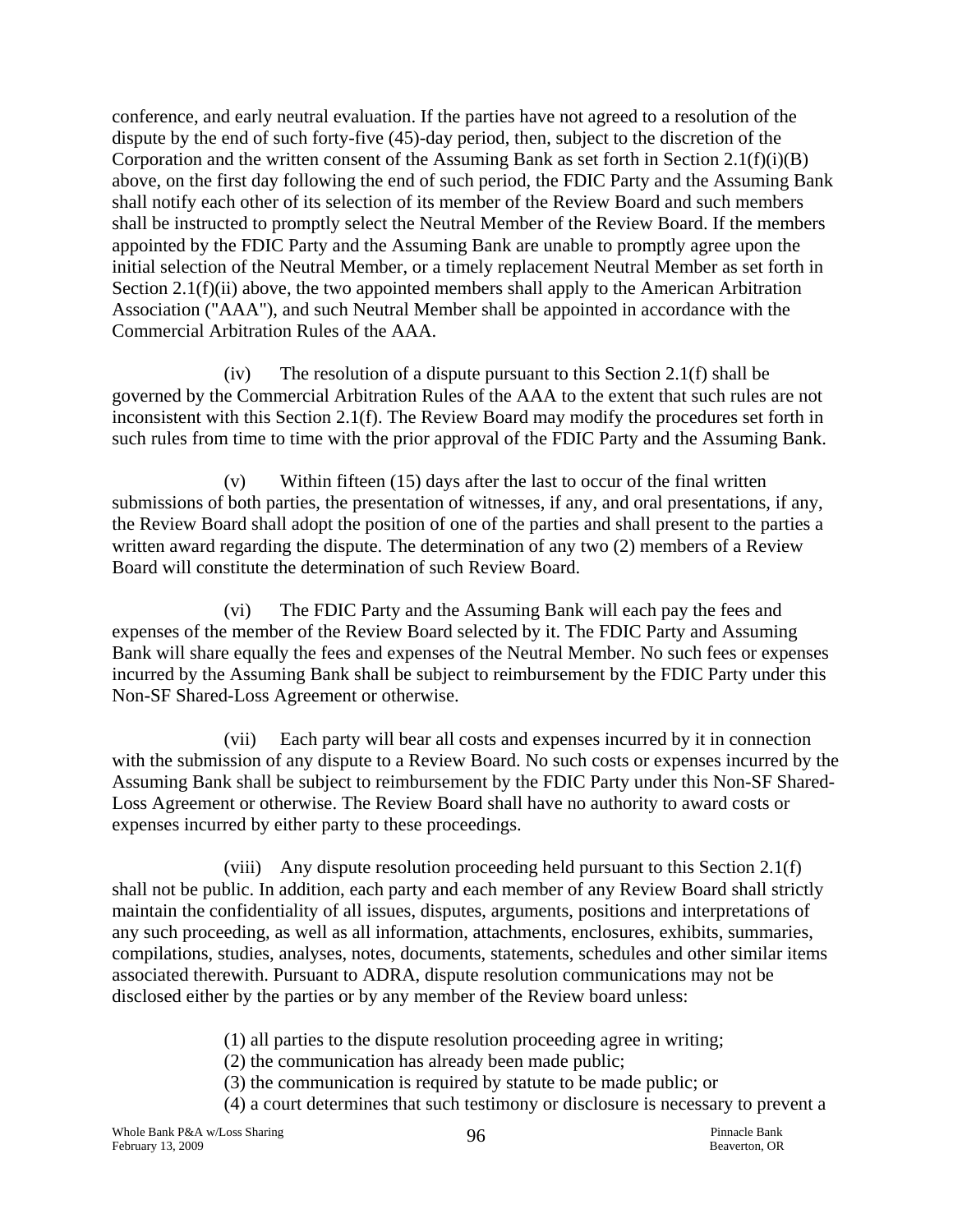manifest injustice, help establish a violation of the law or prevent harm to the public health or safety, or of sufficient magnitude in the particular case to outweigh the integrity of dispute resolution proceedings in general by reducing the confidence of parties in future cases that their communications will remain confidential.

 $(ix)$  Any dispute resolution proceeding pursuant to this Section 2.1(f) (whether as a matter of good faith negotiations, by resort to a Review Board, or otherwise) is a compromise negotiation for purposes of the Federal Rules of Evidence and state rules of evidence. The parties agree that all proceedings, including any statement made or document prepared by any party, attorney or other participants are privileged and shall not be disclosed in any subsequent proceeding or document or construed for any purpose as an admission against interest. Any document submitted and any statements made during any dispute resolution proceeding are for settlement purposes only. The parties further agree not to subpoena any of the members of the Review Board or any documents submitted to the Review Board. In no event will the Neutral Member voluntarily testify on behalf of any party.

(x) No decision, interpretation, determination, analysis, statement, award or other pronouncement of any Review Board shall constitute precedent as regards any subsequent proceeding (whether or not such proceeding involves dispute resolution under this Non-SF Shared-Loss Agreement) nor shall any Review Board be bound to follow any decision, interpretation, determination, analysis, statement, award or other pronouncement rendered by any previous Review Board or any other previous dispute resolution panel which may have convened in connection with a transaction involving other failed financial institutions or Federal assistance transactions.

(xi) The parties may extend any period of time in this Section 2.1(f) by mutual agreement. Notwithstanding anything above to the contrary, no dispute shall be submitted to a Review Board until each member of the Review Board, and any substitute member, if applicable, agrees to be bound by the provisions of this Section 2.1(f) as applicable to members of a Review Board. Prior to the commencement of the Review Board proceedings, or, in the case of a substitute Neutral Member, prior to the re-commencement of such proceedings subsequent to that substitution, the Neutral Member shall provide a written oath of impartiality.

2.2 Administration of Shared-Loss Assets. The Assuming Bank shall at all times prior to the Termination Date comply with the Rules Regarding the Administration of Shared-Loss Assets as set forth in Article III of this Exhibit.

# **2.3 Auditor Report; Right to Audit.**

(a) Within ninety (90) days after the end of each calendar year from and including the calendar year during which Bank Closing falls to and including the calendar year during which the Termination Date falls, the Assuming Bank shall deliver to the Corporation and to the Receiver a report signed by its independent public accountants stating that they have reviewed the terms of this Non-SF Shared-Loss Agreement and that, in the course of their annual audit of the Assuming Bank's books and records, nothing has come to their attention suggesting that any computations required to be made by the Assuming Bank during such calendar year by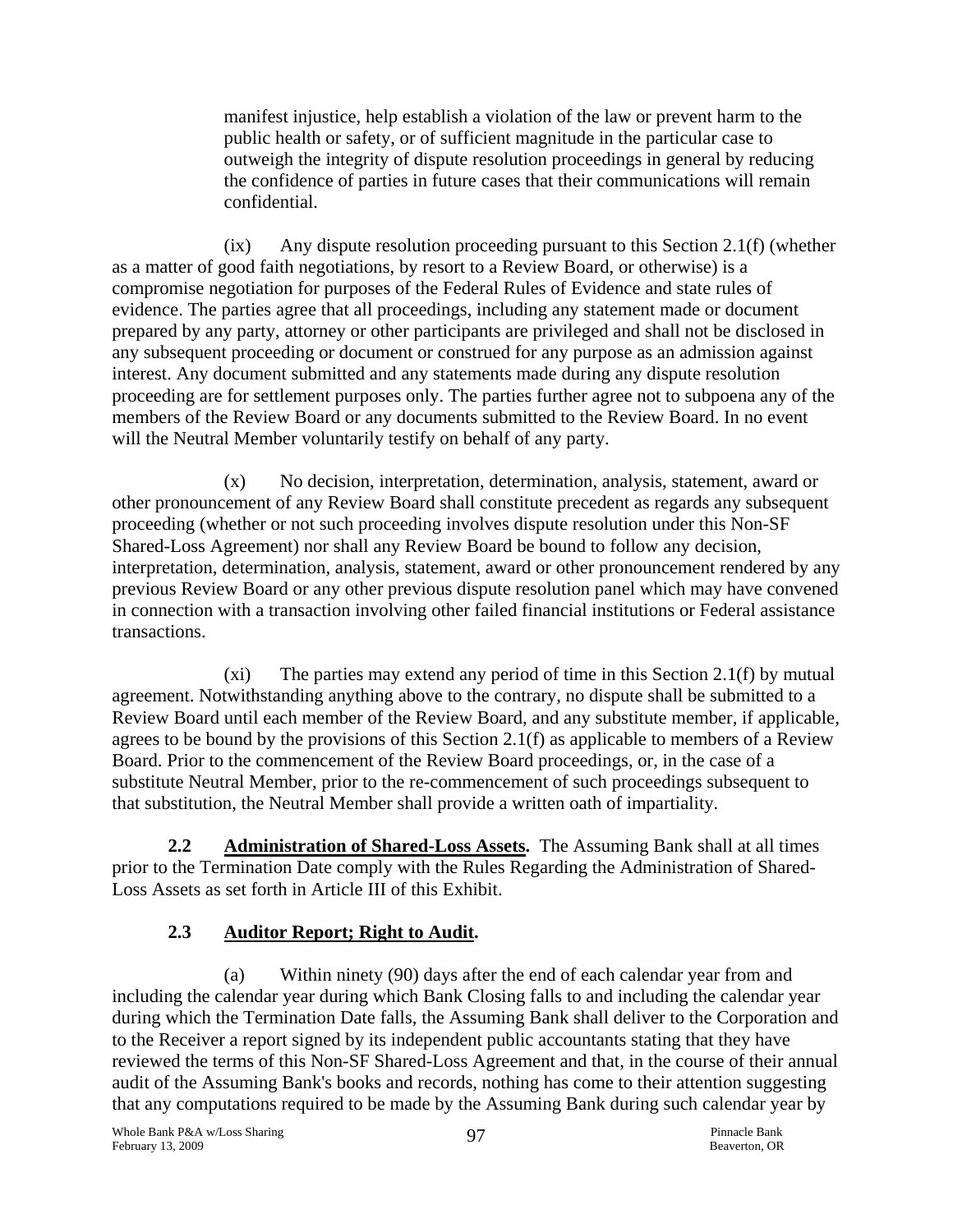this Article II were not made by the Assuming Bank in accordance herewith. In the event that the Assuming Bank cannot comply with the preceding sentence, it shall promptly submit to the Receiver corrected computations together with a report signed by its independent public accountants stating that, after giving effect to such corrected computations, nothing has come to their attention suggesting that any computations required to be made by the Assuming Bank during such year by this Article II were not made by the Assuming Bank in accordance herewith. In such event, the Assuming Bank and the Receiver shall make all such accounting adjustments and payments as may be necessary to give effect to each correction reflected in such corrected computations, retroactive to the date on which the corresponding incorrect computation was made.

(b) The Assuming Bank shall perform on a semi-annual basis an internal audit of its compliance with the provisions of this Article II and shall provide the Receiver and the Corporation with copies of the internal audit reports and access to internal audit workpapers related to such internal audit.

(c) The Receiver or the Corporation may perform an audit to determine the Assuming Bank's compliance with the provisions of this Non-SF Shared-Loss Agreement, including this Article II, at any time. The scope and duration of any such audit shall be within the sole discretion of the Receiver or the Corporation, as the case may be. The Receiver or the Corporation, as the case may be, shall bear the expense of any such audit. In the event that any corrections are necessary as a result of such an audit, the Assuming Bank and the Receiver shall make such accounting adjustments and payments as may be necessary to give retroactive effect to such corrections.

**2.4 Withholdings.** Notwithstanding any other provision in this Article II, the Receiver, upon the direction of the Director (or designee) of the Corporation's Division of Resolutions and Receiverships, may withhold payment for any amounts included in a Quarterly Certificate delivered pursuant to Section 2.1, if, in its sole judgment, there is a reasonable basis for denying the eligibility of an item for which reimbursement or payment is sought under such Section. In such event, the Receiver shall provide a written notice to the Assuming Bank detailing the grounds for withholding such payment. At such time as the Assuming Bank demonstrates to the satisfaction of the Receiver that the grounds for such withholding of payment, or portion of payment, no longer exist or have been cured, then the Receiver shall pay the Assuming Bank the amount withheld which the Receiver determines is eligible for payment, within fifteen (15) Business Days. In the event the Receiver or the Assuming Bank elects to submit the issue of the eligibility of the item for reimbursement or payment for determination under the dispute resolution procedures of Section 2.1(f), then (i) if the dispute is settled by the mutual agreement of the parties in accordance with Section 2.1(f)(iii), the Receiver shall pay the amount withheld (to the extent so agreed) within fifteen (15) Business Days from the date upon which the dispute is determined by the parties to be resolved by mutual agreement, and (ii) if the dispute is resolved by the determination of a Review Board, the Receiver shall pay the amount withheld (to the extent so determined) within fifteen (15) Business Days from the date upon which the Receiver is notified of the determination by the Review Board of its obligation to make such payment. Any payment by the Receiver pursuant to this Section 2.4 shall be made together with interest on the amount thereof from the date the payment was agreed or determined otherwise to be due, at the interest rate per annum determined by the Receiver to be equal to the

Whole Bank P&A w/Loss Sharing **Pinnacle Bank** 98 Pinnacle Bank 98 Pinnacle Bank 98 February 13, 2009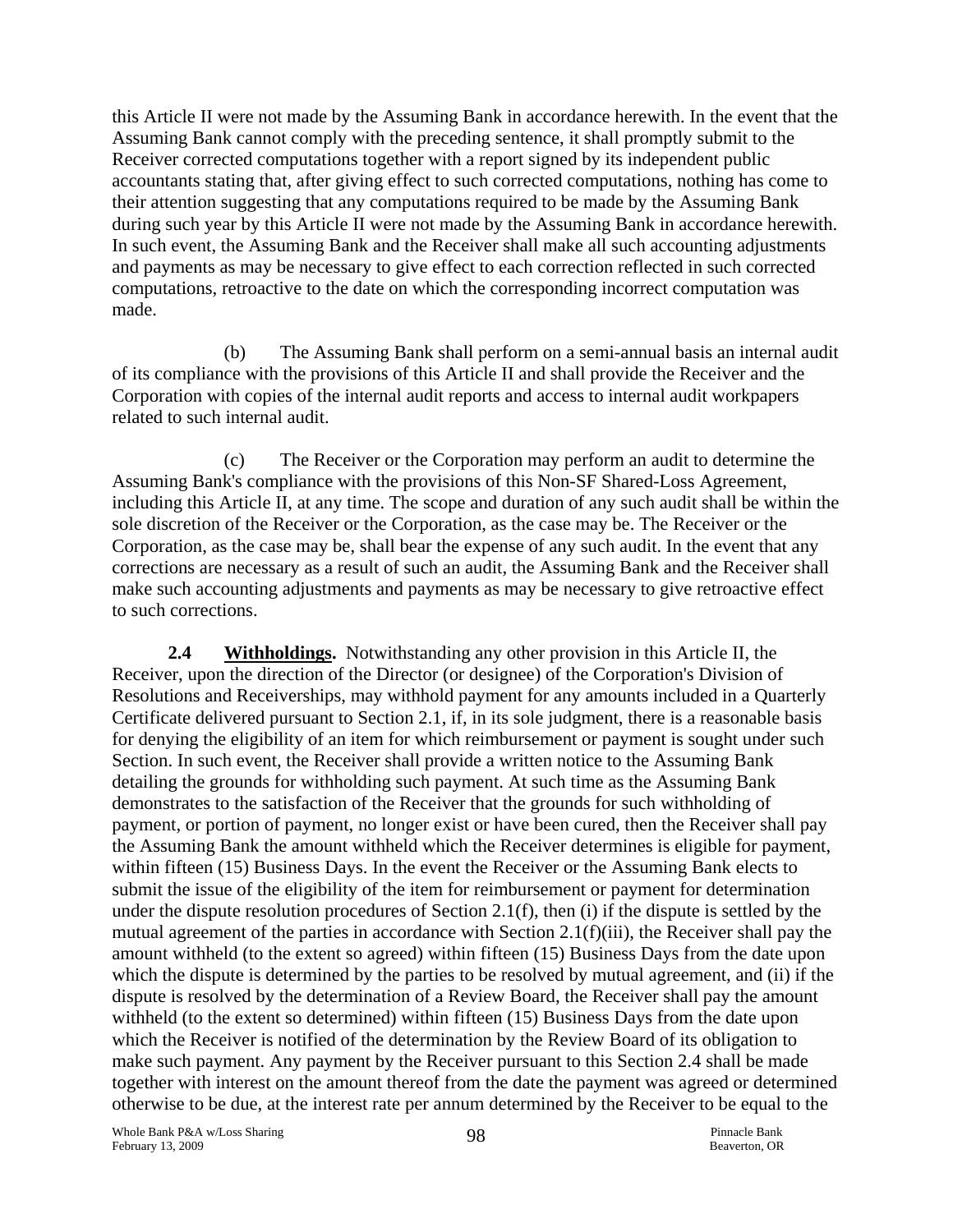coupon equivalent of the three (3)-month U.S. Treasury Bill Rate in effect as of the first Business Day of each Calendar Quarter during which such interest accrues as reported in the Federal Reserve Board's Statistical Release for Selected Interest Rates H.15 opposite the caption "Auction Average - 3-Month" or, if not so reported for such day, for the next preceding Business Day for which such rate was so reported.

**2.5 Books and Records**. The Assuming Bank shall at all times keep books and records which fairly present all dealings and transactions carried out in connection with its business and affairs. Except as otherwise provided for in the Purchase and Assumption Agreement or this Non-SF Shared-Loss Agreement, all financial books and records shall be kept in accordance with generally accepted accounting principles, consistently applied for the periods involved and in a manner such that information necessary to determine compliance with any requirement of the Purchase and Assumption Agreement or this Non-SF Shared-Loss Agreement will be readily obtainable, and in a manner such that the purposes of the Purchase and Assumption Agreement or this Non-SF Shared-Loss Agreement may be effectively accomplished. Without the prior written approval of the Corporation, the Assuming Bank shall not make any change in its accounting principles affecting the Shared-Loss Assets except as required by a change in generally accepted accounting principles. The Assuming Bank shall notify the Corporation of any change in its accounting principles affecting the Shared-Loss Assets which it believes are required by a change in generally accepted accounting principles.

**2.6 Information**. The Assuming Bank shall promptly provide to the Corporation such other information, including financial statements and computations, relating to the performance of the provisions of the Agreement or otherwise relating to its business and affairs or this Exhibit, as the Corporation or the Receiver may request from time to time.

**2.7 Tax Ruling.** The Assuming Bank shall not at any time, without the Corporation's prior written consent, seek a private letter ruling or other determination from the Internal Revenue Service or otherwise seek to qualify for any special tax treatment or benefits associated with any payments made by the Corporation pursuant to the Agreement or this Exhibit.

# **ARTICLE III - RULES REGARDING THE ADMINISTRATION OF SHARED-LOSS ASSETS**

**3.1 Agreement with Respect to Administration.** The Assuming Bank shall (and shall cause any of its Affiliates to which the Assuming Bank transfers any Shared-Loss Assets to) manage, administer, and collect the Shared-Loss Assets while owned by the Assuming Bank or any Affiliate thereof during the term of the Agreement in accordance with the rules set forth in this Article III ("Rules"). The Assuming Bank shall be responsible to the Receiver and the Corporation in the performance of its duties hereunder and shall provide to the Receiver and the Corporation such reports as the Receiver or the Corporation deems advisable, including but not limited to the reports required by Section 3.3 hereof, and shall permit the Receiver and the Corporation at all times to monitor the Assuming Bank's performance of its duties hereunder.

**3.2 Duties of the Assuming Bank.** (a) In performance of its duties under these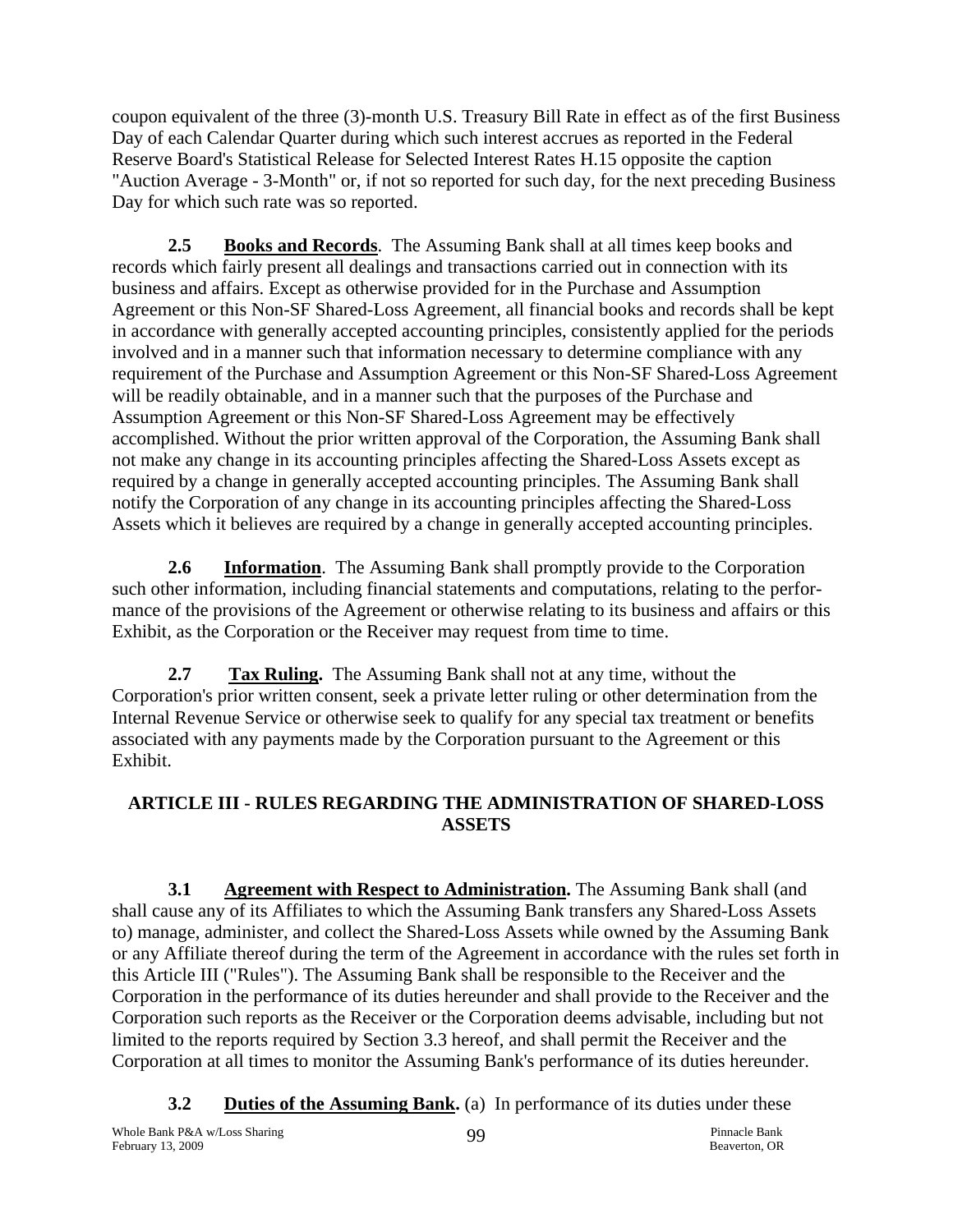Rules, the Assuming Bank shall:

(i) manage, administer, collect and effect Charge-Offs and Recoveries with respect to each Shared-Loss Asset in a manner consistent with (A) usual and prudent business and banking practices; (B) the Assuming Bank's practices and procedures including, without limitation, the then-effective written internal credit policy guidelines of the Assuming Bank, with respect to the management, administration and collection of and taking of charge-offs and write-downs with respect to loans, other real estate and repossessed collateral that do not constitute Shared-Loss Assets;

(ii) exercise its best business judgment in managing, administering, collecting and effecting Charge-Offs with respect to Shared-Loss Assets;

(iii) use its best efforts to maximize collections with respect to Shared-Loss Assets and, if applicable for a particular Shared-Loss Asset, without regard to the effect of maximizing collections on assets held by the Assuming Bank or any of its Affiliates that are not Shared-Loss Assets;

(iv) adopt and implement accounting, reporting, record-keeping and similar systems with respect to the Shared-Loss Assets, as provided in Section 3.3 hereof;

(v) retain sufficient staff to perform its duties hereunder;

(vi) provide written notification in accordance with Article IV of this Exhibit immediately after the execution of any contract pursuant to which any third party (other than an Affiliate of the Assuming Bank) will manage, administer or collect any of the Shared-Loss Assets, together with a copy of that contract.

(b) Any transaction with or between any Affiliate of the Assuming Bank with respect to any Shared-Loss Asset including, without limitation, the execution of any contract pursuant to which any Affiliate of the Assuming Bank will manage, administer or collect any of the Shared-Loss Assets, or any other action involving self-dealing, shall be subject to the prior written approval of the Receiver or the Corporation.

(c) The following categories of expenses shall not be deemed to be Reimbursable Expenses or Recovery Expenses:

(i) Federal, State, or local income taxes and expenses related thereto;

(ii) salaries or other compensation and related benefits of Assuming Bank employees and the employees of its Affiliates including, without limitation, any bonus, commission or severance arrangements, training, payroll taxes, dues, or travel- or relocationrelated expenses;

(iii) the cost of space occupied by the Assuming Bank, any Affiliate thereof and their staff, the rental of and maintenance of furniture and equipment, and expenses for data processing including the purchase or enhancement of data processing systems;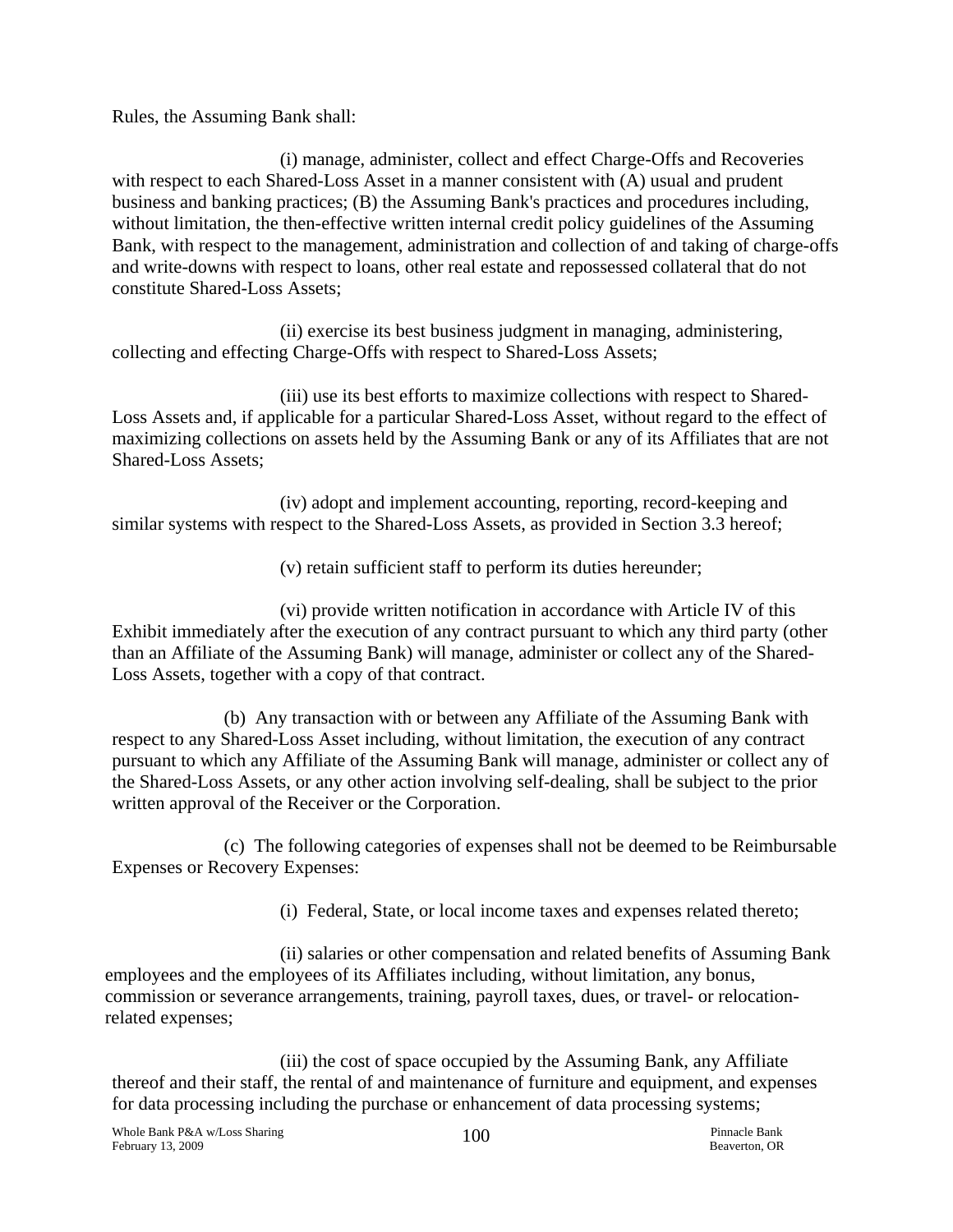(iv) except as otherwise provided herein, fees for accounting and other independent professional consultants (other than consultants retained to assess the presence, storage or release of any hazardous or toxic substance, or any pollutant or contaminant with respect to the collateral securing a Shared-Loss Loan that has been fully or partially charged-off); provided, that for purposes of this Section 3.2(c)(iv), fees of attorneys and appraisers engaged as necessary to assist in collections with respect to Shared-Loss Assets shall not be deemed to be fees of other independent consultants;

(v) allocated portions of any other overhead or general and administrative expense other than any fees relating to specific assets, such as appraisal fees or environmental audit fees, for services of a type the Assuming Bank does not normally perform internally;

(vi) any expense not incurred in good faith and with the same degree of care that the Assuming Bank normally would exercise in the collection of troubled assets in which it alone had an interest; and

(vii) any expense incurred for a product, service or activity that is of an extravagant nature or design.

(d) The Assuming Bank shall not contract with third parties to provide services the cost of which would be a Reimbursable Expense or Recovery Expense if the Assuming Bank would have provided such services itself if the relevant Shared-Loss Assets were not subject to the loss-sharing provisions of Section 2.1 of this Commercial Loss-Share Agreement.

**3.3 Shared-Loss Asset Records and Reports**. The Assuming Bank shall establish and maintain records on a separate general ledger, and on such subsidiary ledgers as may be appropriate to account for the Shared-Loss Assets, in such form and detail as the Receiver or the Corporation may require, to enable the Assuming Bank to prepare and deliver to the Receiver or the Corporation such reports as the Receiver or the Corporation may from time to time request regarding the Shared-Loss Assets and the Quarterly Certificates required by Section 2.1 of this Exhibit.

# **3.4 Related Loans**.

(a) The Assuming Bank shall not manage, administer or collect any "Related Loan" in any manner which would have the effect of increasing the amount of any collections with respect to the Related Loan to the detriment of the Shared-Loss Asset to which such loan is related. A "Related Loan" means any loan or extension of credit held by the Assuming Bank at any time on or prior to the end of the final Recovery Quarter that is: (i) made to the same Obligor with respect to a Loan that is a Shared-Loss Asset or with respect to a Loan from which Other Real Estate, Additional ORE or Subsidiary ORE derived, or (ii) attributable to the same primary Obligor with respect to any Loan described in clause (i) under the rules of the Assuming Bank's Chartering Authority concerning the legal lending limits of financial institutions organized under its jurisdiction as in effect on the Commencement Date, as applied to the Assuming Bank.

(b) The Assuming Bank shall prepare and deliver to the Receiver with the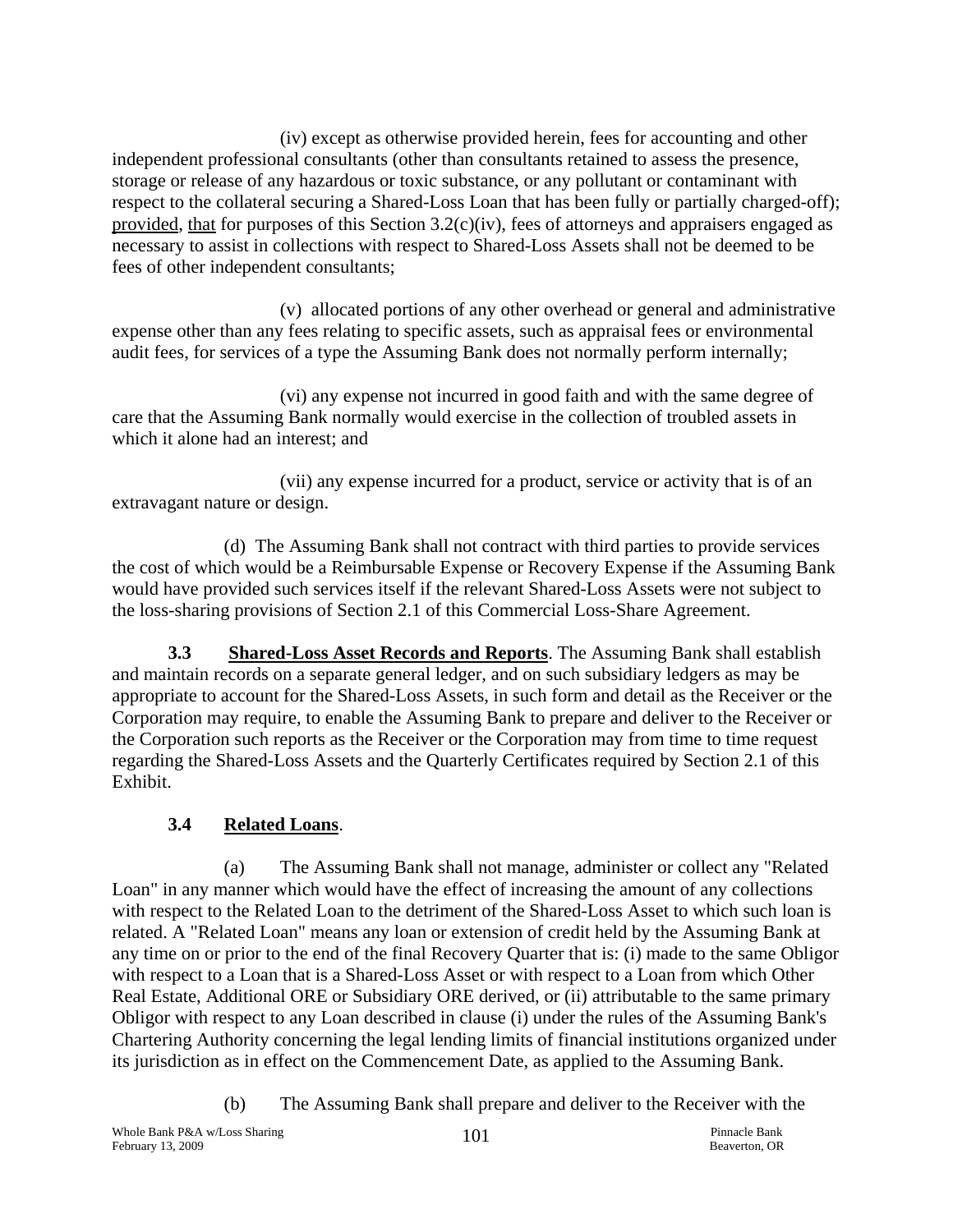Quarterly Certificates for the Calendar Quarters ending June 30 and December 31 for all Shared-Loss Quarters and Recovery Quarters, a schedule of all Related Loans which are commercial loans or commercial real estate loans with Legal Balances of \$500,000 or more on the Accounting Records of the Assuming Bank as of the end of each such semi-annual period, and all other commercial loans or commercial real estate loans attributable to the same Obligor on such loans of \$500,000 or more.

**3.5 Legal Action; Utilization of Special Receivership Powers**. The Assuming Bank shall notify the Receiver in writing (such notice to be given in accordance with Article IV below and to include all relevant details) prior to utilizing in any legal action any special legal power or right which the Assuming Bank derives as a result of having acquired an asset from the Receiver, and the Assuming Bank shall not utilize any such power unless the Receiver shall have consented in writing to the proposed usage. The Receiver shall have the right to direct such proposed usage by the Assuming Bank and the Assuming Bank shall comply in all respects with such direction. Upon request of the Receiver, the Assuming Bank will advise the Receiver as to the status of any such legal action. The Assuming Bank shall immediately notify the Receiver of any judgment in litigation involving any of the aforesaid special powers or rights.

# **ARTICLE IV -- LOSS-SHARING NOTICES GIVEN TO CORPORATION AND/OR RECEIVER**

As a supplement to the notice provisions contained in Section 13.7 of the Agreement, any notice, request, demand, consent, approval, or other communication (a "Notice") given to the Corporation and/or the Receiver in the loss-sharing context shall be given as follows:

**4.1** With respect to a Notice under Sections 2 and Sections 3.2, 3.3, and 3.4 of this Exhibit:

Federal Deposit Insurance Corporation Division of Resolutions and Receiverships 550 17th Street, N.W. Washington, D.C. 20429

Attention: Assistant Director, Franchise and Asset Marketing

**4.2** With respect to a Notice under Section 3.5 of this Exhibit:

Federal Deposit Insurance Corporation Legal Division 1601 Bryan Street Dallas, Texas 75201

Attention: Regional Counsel

with a copy to:

Federal Deposit Insurance Corporation